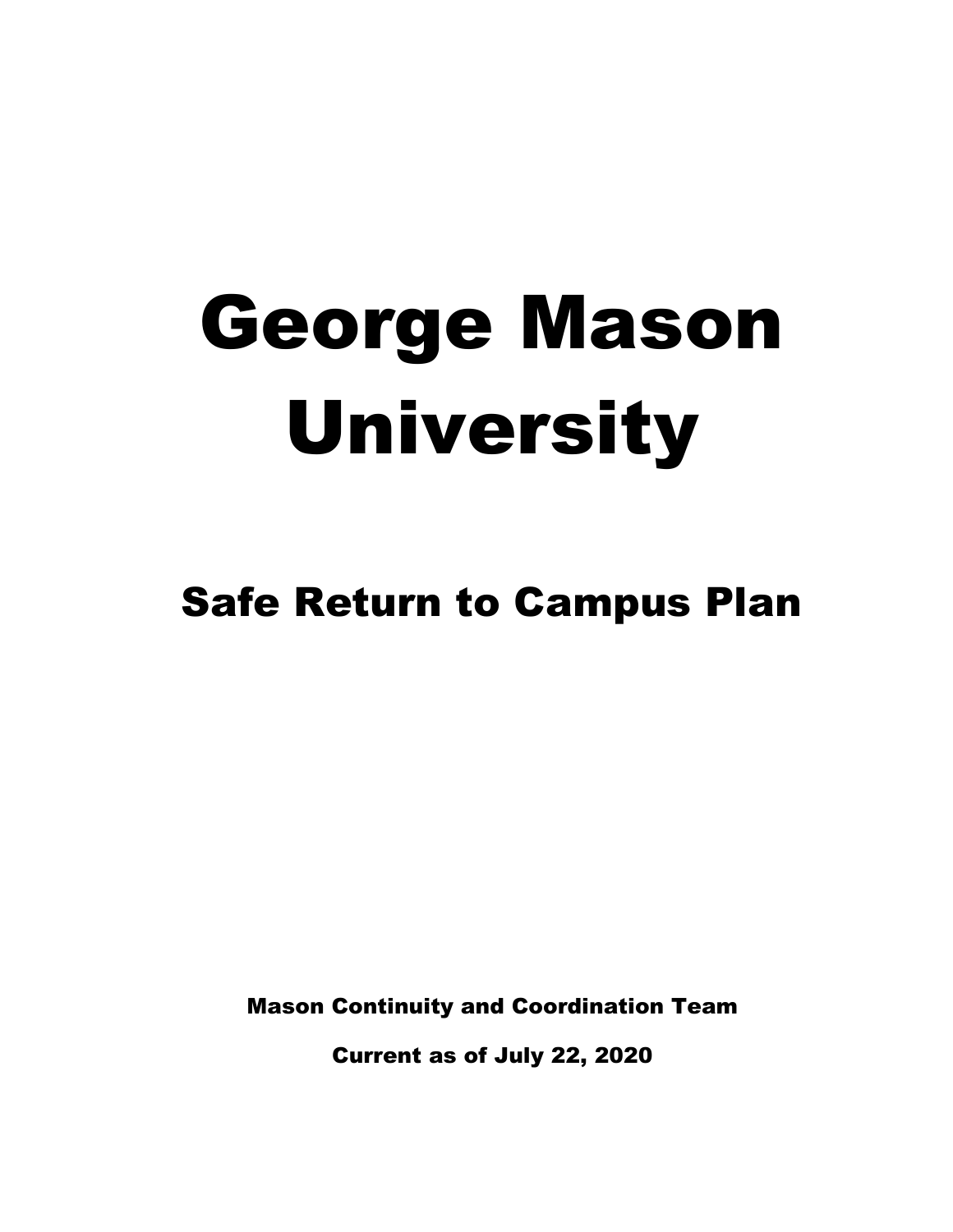| George Mason University   Safe Return to Campus Plan<br>Mason Continuity and Coordination Team | $\mathbf{1}$ |
|------------------------------------------------------------------------------------------------|--------------|

## **Table of Contents**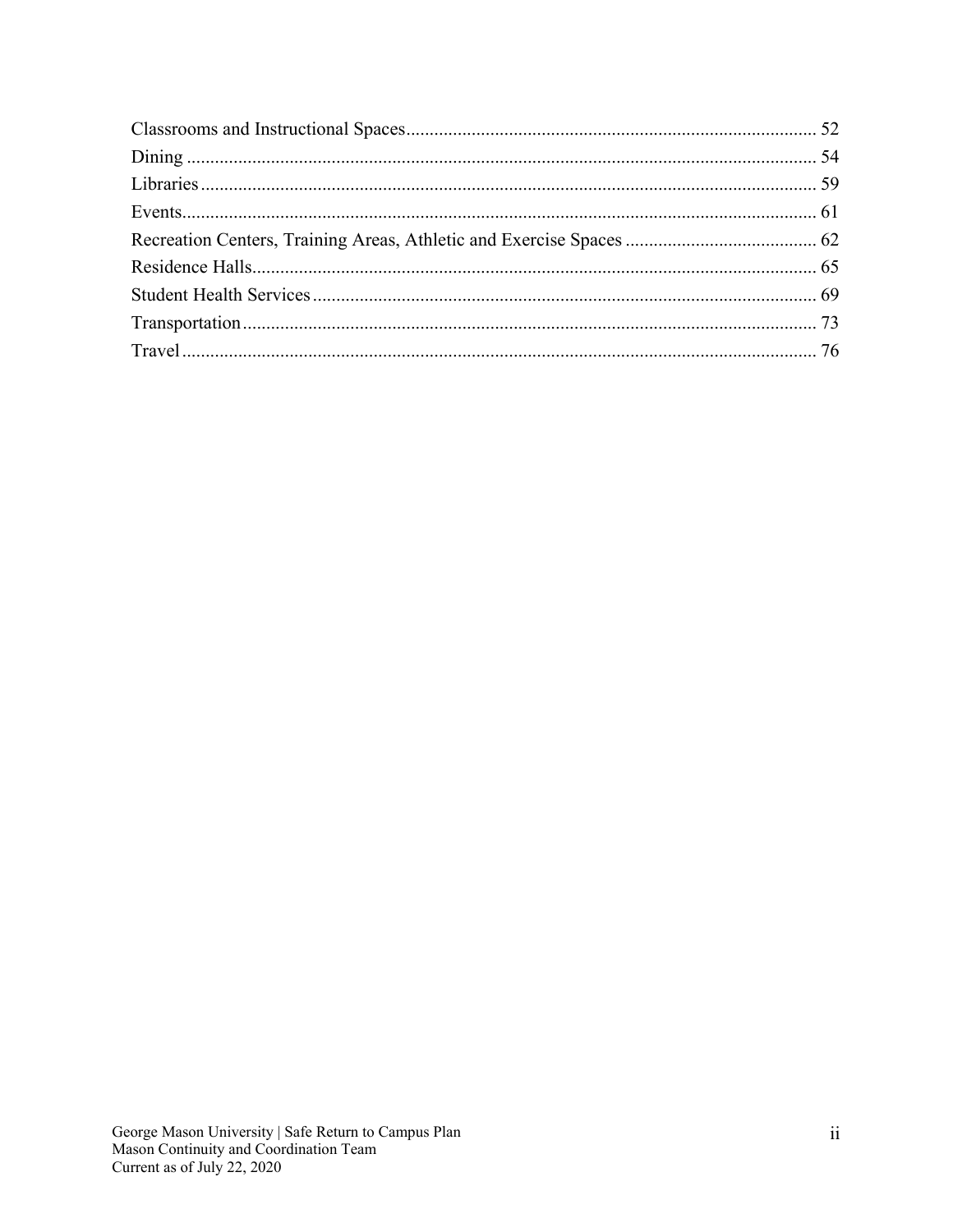# **ACRONYMS**

| <b>ACGC</b>     | Angel Cabrera Global Center                     |  |
|-----------------|-------------------------------------------------|--|
| <b>ATI</b>      | <b>Assistive Technology Initiative</b>          |  |
| <b>CAPS</b>     | Counseling and Psychological Services           |  |
| <b>CDC</b>      | Centers for Disease Control and Prevention      |  |
| <b>CHHS</b>     | College of Health and Human Services            |  |
| <b>COOP</b>     | Continuity of Operations Plan                   |  |
| <b>EPA</b>      | <b>Environmental Protection Agency</b>          |  |
| <b>EMEC</b>     | <b>Emergency Management Executive Committee</b> |  |
| <b>EOG</b>      | <b>Emergency Operations Group</b>               |  |
| <b>EMR</b>      | <b>Electronic Medical Record</b>                |  |
| <b>EHS</b>      | Environmental Health & Safety Office            |  |
| <b>FAFC</b>     | Freedom Aquatic and Fitness Center              |  |
| <b>FCHD</b>     | <b>Fairfax County Health Department</b>         |  |
| <b>HRL</b>      | Housing & Residence Life                        |  |
| <b>ICA</b>      | Intercollegiate Athletics                       |  |
| <b>ITS</b>      | <b>Information Technology Services</b>          |  |
| <b>MAP</b>      | <b>Mason and Partners</b>                       |  |
| <b>MCCT</b>     | Mason Continuity and Coordination Team          |  |
| <b>MSSC</b>     | <b>Mason Student Services Center</b>            |  |
| <b>COVID-19</b> | <b>Novel Coronavirus</b>                        |  |
| <b>PPE</b>      | Personal protective equipment                   |  |
| <b>SCHEV</b>    | State Council of Higher Education for Virginia  |  |
| <b>SFPC</b>     | <b>Statewide Fire Prevention Code</b>           |  |
| <b>SHS</b>      | <b>Student Health Services</b>                  |  |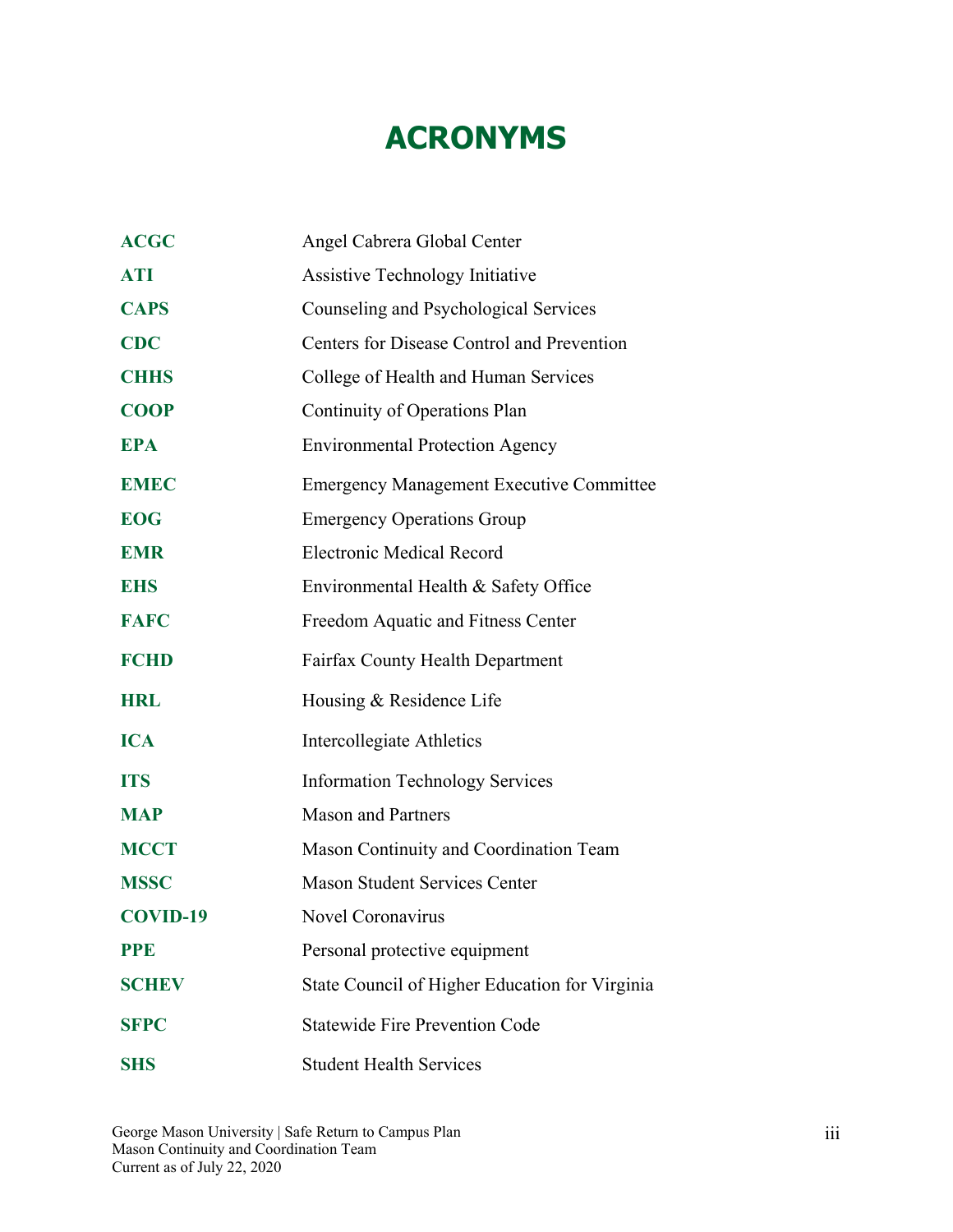| <b>VDH</b>  | Virginia Department of Health          |
|-------------|----------------------------------------|
| <b>VDSS</b> | Virginia Department of Social Services |
| VLC.        | Virtual Learning Community             |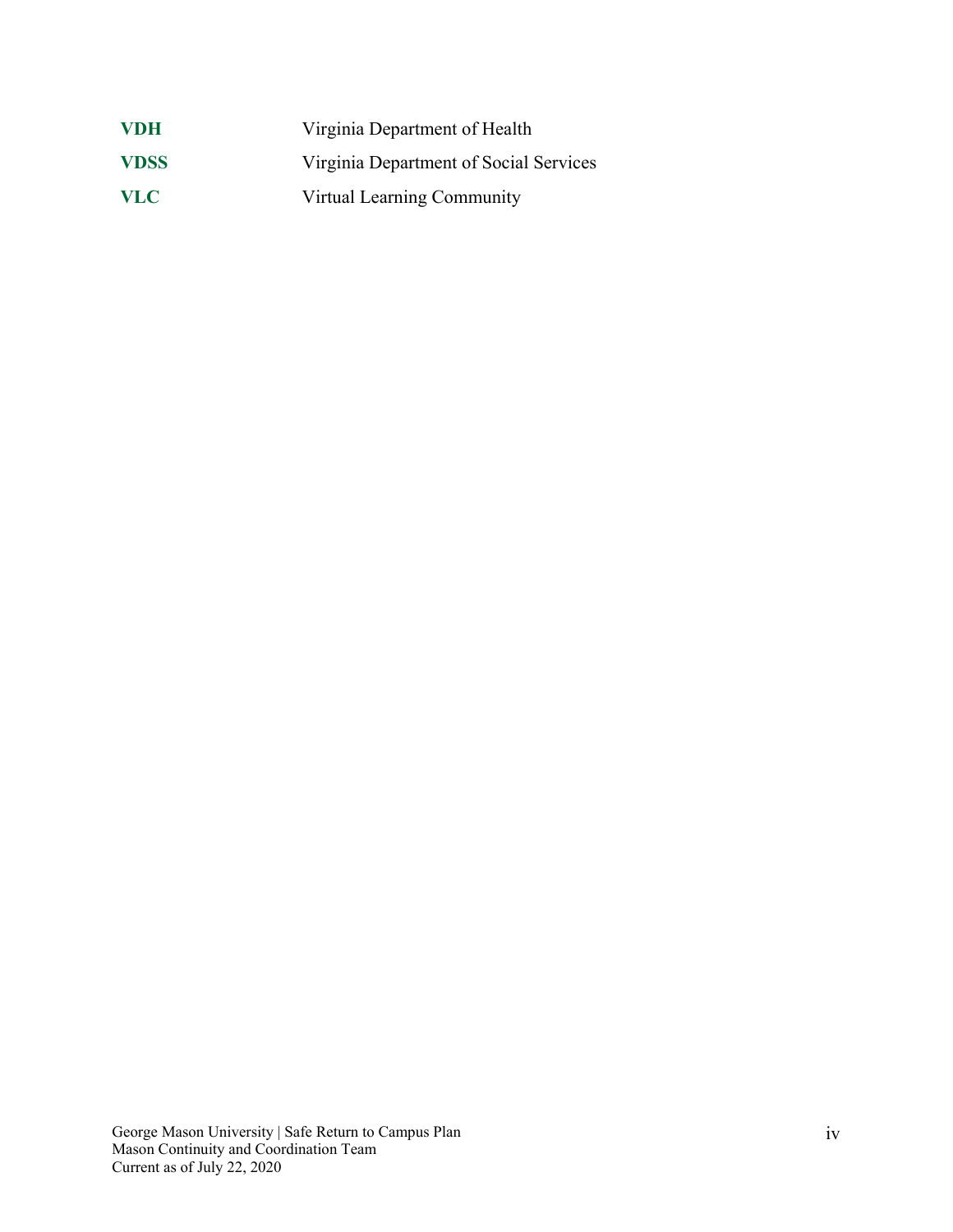# <span id="page-5-0"></span>**INTRODUCTION**

George Mason University (Mason) is Virginia's largest public research university serving more than 37,000 students. The university has a significant footprint in the northern Virginia region with three campuses located in Arlington, Fairfax, and Prince William Counties and multiple instructional sites throughout the region. The university also has a campus in Northeast Asia, Mason Korea. Mason's *Safe Return to Campus Plan* outlines measures for a systematic reopening of Mason in accordance with **Higher Education Reopening Guidance** issued by the State Council of Higher Education for Virginia (SCHEV) on June 11, 2020. The plan aligns with federal, state, and regional public health guidance.

In response to public health concerns surrounding the novel coronavirus (COVID-19) pandemic, Mason transitioned to virtual instruction on March 23, 2020, and implemented a telework policy for faculty and staff. Under [Executive Order 55](https://www.governor.virginia.gov/media/governorvirginiagov/executive-actions/EO-55-Temporary-Stay-at-Home-Order-Due-to-Novel-Coronavirus-(COVID-19).pdf) *Temporary Stay at Home Order Due to Novel Coronavirus (COVID-19)*, the university continued to operate in a limited capacity in accordance with public health guidelines, to facilitate remote learning, critical research, and other functions deemed essential. Once the *Safer at Home* order was lifted for Northern Virginia on June 11, 2020, Mason eased restrictions on research and continued development of the *Safe Return to Campus Plan*. The plan calls for starting the fall semester on time on August 24, 2020, and bringing students back for a mix of in-person and hybrid instruction and expanded online classes, as well as the continued advancement of research. Mason's return to campus will be executed in stages to allow for adjustments as new information or revised guidance becomes available.

George Mason University's guiding principle is to support the health, safety, and well-being of the Mason community. This principle guides planning for the safe return to campus and is balanced with fulfilling the university's mission as an innovative and inclusive academic community committed to creating a more just, free, and prosperous world. To uphold this principle, the plan outlines risk-mitigation strategies for the Mason community that include behavioral expectations and practices, engineering controls and protective equipment and supplies consistent with best public health practices. These precautions address risk factors for exposure such as proximity (e.g., time and space) and behavior (e.g., physical distancing) with attention to individual risk of infection (e.g., susceptibility).

Mason's *Safe Return to Campus Plan* will evolve as circumstances develop and/or as new information or revised guidance becomes available from federal, state, and local officials and public health experts. The university is in frequent communication with state and local government agencies and public health departments, as well as health and safety colleagues at peer institutions and will update the plan as needed. This plan has been developed to allow a flexible and timely return to online teaching and telework as necessitated by the magnitude and scope of the pandemic in our region.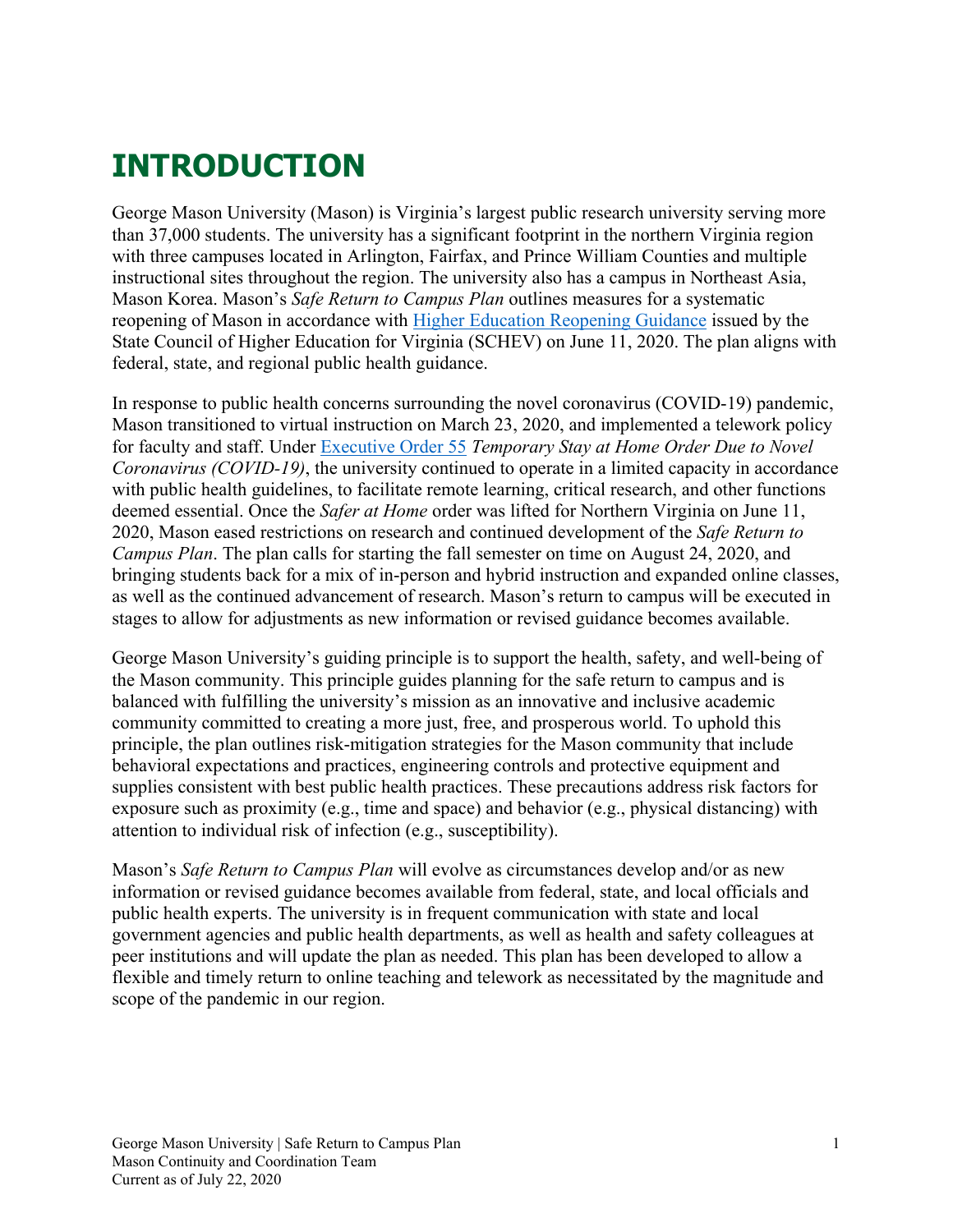# <span id="page-6-0"></span>**Governance**

In accordance with the university's Continuity of Operations Plan (COOP), in March 2020, the university leveraged the [Emergency Management Executive Council](https://www2.gmu.edu/safe-return-campus-plan/leadership/emergency-management-executive-committee) (EMEC) and the Emergency Operations Group (EOG). These existing groups were augmented by the creation of the Mason Continuity and Coordination Team (MCCT) to facilitate alignment among the different constituencies of the university and involvement of the academic and research communities through the establishment of 18 working groups charged with developing detailed plans, standards, and policies required to successfully reopen in-person operations. This work served as the basis for the development of this comprehensive plan.

While EMEC serves as a steering committee for the work of the MCCT, all plans for the fall 2020 semester are reviewed and approved by the President and the [Executive Council](https://www2.gmu.edu/about-mason/university-leadership) leadership team.



<span id="page-6-1"></span>**Figure 1. Governance Structure for Fall 2020 Planning.**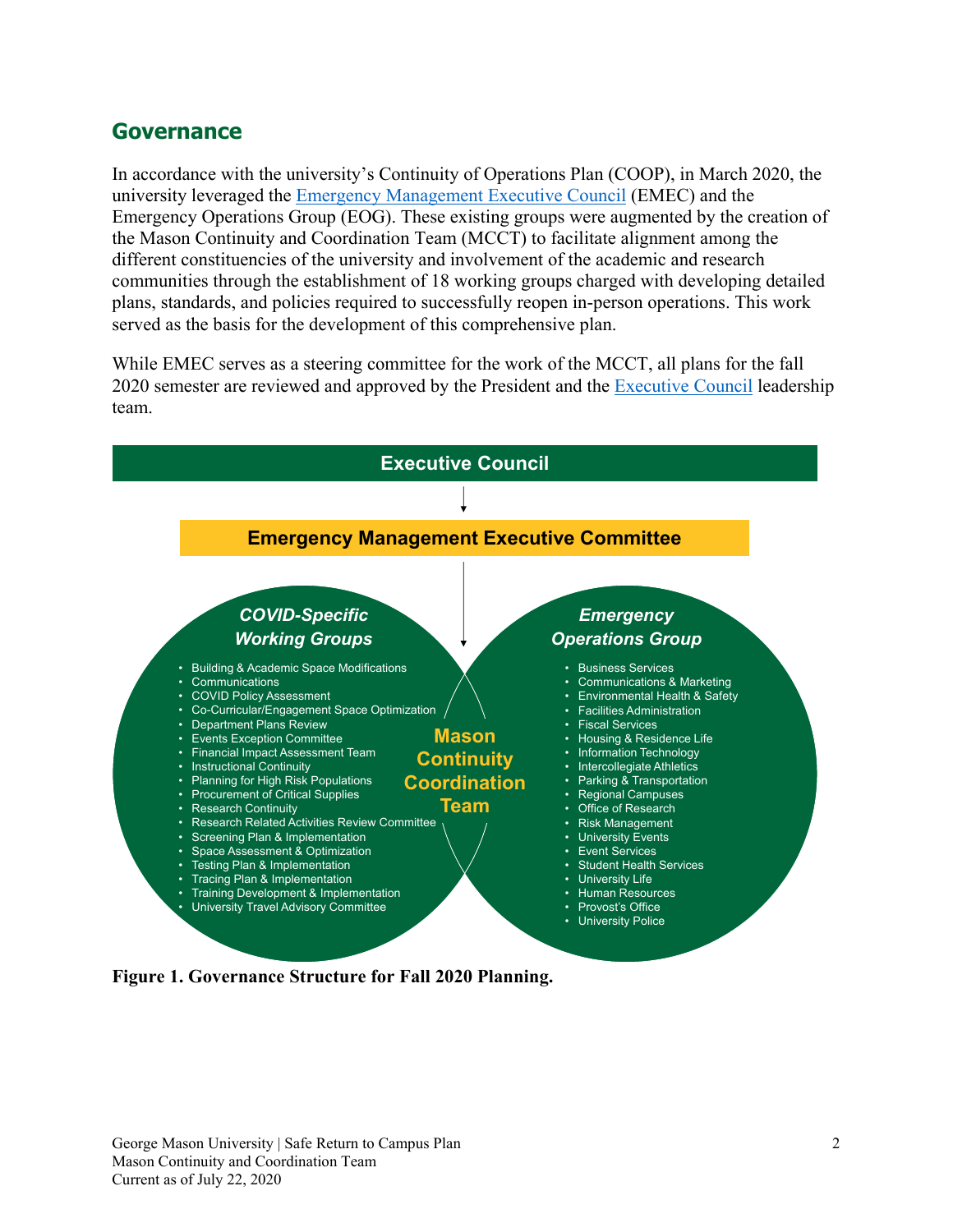# <span id="page-7-0"></span>**Integration with State and Local Public Health**

Mason's broad operational footprint in the Northern Virginia region has led to the establishment of collaborative relationships with local public health departments and the Virginia Department of Health (VDH). These relationships support the care and treatment of Mason's student population in collaboration with Mason's Student Health Services (SHS), as well as the development and implementation of operational health and safety procedures to support Mason's faculty and staff in collaboration with Mason's Environmental Health & Safety Office (EHS). Furthermore, Mason's College of Health and Human Services (CHHS) operates Mason and Partners (MAP) Clinics, which provide healthcare services to the uninsured and underinsured communities in Northern Virginia. In recent years, these clinics have further facilitated the establishment of close working relationships between Mason and the local health departments in counties within which they operate.

The university has leveraged these relationships with local public health departments and VDH when developing this *Safe Return to Campus Plan*. More specifically, weekly meetings are being held with Fairfax County Health Department (FCHD), as well as intermittent and topical meetings with various heath districts and administrators within VDH.

Mason's Executive Director of SHS serves as Mason's primary point of contact for local public health departments and is in close contact and coordination with Mason's EHS team through communications channels established via Mason's longstanding EOG.

| <b>Public Health Entity</b>  | <b>Public Health Points of Contact</b> | <b>Mason Points of Contact</b>                     |
|------------------------------|----------------------------------------|----------------------------------------------------|
| <b>Arlington County</b>      | Reuben Varghese, MD                    | Lisa Park, MD, MPH;                                |
| <b>Health Department</b>     | District Director                      | <b>Executive Director, Student Health Services</b> |
|                              | Arlington Health District              | Phone: (703) 993-2831                              |
|                              | 2100 Washington Blvd., 2nd Floor       | Paul Didier, MPH;                                  |
|                              | Arlington, VA 22204                    | Director, Environmental Health and                 |
|                              | (703) 228-5580 Office                  | Laboratory Safety, EHS                             |
|                              | (703) 228-5233 Fax                     | Phone: (703) 993-4820                              |
| <b>Fairfax County Public</b> | Gloria Addo-Ayensu, MD, MPH            | Lisa Park, MD, MPH;                                |
| <b>Health Department</b>     | District Director                      | <b>Executive Director, Student Health Services</b> |
|                              | <b>Fairfax Health District</b>         | Phone: (703) 993-2831                              |
|                              | 10777 Main Street, Ste. 203            |                                                    |
|                              | Fairfax, VA 22030                      |                                                    |
|                              | (703) 246-2479 Office                  |                                                    |
|                              | $(703)$ 653-9463 Fax                   |                                                    |
|                              | Barbara Downes; Communicable           | Paul Didier, MPH;                                  |
|                              | Disease Program Epidemiology           | Director, Environmental Health and                 |
|                              | Manager                                | Laboratory Safety, EHS                             |
|                              | Phone: (703) 246-8668                  | Phone: (703) 993-4820                              |
| <b>Prince William Health</b> | Alison Ansher, MD, MPH                 | Lisa Park, MD, MPH;                                |
| District, VDH                | District Director                      | Executive Director, Student Health Services        |
|                              | Prince William Health District         | Phone: (703) 993-2831                              |

# **Table 1. Local Public Health Department Contacts**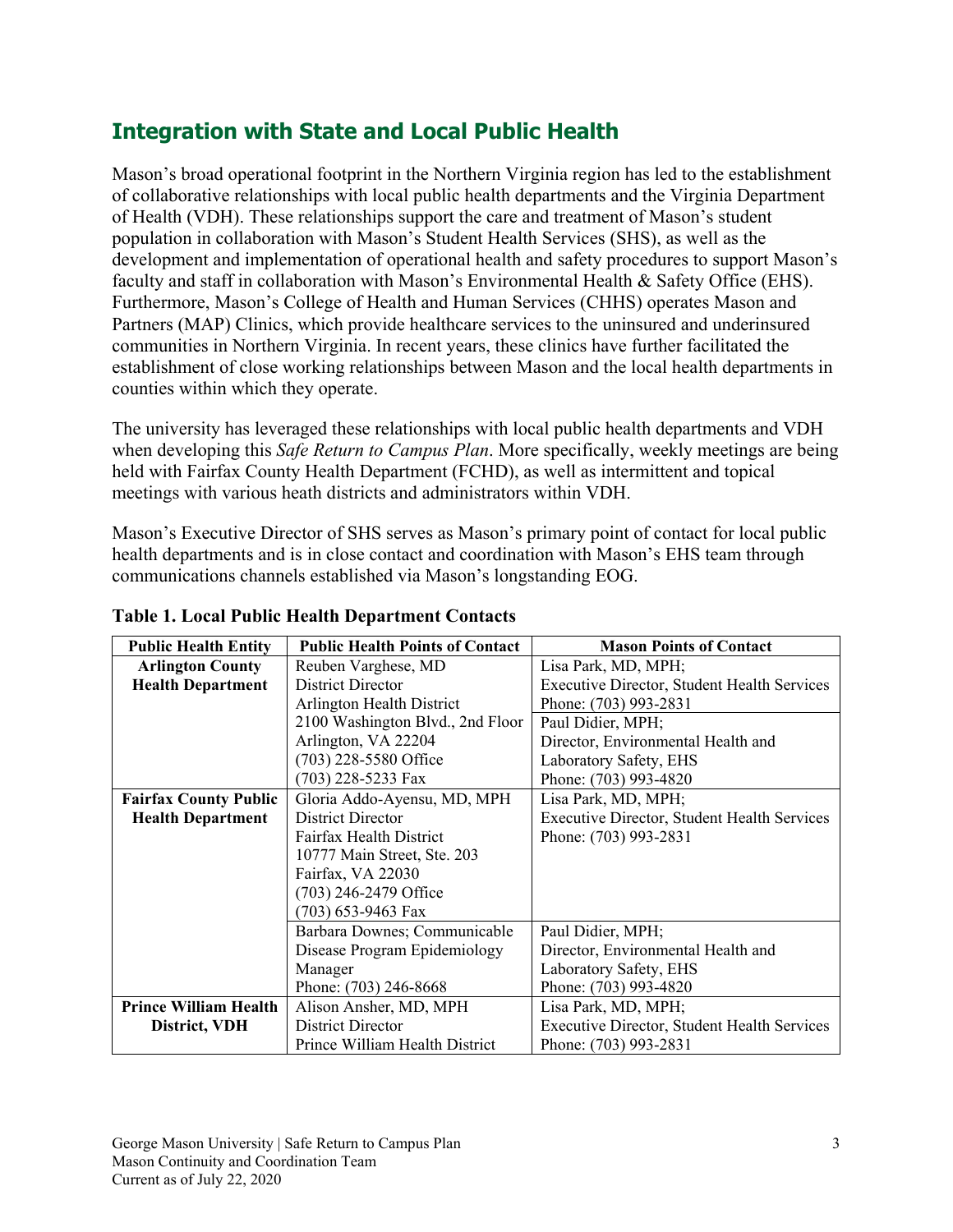| 9301 Lee Avenue<br>Manassas, VA 20110<br>703-792-6301 Office | Paul Didier, MPH;<br>Director, Environmental Health and<br>Laboratory Safety, EHS |
|--------------------------------------------------------------|-----------------------------------------------------------------------------------|
| 703-792-6338 Fax                                             | Phone: (703) 993-4820                                                             |

# <span id="page-8-0"></span>**Local Partnerships**

George Mason University has been and will continue to be committed to timely information sharing and open communication and dialogue with our local residential and business communities, including chambers of commerce and economic development offices and authorities; regional health systems; campus and community advisory boards; and federal, state, and local government representatives for Mason campus locations in Arlington, Fairfax, and Prince William Counties, and our broader regional jurisdictions to include Loudoun County and the Cities of Alexandria, Fairfax, and Manassas.

Through the efforts of our communications and outreach representatives throughout Mason's schools, colleges, and administrative units, and particularly through the Office of Communications & Marketing and the Office of Government & Community Relations, the university will share significant changes to university operations including reopening plans, ramp downs, and closures. Information will be shared through various communication vehicles including, but not limited to, official university social media outlets, direct university and personal emails, EMMA platform email campaigns, and virtual video meetings and presentations.

In addition to information sharing and communication dialogue, Mason's partnerships with local county health departments, connections to local health systems, and the MAP Clinics that provide COVID-19 testing, will play an important role in the monitoring and management of COVID-19 for the Mason community, as well as those in the surrounding communities we serve.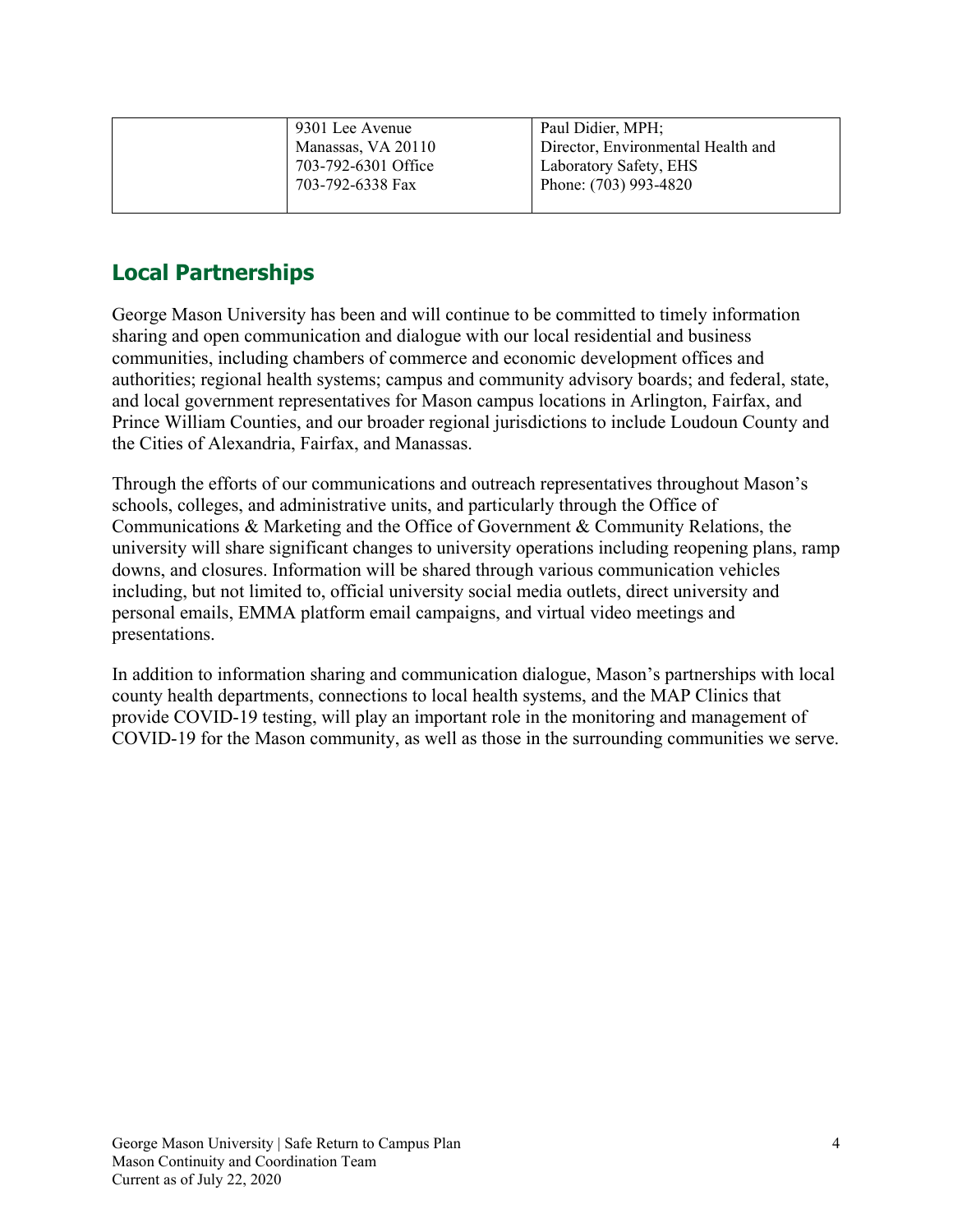# <span id="page-9-0"></span>**REPOPULATION OF CAMPUS**

# <span id="page-9-1"></span>**Staged Return**

The university will use a six-stage approach to resume university operations, instruction, and research. A staged approach allows the university to create a timeline of activities and align with thresholds that dictate if, when, and how faculty, staff, and students will return to campus (Figure 2). Five stages address the process for reopening and our safe return to campus. Stage 6 is resumption of normal operations that will occur at a date to be determined and thus is not shown below.



### **Figure 2. Five Stages of Reopening George Mason University**

Schools, colleges, and units will begin planning for the safe return to campus with the understanding that many faculty and staff will continue all or some form of telework/remote status for the foreseeable future. As the university progresses from its current stage of reopening through stage 6 and supervisors identify roles and responsibilities that require in-person interaction to meet business needs, employees best suited to meet those responsibilities will return to campus. The extent of their return (half-day, full-day, intermittent, or by-appointment) will be determined by the need for services. It is the supervisor's responsibility to determine whether employees must return to campus, and supervisors are encouraged to be as flexible as possible while supporting the university's mission. This will assist not only with controlling transmission of COVID-19, but also with allowing the university to set up work areas that align with new physical distancing requirements.

All student services, including but not limited to, cultural, student support, counseling, health, well-being, career, and the Mason Student Services Center, will remain vital to student success and be offered both virtually and face-to-face as we enter the fall semester. Some co-curricular events and programs will be able to occur in person and staff are working to determine modifications necessary to comply with public health requirements. Student organizations will also be provided guidance in their efforts to provide in-person activities and/or offer online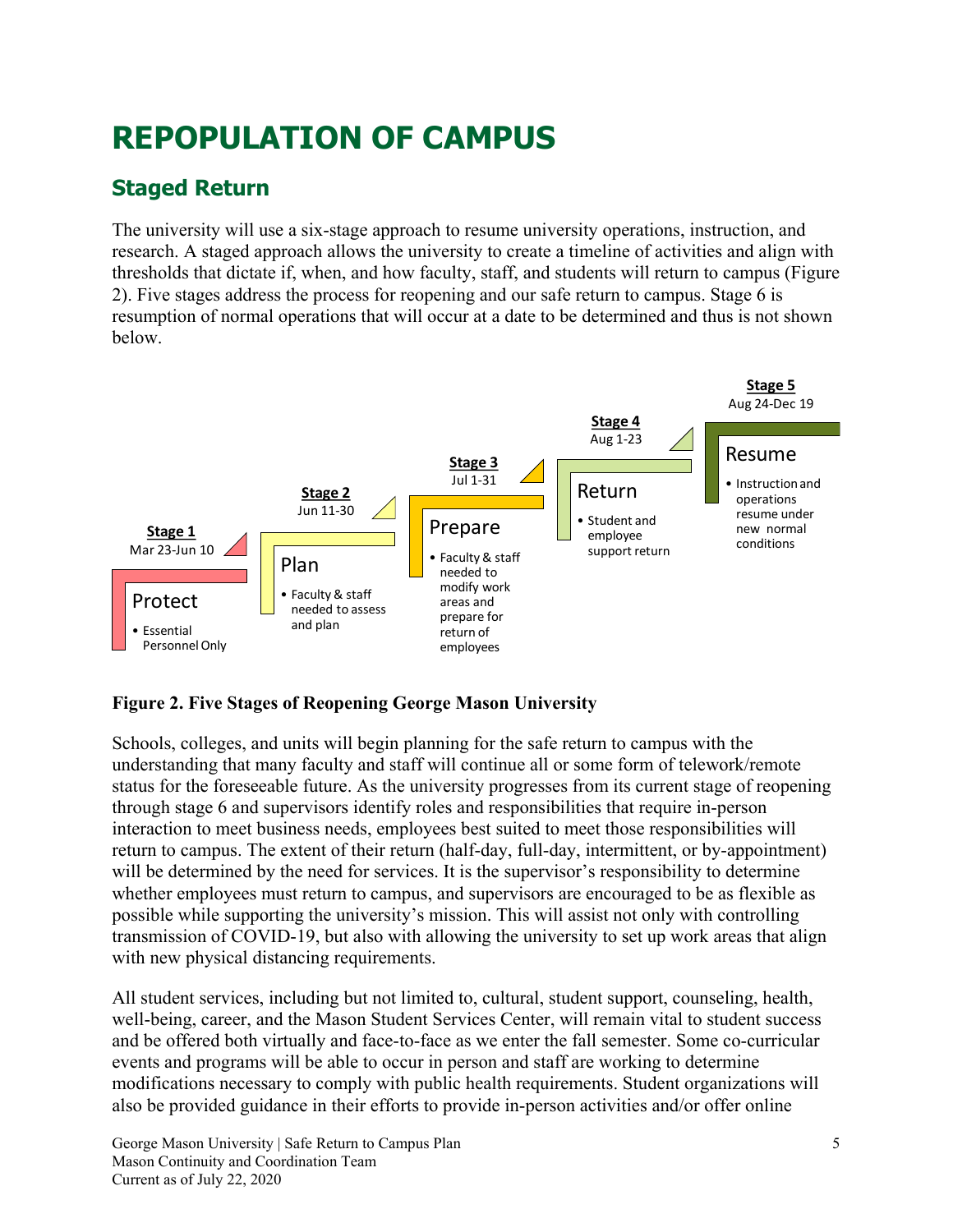experiences to connect with members when meeting in person is not possible. As of July 17, 2020, each unit/department at Mason has submitted a *Unit/Department Safety Plan* that outlines how they intend to comply with the *Safe Return to Campus Plan's* public health and safety precautions.

# <span id="page-10-0"></span>**Mason Initiation/Student Activities**

Each year the university hosts a Mason Initiation for incoming students. This program provides educational offerings and events such as the Preamble and Welcome2Mason experience which help students acclimate to campus and learn what it means to be a responsible Patriot. This year, the university will modify the Mason Initiation experience in order to comply with public health and safety requirements to include a requirement for students to take *Safe Return to Campus Training* prior to coming back to campus in-person. This will require development of virtual and in-person programming that prioritize safety and health of all students, faculty, and staff without compromising university and university life learning outcomes.

Mason Initiation and student activity guidelines should balance student expectations with the need to follow public health and safety precautions. Occupancy and physical distancing requirements will impact the space available for in-person programs. Telework or reduced staffing may impact the number of programs that can be offered.

#### **Policies and Procedures:**

- 1. Mason Initiation will include virtual events, some of which require multiple campus support services, and others that can be organized and managed with little or no campus support services.
- 2. Student Involvement will develop a supplemental virtual events guide and processes document for student organizations as well as face-to-face events guidelines under the new public health and safety guidelines. This document will become a supplemental required training for all student organizations that will be holding events in 2020.
- 3. Preamble experiences have been adjusted to meet a hybrid model with some being held virtually and other smaller experiences taking place on campus within the guidelines for gatherings of students living on campus or taking classes on campus at the time of these initiatives.
- 4. Welcome2Mason will include traditional and newly reimagined educational and social experiences that occur through the month of September and are open to all students. These initiatives have been adjusted to meet a hybrid model, with some taking place virtually, as well as smaller experiences taking place on campus within the guidelines for gatherings for those students living on campus or taking classes on campus at the time of these initiatives.
- 5. Virtual Learning Communities (VLC) will be utilized. Groups of on and off-campus students who share common interests will convene online to explore their shared interests more deeply. In a virtual setting, the VLC is similar to a residence hall floor or building where students in the same VLC group have easy access to each other, making the larger Mason community feel more cohesive. Each VLC has a dedicated team composed of faculty members, professional, and student staff, and includes a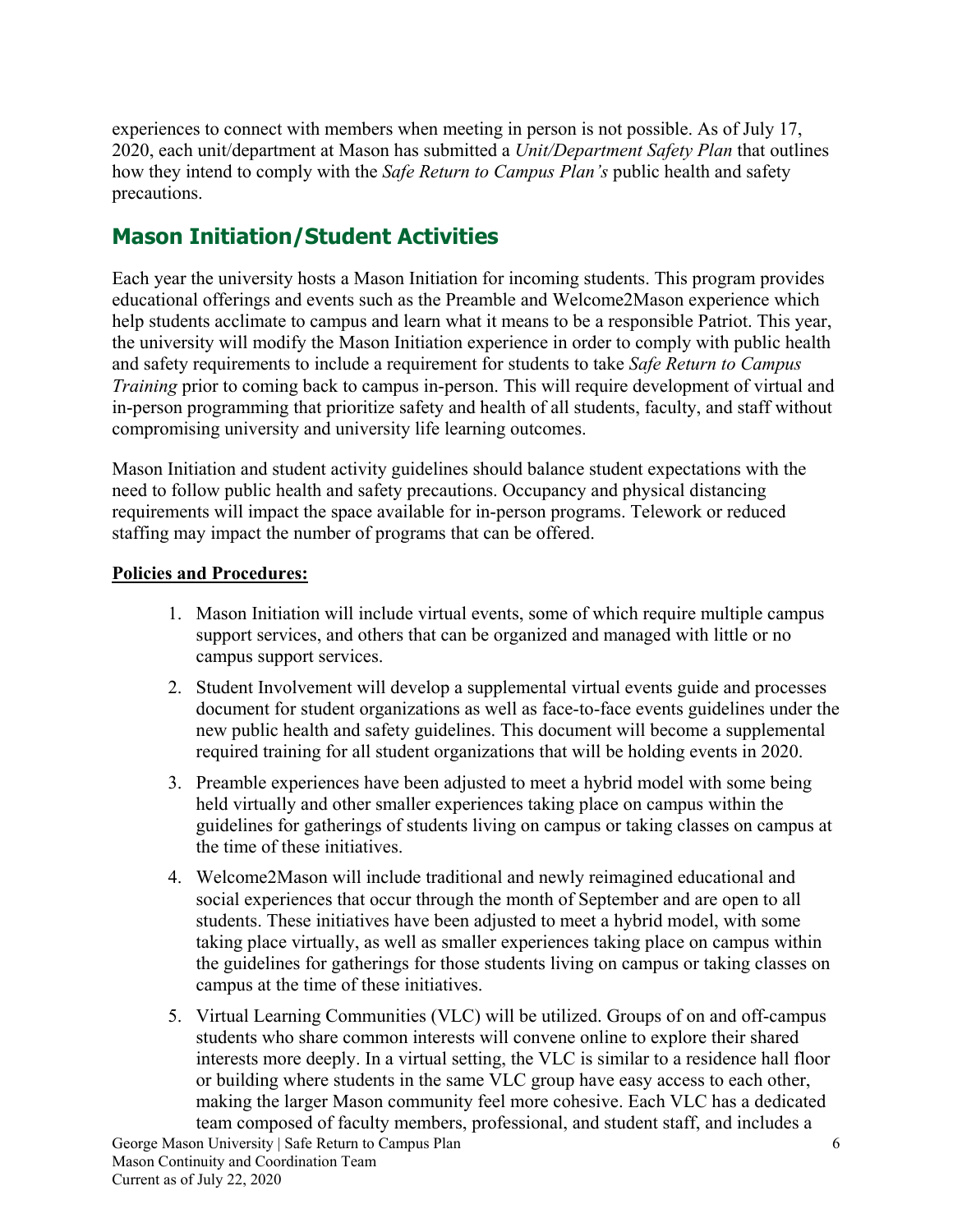connected course around the topic area. The VLC is also in partnership with at least two campus offices to create a collaborative and holistic environment for the students engaging in that community.

- 6. In-person student activities will comply with [public health and safety precautions](#page-39-0) outlined in the *Safe Return to Campus Plan*. These include screening, signage, occupancy restrictions, physical distancing requirements, face coverings, hand hygiene, and enhanced cleaning and disinfection protocols in keeping with [Forward](https://www.virginia.gov/coronavirus/forwardvirginia/)  [Virginia Guidelines](https://www.virginia.gov/coronavirus/forwardvirginia/) for social gatherings.
- 7. Event management trainings will be required for all student organizations planning events. The deadline for completion is September 20, 2020.
- 8. Contactless check-in via Mason 360 will be utilized. This will enable tracking the capacity needs, as well as acquiring a list of participants in case of the need for contact tracing. This process will also be measured by student satisfaction assessments for various events to determine if we are meeting the university and University Life objectives within the confines of the COVID-19 regulations.

Planning and preparation began on May 15, 2020, and will continue through July 31, 2020. Preamble will take place the week before classes start. Welcome2Mason events will continue through September 2020.

A number of contingencies will be factored into planning to include:

- contingency layout plans for a variety of size models compliant with current Event Exception Committee Guidelines will be developed to determine potential needs and adjustments to the spaces that were identified outside of academic needs;
- back-up staffing will be identified in the event that staff are unable to fully support events due to illness;
- due to the lack of space available, events cancelled due to poor weather conditions will be rescheduled if possible; and
- with an increase in outdoor events, enhancement of power and wireless internet access will be essential for most events in order to check in participants.
- The resources allocated for Mason Initiation should include costs associated with signs, generators, snow fencing, tents, stanchions for queuing, etc.

Information Technology Services (ITS) will help to determine the needs and current capabilities within the spaces identified for student activities.

Leadership of Registered Student Organizations, Department Student Organizations, and units that implement campus events will need direct communication of guideline and procedure adjustments and will be required to participate in trainings to ensure understanding of the new approaches and activities on campus.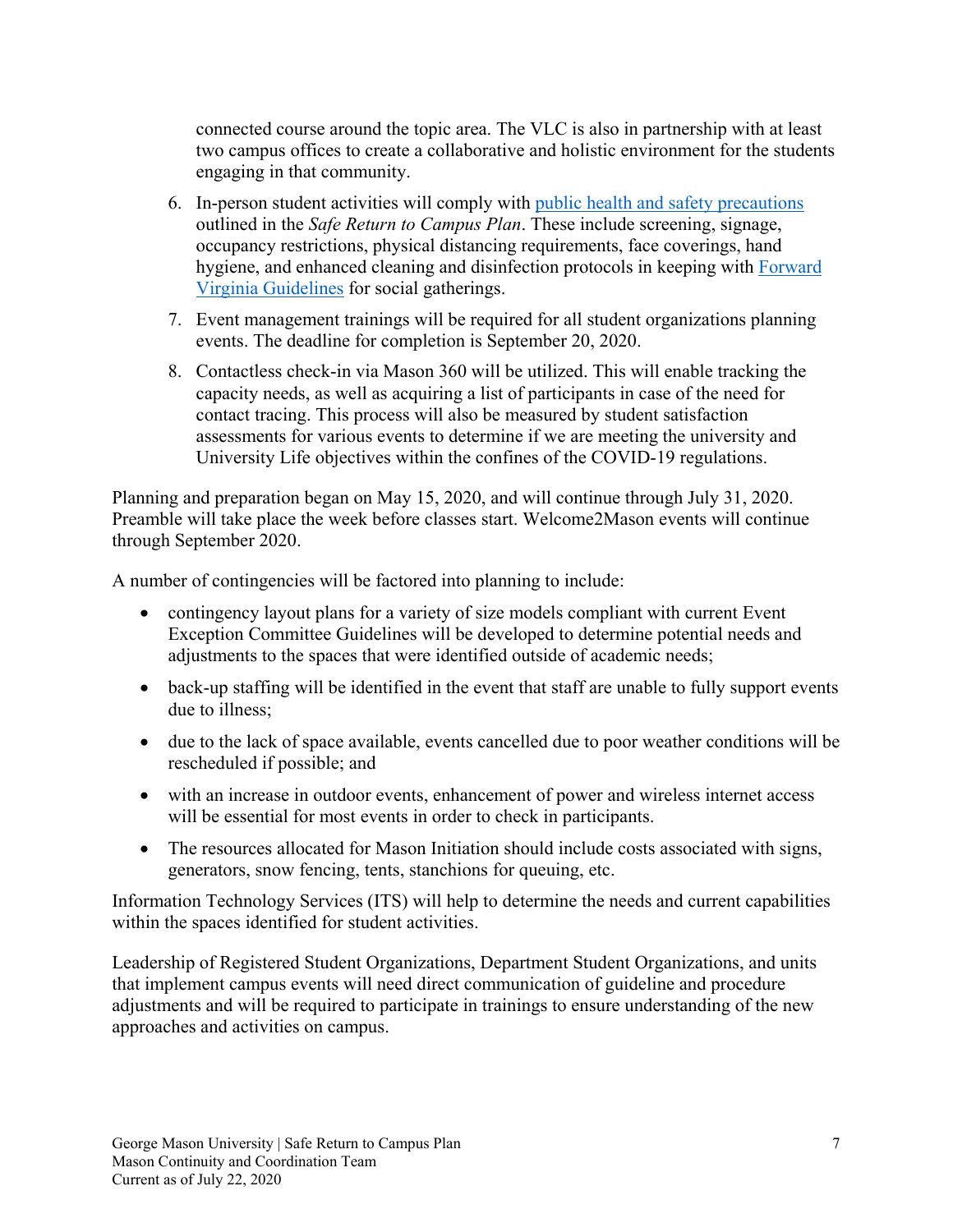# <span id="page-12-0"></span>**Housing and Residence Life Move-In**

To protect the safety of students and their guests on move-in day, Housing and Residence Life (HRL) has planned for a multi-day move-in process that allows for screening for symptoms or exposure and potential quarantine if recommended by current Centers for Disease Control and Prevention (CDC) guidance, prior to moving into their assigned space. Additionally, the longer timeline for move-in will serve to decrease the number of students traversing the halls, reduce crowding in elevator lobby areas and entrances, and help establish the new normal with regard to adherence to public health and safety precautions.

#### **Policies and Procedures:**

- 1. Move-in activities will follow public health and safety precautions outlined in the *Safe Return to Campus Plan* and required *Safe Return to Campus Training*. This includes screening, signage, occupancy restrictions, physical distancing requirements, face coverings, hand hygiene, and enhanced cleaning and disinfection protocols in keeping with [Forward Virginia Guidelines](https://www.virginia.gov/coronavirus/forwardvirginia/) for social gatherings.
- 2. Students may sign up for a 2-hour move-in time block.
- 3. The traditional green bins used during move-in will not be available for student use.
- 4. Parking passes will be provided to students to use on the day of their move-in.
- 5. Students will be allowed to have up to two guests assist with their move-in.
- 6. Students and their guests will be required to wear a face covering while moving in, in accordance with University Policy 1415 *COVID-19 Public Health and Safety Precautions – Face Coverings* and the *Safe Return to Campus Plan*.
- 7. MoveCrew (student and faculty/staff volunteers) will not be utilized this year to reduce the number of individuals touching belongings.
- 8. Signs and postings with reminders of public health and safety requirements will be prominently displayed in residence halls and at customer service areas.
- 9. ID cards will be pre-programmed to reduce crowding at the desks.
- 10. Students will go to pre-assigned check-in locations to pick up any brass/hard keys.
- 11. Students will be issued an electronic Room Condition Report on their appointment date to reduce crowding at the desks.
- 12. Students will be able to enter work orders electronically through StarRez.

Student staff will move in on August 8, 2020. Upper class students will move in between August 15-18, 2020. Freshman will move between August 19-21, 2020.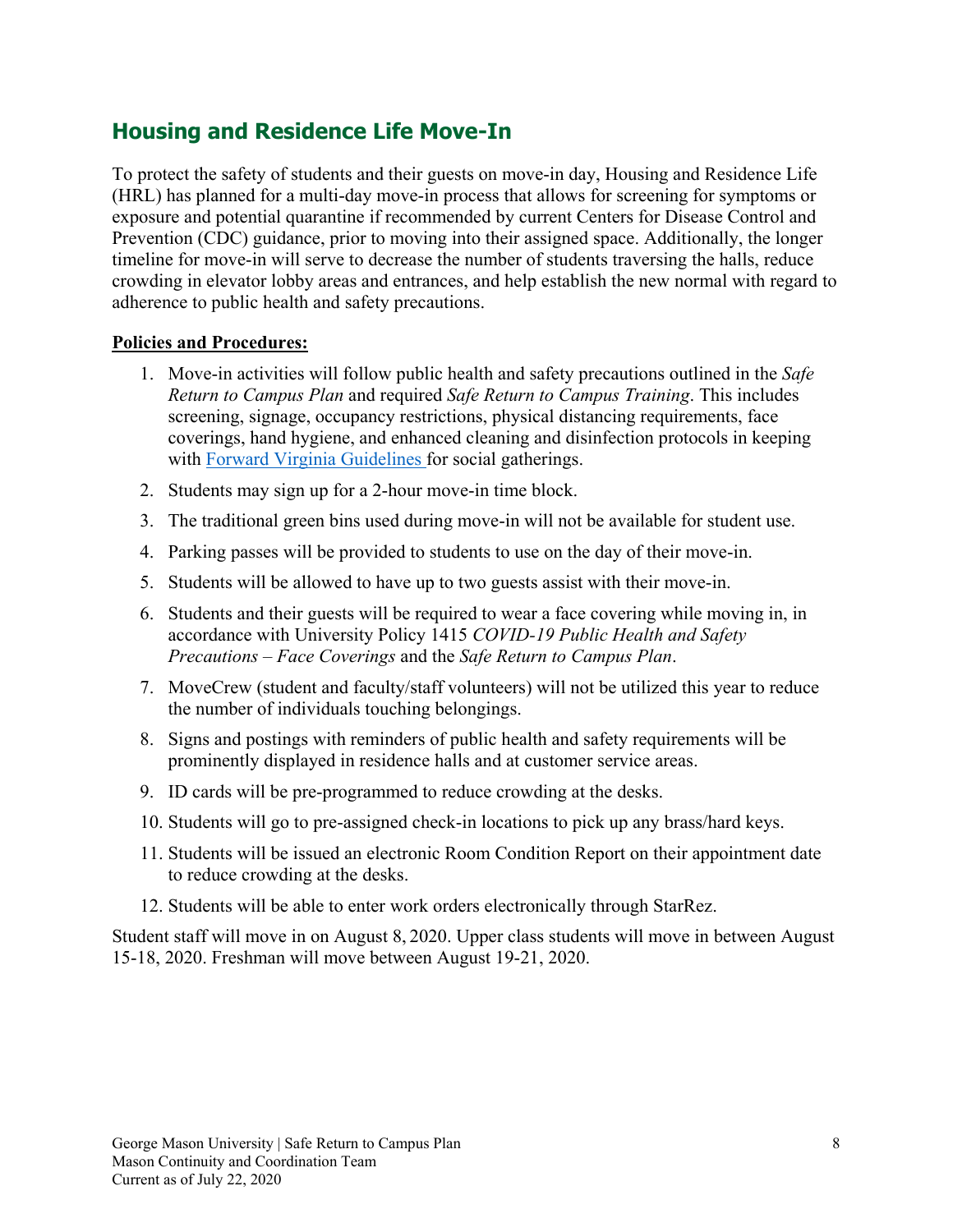# <span id="page-13-0"></span>**PREPARATION FOR OPENING CAMPUS**

# <span id="page-13-1"></span>**Signs and Postings**

The university will post signs and reminders for public health and safety precautions in accordance with [Forward Virginia Guidelines](https://www.virginia.gov/coronavirus/forwardvirginia/) and the [Governor's Executive Orders.](https://www.governor.virginia.gov/executive-actions/) To meet requirements, the university will print and post signs in prominent areas on all campuses. Modified occupancy levels in spaces that account for physical distancing requirements will also be posted at the entrance to those spaces.

Signage content has been determined by the Governor's phased reopening requirements, CDC requirements, and in coordination with working group leads. Working groups who are creating processes or requirements that need to be known throughout the campus will have their information included in campus signage. Signage locations will vary with building setup and types of construction materials used.

The signs on campus are intended to communicate to all members of the university. Individuals are instructed to follow guidance and instructions on university signs.

## **Policies and Procedures:**

- 1. Signs will be posted in key locations easily visible to visitors, faculty, staff and students, including (but not limited to) the following: parking lots, building entrances, common areas within buildings, elevator lobbies, entrances to classrooms and instructional spaces, any room with an occupancy change, at the start of queues or lines, state vehicles, Mason Shuttle stops, restroom entrances, restroom mirrors, and dining facilities. In accordance with [Forward Virginia Guidelines,](https://www.virginia.gov/coronavirus/forwardvirginia/) signs will be posted at events and social gatherings with public health reminders and signs indicating that no one with a fever or symptoms of COVID-19 or a known exposure to a COVID-19 case in the prior 14 days is permitted at the event.
- 2. The content of signs varies slightly, but will cover the specific information people need to know for the location where the sign is posted. All of the signs have been created in consultation with [Disability Services.](https://ds.gmu.edu/) The signs have distinguishing features that allow low vision faculty, staff, and students to identify the sign as a COVID-19 sign and use technology to help read the signs. In addition, in areas that need signage in different languages, those signs will be provided. An example of signage is provided in Figure 3.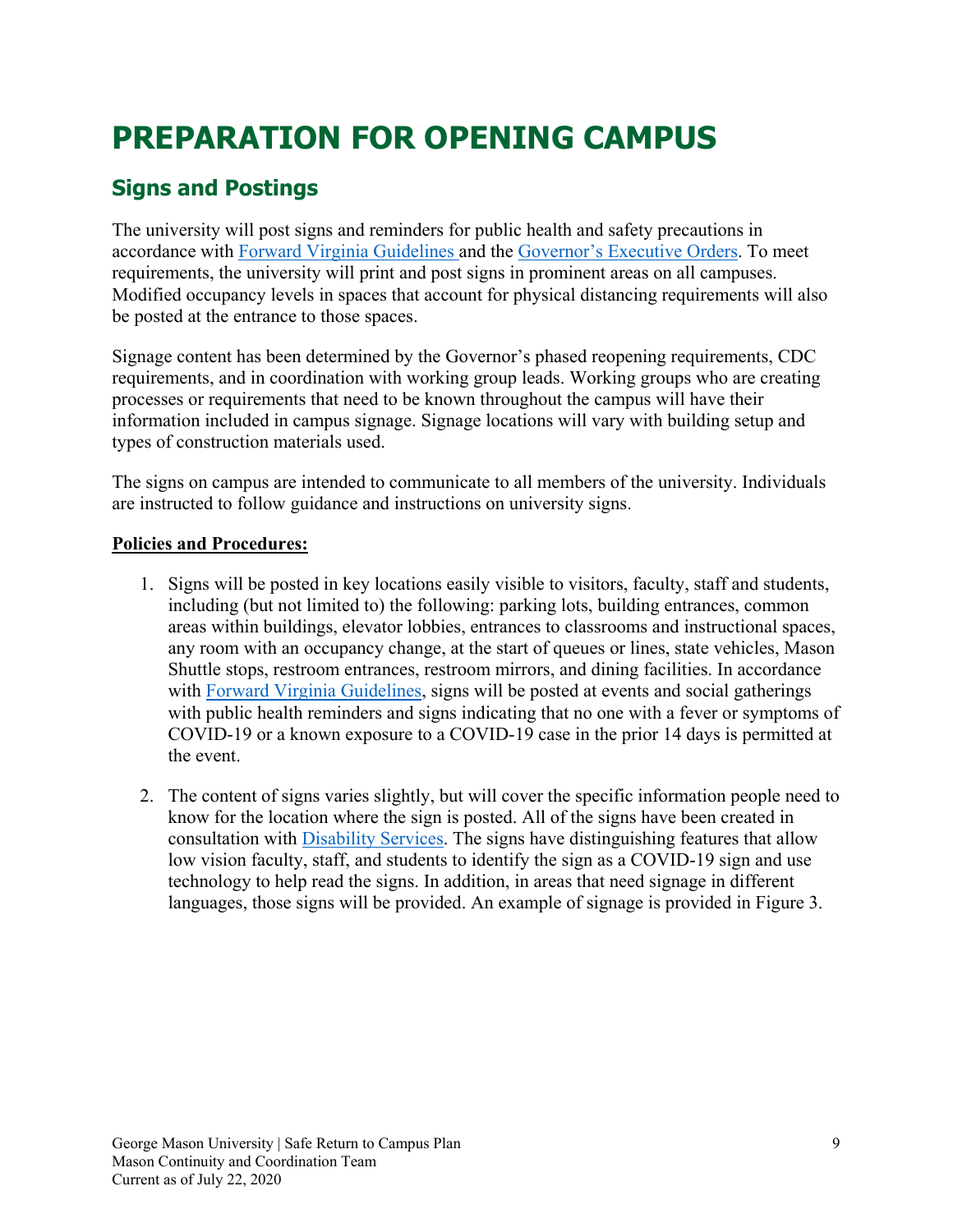

 **Figure 3. Example of COVID-19 Signage**

3. In addition to signs, other visual cues may be used to support physical distancing and traffic flow in common areas. Floor decals may be used to mark physical distancing requirements for people standing in lines. Floor decals and/or stanchions may also be used to indicate traffic flow patterns.

Installation of signs and other visual cues will occur in July and August with signage requirements completed before students return to campus. Coordination with units/departments and offices to meet specific signage needs is key. If individuals see an area where additional signage or visual cues would be helpful, they should contact [safety@gmu.edu.](mailto:safety@gmu.edu)

# <span id="page-14-0"></span>**Unit/Department Safety Plans**

Units and Departments are required to develop written plans for how they will implement public health and safety requirements in spaces they manage. These plans will be evaluated by the Departmental Plans Review Working Group upon submission. This mechanism will also serve to identify the need for safety supplies to support customer service locations, provide employees with face coverings, and distribute disinfectant products to locations across campus based on a needs and risk assessment.

It will require time for units/departments to complete this planning effort and assumes that unit/departments will attend training and view the video tutorial on how to complete planning prior to engaging in the planning process.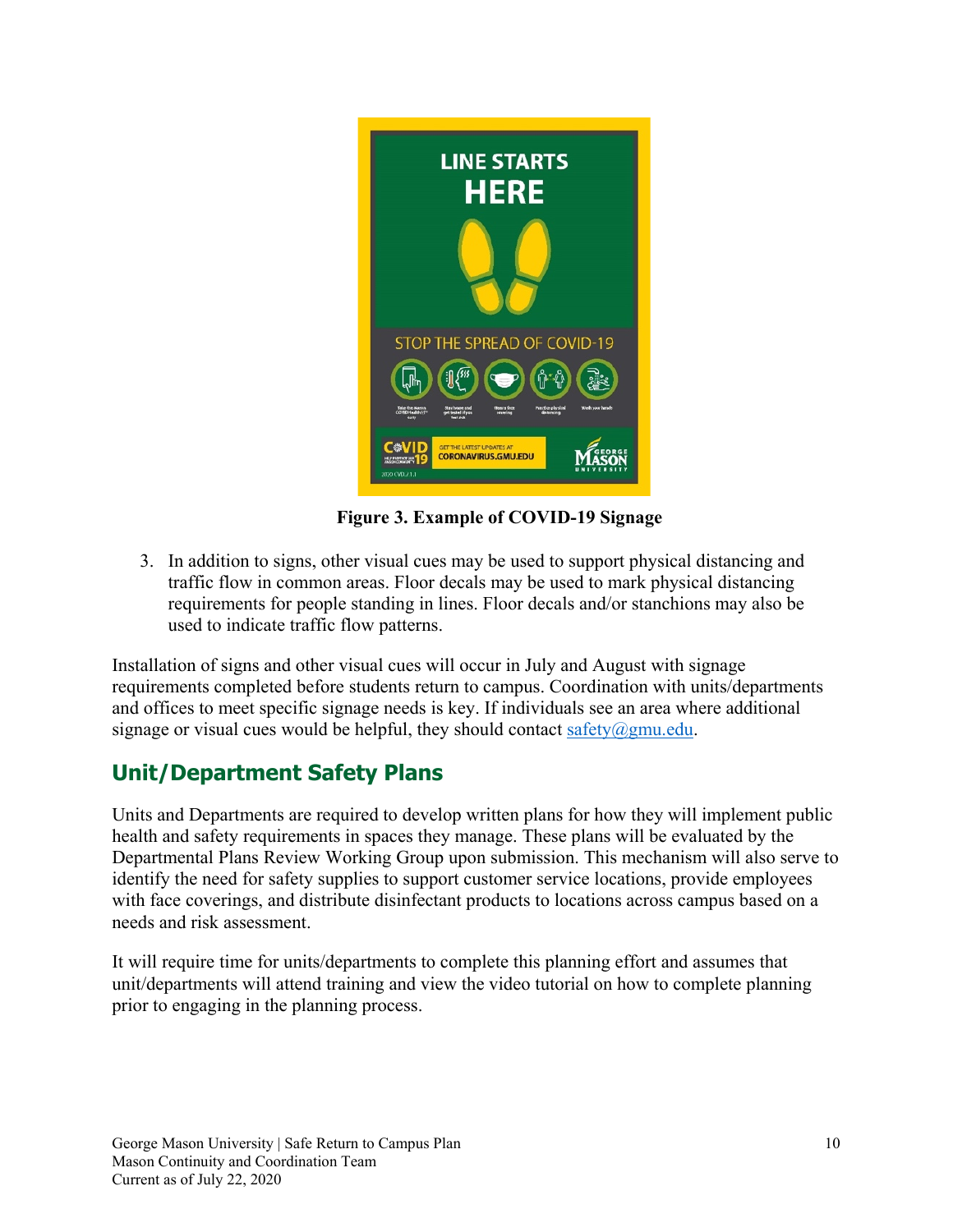#### **Policies and Procedures:**

1. Each unit/department Dean or supervisor must oversee the development of a *Unit/Department Safety Plan* that describes how the department will implement public health and safety guidance for activities that cannot be conducted at home or by telework. It is the supervisor's responsibility to determine whether employees must return to campus, and supervisors are encouraged to be as flexible as possible while supporting the university's mission.

The *Unit/Department Safety Plan* is designed to assist units and departments in determining who should return to campus, when faculty and staff should return, and what workspace or work schedule modifications may be needed to reduce potential exposures among employees. The plan will also assist in identifying the need for safety supplies (e.g., face coverings, plexiglass barriers, hand sanitizer, disinfecting wipes, disinfecting spray, gloves). Specifically, this plan requires departments to consider:

- a. when employees should return to campus and provide justification;
- b. telework arrangements for faculty, staff, and student workers that can continue to work remotely without deterioration in service/work quality or delivery;
- c. accommodation/adjustments/modifications for high-risk individuals;
- d. consideration for physical distancing requirements in shared offices, meeting rooms, common spaces, and shared resource rooms;
- e. deliberate planning for delivery of service and number of customer service locations; and,
- f. additional safety precautions for unit/department specific activities that are required in addition to the university's general health and safety precautions.

This planning effort does not include classrooms or research areas; these spaces are being assessed through a different process.

- 2. Plans were due to the Departmental Plans Review Working Group by July 17, 2020. This deadline was driven by the need to have precautions in place and safety supplies distributed before faculty, staff, and students return in August. The completed safety plans are being reviewed by the Departmental Plans Review Working Group and safety supplies will be distributed in accordance with the approved plan. Supply requests are processed using an online work-flow process. Units/departments will receive confirmation when supply requests are processed.
- 3. Unit/department leadership is responsible for assigning individuals to complete plans for one or more divisions/functions within the unit/department. Only individuals assigned by unit/department leadership may complete the *Unit/Department Safety Plan*. Faculty and staff are instructed to contact their Dean or supervisor with questions about unit/department planning. Individuals assigned planning responsibilities receive a link to the online *Unit/Department Safety Plan* application from the individual assigning planning responsibilities. It is strongly recommended that those individuals involved in unit/department planning complete *[Safe Return to Campus Training](https://shibboleth.gmu.edu/idp/profile/SAML2/Unsolicited/SSO?providerId=https%3A%2F%2Fgmu.csod.com&target=https://gmu.csod.com/ui/lms-learning-details/app/curriculum/a2489a5f-295e-4fc0-b8d4-1415a20693bf)* before beginning planning efforts. The Departmental Plans Review Working Group can provide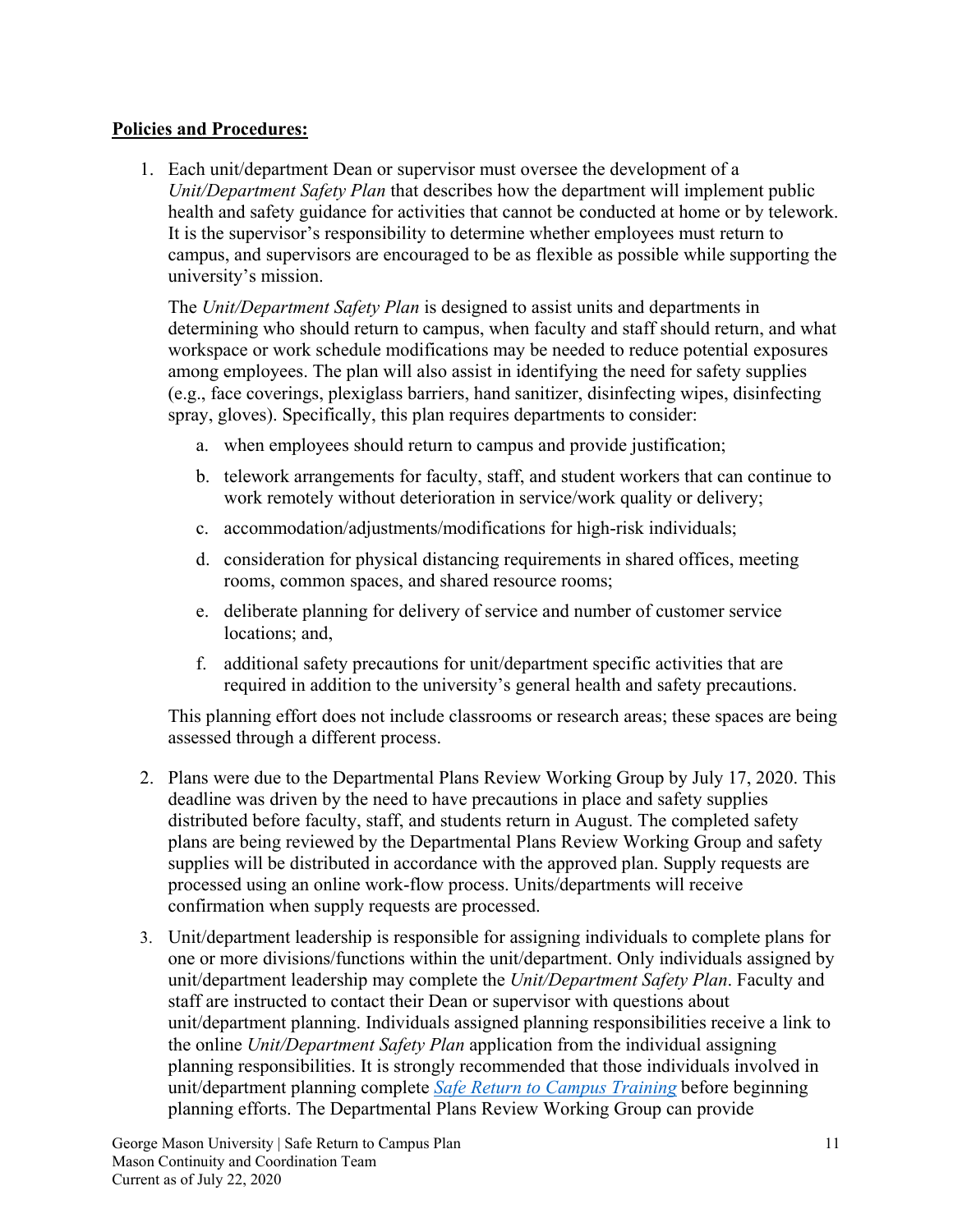consultation for development and implementation of *Unit/Department Safety Plans* upon request. A 30-minute video tutorial is provided to assist unit/department leadership, faculty, and staff with departmental planning. A link to this video tutorial is embedded in the online *Unit/Department Safety Plan* template for easy access.

The online Safe Return to Campus planning portal is equipped with a dashboard that captures planning status metrics for all university units and departments. Periodic updates on plan submission and review progress are provided to the EMEC. When necessary, unit/department leadership will be contacted when there are issues with plan content, failure to submit plans, or deviations from the university's approved safety precautions and plans.

Unit/department leadership were contacted individually via email with specific instructions on how to complete *Unit/Department Safety Plans* on June 25, 2020. Emails provided a link to the online planning portal as well as *[Safe Return to Campus Training](https://shibboleth.gmu.edu/idp/profile/SAML2/Unsolicited/SSO?providerId=https%3A%2F%2Fgmu.csod.com&target=https://gmu.csod.com/ui/lms-learning-details/app/curriculum/a2489a5f-295e-4fc0-b8d4-1415a20693bf)* and the *Unit/Department Safety Plan* video tutorial. Unit/department leadership were instructed to assign one or more individuals to complete plans for the various divisions or functions that constitute the unit/department. Leadership was provided with explicit instructions that all plans be completed by July 17, 2020, to provide sufficient time to modify work areas if necessary and to deliver requested supplies.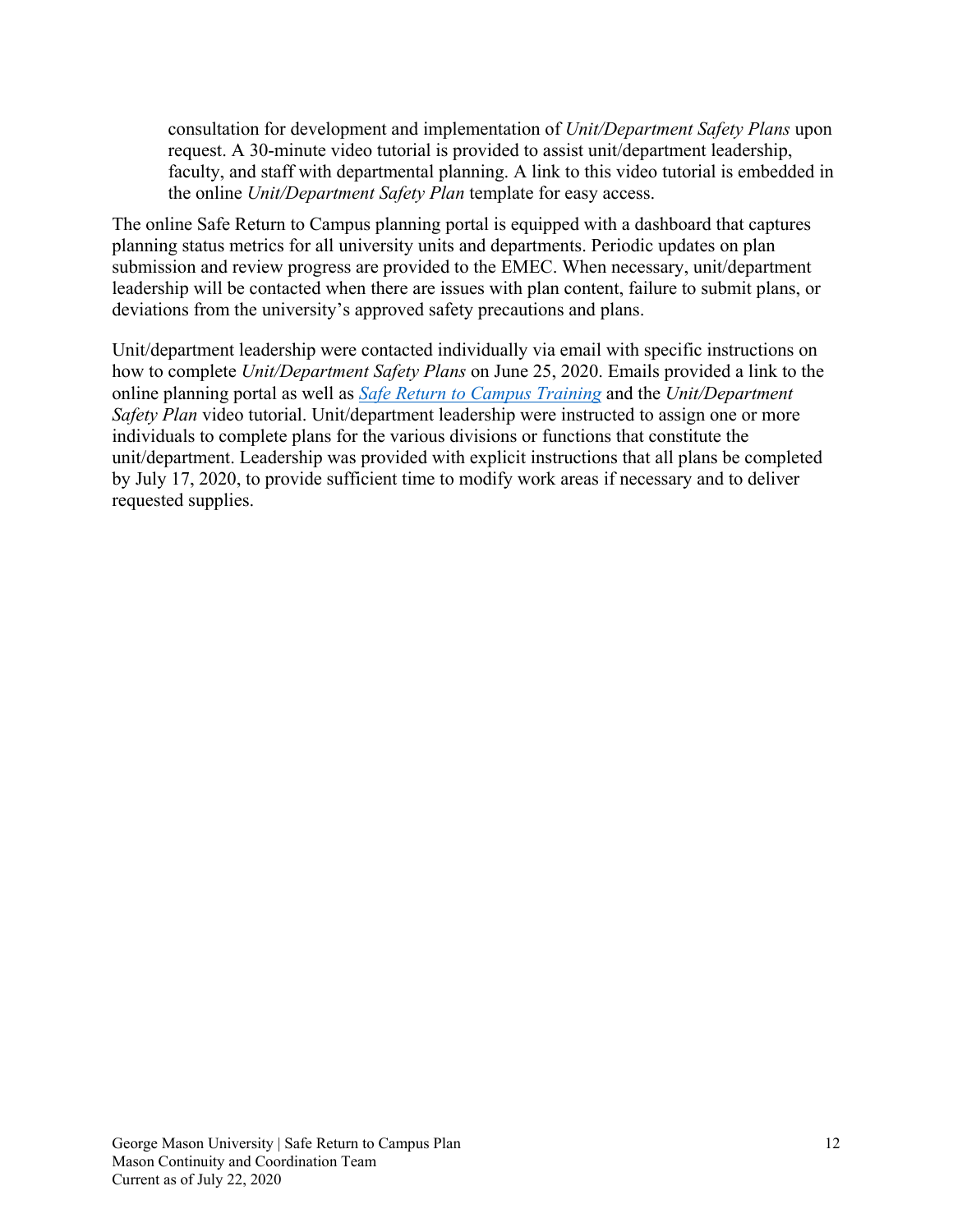# <span id="page-17-0"></span>**CULTURE OF ADHERENCE TO PUBLIC HEALTH AND SAFETY PRECAUTIONS**

The university will use signs, posters, messages, and training to promote compliance with public health and safety requirements. To the extent possible, the university may offer positive incentives to those "caught-in-compliance" to encourage members of the Mason community to adhere to the physical distancing, face covering, hygiene, and cleaning/disinfecting requirements.

# <span id="page-17-1"></span>**Communications Plan**

Returning to campus this fall requires a strong sense of community and supporting coordination across George Mason University. This plan assists university leadership, students, faculty, and staff in the transition from crisis response to thriving in a new reality. Essential to this effort is creating a comprehensive communications plan that outlines expectations for sharing information, soliciting input from the university community, providing updated information in a timely manner, addressing concerns, and mapping the university's objectives and actions. Communication must be clear, consistent, unified, show confidence in the university's decisions, and speak to the values and mission of the institution.

The central communications team will manage a multi-modal flow of communications and review unit/department messages before they are distributed to provide consistency, accuracy, and coordination with other communications. The university has established a Communications Working Group, led by the central communications team and with partners from across the university, that will establish standards, policies, and protocols for sharing information.

The central communications team is primarily concerned with ensuring that information is credible, trustworthy, and current. University communications standards require communications to be simple, clear, and free of jargon, so that it can be understood by a broad cross section of our community. To this end, the Communications Working Group has established guidelines for communication that include: early notification requirements and preliminary review; a dashboard to track all university messages; a two-tiered vetting process that includes members of the EMEC and senior university leaders; and notification to communicators across the university. Communications guidelines have been shared with academic and administrative leadership.

Messages sent via email are the primary method of reaching the university community. Messages can be sent to all students, faculty, staff, affiliates, and contractors or individual groups as necessary. The frequency and content of communications is determined by the central communications team. Messages are reviewed and expedited in accordance with the university's communications guidelines.

The communications team has also created a [Safe Return to Campus website](https://www2.gmu.edu/Safe-Return-Campus) on which current, vetted, and timely information is posted as it becomes available. This website serves as the primary portal through which students, faculty, staff, and visitors can find answers to their questions, access resources such as training and illness reporting guidelines, as well as information about university operations such as university travel, status of university events,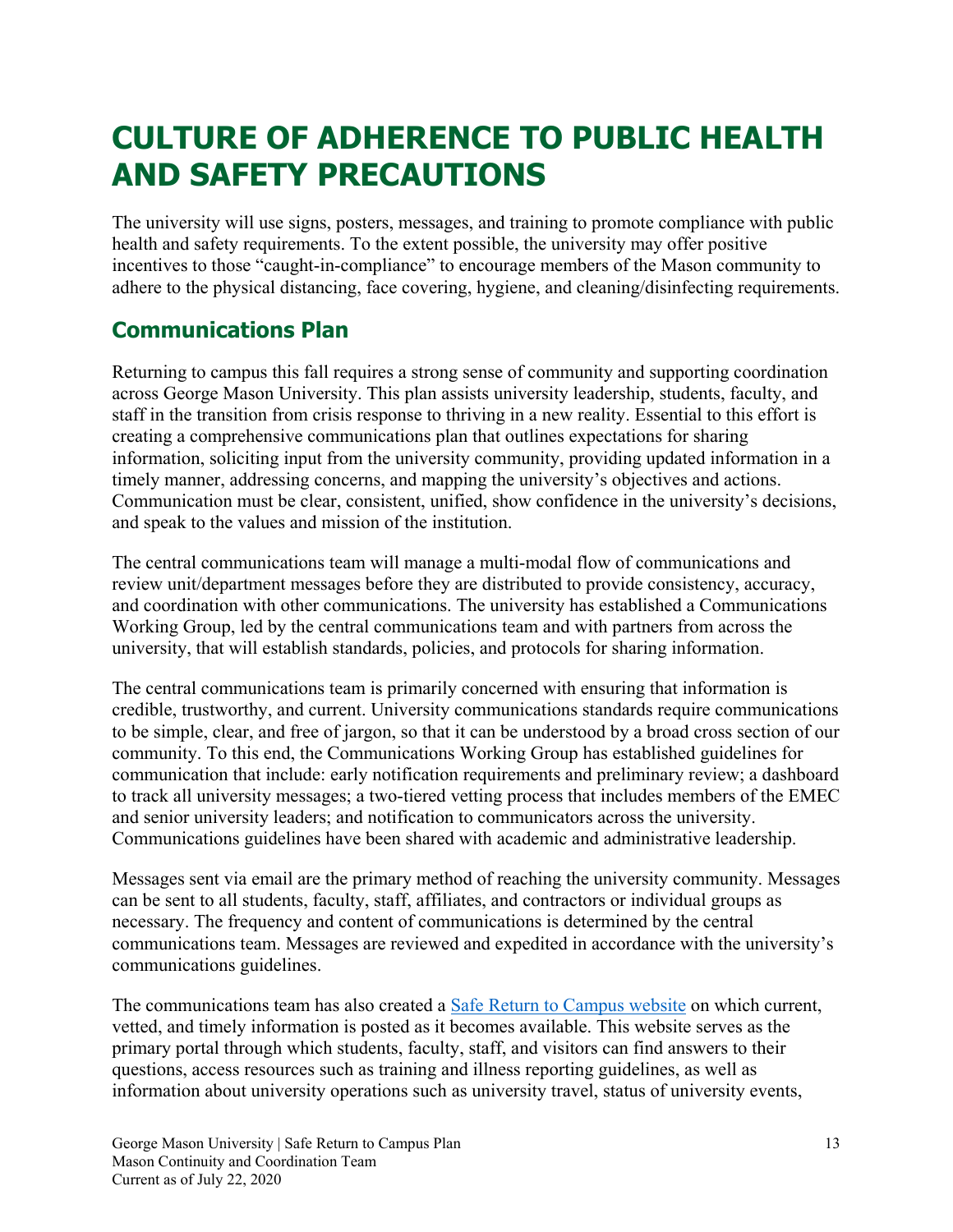resumption of research procedures, and links to media released by the university (e.g., testimonials, educational videos, and university town hall presentations).

The target audience for general messages comprises students and their families, prospective students, faculty and staff, alumni and donors, community partners, stakeholders, and media. Targeted communications to specific audiences, colleges, or departments are conducted on a case-by-case basis as necessary.

A major communication risk for the university is the spread of inaccurate information. Furthermore, the evolving nature of this event and knowledge/guidance regarding COVID-19 creates potential discrepancies or conflicts with previously released information. Uncoordinated communications by individuals or departments may further confuse matters, as they might be inconsistent, in conflict with, or ahead of the university's official position.

**Policies and Procedures:** To address these challenges, the university's central communications team, working with the Communications Working Group, has developed the following guidelines:

- 1. **Communication Plans:** The Communications Working Group will review other Working Group Communication Plans, so as to schedule the timing and release of important communications.
- 2. **University-Wide Messages:** A five-step process for all university-wide messages:
	- a. Early notification of the central communications team prior to messages being drafted, so that potential issues or inconsistent messaging can be spotted early.
	- b. Review of proposed messages with an established turnaround time of one business day. (Exceptions to be made when urgent communication is required.)
	- c. Communication Dashboard to plan and track all university-wide communication.
	- d. Two-tiered vetting process—first with subject matter expert on the EMEC and then with senior leaders. The Central Communications team will manage the vetting and set clear expectations for turnaround.
	- e. Notification of Deans and unit communicators (prior to message being sent). This helps provide consistency and allows our communication partners to amplify our message.
- 3. **Unit Messages:** Notification to and review of all unit messages by the central communications team to ensure messages that are consistent with university positions.

#### 4. **Briefings by Central Communications team:**

- a. A weekly call with all unit communicators.
- b. Periodic update on the MCCT call.
- c. Updates at Executive Council.
- 5. **Website:** Directing people, via messages, to Mason's [Safe Return to Campus website,](https://www2.gmu.edu/Safe-Return-Campus) a central website with the most current and reliable information and answers to frequently asked questions.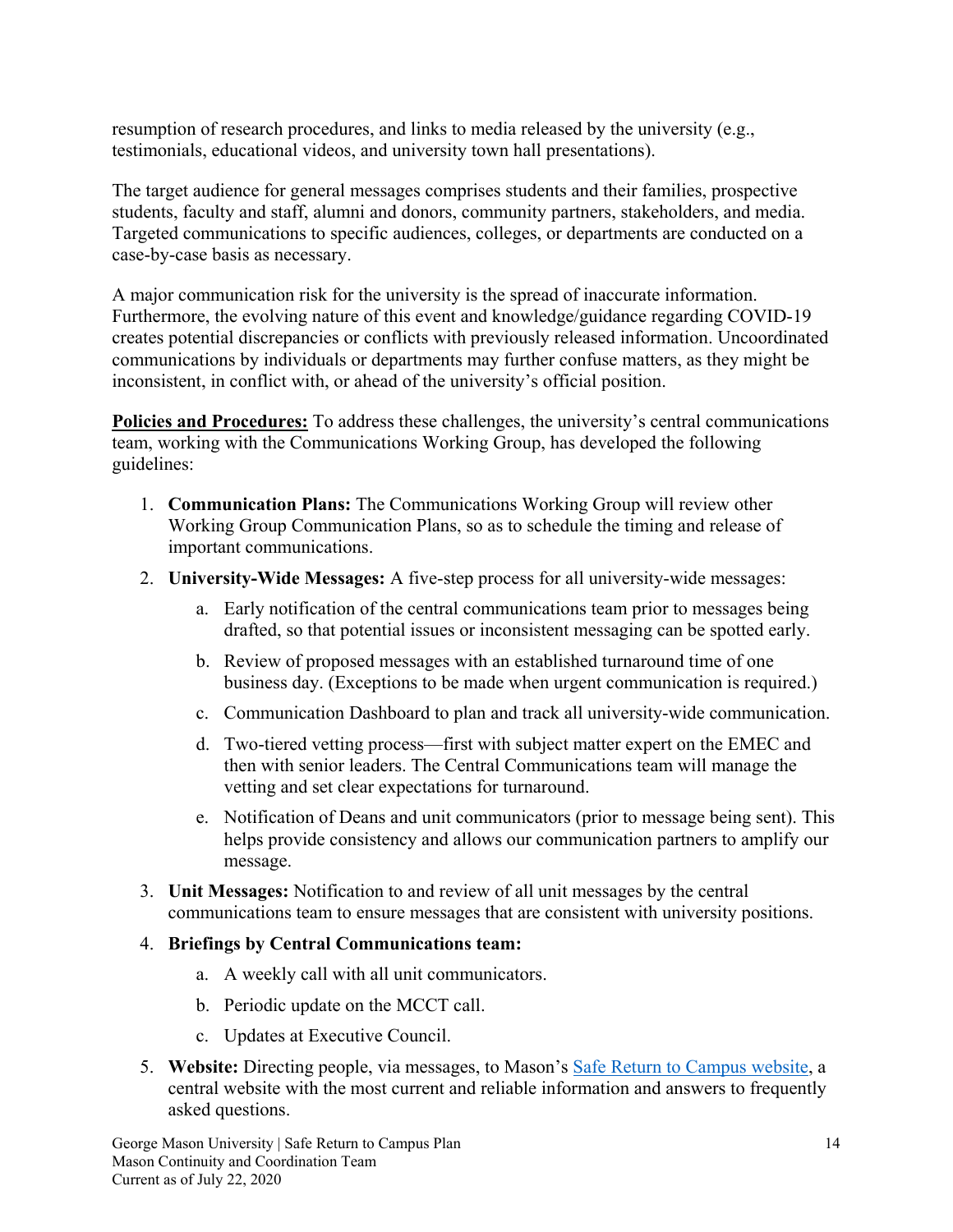- 6. **Feedback and Questions:** The Strategic Communications team within Communications & Marketing is developing a feedback loop to quickly address questions and share information widely. The central communications team will manage this feedback loop, maintain a list of university experts who can quickly address questions, and post information on the website and through social media. Additionally, the university may host virtual town halls to provide opportunities to address questions.
- 7. **Media:** All media requests about the *Safe Return to Campus Plan* and process should be directed to the Strategic Communications team. Strategic Communications will vet all requests and then work with university experts to develop message points, designate a spokesperson, and respond in a timely manner.

The Communications Working Group, working in collaboration with university stakeholders, will update existing communications guidance and instructions for how to access the media kits for official local/regional/national media inquiries as necessary. Given the nature of communication, this will be a dynamic process that continues to evolve leading up to our return to campus and throughout the fall semester.

Guidance on how communications are coordinated and approved has been shared with leadership, working group leads, and unit communicators to socialize and reinforce communications procedures. Additional instructions and resources regarding core messages, media kits, and information on the communications process feedback loop are expected mid-July.

The website was announced through messages and in two phases between June 22 and July 2, 2020. These community-wide messages included an email address where people can submit ideas for frequently asked questions, links to online resources, and updated information on the university's plans and procedures. Updates to university polices, plans, procedures, and operations will be released to the university as necessary. Previous communications to the university are archived and have been made available online for university students, faculty, staff, visitors, and the public.

# <span id="page-19-0"></span>**Training Plan**

The university is providing training to all faculty, staff, and students on the precautions that the university is implementing to mitigate the spread of COVID-19. Training curriculum includes an overview of COVID-19 epidemiology, the safety measures the university is taking, and individual responsibilities students, faculty, and staff must meet when on campus.

Online training regarding public health and safety precautions was released in June for university employees and will be released in July 2020 for students. All faculty, staff, and students are required to complete *[Safe Return to Campus Training](https://shibboleth.gmu.edu/idp/profile/SAML2/Unsolicited/SSO?providerId=https%3A%2F%2Fgmu.csod.com&target=https://gmu.csod.com/ui/lms-learning-details/app/curriculum/a2489a5f-295e-4fc0-b8d4-1415a20693bf)* before returning to campus. Additional training modules may be required for certain audiences (e.g., residential students, student athletes, and instructional faculty).

*Student Safe Return to Campus Training* will be administered through the university's learning management system, MyMason. Students will be assigned training and will be notified of noncompliance. All students will have access to the *Safe Return to Campus Training*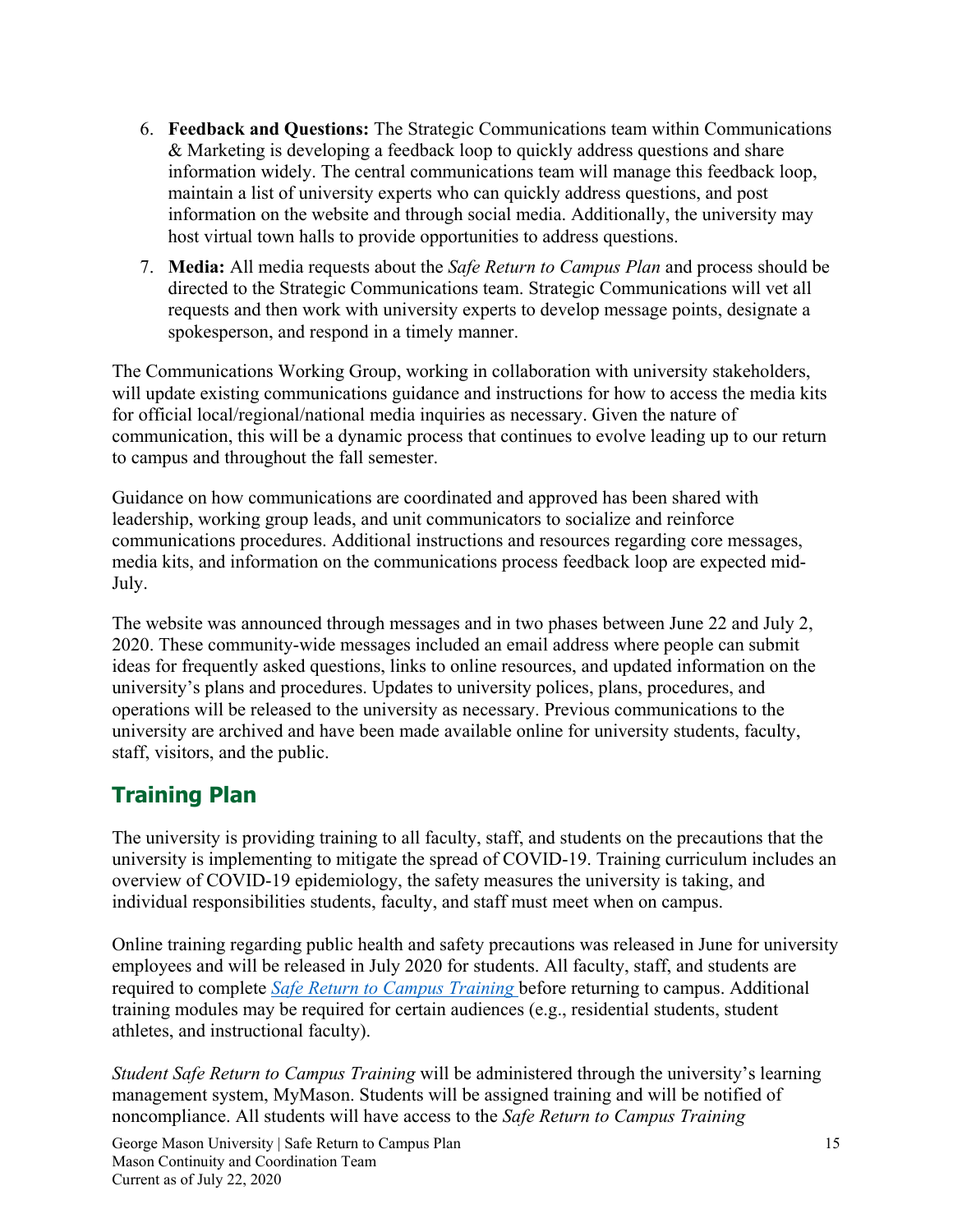prominently displayed on the MyMason portal landing page. University Life will monitor student compliance.

### **Table 2. Content of** *Safe Return to Campus Training for Employees and Students*

*Safe Return to Campus Training* for both audiences includes the following information:

- Basics of COVID-19 transmission and symptoms
- Actions that should be taken if someone suspects that they have been exposed to COVID-19 or are ill with COVID-19
- Procedures for reporting COVD-19 exposures and illnesses
- Special considerations and accommodations for individuals who are at high-risk
- University precautions to prevent the spread of COVID-19 on campus
- Procedures that are required to resume research on campus
- Specific precautions that are being implemented in classrooms
- Importance of physical (social) distancing
- Requirements to wear face coverings
- Instructions regarding university travel and events
- Instructions for individuals who do not feel safe returning to campus
- Resources for faculty and staff regarding telework procedures, instruction, research, and employees support and counselling.
- Information on how the university intends to enforce safety precautions
- Anti-stigma behavior through encouragement of tolerance, respect, and adaptability as the institution adjusts to changes in regional conditions and evolving COVID-19 guidance
- Risks associated with returning to campus and individual responsibilities to help mitigate exposure

Additionally, *Student Safe Return to Campus Training* will include the following information:

- Precautions specific to university
	- o Classrooms
		- o Residence halls
		- o Athletic and recreational facilities
		- o Student Centers
		- o Libraries
		- o Common areas (indoor and outdoor)
		- o Events and performances
	- Registered Student Organizations
- Procedures for organizing and hosting student events
- Student support services and resources (academic, social, and well-being)
- Study abroad, traveling domestically or internationally
- Coping with changes to university life/environment
- Special considerations for individuals with special needs
- International student concerns

Upon completion of *Safe Return to Campus Training*, students, faculty, and staff are required to acknowledge a statement of completion that explicitly states the potential risks of returning to campus and the importance of individual actions needed to slow or mitigate the spread of COVID-19 within the campus community. Participants must confirm that they have read the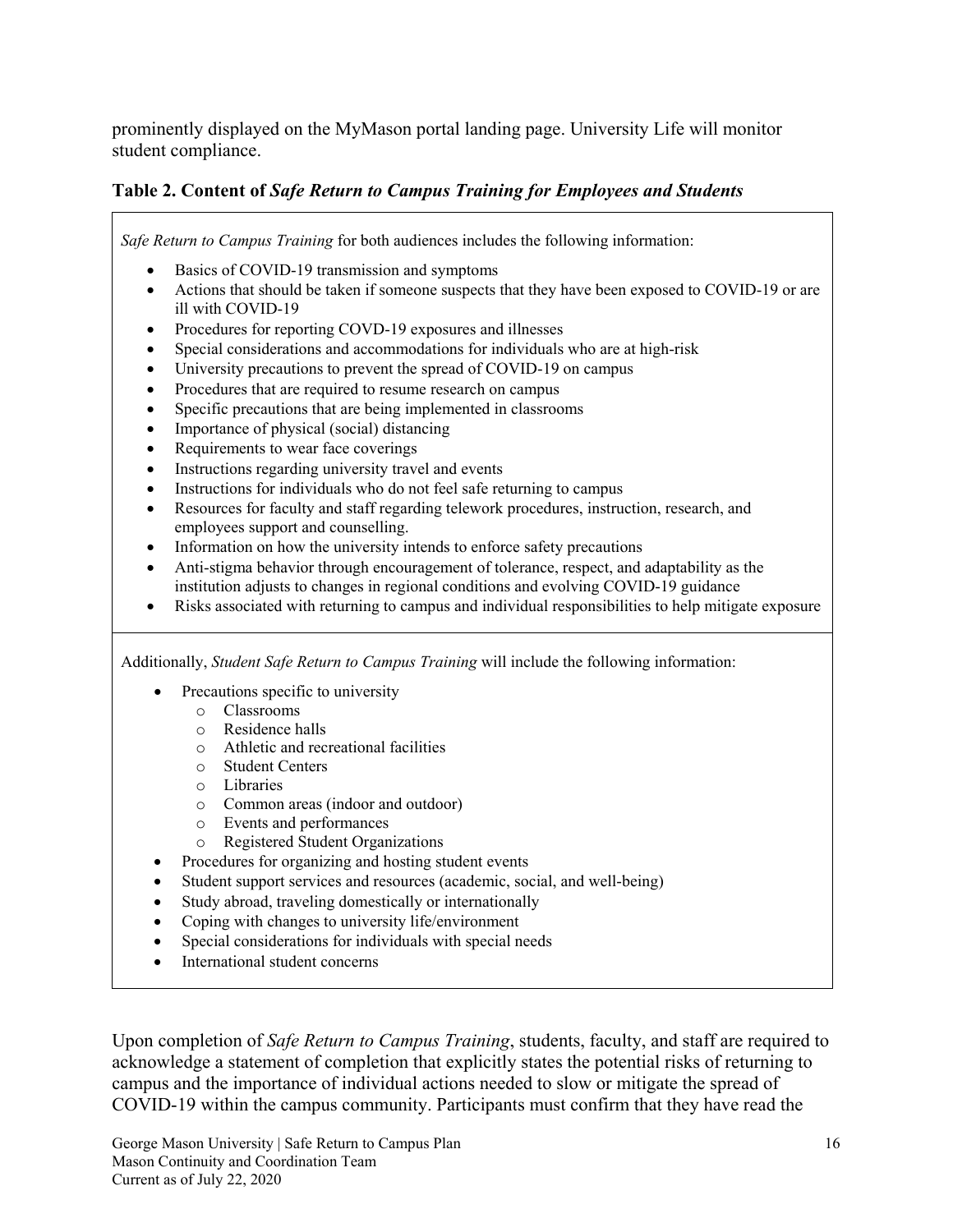acknowledgement of completion statement in order to receive credit for training. All participants receive a confirmation email that training has been completed; this email contains links to the various resources referenced throughout the training.

Training for employees and students is updated as necessary to reflect changes in public health guidance, modifications to university policies and procedures, and in consideration of feedback regarding training content offered by faculty, staff, and students. Training will not cover specific precautions unique to some university environments. Whenever units/departments develop plans for their work areas, supervisors are responsible for providing training on specific unit/department precautions and procedures.

Utilizing online learning management systems, the university will track compliance with this training requirement. Bi-weekly reports can be issued to supervisors and senior leadership showing compliance with training requirements. Supervisors may also run reports to verify the number of employees and students that have completed training. University-wide mandated training presents challenges in compliance and tracking. The university has a method for identifying faculty, staff, and students who fail to take training. The university is exploring incentives and methods of accountability for those employees and students who do not comply with this training requirement. Employees and students who fail to comply with this requirement may face disciplinary measures.

# <span id="page-21-0"></span>**Enforcement**

All faculty, staff, students, contractors, and visitors are expected to comply with the policies, protocols, and guidelines outlined in this plan. This goal is met by incentivizing compliance and providing consequences for noncompliance.

The university will educate the Mason community on the policies and procedures outlined in this plan, promote compliance, strive to overcome stigma associated with COVID-19 illness, and have mechanisms in place to address noncompliance.

### **Policies and Procedures:**

- 1. University Life and Human Resources & Payroll, in conjunction with Communications & Marketing, may implement a positive reinforcement campaign for compliance in the fall of 2020 to reinforce guidelines and requirements in Mason's *Safe Return to Campus Plan*. Implementation of this campaign relies on the availability of funding.
- 2. Faculty have the authority to enforce compliance with public health and safety precautions in the classroom in the same way they enforce other community norms.
- 3. Faculty, staff, and students who do not comply with the university's public health and safety precautions may be asked to leave the work area, classroom, or building.
- 4. Repeated noncompliance may result in disciplinary action.
- 5. Noncompliance with the *Safe Return to Campus Plan* may result in disciplinary action in accordance with DHRM Policy 1.60, "Standards of Conduct", the applicable handbook for employees, or University policy.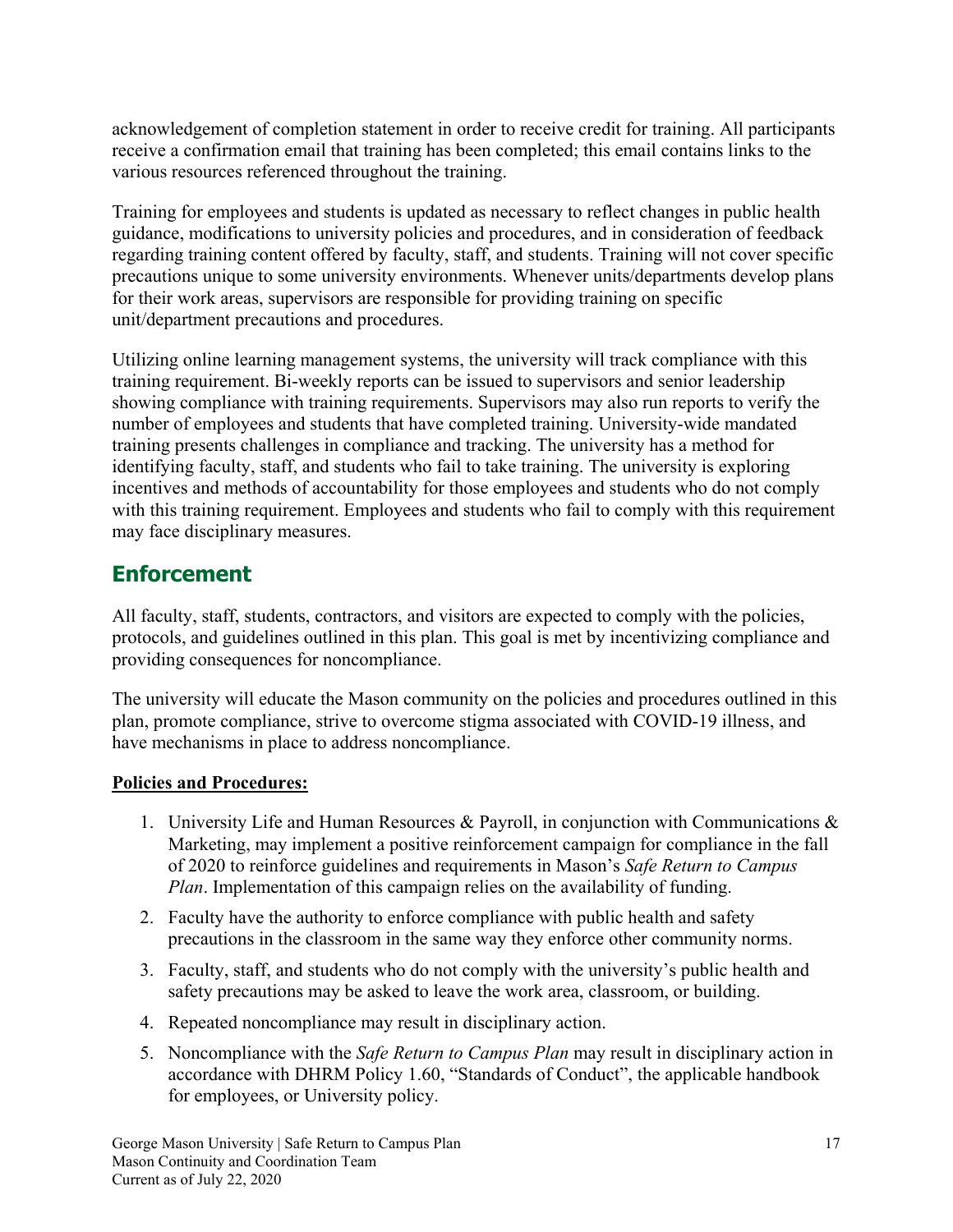6. The Student Code of Conduct may be used to manage students when noncompliant with the *Safe Return to Campus Plan*.

Compliance requirements are communicated through the publication of the *Safe Return to Campus Plan* and in training.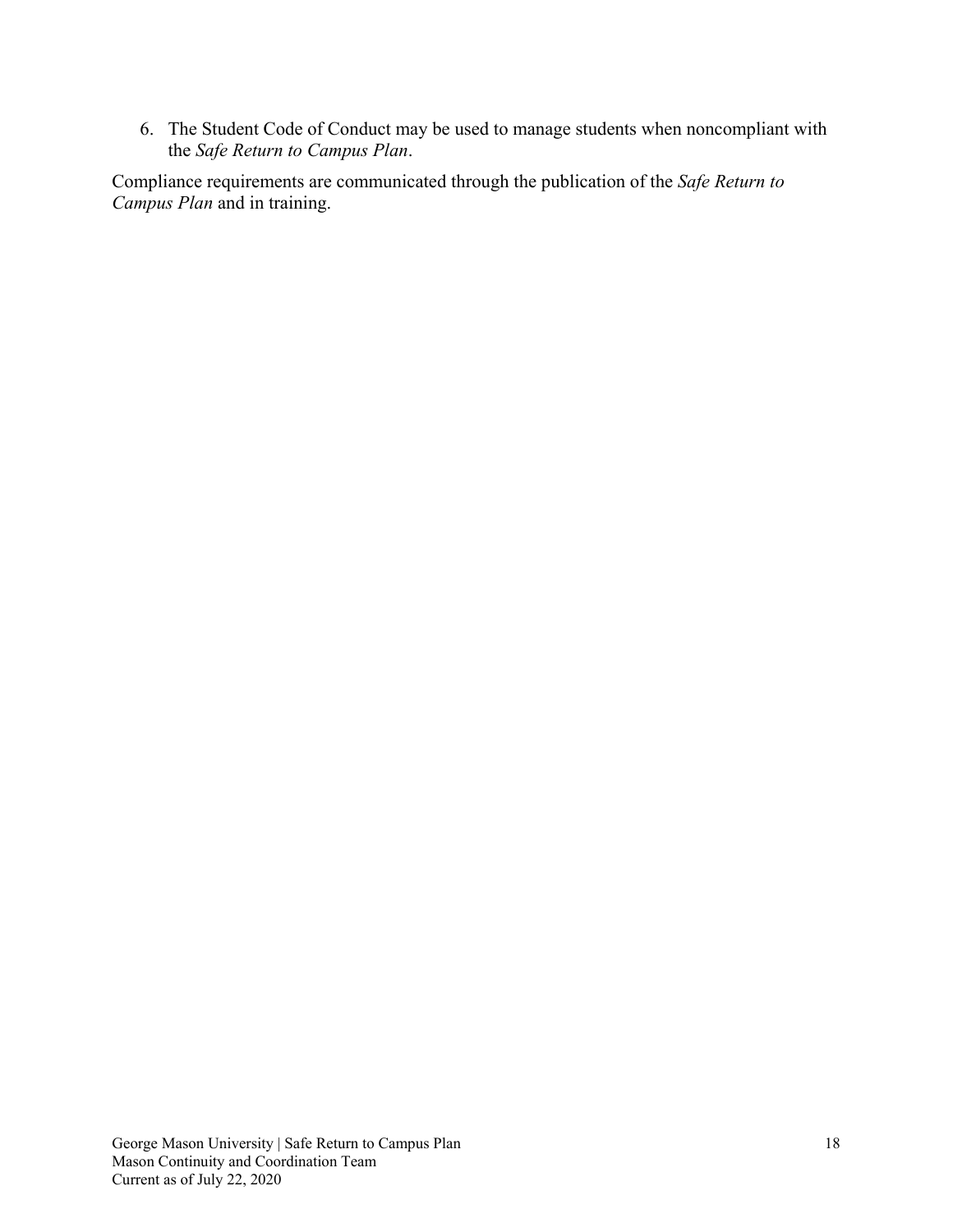# <span id="page-23-0"></span>**PUBLIC AND PERSONAL HEALTH**

# <span id="page-23-1"></span>**Vulnerable Populations**

Vulnerable populations in our work force and student body have additional risks associated with the virus. The university will educate the Mason community regarding groups at increased risk for severe illness due to COVID-19, provide alternative arrangements where possible for faculty, staff, and students who are at higher risk for severe illness due to COVID-19, provide clear instructions to faculty, staff, and students should they need to request alternative arrangements and provide instructions to supervisors on how to respond to requests for alternative arrangements. More information about increased risk for severe illness is available on the [CDC](https://www.cdc.gov/coronavirus/2019-ncov/need-extra-precautions/people-at-increased-risk.html)  [website.](https://www.cdc.gov/coronavirus/2019-ncov/need-extra-precautions/people-at-increased-risk.html)

## **Policies and Procedures:**

- 1. The university does not prohibit at-risk individuals from coming to campus, but individuals who are at high risk are encouraged to make arrangements for accommodation/adjustment/modification. To address the needs of this group and their supervisors, Human Resources & Payroll has created a [streamlined process](https://hr.gmu.edu/covid-19-coronavirus/) for faculty and staff to confidentially request an accommodation, adjustment, or modification. This process will allow the university to address employees' needs, support supervisors' planning, and maintain medical confidentiality.
- 2. Faculty and staff who are at increased risk for severe illness from COVID-19, or who live with or provide care to a family / household member who is at increased risk for severe illness from COVID-19, should submit a request for accommodation, adjustment, or modification. Requests should be submitted by July 13, 2020, in order to provide the necessary time for consideration, planning, and implementation. Those who have already begun working directly with their supervisors should submit a request to Human Resources & Payroll to document the agreed upon accommodation, adjustment, or modification. To initiate a request, faculty and staff can visit [https://hr.gmu.edu/covid-19](https://hr.gmu.edu/covid-19-coronavirus/) [coronavirus/](https://hr.gmu.edu/covid-19-coronavirus/) and select the Safe Return to Campus Reasonable Accommodation/Adjustment/Modification Request link to access and complete the online request form.
- 3. Human Resources & Payroll will communicate and work with supervisors and unit/department leadership to keep them informed of circumstances when employees will be unable to return to campus or will need accommodations, adjustments, or modifications to potentially enable them to return to campus.
- 4. Students who are recognized as high-risk per [CDC guidelines](https://www.cdc.gov/coronavirus/2019-ncov/need-extra-precautions/people-at-higher-risk-old.html) due to their own health condition(s) or the health condition(s) of a household member are strongly encouraged to engage online with classes, co-curricular activities, and events to help minimize their potential exposure to the virus.
- 5. Mason is working to design multiple options and formats for fall classes, programs, and services. Students who meet the high-risk criteria and are not able to enroll in online classes should first consult with their coach/advisor to identify options. Should a student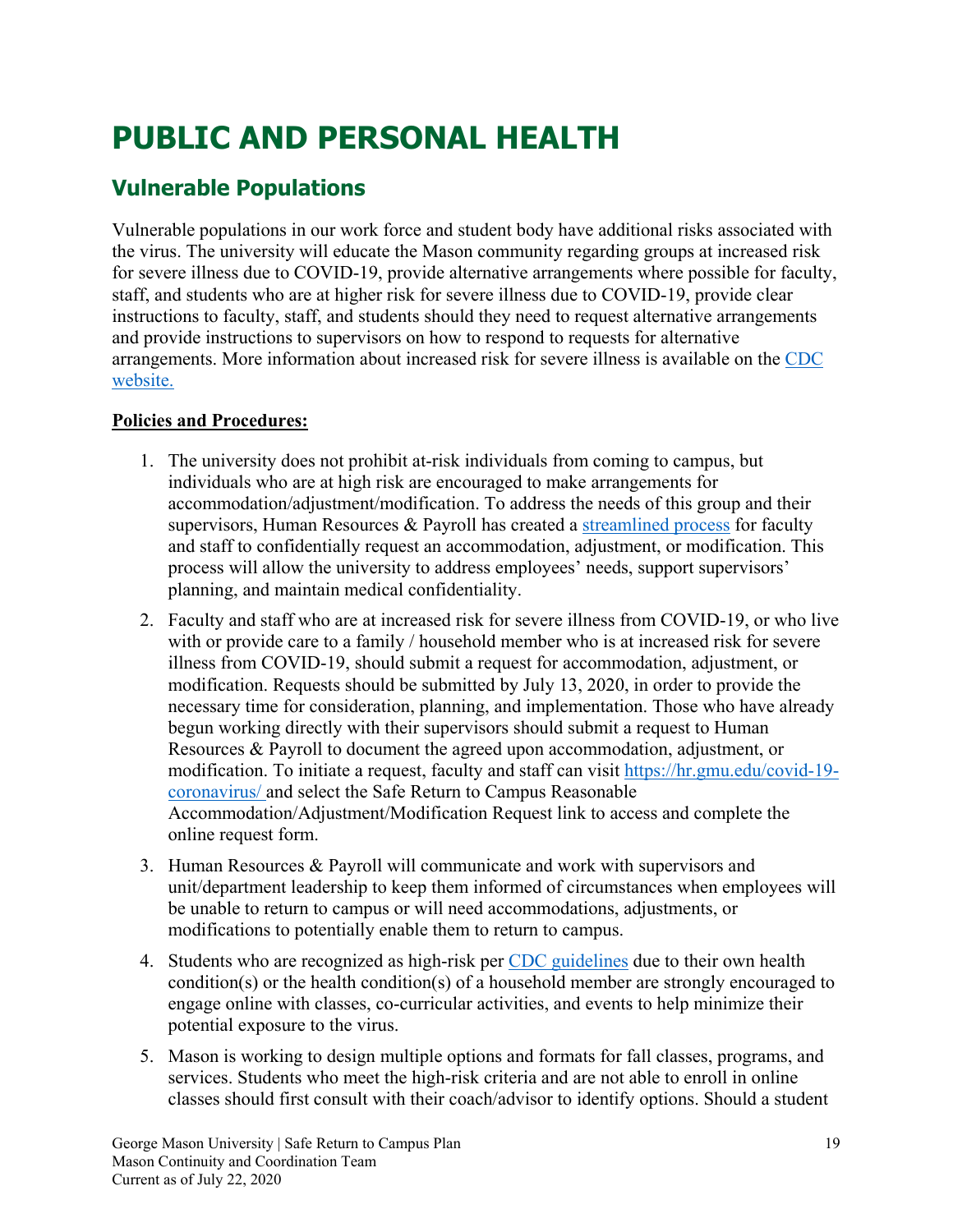need additional support and accommodations related to their own high-risk condition(s) they should contact [Disability Services.](https://ds.gmu.edu/) Students who would like additional support with online programs and services or additional academic assistance related to a high-risk condition(s) of a household member may contact the [Student Support and Advocacy](https://ssac.gmu.edu/)  [Center](https://ssac.gmu.edu/) or the [Dean of Students Office.](https://ulife.gmu.edu/)

Human Resources & Payroll, in coordination with the ADA Coordinator where appropriate, will work with employees and supervisors in cases where it may be challenging to implement a requested accommodation, adjustment, or modification. Human Resources & Payroll will partner with the ADA Coordinator/Compliance, Diversity and Ethics, to address other concerns that may arise related to an employee's at-risk status.

Information about vulnerable populations is posted on the [Safe Return to Campus website,](https://www2.gmu.edu/Safe-Return-Campus) and mandatory *[Safe Return to Campus Training](https://shibboleth.gmu.edu/idp/profile/SAML2/Unsolicited/SSO?providerId=https%3A%2F%2Fgmu.csod.com&target=https://gmu.csod.com/ui/lms-learning-details/app/curriculum/a2489a5f-295e-4fc0-b8d4-1415a20693bf)* will include information about vulnerable populations and will address the stigma surrounding COVID-19 illness.

# <span id="page-24-0"></span>**Symptom and Exposure Screening**

The goal of symptom and exposure screening is to detect early signs of outbreaks to rapidly prevent transmission. Screening is an essential first step to case detection and [outbreak](#page-32-0)  [management.](#page-32-0) Without screening, early signs of COVID-19 illness and outbreaks may go undetected, leading to a high-risk of widespread outbreaks and, in the case of the university, potential closure. Early identification of cases is critical for the [Box It In strategy](https://preventepidemics.org/wp-content/uploads/2020/04/BoxItInBriefingDoc.pdf) to be effective. A comprehensive response strategy includes early identification of cases through symptom and exposure screening, quarantine of exposed individuals, testing, isolation of the case, contact tracing to identify contacts, and quarantine of contacts. Thus, the university will implement the following screening procedures to detect potential cases early, collaborate with local health departments to allow for early detection of a rise or cluster of COVID-19, and work to contain widespread transmission through [isolation and quarantine.](#page-30-0)

As noted, the university's campuses are located in the most densely populated region of Virginia. Thousands of employees and students access the campus, and live and work in neighboring counties and states. Screening allows Mason to identify individuals who have exposure or early symptoms of COVID-19, allowing the university to take immediate actions such as referring the individual to testing, initiating quarantining requests to said individuals, and decontamination of common spaces such as classrooms, to minimize community spread.

A daily screening tool, *Mason COVID Health* ✓*™* will be used by Mason employees and students to self-report COVID-19 related symptoms. Information gained through the *Mason COVID Health*√<sup>™</sup> is important to guide the university through an awareness of potential COVID-19 cases within the Mason community. This allows for better-informed decisions regarding what outbreak mitigation strategies to implement.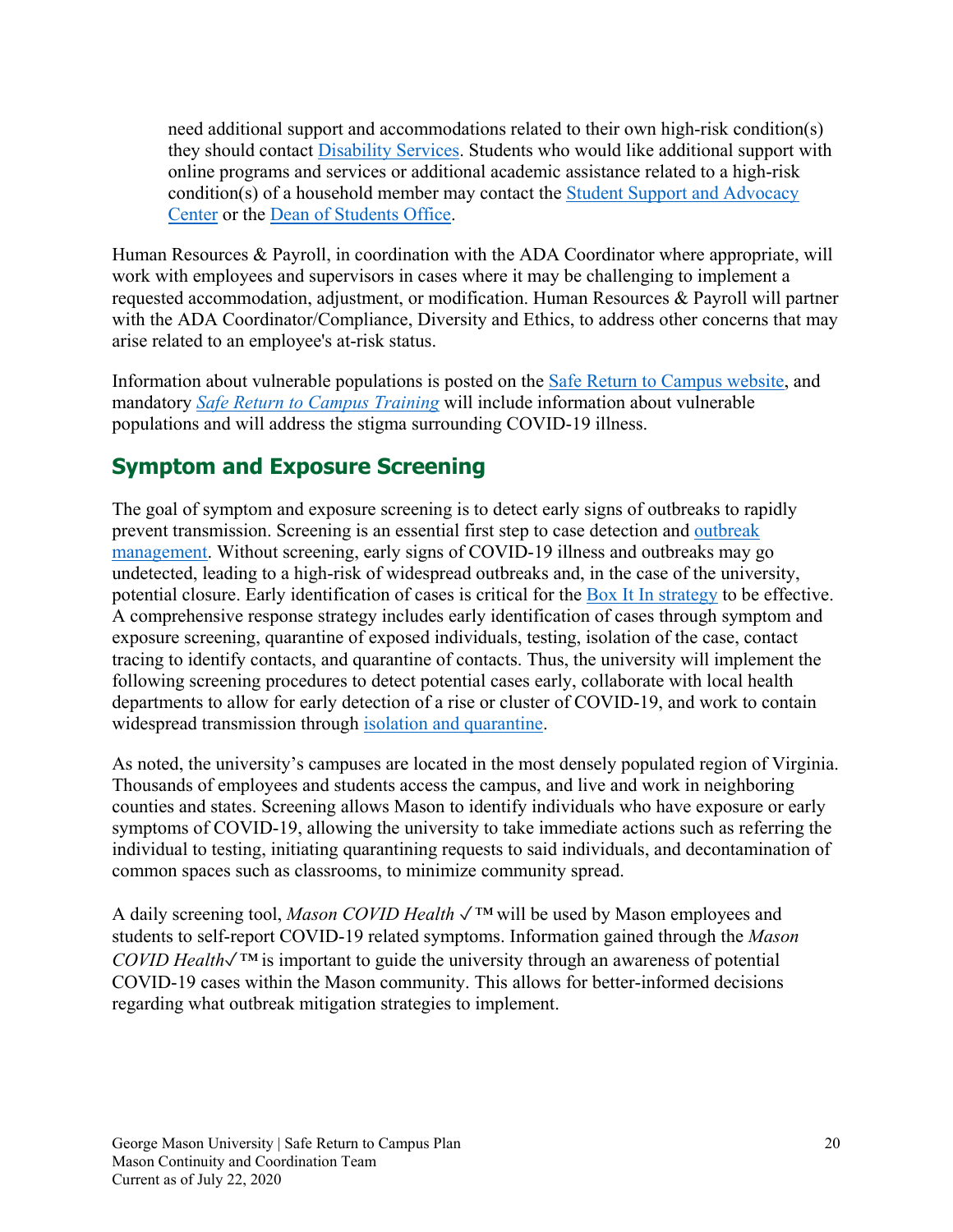### **Policies and Procedures:**

## **1. Screening:**

Daily screening is conducted by a self-reporting tool by all employees and students. This screening strategy follows best public health practices and is updated regularly to reflect current understanding of COVID-19 symptomatology.

## **2. Identify individuals with a high probability of COVID-19:**

<span id="page-25-1"></span>*Mason COVID Health*√<sup>™</sup> is a daily symptom journal that captures COVID-19 related symptoms and exposures within the previous 24-hour period for those returning to campus. An initial screening assessment will be disseminated before the start of the fall semester. Thereafter, the *Mason COVID Health*✓*™* will capture COVID-19 related symptoms and exposures within the previous 24-hour period. This tool provides immediate feedback to the individual at-risk for infection.

# <span id="page-25-0"></span>**Testing and Reporting Plan**

The objective of the COVID-19 testing and reporting plan is to limit the spread of disease in the university population and surrounding community by:

- Capitalizing on the *Mason COVID Health*✓*™* to link symptomatic individuals to testing, to quickly identify individuals with COVID-19 and their close contacts so that they may be isolated or quarantined, respectively.
- Outlining a strategy that allows for faculty, staff, students, and their close student contacts to have expeditious access to readily available diagnostic tests for COVID-19 either on campus or through local health departments or community testing sites
- Using a risk stratification tool to optimize the use of resources,
- Contributing to situational awareness by monitoring the prevalence of infections in the Mason community through testing and reporting of cases, and
- Implementing multi-directional, internal and external, reporting procedures.

### **Considerations:**

- Testing is one component of an [outbreak management](#page-32-0) strategy for limiting the spread of disease that includes screening, surveillance, case investigation, contact tracing, and isolation/quarantine.
- The university will remain in close contact with the local health departments, VDH, and local healthcare system partners.
- The university will monitor local public health trends (i.e., local area hospital bed capacity, local area positivity rate, number of cases, etc.) in order to maintain situational awareness and adjust the testing strategy as needed.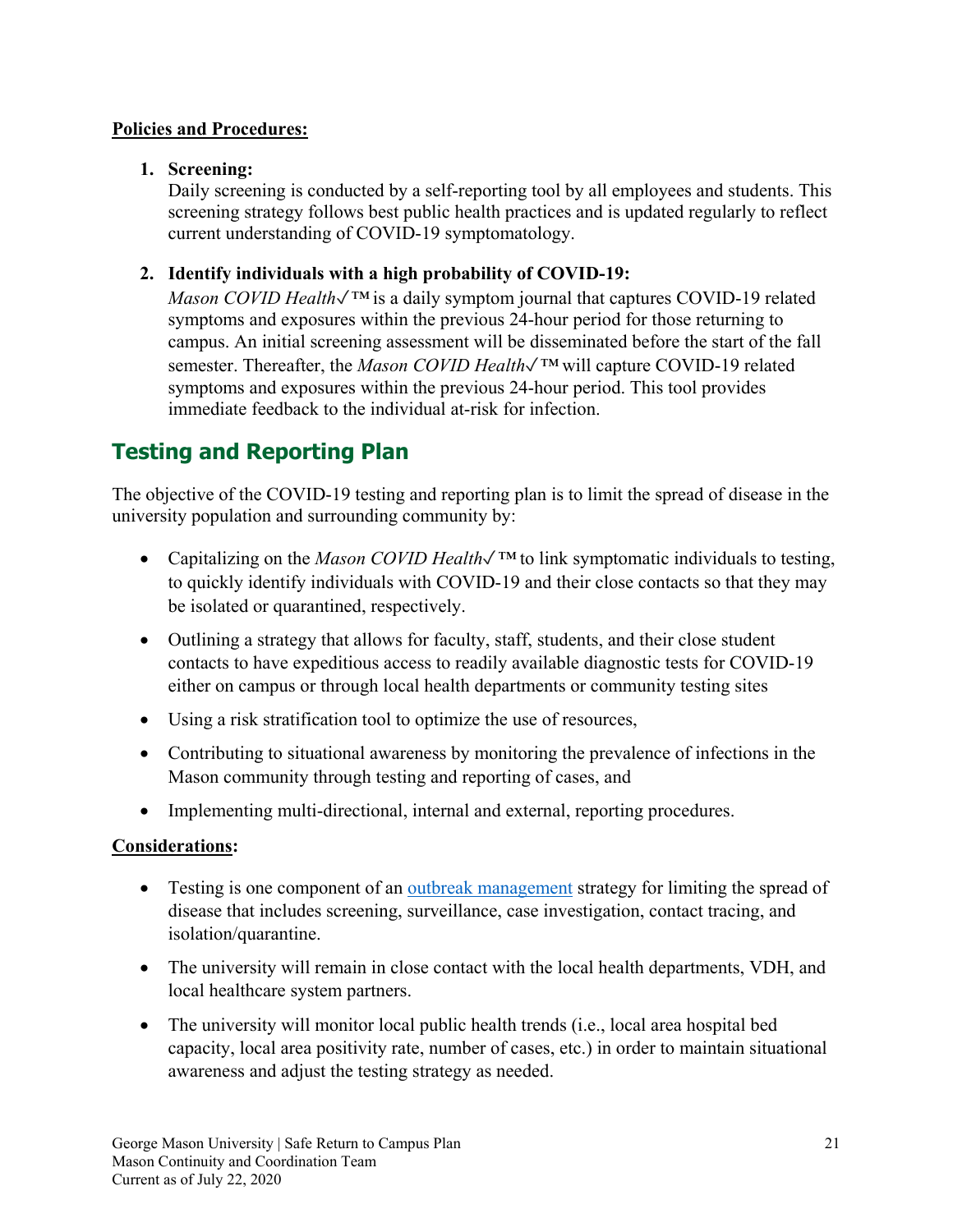## **Assumptions:**

- Symptomatic individuals with suspected COVID-19 are the highest priority for testing,
- Mason will use PCR testing for diagnosis and surveillance as recommended by the CDC and VDH,
- The supply chain of critical supplies (i.e., tests, personal protective equipment [PPE], etc.) will be adequate and stable,
- Mason will have financial support to provide sufficient personnel and facilities to administer tests on-site as described,
- Mason will use the CDC's definition of ["close contact.](https://www.cdc.gov/coronavirus/2019-ncov/php/contact-tracing/contact-tracing-plan/appendix.html#contact)" Close contacts are also high priority for testing to ascertain the spread of COVID-19 and reduce further transmission through quarantine, testing, and possible isolation,
- Faculty, staff, and contractors with insurance and existing primary care providers will be encouraged to seek testing through their existing provider relationship and report results to the university.

### **Policies and Procedures:**

The university's testing strategy was developed by the Testing and Reporting Plan and Implementation Working Group, which is composed of representatives from SHS, CHHS, and a cross-section of Mason's academic, research, and administrative expertise. The strategy for testing aligns with [CDC](https://www.cdc.gov/coronavirus/2019-ncov/hcp/testing-overview.html) and [VDH guidance](https://www.vdh.virginia.gov/content/uploads/sites/182/2020/05/VDH-COVID-19-Testing-for-Colleges-and-Universities.pdf) and will continue to be updated with evolving CDC and VDH guidance.

- **1. Pre-Move In Testing:** Residential students on the Fairfax and Smithsonian-Mason School of Conservation campuses will be tested for COVID-19 prior to arrival on campus at the start of the semester through a vendor. The test will be self-administered and sent to a contracted commercial laboratory for processing. In order to move into Mason housing, students must have a negative at home test result and a green status email, attesting to no symptoms or recent exposure, from the Mason screening tool, *Mason COVID Health*✓*™* . Move in will be suspended for students who have not completed the at home test until they have the following:
	- a) A green email, attesting to no symptoms or recent exposure, from the Mason screening survey *Mason COVID Health*✓*™*
	- b) Clinical documentation of clearance to move onto campus by a healthcare provider

Additionally, other special populations, such as student athletes, who are at higher risk because of close proximity and/or inability to maintain social distancing with others may be tested prior to arrival on-campus, or for surveillance purposes. The university will follow testing strategies for these populations based on accreditation, licensure, or association requirements and VDH guidance.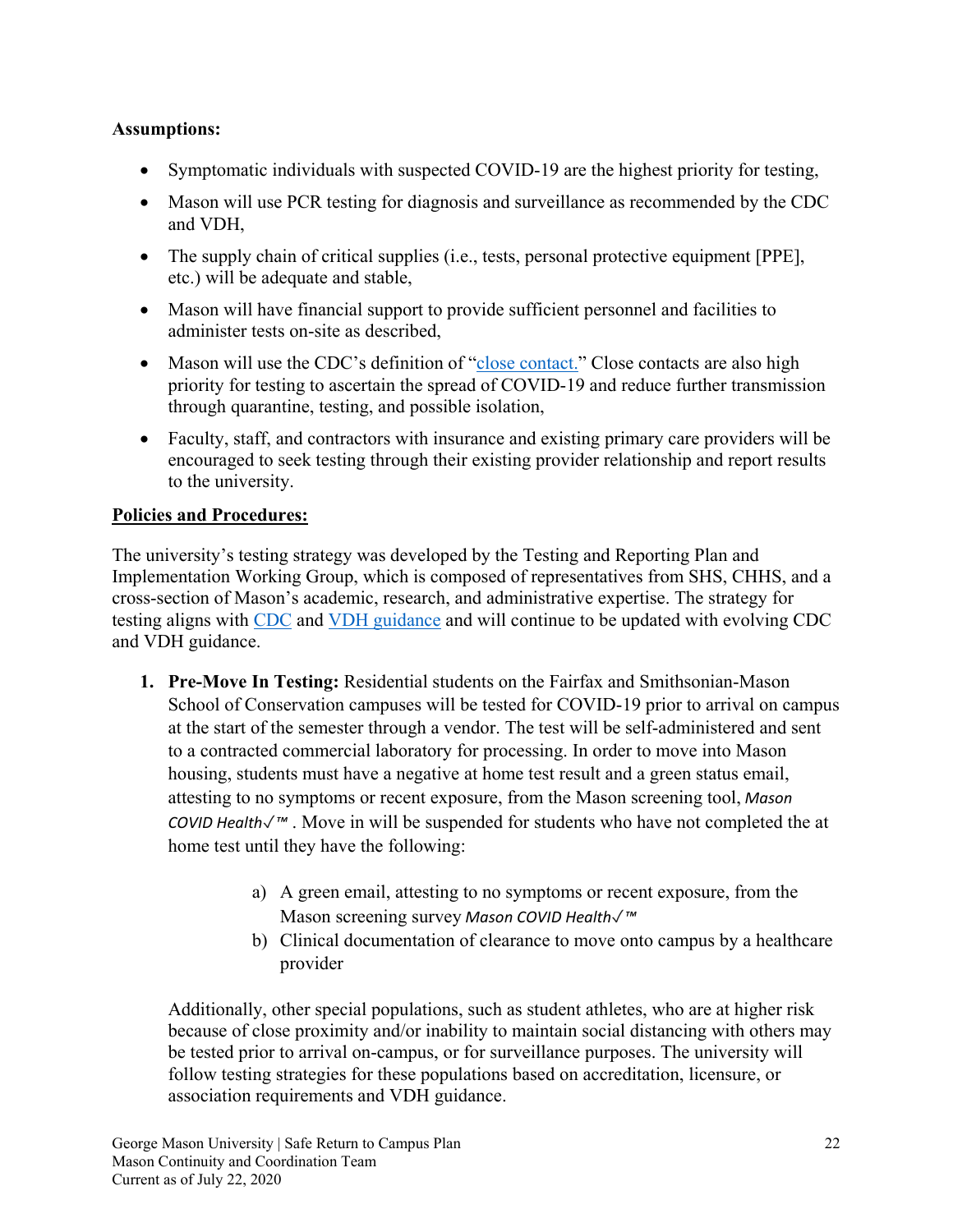## **2. Diagnostic Testing**

Per VDH guidelines, all symptomatic individuals should have access to expeditious diagnostic testing, either through on-campus resources or a community testing site. All symptomatic students are encouraged to seek evaluation and diagnostic testing through [SHS,](#page-73-0) including students who do not have insurance. When identified by the local health department through contact tracing, students who are close contacts of confirmed COVID-19 cases, but who are asymptomatic, will be prioritized for on-campus testing, based on VDH guidance.

Mason will utilize a risk stratification approach to provide on-campus diagnostic testing for symptomatic employees based on specific epidemiologic factors including individuals who are uninsured, who live in congregate settings, or whose role on campus puts them at greater risk of exposure (i.e., healthcare worker, frontline responder, etc.,). Additionally, Mason will provide information for community testing to all of its community members.

Every positive test administered on campus will trigger:

- a. Notification of the individual regarding results,
- b. Appropriate referral to care, isolation instructions, and connection to support,
- c. Health department notification, and
- d. A recommendation that close contacts should begin quarantine.

## **3. Reporting Process/System**

Consistent, timely, and accurate reporting of positive results or exposures is essential to Mason's ability to monitor the incidence of COVID-19 on campus and take appropriate actions for reducing transmission. Positive results of tests performed on-campus are reported externally to VDH and the local health department in which the individual resides. Existence of a positive test is also reported internally to the Mason entities responsible for initiating response actions such as decontamination of spaces. For tests performed off-campus, faculty, staff, and students are requested to report positive results through the university's reporting system. University contractors are to report positive results to their employers.

The university has an existing reporting system to allow students and employees to report confidentially if they test positive for COVID-19, have been diagnosed with COVID-19, or have had exposure to COVID-19. This process will be evaluated on an ongoing basis and potentially modified to allow for accurate, timely, situational awareness of cases connected with the Mason community. The university collaborates with employers of contracted service employees to obtain COVID-19 related information pertinent to campus exposure.

### **4. Surveillance Testing**

The university will supplement diagnostic testing with voluntary surveillance testing consisting of representative samples from populations on campus that are at risk for spreading or becoming infected with COVID-19 through work, instruction, or other university activities. Surveillance testing is intended to identify individuals who may not be aware they are infected with the virus and thus have the potential to infect others.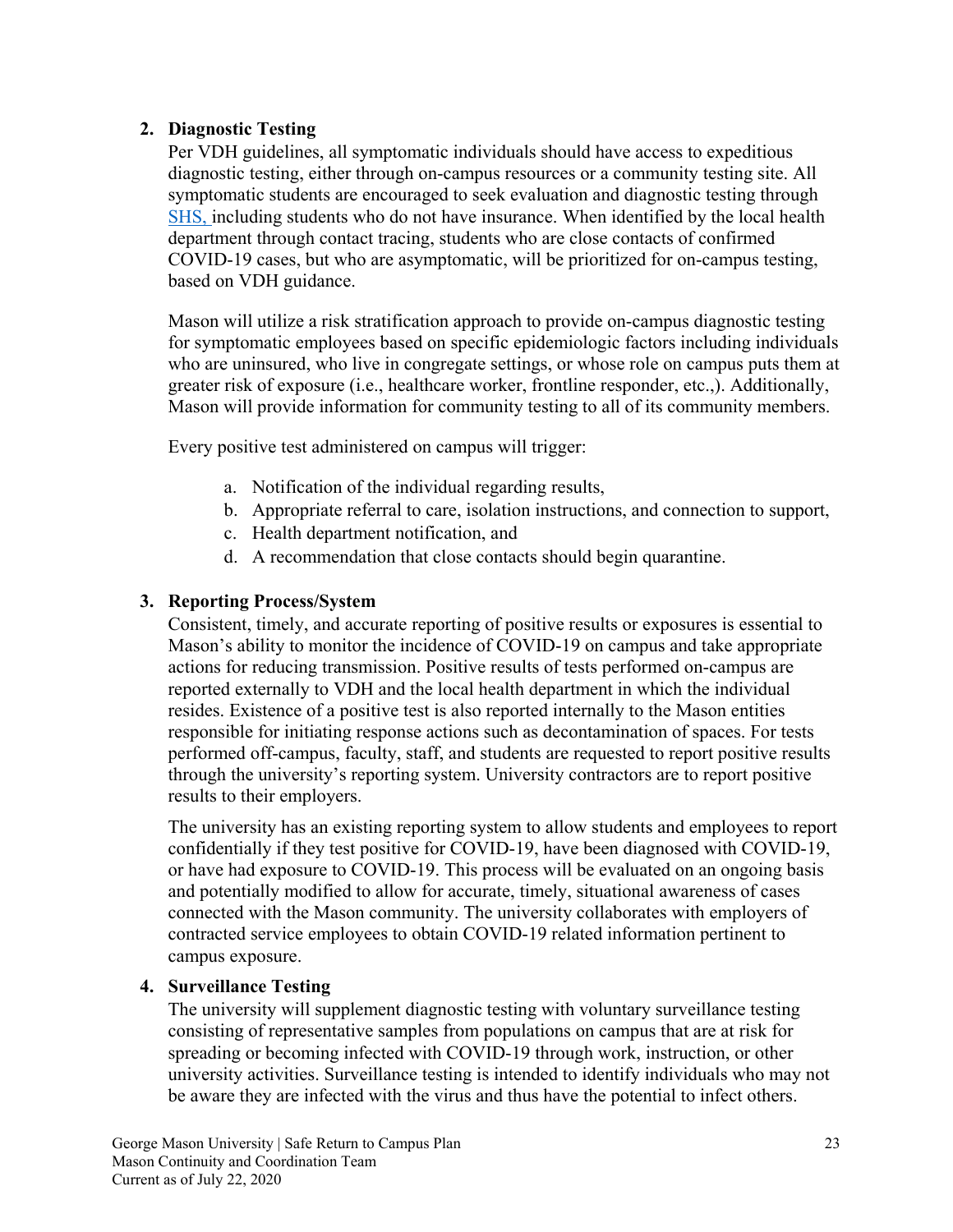When combined with diagnostic testing, surveillance testing positions Mason to prospectively monitor COVID-19 infections, so that affected individuals can be informed and seek appropriate health care while isolating to minimize further spread. Mason's surveillance testing will employ FDA Emergency Use Authorization certified and validated testing protocols.

With the procurement of critical supplies and additional infrastructure support such as staffing, testing capacity for students through SHS is scalable to meet the anticipated increased need in the fall. An on-campus testing site has been established to provide drive-through and walk-up testing for Mason students and uninsured faculty and staff. Diagnostic testing will be performed based on the risk stratification approach described above and surveillance testing will be performed throughout the fall and spring semesters.

# <span id="page-28-0"></span>**Contact Tracing**

The university will partner with VDH and local health departments in conducting activities related to contact tracing, and may also assist VDH and local health departments in locating or gaining cooperation from members of the university community for contact tracing per VDH guideline *[Contact Tracing as a Partnership between VDH and Institutions of Higher Education.](https://www.vdh.virginia.gov/content/uploads/sites/182/2020/06/VDH-IHE-and-Contact-Tracing_062320_final.pdf)* This objective will be met with guidance and direction from VDH, Office of University Counsel, and Mason ITS regarding development and maintenance of a Mason database of potential Mason-affiliated exposures for risk mitigation.

The VDH guidelines currently place the responsibility for contact tracing and case investigation with the local health departments. The university may be called upon to assist with locating or obtaining cooperation from a member of the university community per the VDH guidelines, and may request additional resources from VDH to hire, equip, and train contact tracers who work for VDH, or the local health department, but are dedicated exclusively to the university (*[Contact](https://www.vdh.virginia.gov/content/uploads/sites/182/2020/06/VDH-IHE-and-Contact-Tracing_062320_final.pdf)  [Tracing as a Partnership between VDH and Institutions of Higher Education](https://www.vdh.virginia.gov/content/uploads/sites/182/2020/06/VDH-IHE-and-Contact-Tracing_062320_final.pdf)*).

Should the university be called upon to begin contact tracing, the university will work collaboratively with VDH and the local health departments to:

- Identify a potential contact tracing workforce that may be deployed for this function. Currently, School of Nursing faculty and students have had the training and would be a readily available workforce as needed.
- Confirm that all contact tracers have had appropriate training, both in contact tracing and in any special requirements based on the local health department policies and procedures.
- Confirm that the Mason contact tracers meet all VDH and Mason privacy protocols and policies to ensure compliance with applicable state and federal laws and regulations (*[Contact Tracing as a Partnership between VDH and Institutions of Higher Education](https://www.vdh.virginia.gov/content/uploads/sites/182/2020/06/VDH-IHE-and-Contact-Tracing_062320_final.pdf)*).
- Execute a Business Service Agreement with VDH or local health department for cost reimbursement.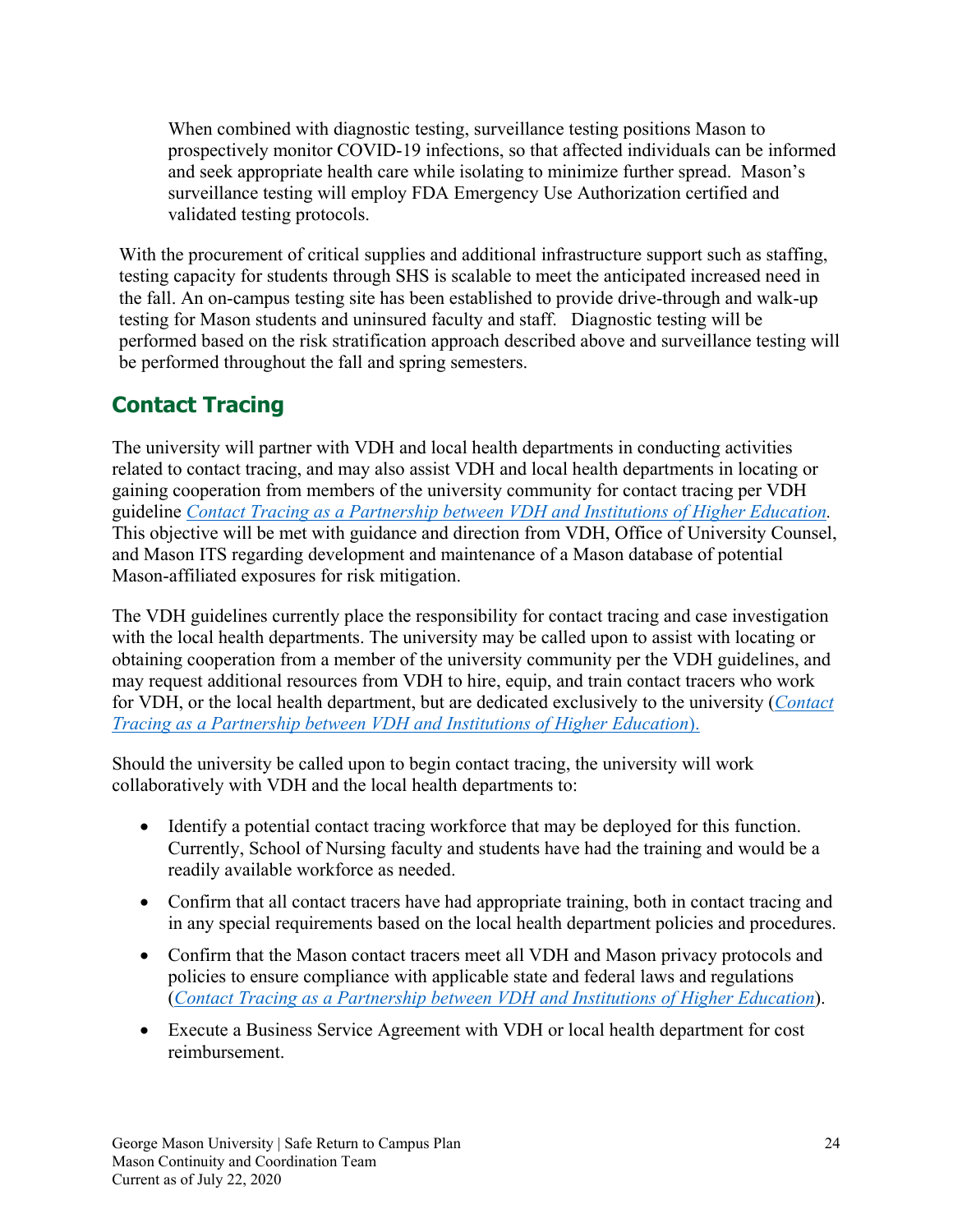### **Policies and Procedures:**

- 1. Establish collaborative partnerships with the VDH and local health departments in conducting the activities relative to contact tracing.
	- a. Mason's CHHS and SHS have long-standing partnerships and, in the case of CHHS, affiliation agreements with the health departments for student practicum placement. Discussions between Mason lead personnel for testing and tracing workgroups for the Safe Return to Campus planning, and local health department directors and staff have been ongoing, beginning in March 2020.
	- b. Nurse practitioner faculty, graduate, and undergraduate students are currently assisting regional health departments (Prince William, Rappahannock and Rapidan counties) through Mason's nurse-managed MAP Clinics with Medical Reserve Corps call centers, testing, and contact tracing, and are able to expand to additional areas if needed under existing affiliation agreements.
- 2. Confirm all contact tracers have had appropriate training, both in contact tracing and in any special requirements based on the local health department policies and procedures.
	- a. School of Nursing and some Social Work faculty and students working at the MAP Clinics have had contact tracing training and training applicable to the aforementioned county health departments. Any additional Mason-affiliated faculty or student who would be added to a contact tracing workforce for campus would also receive the appropriate training.
	- b. As campus reopens for fall, weekly discussions with the local health departments will continue to assess the need to deploy Mason-affiliated personnel for contact tracing.

Coordination of the processes of screening, testing, and contact tracing occurs within the university and in collaboration with VDH and the local health departments. A centralized database to monitor trends in the Mason community with situational awareness of the surrounding region, will need to be functioning with the early return of populations such as researchers, athletes, and staff preparing for the fall. These initial populations will essentially pilot these systems, and allow for improvements to help monitor the need to deploy Masonaffiliated contact tracers at the request of the local health departments before the majority of students and employees return at the beginning of the semester, and will continue into the fall semester. Changes to the system will be made with university, local health department, and VDH guidance.

As per the current VDH guidelines placing the responsibility for contact tracing with the local health departments, a stand-by plan will be prepared should the university be called upon to assist with contact tracing, or in locating or obtaining cooperation from a member of the university community (*[Contact Tracing as a Partnership between VDH and Institutions of](https://www.vdh.virginia.gov/content/uploads/sites/182/2020/06/VDH-IHE-and-Contact-Tracing_062320_final.pdf)  [Higher Education](https://www.vdh.virginia.gov/content/uploads/sites/182/2020/06/VDH-IHE-and-Contact-Tracing_062320_final.pdf)*).

School of Nursing faculty and students will be able to receive training in contact tracing to maintain a contingent workforce for contact tracers. Additional CHHS or Mason faculty or students may also participate in such training, as desired.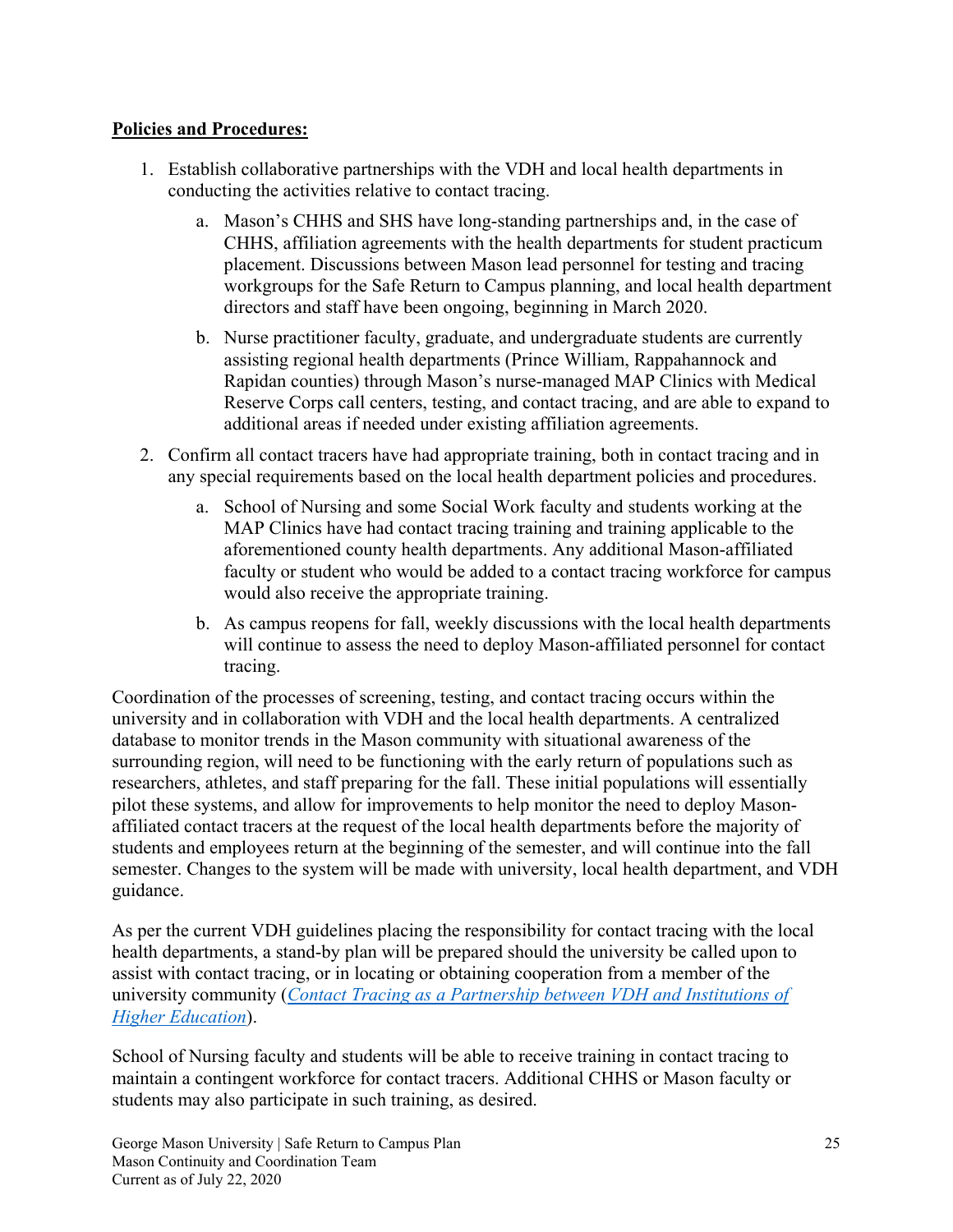Coordination of any on-campus contact tracing will include offices of Risk Management, Legal Counsel, VDH, and local health departments.

# <span id="page-30-0"></span>**Isolation and Quarantine**

Mason will maintain space to isolate or quarantine residential students who test positive for COVID-19, are suspected of having COVID-19, or who have had close contact with an individual confirmed to have COVID-19.

SHS will evaluate any student prior to being moved into an isolation or quarantine space. Housing & Residence Life will identify locations that are suitable for isolation and quarantine. Currently, there are 140 spaces within the Angel Cabrera Global Center (ACGC) that have been identified as isolation and quarantine space. The ACGC includes a residence hall with private bedrooms and adjacent private bathrooms that make it ideal for this purpose. The ACGC allows for reserving isolation/quarantine space for 3% of the anticipated residential population. The university is assessing the need and feasibility of providing additional off-campus housing capacity through third-party vendors if additional space is needed for isolation and quarantine.

### **Policies and Procedures:**

- 1. The residential population will be requested to complete regular symptom screening and screening for exposure to COVID-19, and will receive referral to SHS for further evaluation as needed.
- 2. **Determination of Need for Quarantine/Isolation Housing:** All formal determinations on a student's requirement to quarantine or isolate will be made by SHS. Residential students will be required to quarantine or isolate – which may include mandatory relocation to the ACGC – due to one of the following reasons:
	- A student has tested positive for COVID-19.
	- A student is experiencing symptoms related to COVID-19 and has been evaluated by SHS (either in-person or via phone/virtual communication) while awaiting test results.
	- A student has been in direct contact with another person during the past 14 days who has tested positive for COVID-19 including roommates and/or suitemates.
	- A student has recently travelled to a state, region, or country that is experiencing an increase in cases and has been designated as a "hot spot" for COVID-19.
	- A student has responded to one or more questions on the mandatory SHS health screener that requires quarantine or isolation housing based on the guidelines established by SHS.
	- Other personal/medical factors related to the student have been shared with SHS staff
- 3. **Assessing the Needs for Housing Relocation:** Upon contacting the student via phone/virtual communication, the HRL staff member should assess which of the following circumstances apply to the student: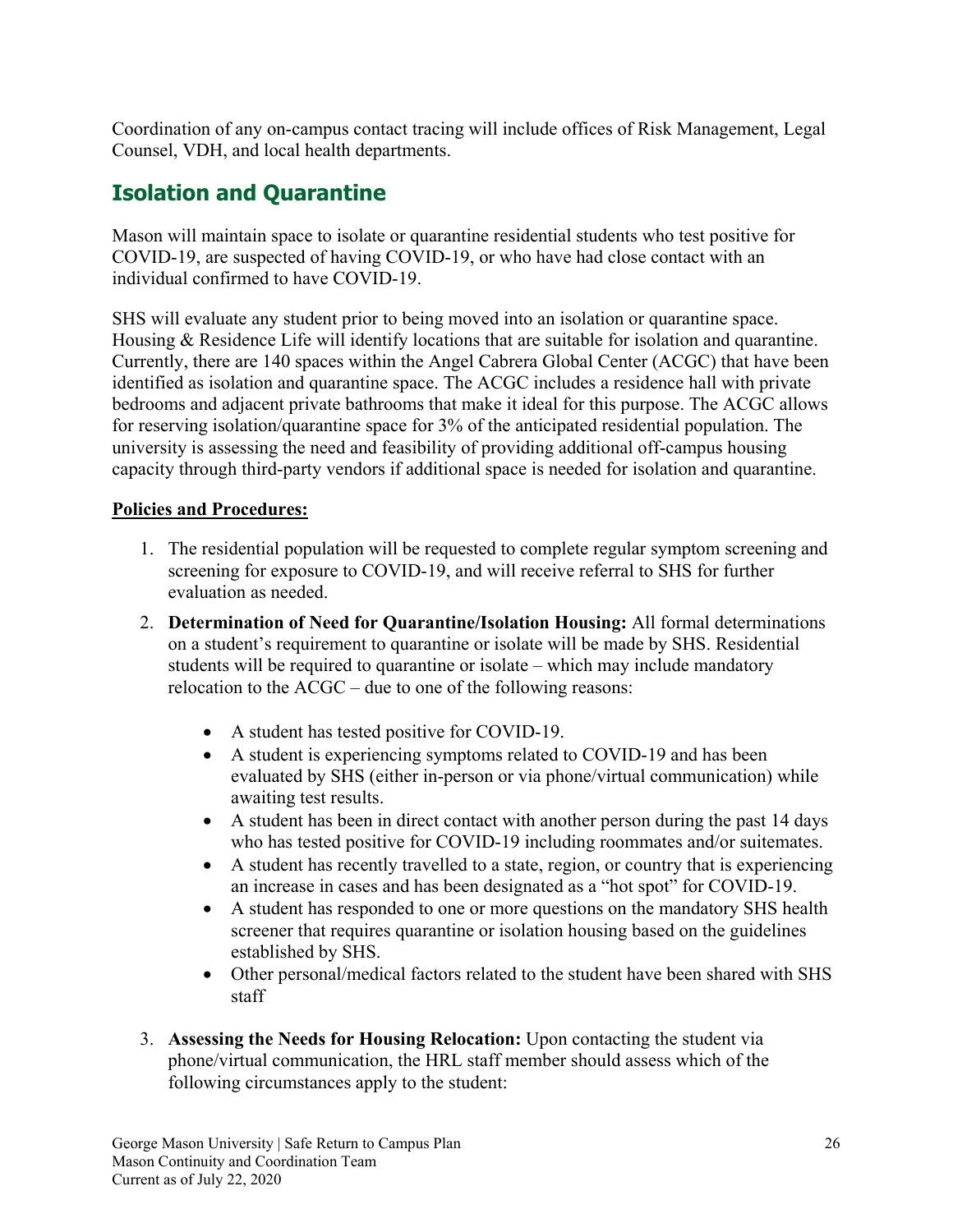- **Student intends to go home:** If the student is local and wishes to go home, the student is not required to remain on campus. HRL Staff will discourage students from using this option if they would be sharing a living space with [vulnerable](#page-23-1)  [individuals,](#page-23-1) and/or those who cannot maintain physical distance in the home. Students who choose to go home must vacate their on-campus assignment (if it not quarantine/isolation appropriate) within 4 hours of contact with HLR Staff. At that time, the student's Mason ID will be deactivated for their residence hall until they are approved to return by SHS. Students leaving campus should not use public transportation (taxi, ride share, bus, plane, or train). Students should use their personal vehicle or be picked up by friends or family.
- **Student remains in permanent housing assignment:** In order for a student to remain in their permanent housing assignment during a quarantine/isolation period, their space must meet the following requirements:
	- o The student is assigned to a single bedroom or is living in a double room without a roommate at that time,
	- o The student has access to a private bathroom that no other residents may use, and
	- o The student agrees to not utilize the common area or kitchen in their unit.

If the student meets all of these requirements and there are not additional concerns/factors shared by SHS, the student may remain in their permanent space until the quarantine/isolation period has ended or they have been cleared by SHS.

- **Student is relocated to the ACGC:** If a residential student does not fall into either of the categories above, they will be required to relocate to the ACGC within 4 hours of contact with the Community Director On-Duty.
- 4. If the student was assigned a roommate and requires isolation, the roommate will be notified and quarantined. Students who remain on campus in quarantine will be monitored for up to 14 days to see if they begin to display symptoms. Should the student in quarantine begin to display symptoms, then they will be placed in isolation and be further evaluated by SHS.
- 5. **Care for Students in Quarantine/Isolation:** SHS will be involved in the healthcare of residential students and commuter students who identify SHS as their primary care provider.
	- Meals will be prepared and delivered to students by university dining services.
	- Virtual Learning Communities and other resources will be provided to students in quarantine/isolation to allow them to continue their studies and to stay connected with fellow students and faculty.
	- All residential students who are in quarantine due to close contact to a confirmed case, or in isolation due to a positive COVID-19 result will be monitored daily by the local health department through the Sara Alert*™* System. Students will be advised to complete Sara Alert daily and to contact SHS if their symptoms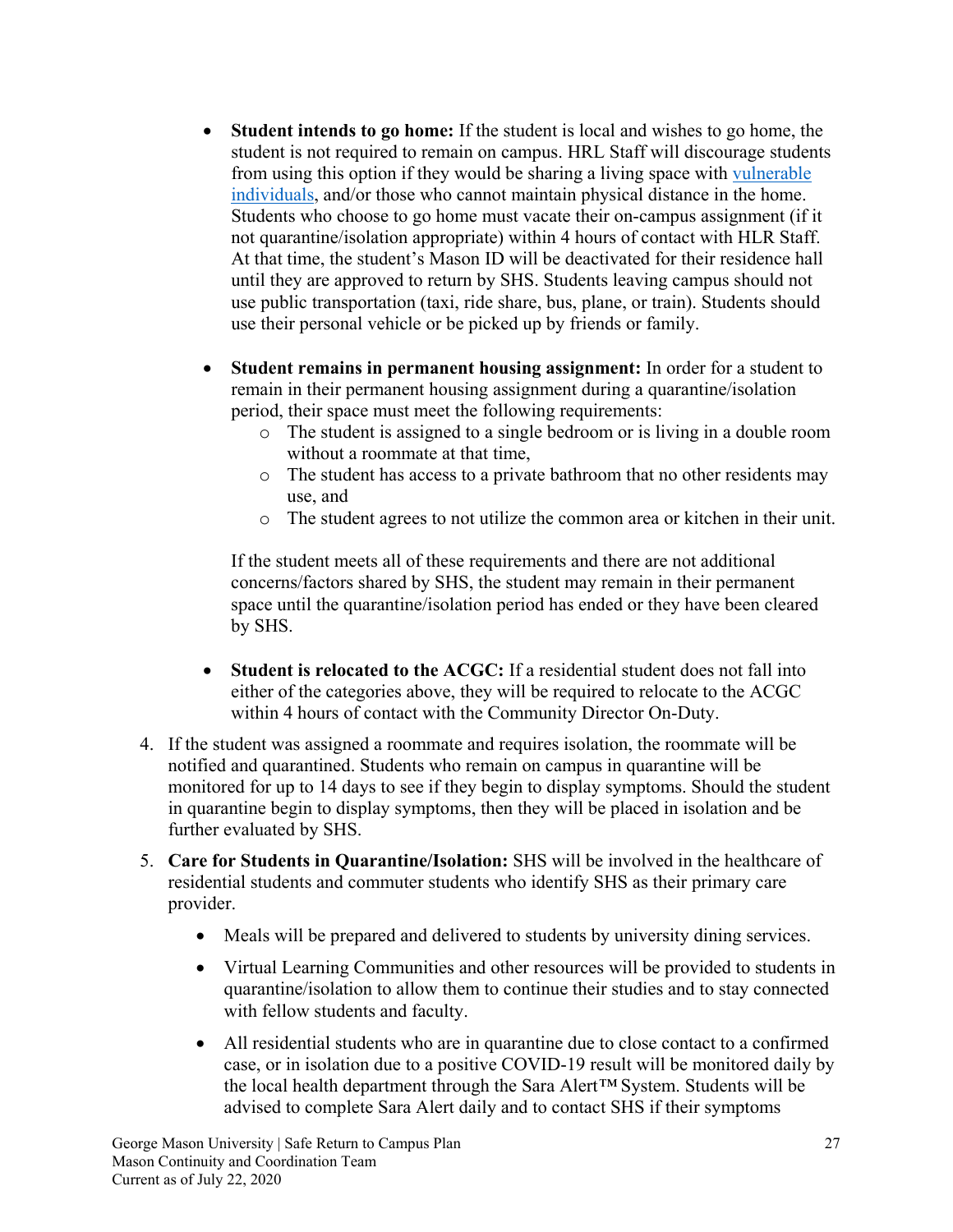worsen. Students will be provided a thermometer to assist with symptom monitoring.

- SHS will care for students in quarantine/isolation via telehealth when possible, but will also conduct in-person evaluations in the clinic when medically necessary.
- After hours, students have access to a nurse line which will follow SHS COVID protocols regarding isolation of residential students.
- If students require a higher level of care, they will be referred to INOVA hospital or the nearest emergency room. Should a student be hospitalized, SHS will establish communication between the hospital staff caring for the patient and the appropriate SHS provider.
- 6. **Student Departures from Quarantine/Isolation and Return to Permanent Housing:**  SHS will be responsible for determining when a student is able to be released from their quarantine or isolation status and return to their permanent room assignment. Students will be able to return to their original space when one of these events occur:
	- The student has completed the full length of quarantine as prescribed by SHS with no symptoms or need to extend the period
	- The student has received negative test results for COVID-19 and this has been confirmed by SHS
	- The student's symptoms have subsided and has been formally evaluated by SHS staff
	- Other factors/events that prompt SHS to modify the original end date of quarantine or isolation
	- Students who are in isolation or quarantine on campus at the time operations and occupancy are further limited will remain in isolation or quarantine until approved by SHS or the local health department for release.

SHS will notify the Senior Housing Professional Staff member when the student is cleared to be released from quarantine.

# <span id="page-32-0"></span>**Case and Outbreak Management**

The goals of successful case and outbreak management are to prevent disease and to mitigate impacts to students and employees. Using the **Box It In strategy** (Test, Isolate, Find (contacts) and Quarantine), Mason's case and outbreak management strategy will be implemented in coordination with the VDH and local health departments. The strategy will include identification of outbreaks, decontamination and closure guidance, and assisting the health departments, if requested, with contact tracing. Identification of common exposures, for example to a classroom, residence, sports team, or other organization will be used to identify potential breakdowns in university safety precautions and the possible need for more restrictive measures in an identified group.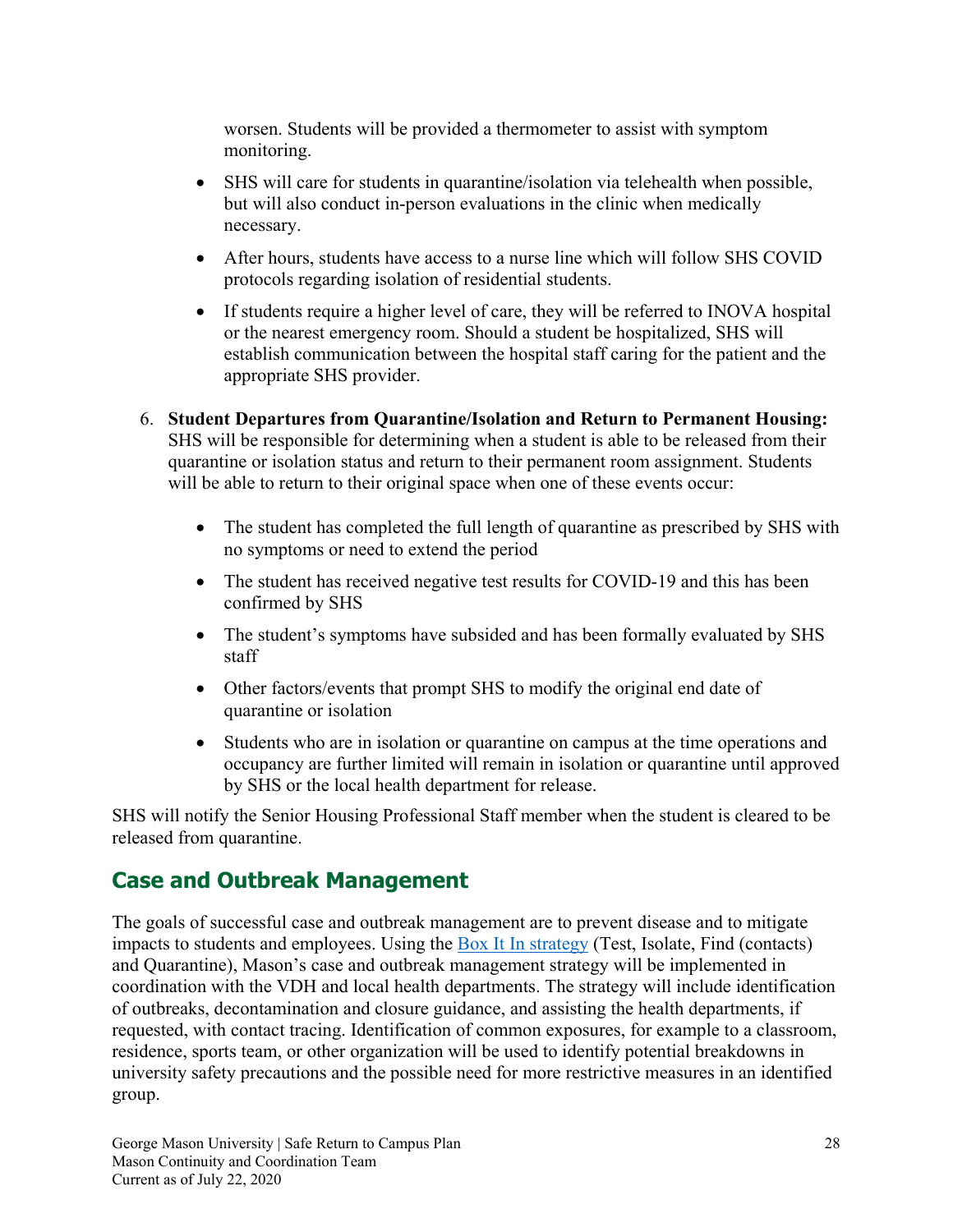In the context of a novel virus, low prevalence of immunity to COVID-19, and uncertain timing of a second wave of infection during the typical influenza season (fall-winter), there may be additional need to distinguish between COVID-19 and influenza through testing and surveillance. The university will monitor healthcare workforce illness, PPE supplies, and the local healthcare system to maintain situational awareness of an increase in influenza-like illness in the Mason community, the larger community outside of the university, as well as local hospital and intensive care unit capacity. This will allow for advanced planning for potential outbreak management, and policy decisions regarding additional precautions that may be necessary to reduce transmission.

### **Policies and Procedures:**

#### **University Actions:**

- 1. Identify Cases [Testing and Reporting](#page-25-1)
- 2. Contain through **Isolation and Quarantine**
- 3. Surveillance through [Screening](#page-24-0)

Successful outbreak management is dependent on the effective execution of population-wide [screening,](#page-24-0) early identification of cases through [testing,](#page-25-1) collaboration with local health departments for expeditious case investigation and [contact tracing,](#page-28-0) adequate [isolation and](#page-30-0)  [quarantine](#page-30-0) capacity to contain the disease while maintaining ongoing [surveillance.](#page-24-0) Changes to the system for monitoring ongoing changes will be made with university, local health department, and VDH guidance.

The university is prepared to scale back operations and/or pivot to all online and remote instruction, as described in the three scenarios below, in the event that public health guidance changes due to campus surveillance detection of resurgence of cases or campus outbreak(s), regional or national public health gating criteria status, or state executive orders mandate cessation of in-person instruction.

The EMEC, in consultation with the local health department, will recommend to the Executive Council which operations should be modified based on following considerations:

- Number of confirmed or suspected COVID-19 cases or increase in rate of new cases within the campus community or regionally,
- Relative safety of students remaining on campus or returning home,
- Evidence of widespread or non-connected cases on university campuses,
- Capacity to offer isolation and quarantine accommodations to residential students,
- Workforce illnesses impacting ability to maintain safe operations,
- Regional conditions such as public school system operations, public transportation schedules, availability of child care, and reliability of supply chains,
- Best practices implemented by other institutions of higher education,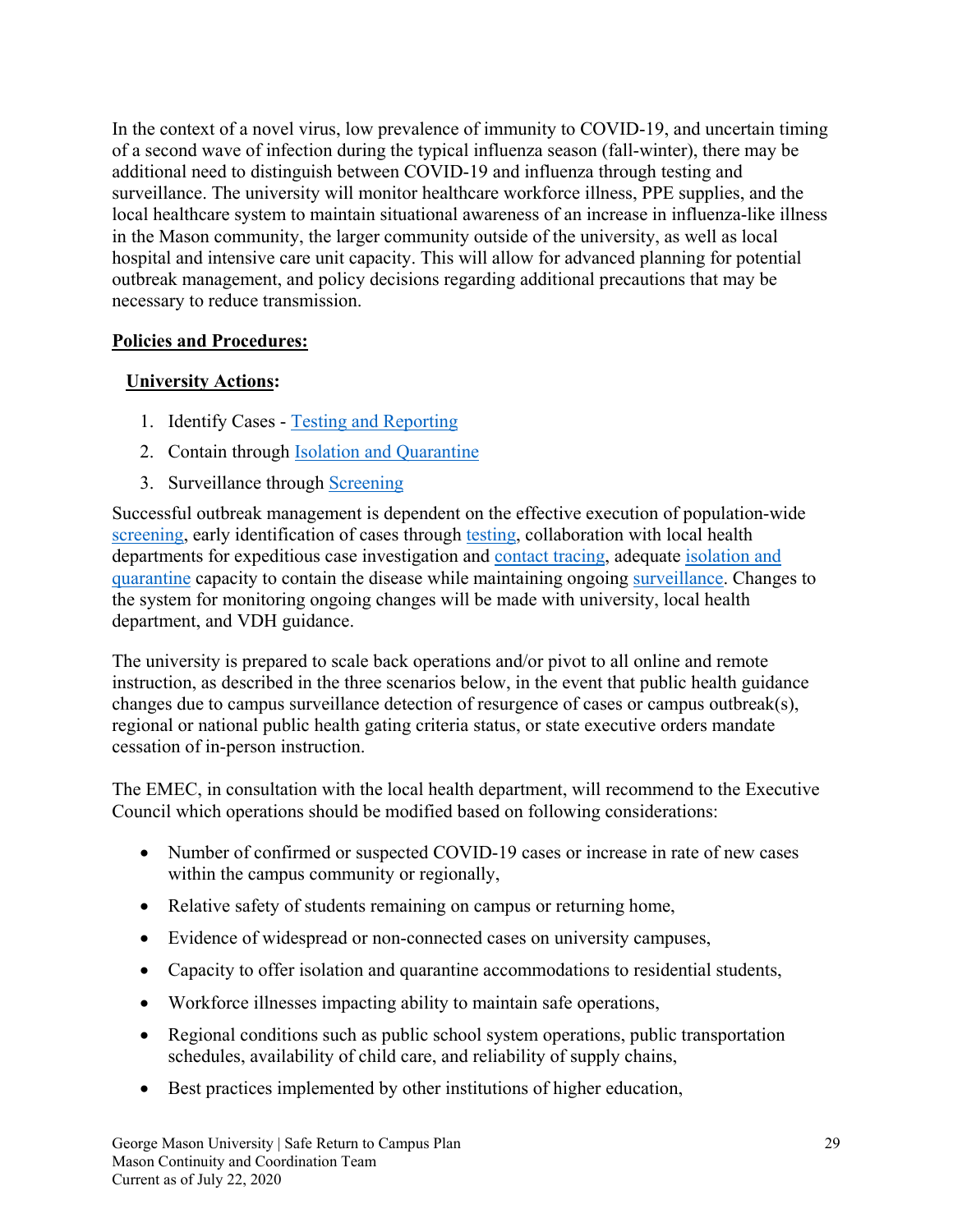- Regional, state, and national public health trends, recommendations/requirements, and,
- The university's academic and operating schedule.

Based on the factors above, the University President, in consultation with the Executive Council and local public health officials, will consider several scenarios based on the scope and severity of conditions and determine the course of action. The scope and severity of the outbreak and health department guidance will determine actions recommended, for example:

#### **Scenario 1: Investigation and Management of a Limited Outbreak**

If there is evidence of a small number of connected cases, the university, in consultation with the health department may:

- 1. Provide testing to the identified close contacts as well as the larger group with the same exposure, as directed by the health department (for example, a team or a class),
- 2. Recommend quarantine of the close contacts and the larger exposed group, as directed by the health department.

#### **Scenario 2: Limit Contact on Campus to Mitigate Spread**

If there is evidence of sustained or increasing transmission among students or employees on campus, the following modifications to university operations will be considered:

- 1. Suspend or limit attendance at student and employee events and gatherings (e.g., cocurricular activities, social events, departmental programs, registered student organization activities, and performances) to 10 or fewer persons.
- 2. Modify, limit, or suspend participation in Intercollegiate Athletic and Campus Recreation team/group athletic and recreational activities.
- 3. Limit capacity in dining areas to 25% capacity or modify dining operations to carry-out or delivery only.
- 4. Convert in-person student and employee support services to virtual services wherever possible.
- 5. Close common areas where students, faculty, staff, and visitors congregate (lounges, atriums, open Student Center spaces).
- 6. Strategically close campuses/instructional sites or buildings within campuses/ instructional sites based on site-specific or population-specific information.
- 7. Reexamine cleaning routines and modify cleaning as necessary.
- 8. Communicate new precautions to students, faculty, and staff through training and email.
- 9. Establish triggers for implementing Scenario 3.

The university will implement Scenario 2 whenever it is anticipated that the precautions listed above will be necessary for four weeks or less. If the university expects to implement the precautions listed in Scenario 2 longer than four weeks, the university will consider Scenario 3.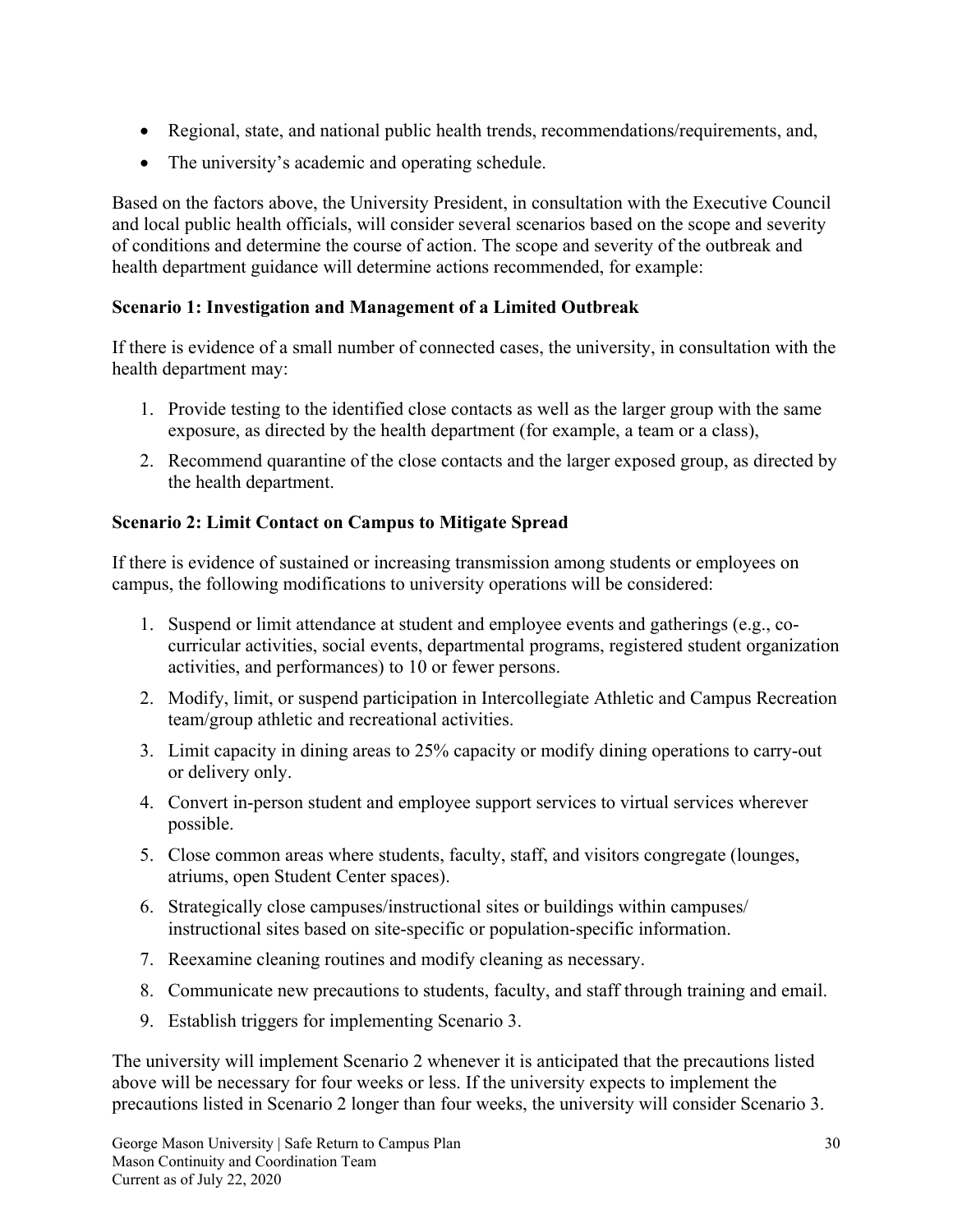Communications to the Mason community under these conditions will be done through university-wide email as described in the [Communications Plan.](#page-17-1)

#### **Scenario 3: Suspend all Non-Essential Operations on Campus to Prevent Spread**

If it is determined that the university must limit on-campus operations to prevent potential contact on campus, all non-essential operations on campus will be suspended.

- 1. Suspend instruction and non-essential operations for 3 or more working days to allow students, faculty, and staff time to transition back to their homes, pivot to online and remote instruction, modify research, plan for remote/telework, and secure campus facilities.
- 2. Only essential operations, research, and instructional personnel will remain on campus with permission of their supervisor.
- 3. All university buildings will be secured.
- 4. All non-essential research, events, travel, and activities on campus will be suspended.

If scenario 3 is implemented on or after November 23, 2020, the university may remain in this condition until at least January 1, 2021. Students who are able to return home will be asked to take their personal belongings home and instruction may be continued online for the duration of the semester.

Under these conditions and once a decision has been made in [consultation with public health](#page-6-1) officials, Mason will communicate with local partners and stakeholders as described in [Local](#page-8-0)  [Partnerships.](#page-8-0) Communication to the Mason community will be done through university-wide email as described in the [Communications Plan.](#page-17-1)

# <span id="page-35-0"></span>**Mental and Emotional Well-Being**

Mason is committed to supporting the mental and emotional well-being of its students, faculty, and staff as they return to campus. The university will continue to provide a wide range of mental health services for students, faculty, and staff.

Mental health services for students will be delivered both in-person and virtually in accordance with the American College Health Association's recommendation that telemental health services be offered when possible, and that in-person visits be limited to those persons who would most benefit. Telemental health services will also be helpful in providing access to care for regional campus students. Students will need access to a computer and internet connection, as well as a private place, to participate in telemental health services. Students will be able to access other inperson or virtual well-being focused programs through Mason's Center for the Advancement of Well-being, Student Involvement, and Recreation.

To maintain physical distancing, Counseling and Psychological Services (CAPS) will limit the number of staff on campus each day. Further, all staff meetings will be held virtually.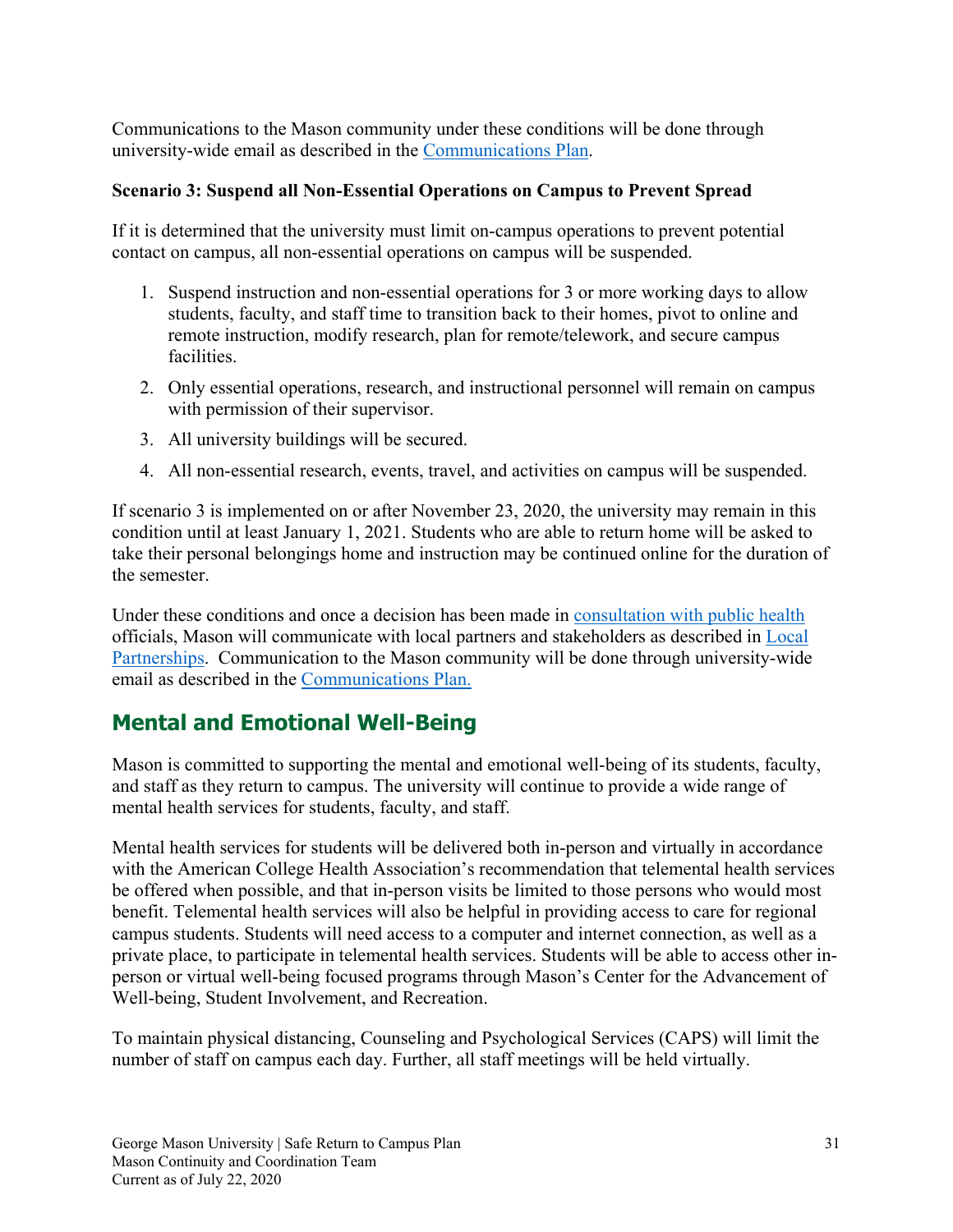#### **Policies and Procedures:**

**1. Student Support:** All currently enrolled and registered students are eligible for services through CAPS and SHS.

CAPS provides free confidential individual and group therapy services to students. CAPS also provides online psychoeducation through a vendor partnership (Therapy Assisted Online), online workshops and live social media events. Students who require more frequent, intensive, or specialized services than those offered by CAPS are supported with case management and community referral services. CAPS provides telemental health services to currently enrolled and registered students who are physically located in Virginia.

Students in quarantine or isolation who provide consent will be contacted by the Student Support and Advocacy Center to discuss resources and options for support. Counseling services are available via telehealth to these students.

SHS offers brief mental health and substance abuse services to students who screen positive for these concerns in their primary care appointments. SHS also provides telehealth services to students physically located in Virginia.

**2. Employee Support:** Faculty and staff enrolled in George Mason University healthcare plans have access to Employee Assistance Programs, which offer confidential assistance with personal, physical, psychological, and/or financial challenges. Employees and their dependents are eligible for up to four free sessions to address a variety of topics including, but not limited to, legal issues, housing insecurity, mental health, elder care, substance abuse and grief counseling. Additional information can be found on the Virginia Department of Human Resource [Employee Assistance Program webpage.](https://www.dhrm.virginia.gov/employeebenefits/employee-assistance)

In response to COVID-19, Human Resources and Payroll created a resource list for those who do not have Mason benefits and, thus, access to the Employee Assistance Program, and/or for those who are experiencing hardships as a result of COVID-19. Faculty and staff can use this list to find medical providers, mental health assistance, food banks, domestic and sexual violence resources, and financial assistance in the three counties in which Mason has domestic campuses (Arlington, Fairfax, Prince William). In addition, all employees may access the university's online learning system, MasonLEAPS, and may participate in online learning related to well-being, mindfulness, and resilience, and other topics.

Currently, all CAPS services are provided virtually and SHS provides a hybrid combination of in-person and virtual health services.

When students return to campus for the fall semester in mid-August, both CAPS and SHS anticipate providing a hybrid of in-person and virtual services. This will be dependent on the public health circumstances and guidance at that time.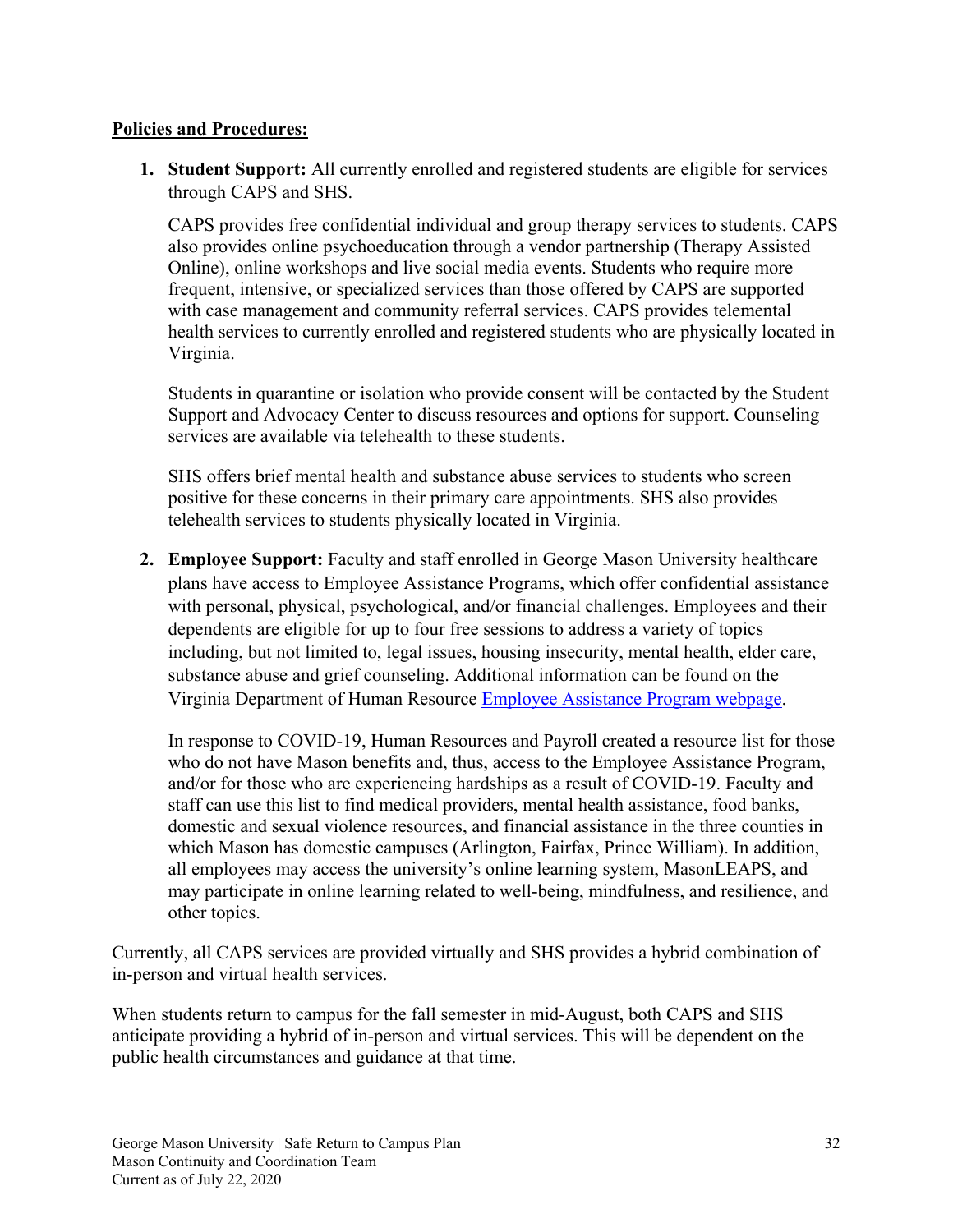#### **Contingencies:**

- **1. Staffing:** The director and clinical director in CAPS will carefully monitor clinicians' caseloads to ensure that individual care is transferred as necessary in the event a clinician becomes ill and is unable to provide care. Staff will be directed to stay home if they are sick.
- **2. Client Care:** The quantity of visits to CAPS will be monitored to identify if there are barriers to care so that they may be addressed. The quality of care will be monitored via both case supervision/consultation and client satisfaction surveys. If data indicates decreased quality of care, the underlying causes will be identified and addressed (unless addressing such causes would decrease safety). For example, individuals may have to accept telehealth visits even if in-person visits would be preferred if telehealth can meet their mental health needs.
- **3. Public Health Guidance**: CAPS staff will follow university guidance regarding public health and any changes in operational status and be ready to adapt to new guidance.
- **4. Space**: Not all CAPS counseling offices have enough space to meet physical distancing requirements. Offices that are too small for in-person counseling appointments will be designated as telemental health offices. CAPS will partner with other student support units (e.g., HRL, Student Involvement) to identify spaces that students can use to participate in private telemental health sessions if they do not have access to a private space in the residence halls or their home.

The waiting room in CAPS will be reconfigured to reduce the number of people who can sit in this area.

Given space limitations, walk-in meetings will be discouraged. There will be reception staff and clinicians available to provide walk-in crisis support if it is not appropriate for a student to wait for a scheduled appointment.

All group therapy appointments and workshops will be held virtually.

- 5. **Technology:** All CAPS clinicians must have access to a laptop and secure home internet connection to provide telemental health remotely. At this time, CAPS clinicians access the online scheduling and documentation platform (Titanium) by connecting remotely to individual computers located in CAPS. If there is a power outage, a CAPS clinician must come to campus to re-set all computers to allow clinicians to re-establish their remote connections.
- 6. **Resources:** All staff will be required to use appropriate public health and personal protective equipment. A plexiglass barrier will be installed in the CAPS reception area.

Both CAPS and the Center for the Advancement of Well-Being regularly communicate regarding resources and tips for maintaining well-being. These communications are relayed via websites, social media, listserv messages, and newsletters.

Signage and website messages will be used to communicate public health and safety precautions for students seeking services in CAPS. Students who are ill or who are unable to wear a face covering will be instructed to request a virtual appointment.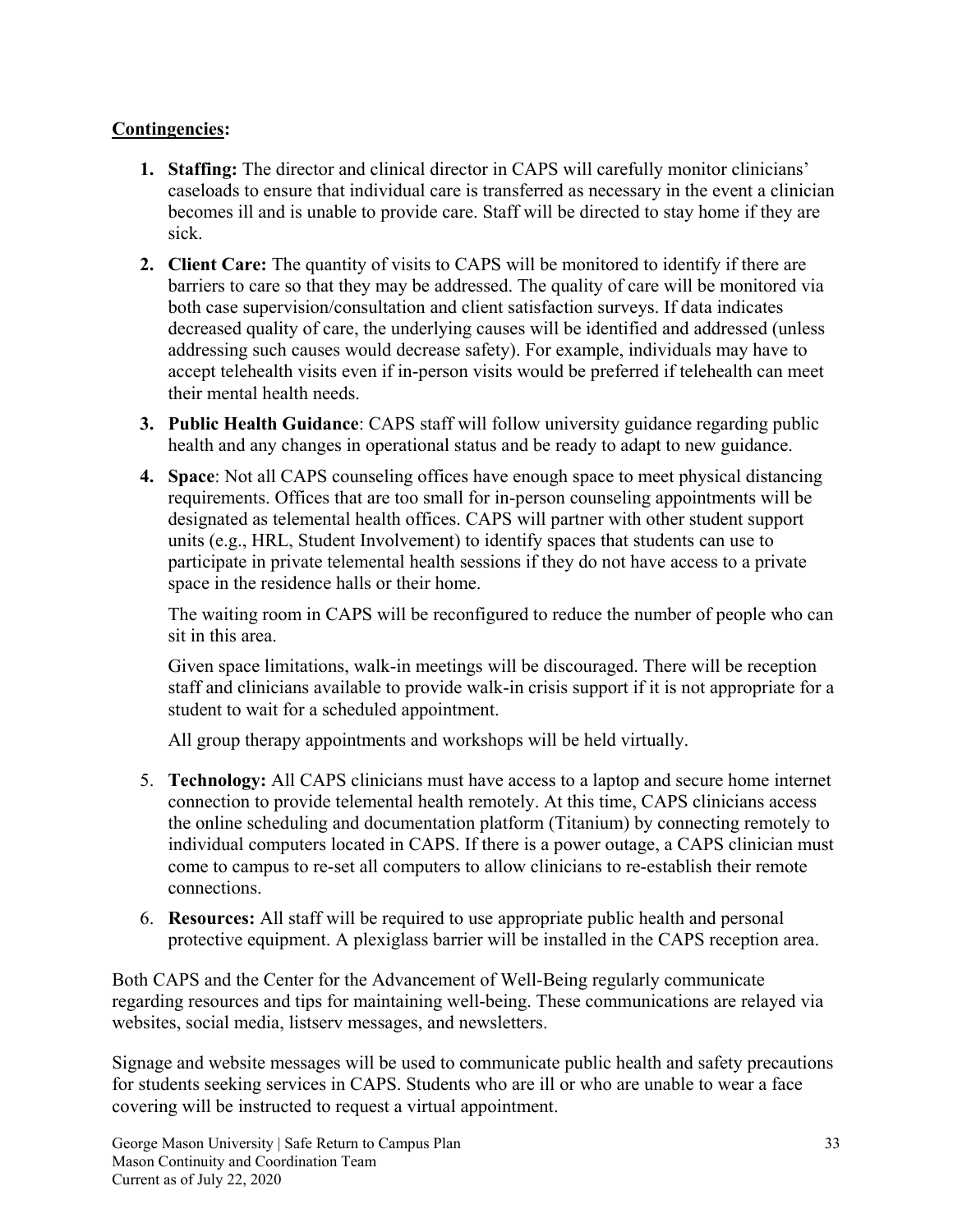**If you or anyone you know is experiencing a crisis, text "START" to 741741 (Crisis Text Line) or call 1-800-273-TALK (8255) to speak with a crisis counselor.**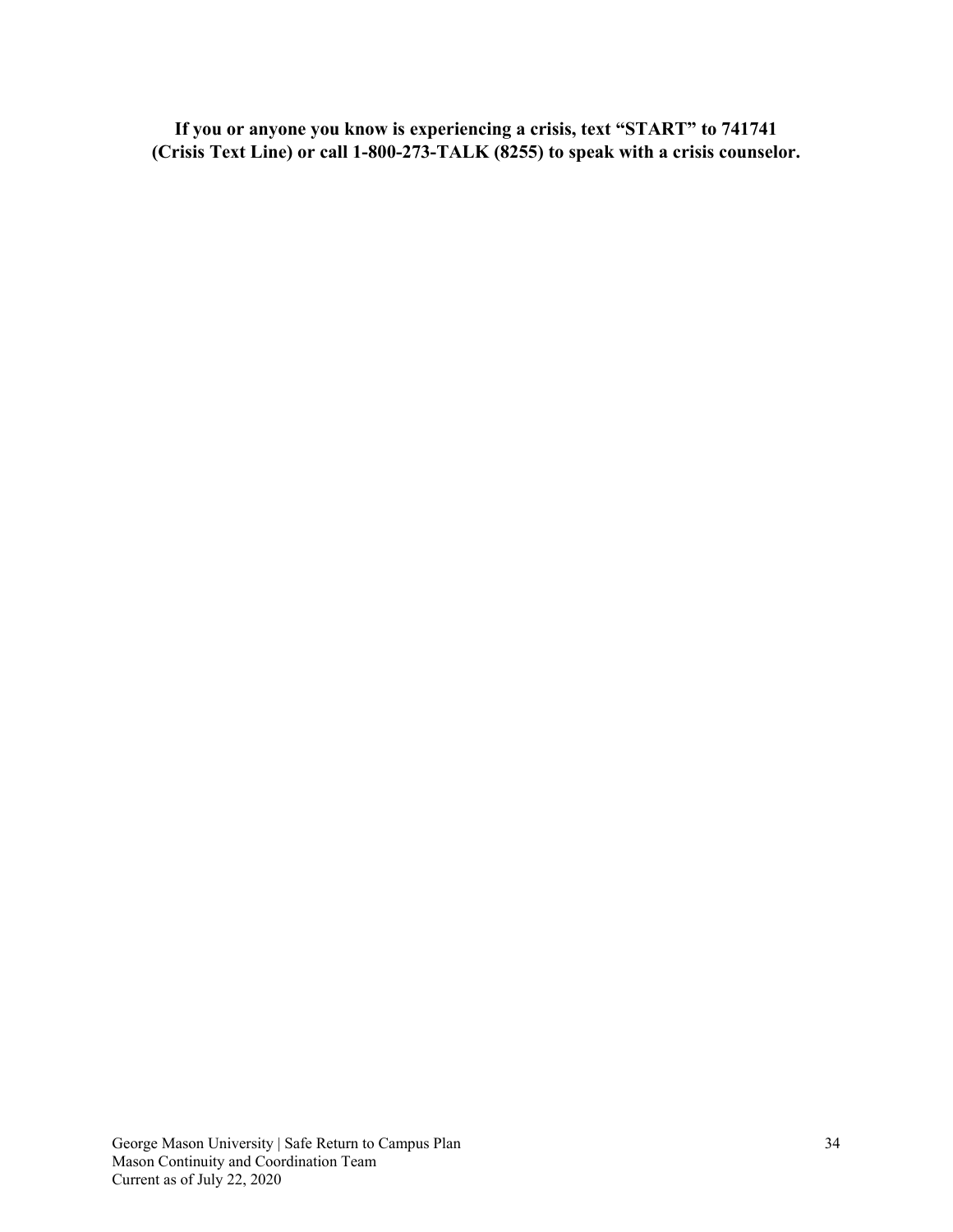# **PUBLIC HEALTH AND SAFETY PRECAUTIONS**

# <span id="page-39-0"></span>**Physical (Social) Distancing**

The university will implement physical distancing measures throughout campus. To achieve this goal, the university will evaluate spaces on campus and configure these areas to support physical distancing requirements. Additionally, departments must provide *Unit/Department Safety Plans* that outline how each department will achieve physical distancing to include workforce modifications in addition to occupancy limits and space configurations.

Maintaining distance between individuals when outside the home is one of the best tools for avoiding exposure to the COVID-19 virus and slowing its spread. Because people can spread the virus before they know they are sick, it is important to limit close contact with others whenever possible. It is especially important when trying to protect people who are at higher than average risk of getting very sick.

#### **Policies and Procedures:**

- 1. People must maintain a minimum of six feet separation (approximately two arm lengths) from other people whenever possible.
- 2. Signs and floor markings are posted prominently to remind people of physical distancing requirement.
- 3. **De-densification:** The university is maximizing telework options for employees to facilitate compliance with physical distancing requirements. Units and departments are asked to limit the number of staff on campus to that required to fulfill the mission of the department. Classrooms and instructional spaces have been modified such that seating has been spaced out to allow for six feet of distance between students and faculty have been allocated more space, up to100 square feet. [Online course](#page-50-0) offerings will also be expanded. Residence Halls will operate at a 25% reduction in capacity.
- 4. **Campus Access:** University buildings are currently locked and require an electronic access card or a key to gain entry. This serves to restrict building occupancy to authorized individuals and will assist in contract tracing, if necessary. Visitors are admitted by appointment only. Building access will revert to regular operation procedures during the fall semester.
- 5. **Space Evaluations:** The university has developed a multi-tiered process for facilitating physical distancing in various environments.

Classrooms have been assessed through the Classroom Assessment and Optimization Working Group. This team has identified the modifications needed to classrooms and other spaces not normally used for instruction. The Building and Academic Space Modifications Working Group is working over the summer to complete the identified modifications that include spacing out seating, installing hand sanitizer stations, clearly marking the allowable space requirements, etc.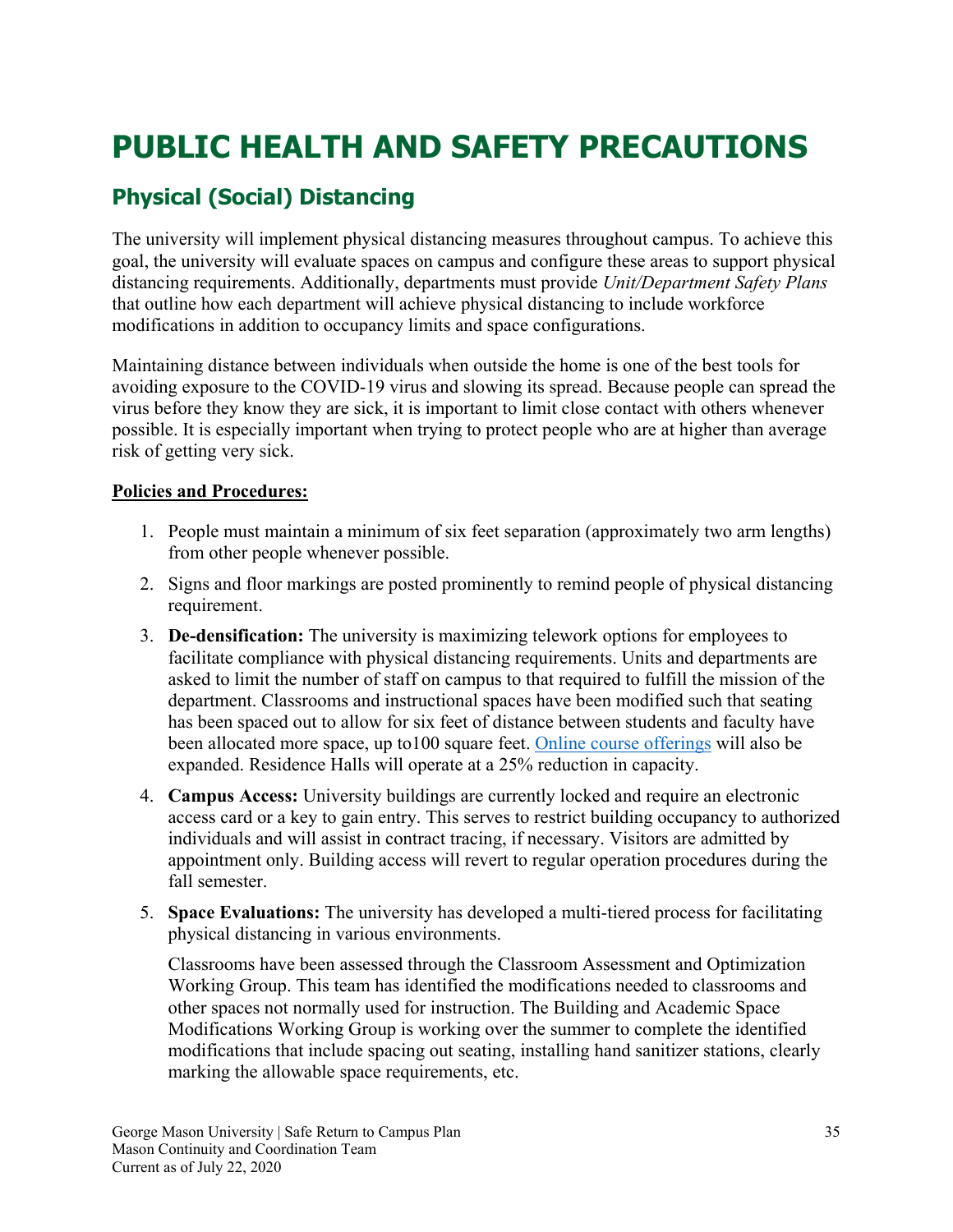The *[Unit/Department Safety Plan](#page-14-0)* addresses traditional work environments to include department offices, workstations, conferences rooms, and other spaces managed by departments. Unit leaders will assign designees to develop and submit *Unit/Department Safety Plans* through an online portal that includes a requirements checklist for spaces that their unit manages. The Department Safety Plan Review Working Group is available to assist departments as needed.

Physical distancing plans for research spaces are submitted by researchers when they submit their request to return to research on campus. These plans are reviewed by EHS and must have the approval of the Unit/Departmental Chair, Associate Dean, Dean, EHS, and the Research Review Committee before work in the research space may be conducted. This approach serves to enforce physical distancing and de-densification strategies in research spaces.

- 6. **Modified Work Schedules:** To reduce the total number of employees on site at a given time, supervisors may modify work schedules. In some cases, this may result in alternating on campus workdays with other team members or splitting up the workday to allow for shifts starting earlier and ending later than done in a traditional business day. Staggered start and end times may be implemented to limit the population entering or exiting buildings and parking facilities at the beginning and end of the workday.
- 7. **Entrances and Exits:** Building access will continue to be restricted until the campus reopens in the fall. Meanwhile, university-issued access cards (or hard key) are required for entry to campus buildings. Doors should not be held or propped open for another person. In buildings and rooms with more than one entry/exit, some doors may be designated as "entrance only" or "exit only" to minimize potential exposures and to encourage a traffic flow conducive to physical distancing.
- 8. **Elevators**: The use of elevators should be avoided when possible to prevent proximity with others in an enclosed space. Should it be impossible to avoid using an elevator, the occupancy limit per car is two (2) individuals. Face coverings should be worn in the elevator and individuals should try to avoid touching elevator buttons with exposed hands/fingers. Occupants should wash their hands with soap and water or use hand sanitizer that contains at least 60% alcohol after exiting the elevator.
- 9. **Restrooms:** Occupancy in public restrooms will be adjusted to support physical distancing requirements by marking every other stall, sink, or urinal as DO NOT USE. People waiting to use the rest room must do so outside the rest room itself in a manner that maintains physical distancing requirements between individuals in line and entering and leaving the rest room.
- 10. **Visitors:** George Mason welcomes visitors to our campuses provided they are not experiencing a fever or symptoms of COVID-19 and have not been exposed to a COVID-19 positive case in the past 14 days. While on campus(es), visitors must follow physical distancing and face covering requirements and avoid crowds and gatherings. Visitors who would like to visit university buildings or offices must make an appointment prior to their visit.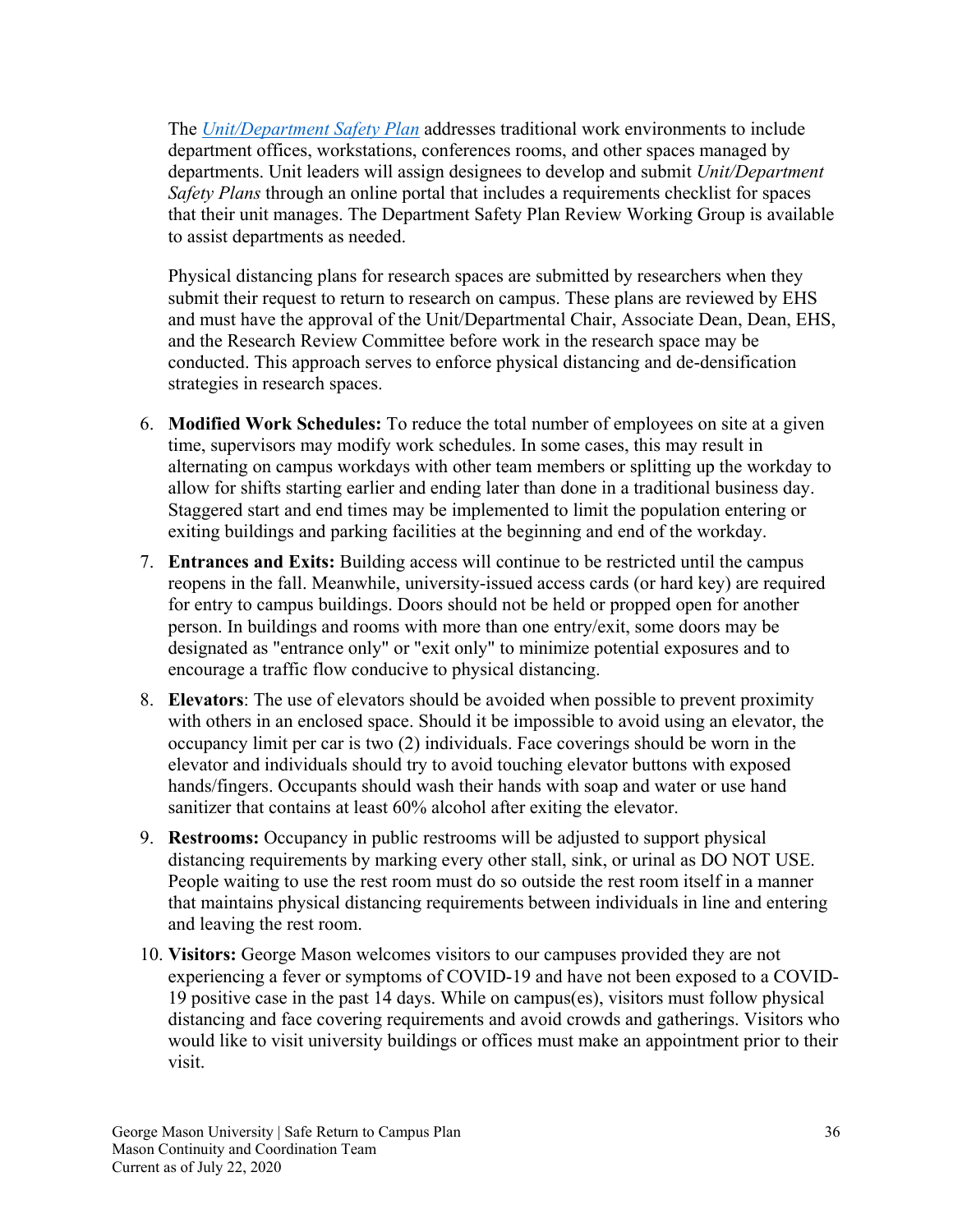- 11. **Meetings, Small Gatherings, and [Events](#page-65-0)**: Staff meetings, departmental seminars, faculty meetings, graduate defenses, etc. should be held in virtual format, whenever possible. When in-person gatherings are required, the gatherings must be as short in duration as feasible, with as few attendees as necessary and must be restricted from general public access. Meetings, gatherings, and events must not exceed 50% occupancy of the space in use or 150 participants, and must comply with physical distancing requirements outlined in the [Forward Virginia Guidelines,](https://www.virginia.gov/coronavirus/forwardvirginia/) as well as all other public health and safety precautions outlined in the *Safe Return to Campus Plan*. Six feet of space will be maintained between all organizers, staff, volunteers, and attendees who are not members of the same household, seating will allow for at least six feet of physical distance between individuals, and exits and entrances will be configured to reduce the occurrence of bottlenecks. Attendees should leave as soon as possible to limit contact and exposure. In addition to the above, events (including athletic events, conferences, ceremonies, and performances) must be approved by the Events [Exception Committee.](#page-65-0)
- 12. **Common Areas:** To promote physical distancing in atriums, lobbies, student centers, study spaces and other common areas, kiosks, furniture, work stations and other equipment have been removed or relocated; barriers have been added to kiosks and customer service areas as appropriate and the number of locker rental locations have been reduced. Study rooms that are too small to accommodate multiple students may be taken offline and furniture in study rooms that are large enough to accommodate physical distancing among multiple students will be reset (i.e., returned to their original location) a minimum of once daily (more as needed).

The importance of physical distancing will be highlighted in training and reinforced by signage, as well as visual cues such as stanchions and floor markings.

# **Public Health Equipment and Personal Protective Equipment**

The university is providing public health supplies to research spaces, customer service locations, classrooms and office suites to promote the adherence to public health and safety precautions. The university is leveraging institutional buying power by purchasing items in bulk and distributing public health supplies centrally and has restricted the purchase of gloves, face coverings, and disinfectant wipes to those units that normally require these supplies (e.g., research, medical services, and occupational hazards) and Fiscal Services. This restriction was implemented to secure discounted pricing for bulk goods, provide consistency and availability throughout the institution, and increase the institution's capacity for acquiring these items.

All university employees and students are eligible to receive two face coverings. Face coverings have been procured and are currently on campus awaiting distribution after the completion of the *[Unit/Department Safety Plan](#page-14-0)*. Based on a risk assessment led by EHS, types of supplies and quantities were estimated based on the number of university classrooms, buildings, and office suites. Special consideration is given to customer service locations and those location where frequent and prolonged contact between individuals or the exchange of goods occurs (e.g., cashiers, registration desks, student services, and busy reception areas). Vehicles will also receive supplies for occupants to disinfect vehicles between use.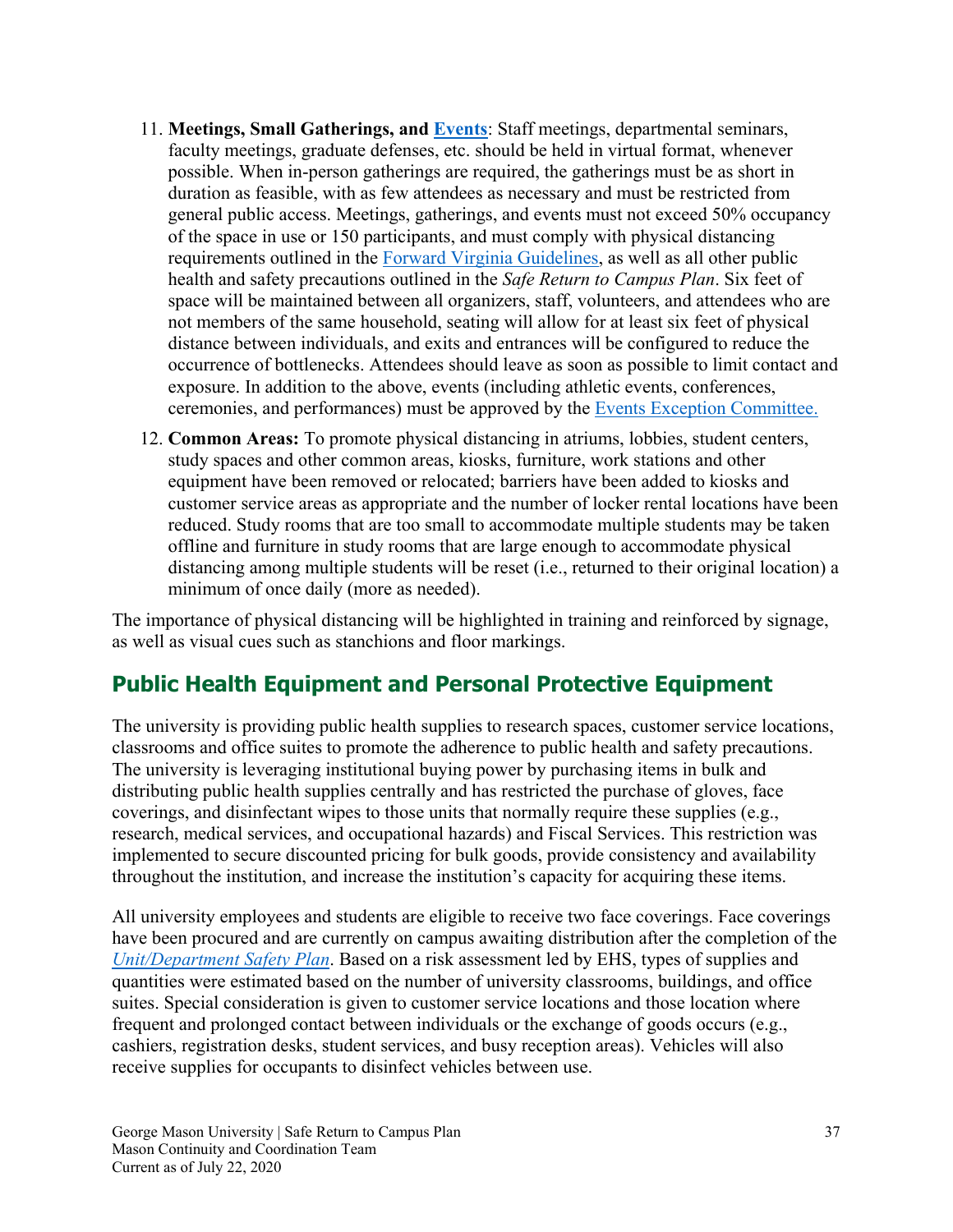Units and departments will request public health supplies based on the number employees expected to return to campus, the number of office suites occupied by the unit/department, the number of customer service locations they operate, and number of vehicles they are assigned. This information is entered into the mandatory *Unit/Department Safety Plan* for all departments.

Upon submission of a *Unit/Department Safety Plan*, using the online plan application, plans are reviewed for completeness by the Department Safety Plans Working Group. When necessary, submitters are contacted to confirm or clarify their supply requests.

Below is a list of supplies, intended locations, and quantities that each location should receive. The actual quantity of supplies will depend on availability; however, the university has already received the majority of these supplies and anticipates having all supplies on campus and distributed by mid-August.

#### **Equipment and Supplies**

The following public health supplies, PPE, and disinfection supplies have been identified as critical. A description of each type of supply and its intended application is provided below.

*Disinfectant sprays and wipes* are used to disinfect hard surfaces that may be contaminated with disease-causing agents. The university will provide these materials, based on availability, for general use in high-use areas, and will provide these for use in classrooms, offices, and laboratories where needed. Only disinfectants approved for use against the COVID-19 virus by the CDC and/or the Environmental Protection Agency (EPA) shall be used in university buildings.

*Disposable face masks,* when worn properly to cover the nose and mouth, serve to reduce both the quantity and velocity of respiratory droplets emitted by the wearer when breathing, talking, yelling, or coughing. The reusable face coverings are *not* primarily intended to protect the wearer, but rather are intended to reduce the risk of infection in a population by reducing the spread of infectious droplets. Although face coverings are not primarily intended to protect the wearer, they do provide some protection to the wearer. Disposable face masks are intended as single-use only and are not recommended for general use by the university population.

*Disposable nitrile gloves* are designed to reduce the risk of contamination from contact with harmful chemicals or surfaces known to be contaminated with infectious agents. Disposable gloves are not recommended for use by the general population. Jobs that required the use of gloves before the pandemic (such as healthcare and laboratory work) should continue to use gloves. Gloves will also be available for individuals who are at elevated risk due to their specific job functions.

*Hand sanitizer* is a liquid or gel solution applied to kill disease-causing viruses or bacteria on hands. Hand sanitizers are not intended to replace handwashing with soap and water, which is a more effective way to remove harmful disease-causing agents but can be used to reduce the viral load on your hands when handwashing sinks are not available. Hand sanitizer should contain at least 60% alcohol to be effective. Hand sanitizer dispensers will be placed in most university buildings and will typically be located near main building entrances and in elevator lobbies.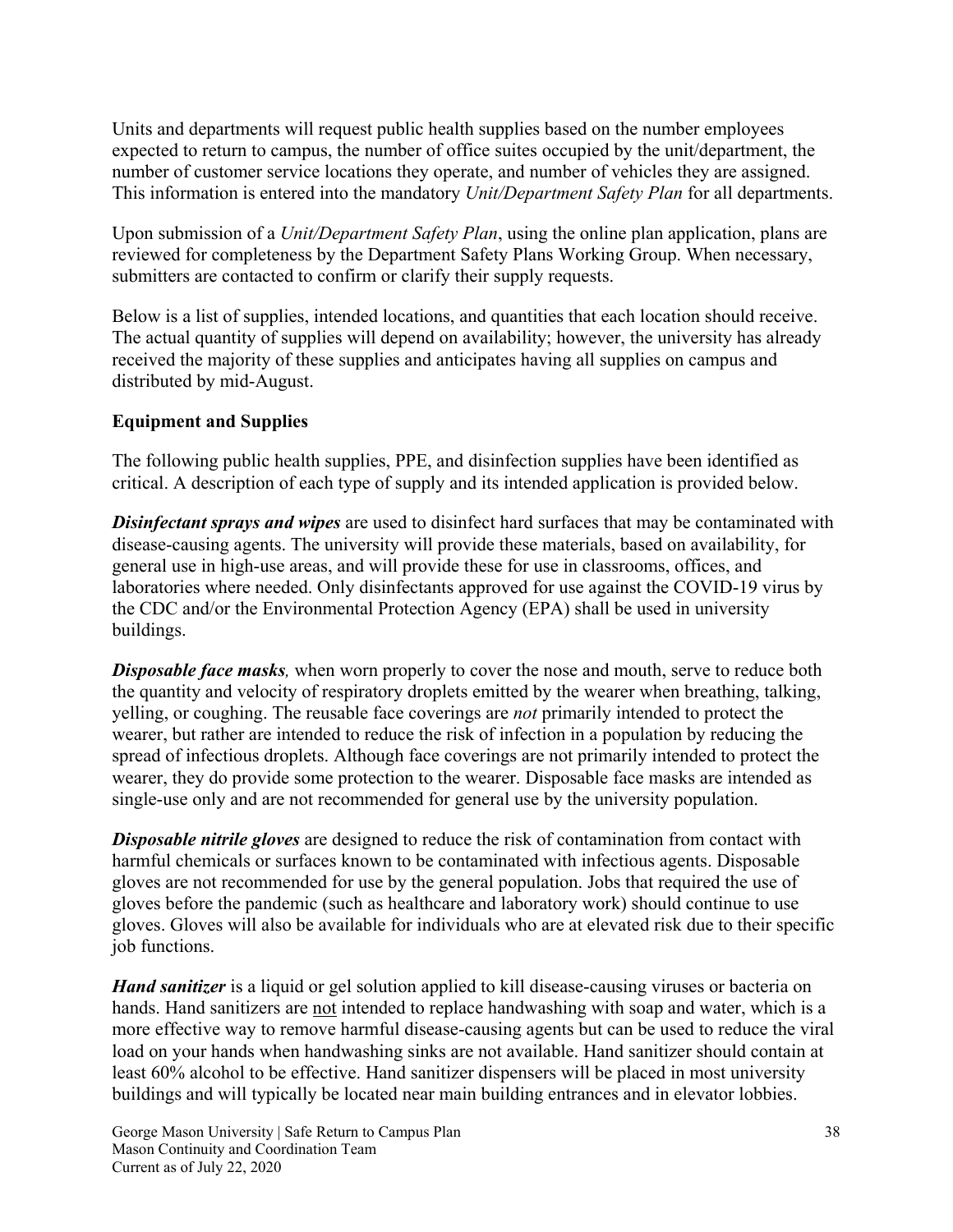*Plastic face shields* are designed to protect the wearer from harmful liquid splashes, including respiratory droplets emitted by others when breathing, talking, yelling or coughing. Since plastic face shields are not as effective as face coverings in reducing the spread of infectious agents, they are not generally recommended for use by the general university population. Face shields may be used in addition to or in lieu of face coverings in certain circumstances, as determined by the accommodations/adjustments/modifications process administered through Human Resources (for employees) and Disability Services (for students).

*Plastic or plexiglass barriers* are portable or fixed clear plastic panels (typically 2'x3' or larger) placed on a desk or countertop where an employee or student is required to routinely interact with other individuals at distances less than six feet. Respiratory droplets or aerosols from a sick individual are blocked by the barrier, reducing the risk of infection for individuals on either side of the barrier. These are generally deployed in areas such as food service lines, cashiers, mailrooms, and customer service kiosks.

*Reusable face coverings* are cloth masks constructed of two or more layers of tightly woven fabric (typically cotton or a cotton-blend) with ear loops or head ties to secure them to the head of the wearer. When worn properly, masks cover the nose and mouth, and serve to reduce both the quantity and velocity of respiratory droplets emitted by the wearer when breathing, talking, yelling, or coughing. The reusable face coverings are *not* primarily intended to protect the wearer, but rather are intended to reduce the risk of infection in a population by reducing the spread of infectious droplets. Although face coverings are not primarily intended to protect the wearer, they do provide some protection to the wearer. The university will provide two (2) reusable cloth face coverings to each employee, faculty member, and student returning to campus; it will be the responsibility of the recipients to launder or hand-wash face coverings after every day of use. Reusable cloth face coverings should not be shared with other individuals. More information on reusable face coverings is provided below.

#### **Purchasing of Public Health Equipment and Supplies**

In preparation for the return of faculty, staff, and students to campus for the fall semester, Mason has centralized the acquisition, storage, and distribution of public health supplies related to the COVID-19 response. Centralized procurement allows strategic sourcing and ensures product standardization, favorable pricing, and timely delivery of necessary supplies. This will also allow the university to facilitate the distribution of supplies to departments or groups as needed.

Individual departments are not authorized to order identified COVID-19 supplies directly with vendors (including Amazon), but should identify necessary supplies as part of their written *[Unit/Department Safety Plan](#page-14-0)* or *Research Continuity Safety Plan* submission.

The following are considered specialized items and should not be ordered unless part of the units' existing medical/research-related activities:

- N95 or other medical grade masks
- Disposable face coverings including all types of surgical masks
- Isopropyl alcohol

George Mason University | Safe Return to Campus Plan Mason Continuity and Coordination Team Current as of July 22, 2020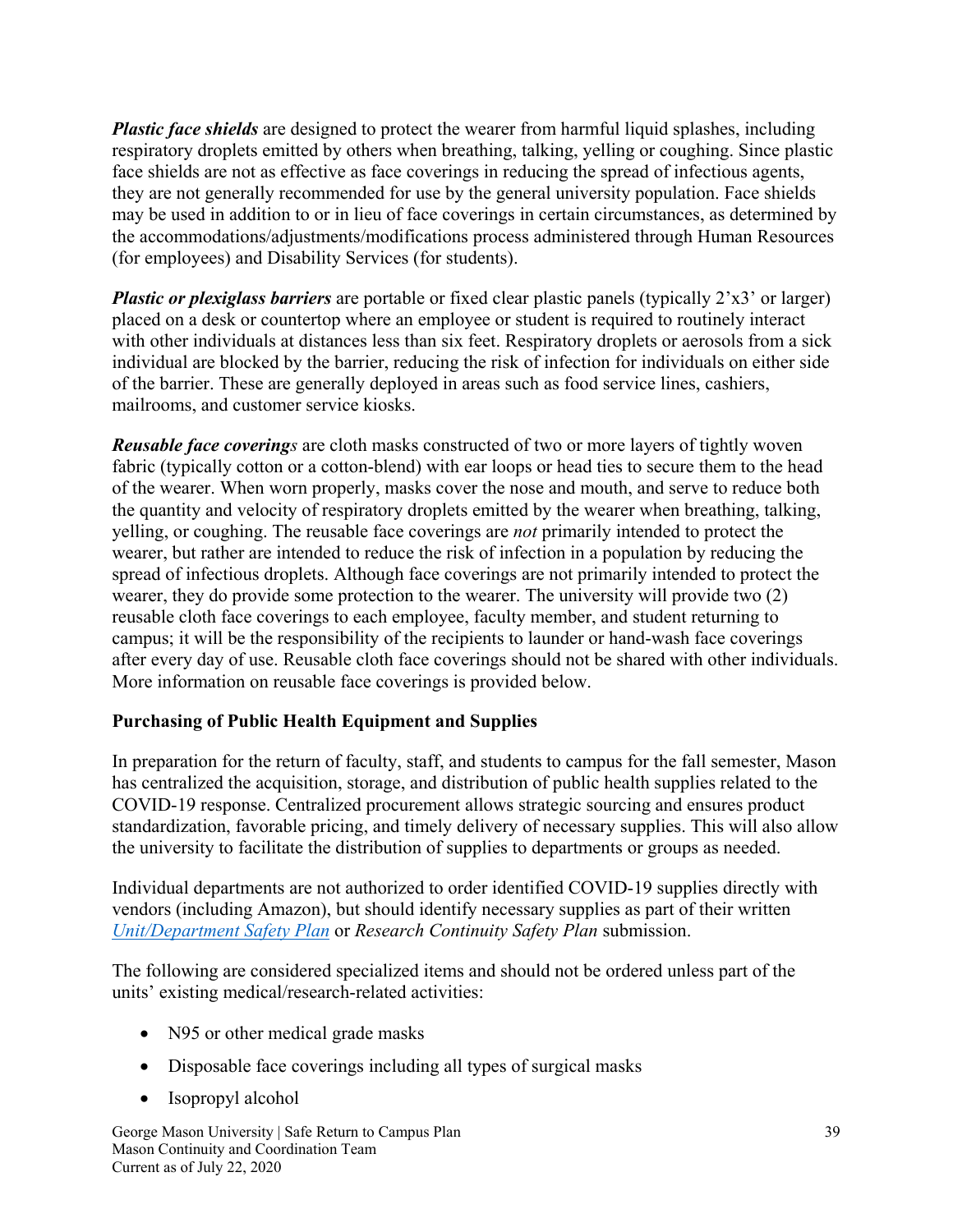- Air purification systems
- Thermometers
- Non-latex disposable gloves

Latex gloves and KN95 respirators are prohibited items and should not be ordered under any circumstances. Departments or research laboratories that used any of the above items for use as PPE for routine activities *prior to the COVID-19 pandemic* may continue to purchase these items and should contact Purchasing for assistance in procurement if necessary.

#### **Distribution of Public Safety Supplies**

All public safety supplies are stored in the Central Warehouse pending distribution. Once *Unit/Department Safety Plans* are approved, desired supply quantities are automatically routed to the Building and Space Modification Working group for processing. Supply requests are entered into the university's work order system. Supplies are then batched and addressed by EHS and Facilities Management; EHS and Facilities Management organizes the delivery of supplies to the individual identified in the *Unit/Department Safety Plan* who must be present to receive supplies. Upon delivery, supply distribution and consumption become the responsibility of the recipient. The university will assess the possibility of resupply in September 2020.

Selection, purchasing and fulfillment of identified supplies will be completed before commencement of classes. The process for distribution of supplies has been developed, and distribution will begin as part of the *Unit/Department Safety Plan* and Departmental Plans Review Working Group process.

The type and number of supplies required may not be available in the desired timeframe or quantities; the quantities of supplies identified during our initial review are based on estimated need through the end the fall 2020 semester. However, if actual usage exceeds the projected the need, additional resupply may be necessary. If sufficient supplies are not available for a site or activity, operations at that site or activity may be temporarily limited.

The process for identifying and requesting supplies has been described in the instructions for the *[Unit/Department Safety Plan](#page-14-0)* and Departmental Plan Working Group review process and is also included in *Safe Return to Campus Training*.

# **Face Coverings**

When we talk, sing, sneeze or cough, tiny droplets that contain the virus can be carried into the air. Wearing a face covering helps stop those droplets from going into the air or landing on surfaces. It can be hard to stay six feet away from others when in public places. Wearing a face covering, even if you do not believe you are sick or have been exposed, helps to reduce the spread of the virus. The requirement to wear a face covering in Virginia is outlined in [Executive](https://www.governor.virginia.gov/media/governorvirginiagov/executive-actions/EO-63-and-Order-Of-Public-Health-Emergency-Five---Requirement-To-Wear-Face-Covering-While-Inside-Buildings.pdf)  [Order 63.](https://www.governor.virginia.gov/media/governorvirginiagov/executive-actions/EO-63-and-Order-Of-Public-Health-Emergency-Five---Requirement-To-Wear-Face-Covering-While-Inside-Buildings.pdf) Guidance in addition to that outlined below for selecting, wearing, and washing face coverings is provided by the CDC's [Use of Cloth Face Coverings to Slow the Spread of COVID-](https://www.cdc.gov/coronavirus/2019-ncov/prevent-getting-sick/diy-cloth-face-coverings.html)[19.](https://www.cdc.gov/coronavirus/2019-ncov/prevent-getting-sick/diy-cloth-face-coverings.html)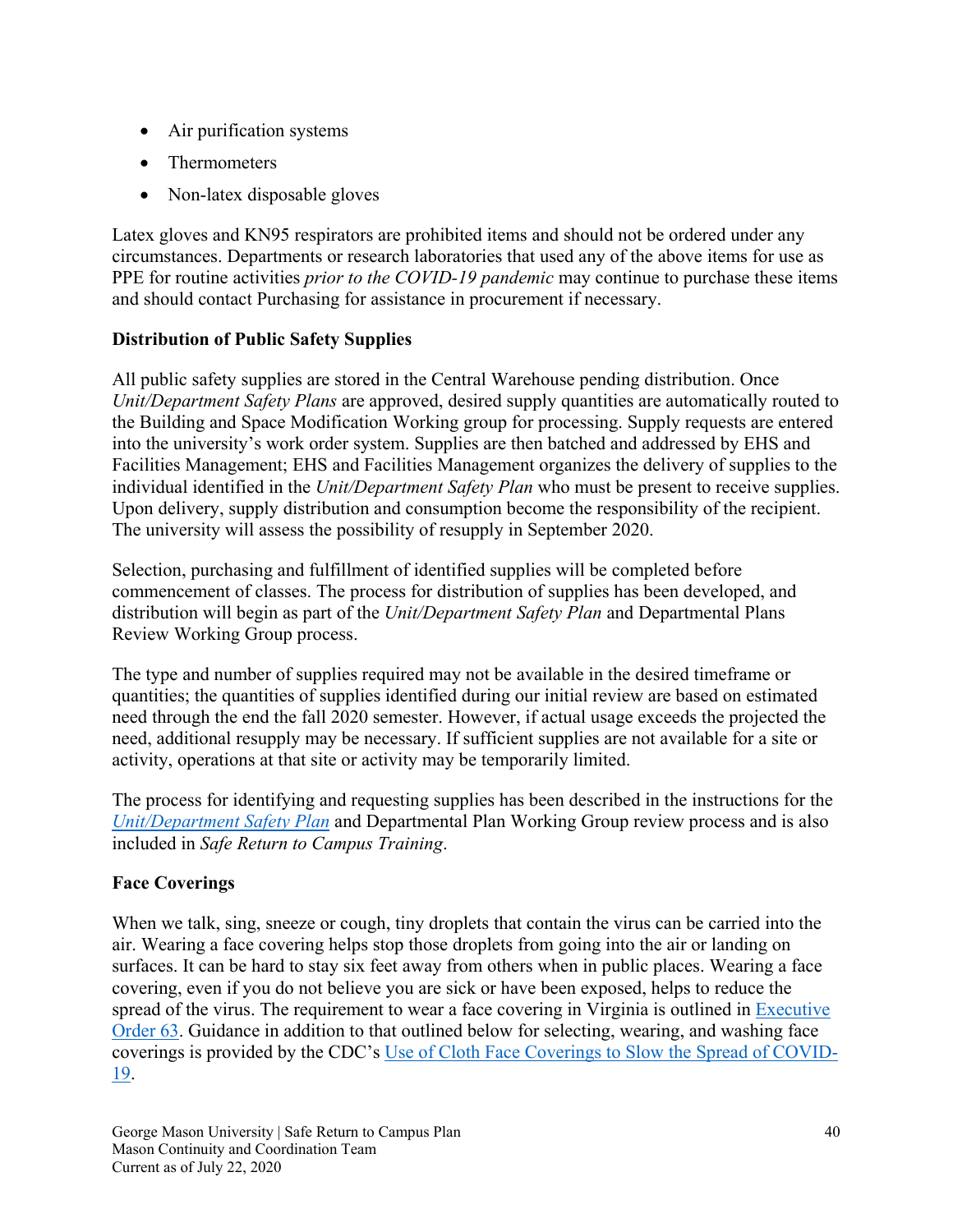The following describes proper procedures for wearing a face covering, proper fit of a face covering, and enforcement of the face covering policy among the workforce and students.

#### **Policies and Procedures:**

- 1. University Policy 1415 *COVID-19 Public Health and Safety Precautions – Face Coverings* establishes the requirement for face coverings on university property.
- 2. All faculty, staff, and students volunteers, contractors, employees of contractors, visitors, and any other individual on university property are required to follow University Policy 1415.
- 3. The university face covering policy applies to indoor spaces in university facilities and outdoors spaces on university property in situations where it is not possible to consistently maintain physical distancing.
- 4. Face coverings will be available for purchase in the book store and vending machines
- 5. For exceptions to the wearing of face coverings, see the policy.
- 6. When face coverings are removed temporarily for meals or other breaks throughout the day, they should be placed into a labeled bag for temporary storage.
- 7. Face coverings should not be shared with others.
- 8. The university will provide two reusable face coverings to Mason students, faculty and staff, or individuals may elect to use their own face coverings provided they meet the requirements for face coverings outlined in University Policy 1415 *Public Health and Safety Precautions – Face Coverings* and the *Safe Return to Campus Plan*. EHS will provide face coverings to units/departments after the *Unit/Department Safety Plan* has been submitted. University Life will oversee the distribution of face coverings for students.
- 9. It is the responsibility of the wearer to launder or hand-wash face coverings after each day of use.
- 10. If you are around individuals who are not wearing a face covering, maintain physical distance of at least six feet. Remember that certain individuals are unable to wear a face covering due to certain medical conditions.
- 11. Faculty, staff, and volunteers for whom a disability that may prohibit the use of face coverings should contact Human [Resources](mailto:Human%20Resources%20&%20Payroll) & Payroll to work with Employee Relations  $(emprel@gmu.edu or (703) 993-3878)$  $(emprel@gmu.edu or (703) 993-3878)$ . Employees of contractors should work with their employer regarding accommodations.
- 12. Students who have a disability that may prohibit the use of face coverings should contact Disability Services  $(ods@gmu.edu or (703) 993-2474).$  $(ods@gmu.edu or (703) 993-2474).$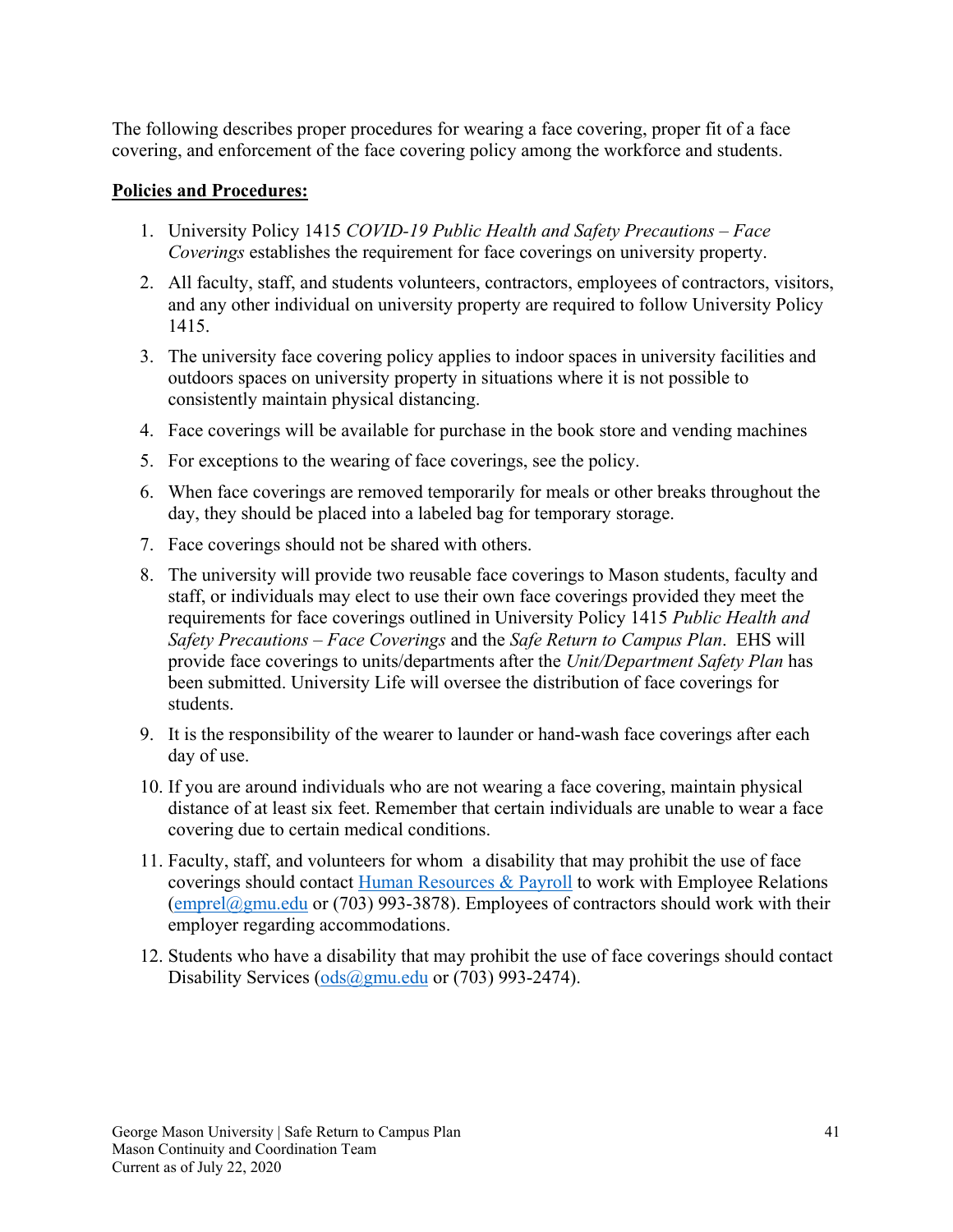# **Hygiene Practices and Cleaning/Disinfecting Protocols**

#### **Standard Personal Hygiene Practices:**

- 1. Wash your hands often with soap and water for at least 20 seconds, especially after you have been in a public place or after blowing your nose, coughing, or sneezing.
- 2. If soap and water are not readily available, use a hand sanitizer that contains at least 60% alcohol.
- 3. Avoid touching your eyes, nose, and mouth with unwashed hands.
- 4. Wear a face covering in accordance with University Policy 1415 *Public Health and Safety Precautions – Face Coverings* and the *Safe Return to Campus Plan*. Remember to maintain [physical distancing](#page-39-0) when wearing face coverings. Face coverings are not a substitute for physical distancing.
- 5. If you encounter individuals who are not wearing a face covering, take extra care to maintain a physical distance of at least six feet. Remember that certain individuals are unable to wear a face covering due to health concerns.
- 6. Cover your cough or sneeze with a tissue or use the inside of your elbow. Throw used tissues in the trash.

These guidelines presume that office occupancy levels will continue to be reduced through fulltime or part-time telework, shift work, and flexible work schedules.

#### **Cleaning and Hygiene Responsibilities:**

Responsibility for cleaning and disinfection on Mason campuses is split among three groups: Housing Operations, staffed by university employees; Sodexo, a food services provider; and LT Services, a custodial services contractor. Unless stated otherwise, these are the parties that will conduct cleaning and disinfection duties. Housing Operations has primary responsibility for cleaning of HRL buildings on-campus, Sodexo is responsible for all dining hall operations (including cleaning), and LT Services is responsible for cleaning of all other on-campus locations. All three groups will be performing enhanced cleaning in accordance with the [Forward](https://www.google.com/url?sa=t&rct=j&q=&esrc=s&source=web&cd=&ved=2ahUKEwi77OnmxZvqAhUuUt8KHd84CFoQFjAAegQIBBAB&url=https%3A%2F%2Fwww.governor.virginia.gov%2Fmedia%2Fgovernorvirginiagov%2Fgovernor-of-virginia%2Fpdf%2FVirginia-Forward-Phase-Three-Guidelines.pdf&usg=AOvVaw319dQ8-GU2-IwdlKgJIr5j)  [Virginia Guidelines,](https://www.google.com/url?sa=t&rct=j&q=&esrc=s&source=web&cd=&ved=2ahUKEwi77OnmxZvqAhUuUt8KHd84CFoQFjAAegQIBBAB&url=https%3A%2F%2Fwww.governor.virginia.gov%2Fmedia%2Fgovernorvirginiagov%2Fgovernor-of-virginia%2Fpdf%2FVirginia-Forward-Phase-Three-Guidelines.pdf&usg=AOvVaw319dQ8-GU2-IwdlKgJIr5j) in addition to their standard routine cleaning procedures. Cleaning and disinfection in university offices located in off-campus leased buildings are generally serviced by the landlord.

These protocols will be implemented as soon as possible for all occupied buildings, as the new Phase 2/3 requirements regarding frequency of cleaning for high-contact surfaces are already in effect. The classroom and Johnson Center dining table cleaning protocols will not be implemented until the food court reopens and classes begin.

These guidelines for Hygiene Practices and Cleaning/Disinfecting Protocols are communicated in *Safe Return to Campus Training.*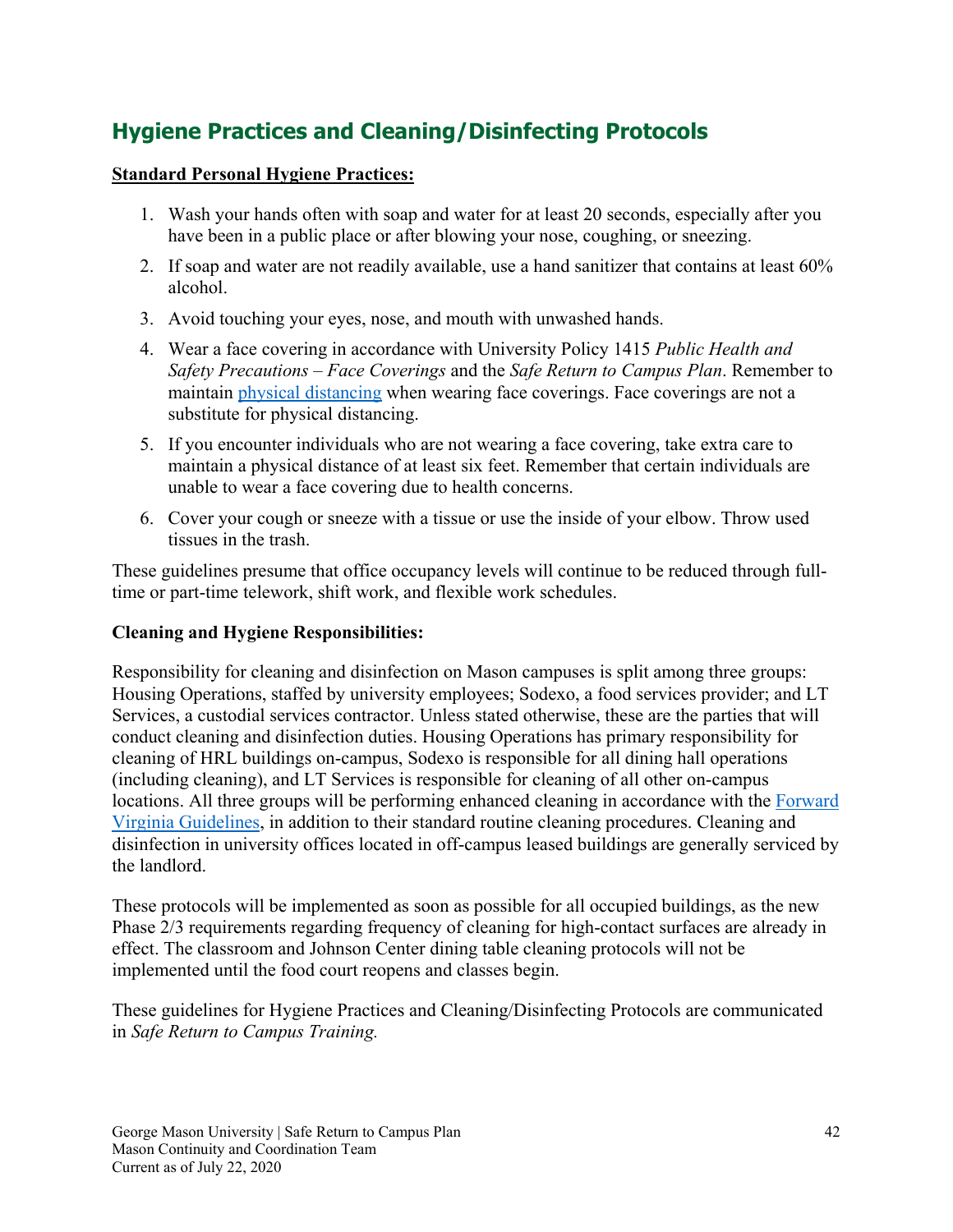#### **Enhanced Cleaning for Common Areas and Public Spaces**

- High contact surfaces in common areas and public spaces in all campus buildings will be cleaned and disinfected with an EPA-approved disinfectant every two (2) hours during normal operating hours in accordance with Forward Virginia Guidelines.
- High contact surfaces include, but are not limited to: door knobs/handles/push-plates, elevator buttons, restroom fixtures and surfaces, drinking fountains/water bottle fill stations, light switches, handrails, vending machines, check out stations and payment pads, touch screen information panels, and other hard surfaces most frequently contacted by building occupants.
- Common areas and public spaces include, but are not limited to, building entryways, lobbies, hallways, elevators and elevator lobbies, stairways, and restrooms.
- Departmental office suites and shared resource areas are not considered common areas and will be the responsibility of suite occupants to disinfect surfaces within their own work area.
- Disinfectant supplies will be provided to departmental offices for use by occupants. Instructions on how to safely use disinfectant materials will be provided to all faculty and staff as part of the *[Safe Return to Campus Training](https://shibboleth.gmu.edu/idp/profile/SAML2/Unsolicited/SSO?providerId=https%3A%2F%2Fgmu.csod.com&target=https://gmu.csod.com/ui/lms-learning-details/app/curriculum/a2489a5f-295e-4fc0-b8d4-1415a20693bf)*.
- Hand sanitizer dispensers will be installed at main building entrances and in elevator lobbies on all floors as necessary based on risk assessment.

#### **Enhanced Cleaning for Dining Halls and Food Service Areas**

- 1. Dining tables will be cleaned and disinfected following every use using an EPA-approved disinfectant.
- 2. High contact surfaces in dining halls restaurants and food service areas will be cleaned and disinfected with an EPA-approved disinfectant every hour during normal operating hours.
- 3. High contact surfaces include, in addition to those identified above for common areas and public spaces: digital ordering devices, check presenters, self-service food and beverage areas, countertops, and chairs.
- 4. Hand sanitizer dispensers will be installed at main entrances to dining areas.

#### **Enhanced Cleaning for Student Residence Halls**

- 1. High contact surfaces in residence hall common areas and public spaces will be cleaned and disinfected with an EPA-approved disinfectant every two (2) hours during designated hours.
- 2. High contact surfaces include, but are not limited to: door knobs/handles/push-plates, elevator buttons, shared bathroom fixtures and surfaces, drinking fountains/water bottle fill stations, light switches, handrails, vending machines, appliance handles and controls, trash containers, and other hard surfaces most frequently contacted by building occupants.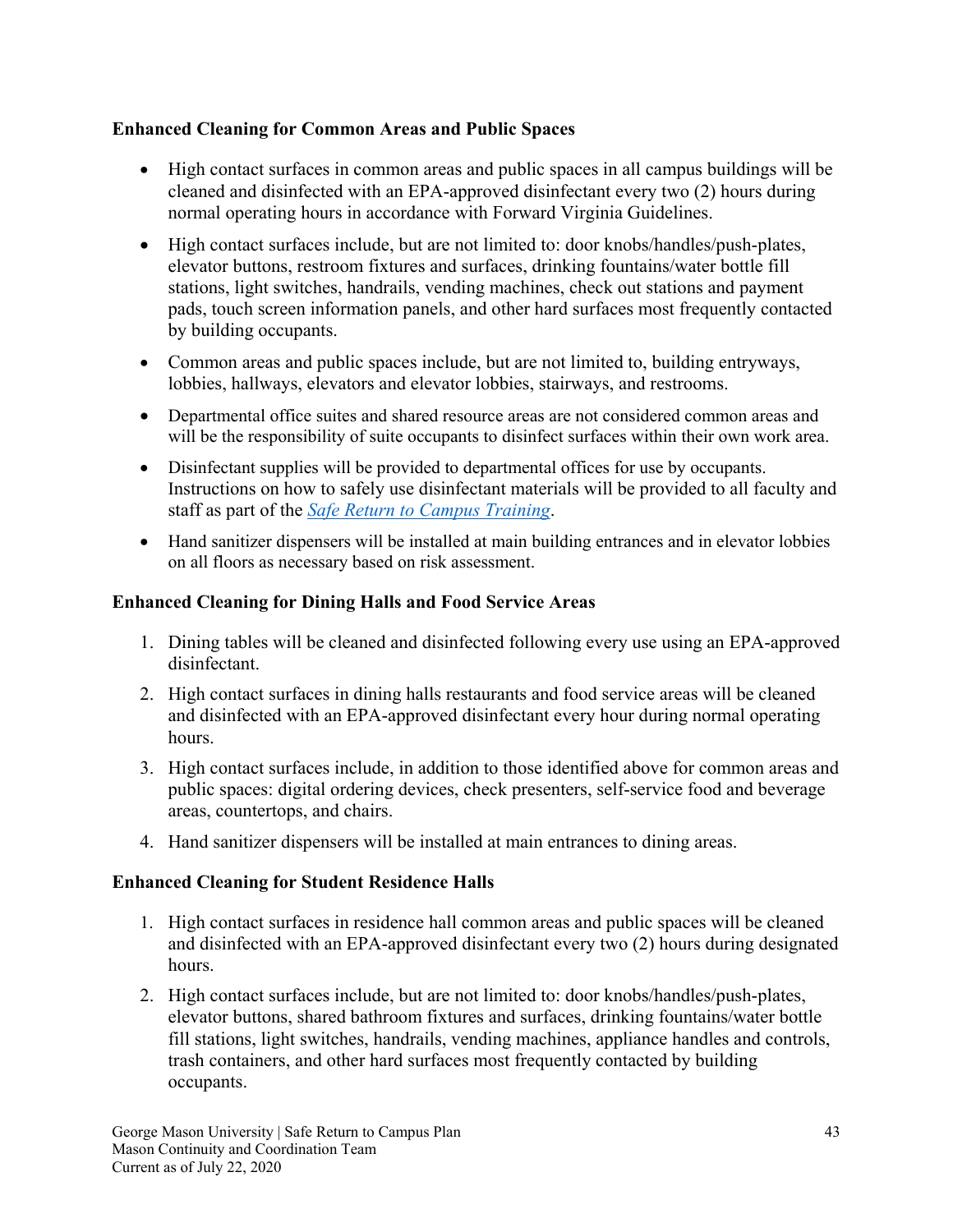- 3. Residence hall common areas and public spaces include, but are not limited to building entrances, lobbies, hallways, elevators and elevator lobbies, stairways, student lounges, shared bathrooms, shared kitchens, and trash rooms.
- 4. Individual student bedrooms and in-suite bathrooms and kitchens are the responsibility of the occupants to clean.
- 5. Hand sanitizer dispensers will be installed at main building entrances and in elevator lobbies on all floors.

# **Enhanced Cleaning for Recreation & Sports Facilities**

- Shared exercise equipment, including competition balls or game equipment, will be cleaned and disinfected with an EPA approved disinfectant following every use.
- High contact surfaces will be cleaned and disinfected with an EPA-approved disinfectant every two (2) hours during normal operating hours.
- High contact surfaces include, but are not limited to: doorknobs/handles/push-plates, restroom fixtures and surfaces, drinking fountains/water bottle fill stations, light switches, handrails, locker handles, vending machines, touch screen information panels, and other hard surfaces most frequently contacted by building occupants.
- Hand sanitizer dispensers will be installed at the entrance to the facility and near entrances to exercise rooms/workout areas.
- Please note in Phase 2, the following apply: equipment must be cleaned and disinfected after each use and equipment that cannot be thoroughly disinfected between uses (climbing rope, exercise bands, etc.) cannot be used. Additionally, activities that require more than one person (such as spotting for the use of free weights) is prohibited.

# **Enhanced Cleaning for Classrooms**

- In an effort to limit disruption to classroom schedules, high contact surfaces in classrooms will be cleaned and disinfected with an EPA-approved disinfectant twice each day during normal operation hours, in addition to regular overnight cleaning.
- High contact surfaces in classrooms may include, but are not limited to: doorknobs/handles/push-plates, chairs, desks, lecterns, storage cubicles, demonstration tables, and AV Control remotes.
- Sanitizing wipe dispensers will be placed in every classroom for students to disinfect individual student desks/chairs and for faculty to disinfect the lectern/table/AV controls at the end of every class.
- Instructions on how to safely use sanitizing wipes will be provided to all students and faculty as part of the *Safe Return to Campus Training*.
- Hand sanitizer dispensers will be installed in common areas inside classroom buildings.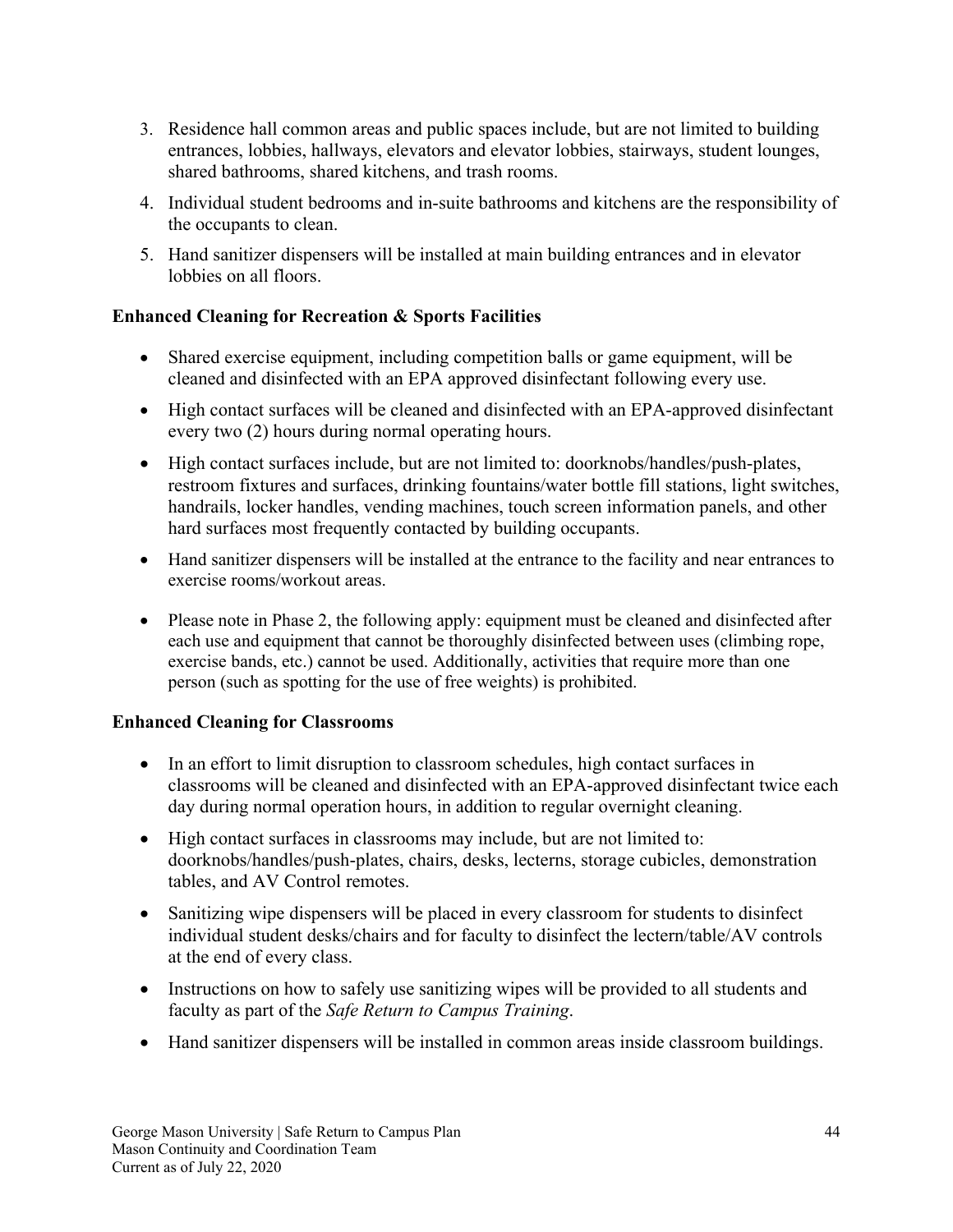# **Disinfection of Work Areas Following a Reported COVID-19 Illness**

When a COVID-19 case (confirmed through testing or diagnosis) is reported from the **oncampus** community (including contractors, faculty and staff, or students), EHS shall also be notified immediately [\(safety@gmu.edu\)](mailto:safety@gmu.edu), and provided with the following information:

- 1. The individual's last date on campus;
- 2. The individual's reported date of symptom onset;
- 3. The on-campus building and room locations that the patient had occupied during the 48 hours prior to symptom onset and while the individual was symptomatic;

Based on the information provided, EHS will coordinate with Facilities Management and the affected space owner(s) to immediately close and post all affected rooms or buildings to restrict access. The steps outlined below are in accordance with VDH [Interim Guidance for Businesses](https://www.cdc.gov/coronavirus/2019-ncov/community/guidance-business-response.html)  [and Employers Responding to Coronavirus Disease 2019 \(COVID-19\), May](https://www.cdc.gov/coronavirus/2019-ncov/community/guidance-business-response.html) 2020.

The timing of the individual's diagnosis and the urgency to reoccupy the restricted areas will dictate the need for disinfection or closure of any potentially contaminated rooms or building areas. The local public health department will be consulted to determine the best course of action. If access to the affected areas is required immediately, the university will bring in a decontamination contractor to conduct surface disinfection following CDC disinfection protocols.

If immediate use is *not* necessary, potentially contaminated areas of the building will remain closed until seven (7) days after the last occupancy by the COVID-19-positive individual. Once the seven day closure period has passed, closure signs will be removed, routine cleaning and disinfection of frequently touched surfaces will be resume and the rooms or building areas will be reopened.

# **Material Handling and Shared Facilities**

Although the primary mode of transmission for COVID-19 is through exposure to airborne droplets and aerosols when in close proximity to a sick individual, it is possible for the disease to be transmitted by hand-to-mouth contact after touching a surface contaminated with fomites (droplets that have fallen onto surfaces) from a sick individual. Studies have shown that the COVID-19 virus can survive on hard surfaces for up to seven days, but it is not known how long it remains infective in these circumstances. Survivability of the COVID-19 virus on porous materials (including cloth, paper and cardboard) is much lower, typically less than 24 hours.

The following guidelines should be followed when handling materials recently handled by others; unless otherwise indicated, PPE is not required, but work involving continuous repetitive tasks receiving materials from other persons (mailroom sorters, cashiers, etc.) may elect to wear disposable non-latex gloves.

• Office Mail (including letters, packages, or periodicals) can be opened immediately. If there is no urgency to open a delivered letter or package, letting it sit for 24 hours before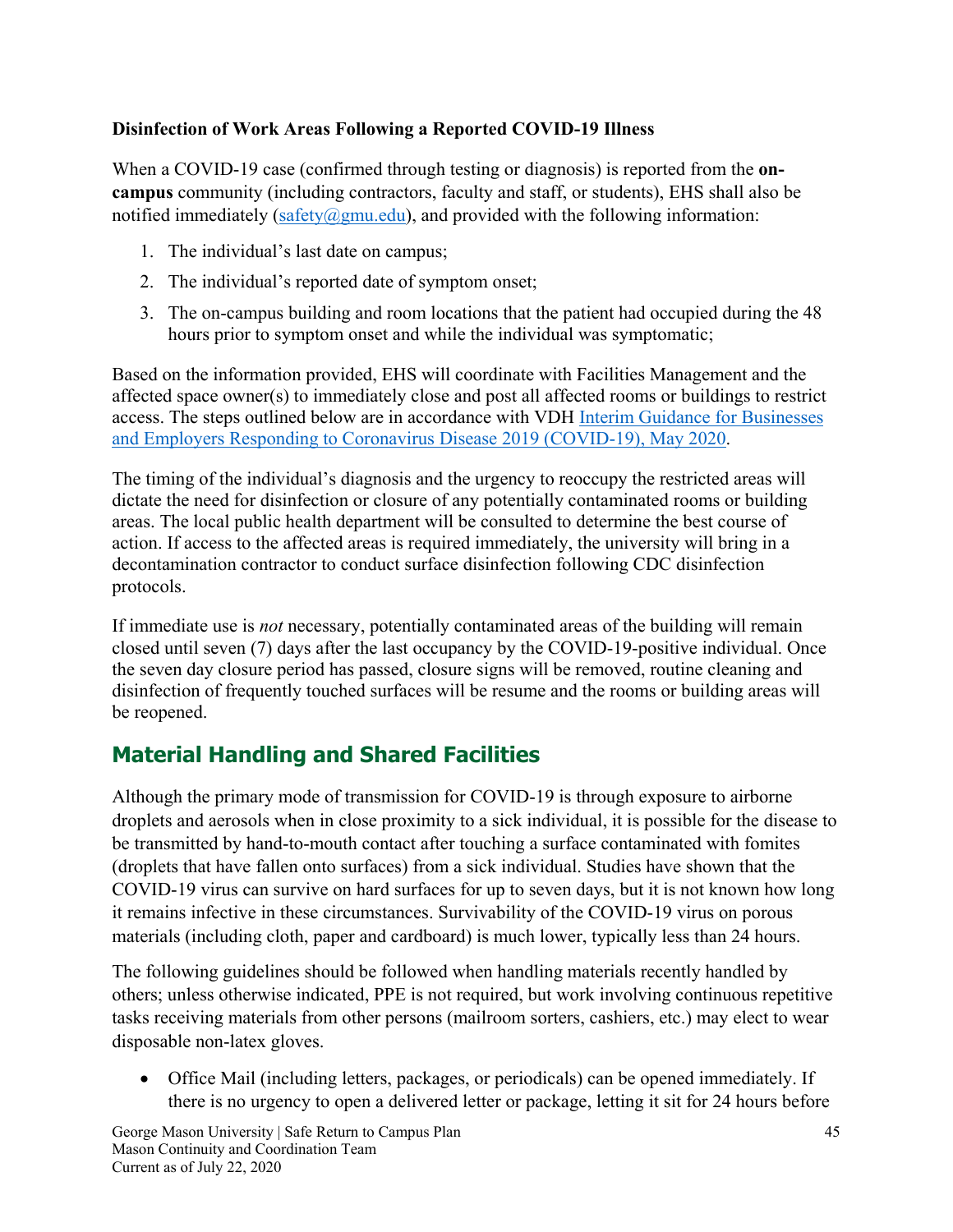opening will significantly reduce the risk of infection (packages with cold storage requirements should not be delayed.) Handwashing is recommended after opening mail, regardless of the timing.

- Class handouts and exams should be distributed and administered electronically where possible; if hard copy distribution is necessary, the documents should be placed into a box, envelope or other container, and then picked up by individual students; returned tests, papers or assignments should be similarly be placed directly into a box or envelope by the students. As with office mail, letting exams sit for 24 hours before handling will significantly reduce risk. Handwashing is recommended after handling returned handouts or exams.
- Returned [library books](#page-63-0) should be processed following best practices on handling physical materials as recommended by national library professional associations. Handwashing is recommended after returned book processing or shelving.
- Shared tools or office equipment should be disinfected following use, using disinfectant spray or pre-moistened disinfectant wipes. Handwashing is recommended after disinfection.
- <span id="page-50-0"></span>• Cash or credit cards are very frequently transferred from person to person, but the contact time and contact areas are typically very small. Nonetheless, handwashing is recommended after any transaction involving credit cards or cash transfer.

These protocols should be implemented now and are to be suspended only after removal of the Public Health Emergency restrictions in the Commonwealth of Virginia, or modification of published CDC guidance on materials handling.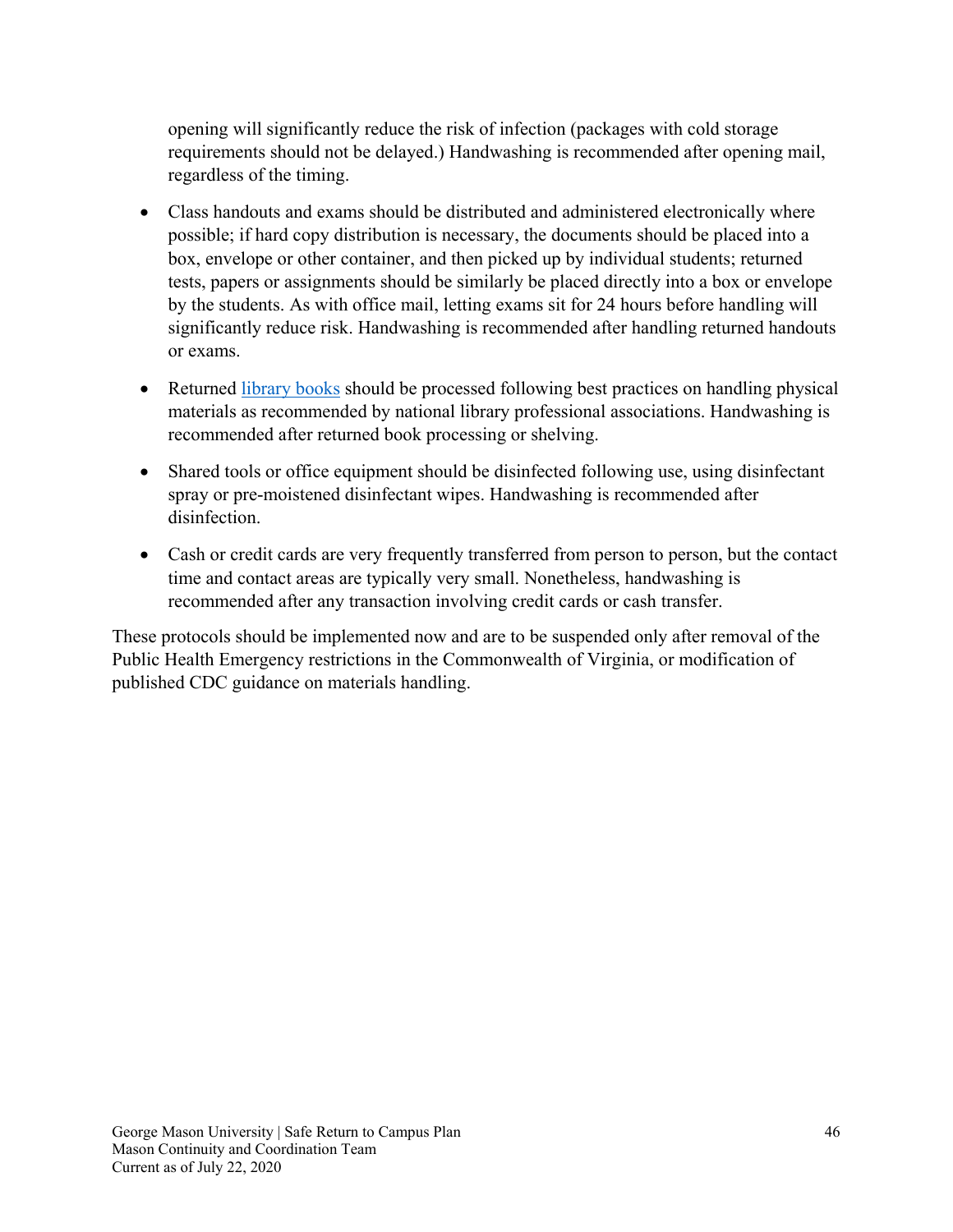# **CAMPUS LIFE AND SERVICES**

# **Cashiers/Customer Service Areas**

Cashier and customer service are high traffic areas with frequent exchange between the university employee and the community. Additional considerations are needed in these locations to properly protect workers and customers.

#### **Policies and Procedures:**

- 1. Customer service locations are those areas on campus that are routinely staffed by a university employee (to include student workers) or contractor's employees where there is a frequent exchange of information, goods or services (e.g., cashiers, card office, ticket offices, sales counters, support windows, student accounts, and check in desks). Desks and works stations that welcome students, employees and visitors throughout the day to access university services are also considered customer service locations (e.g., Human Resources & Payroll front desk, CAPS, Student Conduct, etc.)
- 2. Traditional reception desks where materials or paperwork are periodically exchanged are not considered to be customer service areas.
- 3. Where university employees and contractors are expected to engage with students, faculty, staff, or visitors on a routine basis, or wherever the exchange of goods occurs, additional precautions will be implemented. To the extent possible virtual customer services will be offered to avoid contact and potential exposures so long as virtual services do not diminish access to university services, service quality, or disadvantage special needs populations.
- 4. At cashier and customer service areas (retail, dining, university services, etc.):
	- a. Customer service staff must wear face coverings during customer transactions in accordance with University Policy 1415 *COVID-19 Public Health and Safety Precautions – Face Coverings* and the *Safe Return to Campus Plan*.
	- b. Countertop mounted or free-standing plastic/plexiglass barriers will be provided to mitigate the spread of respiratory droplets between customers and staff, as appropriate based on a risk assessment.
	- c. Gloves will be provided to customer service locations where there is intense and frequent exchange of goods, paperwork, or materials between customer service staff and students, employees, and visitors.
	- d. Spray bottles with EPA-approved disinfectant solution and disposable towels will be distributed to these locations to allow staff to periodically clean work areas, counter tops, and high touch areas.
	- e. Staff will comply with university health and exposure screening requirement.
	- f. Staff with a fever or other symptoms or who have been exposed to a COVID-19 positive case within the prior 14 days will stay home and follow instructions for reporting outlined in the *Safe Return to Campus Plan*.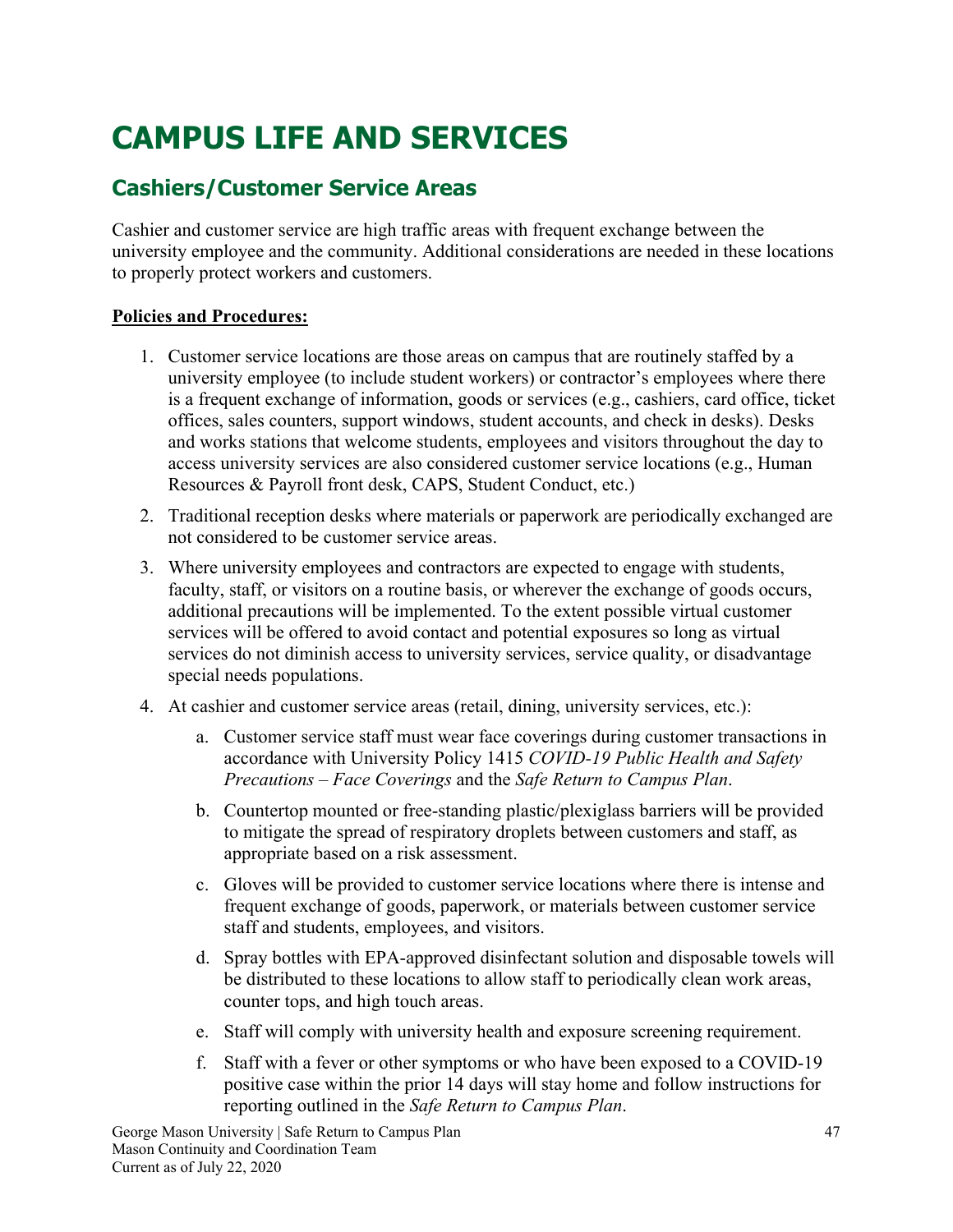- g. Cashiers and staff supporting customer service locations should be encouraged to take more frequent breaks to prevent mask fatigue and to wash hands periodically.
- 5. Additional signage will be posted as appropriate to notify customers and employees of the precautions required in service areas. Signage will indicate where customers should wait to receive service. Signage will reinforce physical distancing guidelines. Queueing lines may be repositioned using stanchions or devices to encourage physical distancing. Units/Departments must complete a *[Unit/Department Safety Plan](#page-14-0)* to receive protective supplies and barriers.

Special precautions may be necessary for some environments. Distribution of protective supplies to cashiers and customer service locations will commence upon completion and approval of the *Unit/Department Safety Plan*.

The precautions outlined above are communicated through the narrative in the *Unit/Department Safety Plan* as well as *Safe Return to Campus Training*.

# **Child Development and Child Care Centers**

The university plans to reinstate Child Development Center operations in order to support the Safe Return to Campus process of Mason and community families enrolled in the center.

All COVID-19 precautions and revised illness protocols align with the guidelines of the Virginia Department of Social Services (VDSS), CDC, Executive Orders of the Commonwealth of VA, and Mason's *Safe Return to Campus Plan*.

# **Policies and Procedures:**

# 1. **General Precautions for Virginia Phase 2 and 3**

Group size limits

- i. Group size will be limited to 12 (including staff) for children under fouryears old provided age-based adult:child ratios are followed.
- ii. For children between the ages of 4-5, the maximum group will be 15 (including staff) while physical distancing of six feet apart is supported. Age-based adult:child ratios must be followed.
- iii. Group size for school-age programming will be determined prior to its reinstatement, and will be based on occupancy and physical distancing requirements.
- iv. Planned at present, and per Commonwealth of Virginia guidelines, four classrooms are planned to have no more than 10 students each, and two pre-kindergarten rooms are planned to have no more than 13 students each.
- v. Total student census is estimated to be 66 students, down from pre-COVID-19 maximum possible enrollment of 104 students.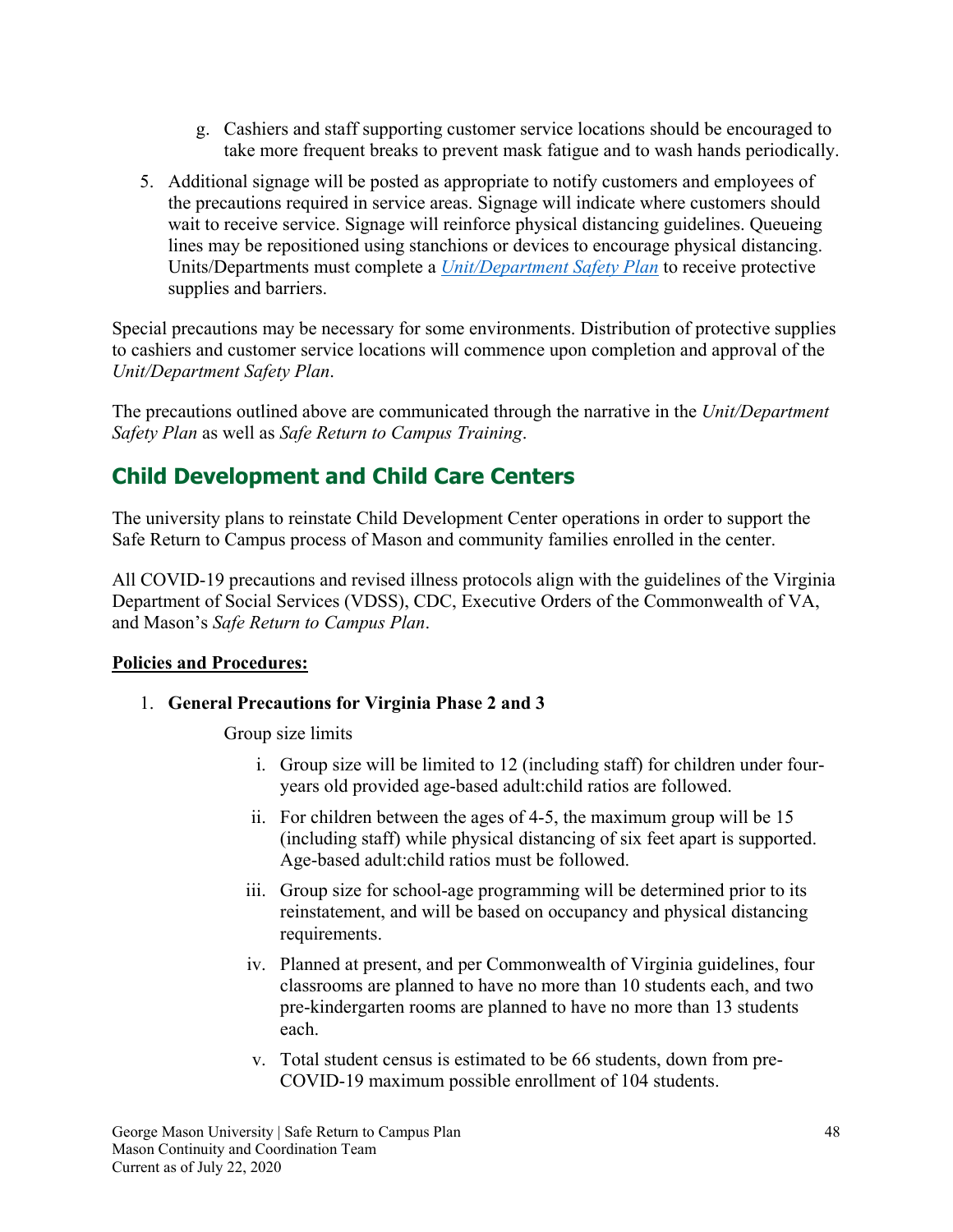- vi. Different classes/groups will remain separate from one another throughout hours of operation.
- vii. Groups of children can play outside at the same time but will occupy separate areas of the outdoor play space.
- b. Staff will remain in their assigned classroom or other areas designated for staff, and will not move between classes/groups of children.
- c. All staff will receive health screening upon arrival by an administrator.
- d. Drop off and pick-up will be hands-free and all family members screened (including questions regarding the use of fever reducing medications, whether or not any household members have confirmed or suspected COVID-19, or been exposed to COVID-19 in last 14 days) and temperature check using an infrared, touchless thermometer. Any individual exhibiting general symptoms of illness and/or temperature of 100.4 degrees Fahrenheit or higher will be sent home and asked to follow the illness guidelines below.
- e. Upon arrival, staff will perform a health screening including temperature check. Any individual exhibiting symptoms of illness and/or temperature of 100.4 degrees Fahrenheit or higher will be sent home and asked to follow the illness guidelines below.
- f. Hours of operation will be abbreviated to provide adequate staffing for hands-free drop-off and pick-up, and increased routine cleaning.
- g. All staff will be required to complete Mason's *Safe Return to Campus Training*, which can be accessed via the [Safe Return to Campus website](https://www2.gmu.edu/Safe-Return-Campus)
- h. Signage promoting good hygiene practices and other COVID-19 precautions will be visible throughout the facility.
- i. Enhanced physical distancing measures will be implemented in classrooms (see below for guidance).
- j. Meals for children will be individually prepared.
- k. The Child Development Center will monitor local and state authority updates to determine current mitigation levels in our community.
- l. The Child Development Center's Heating Ventilation and Air Conditioning system will be inspected and adjusted to allow more fresh air to enter the program space and verify that ventilation systems operate properly. Circulation of outdoor air will be increased by opening doors when feasible.
- m. Water systems, including drinking fountains, will be inspected prior to reopening.
- n. Child Development Center's leadership will implement education strategies to assist our community (staff, parents, children) with understanding the importance of and practices physical distancing, wearing face coverings properly whenever possible, refraining from touching eyes, nose, and mouth, and thorough washing of hands with increased frequency (see details below).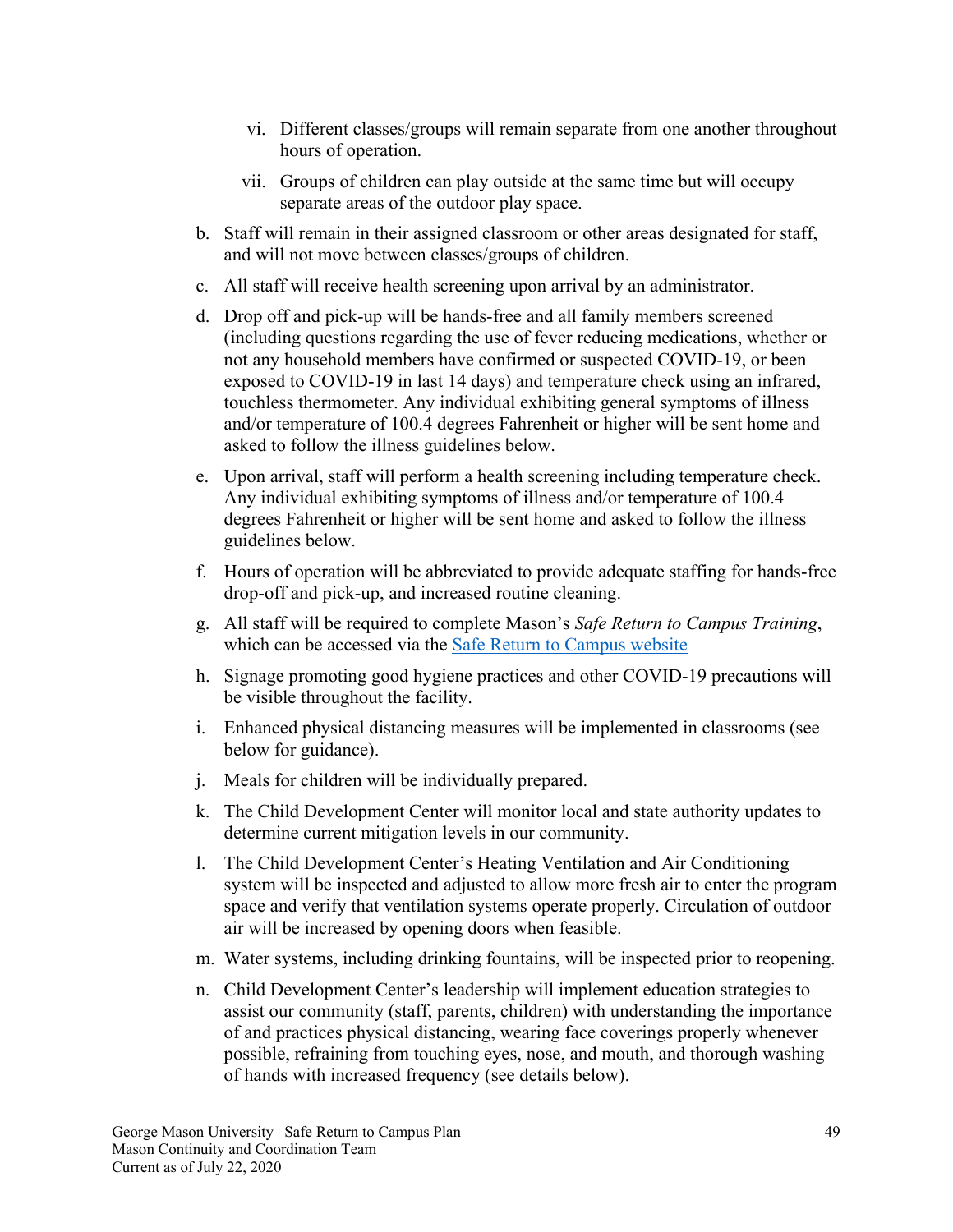- o. The Child Development Center prioritizes enrollment along the following strata:
	- i. Siblings of currently enrolled children
	- ii. Mason affiliated faculty, staff, and students
	- iii. Mason contractors
	- iv. Non-Mason

#### 2. **Infection Control and Sanitation Practices**

- a. Toys, loose materials in the classroom, and outdoor play equipment will be sanitized before and after use, and children will wash their hands after use.
- b. The Child Development Center will avoid using items that are not easily cleaned, sanitized, and/or disinfected.
- c. High touch surfaces (e.g., tables, bathroom fixtures, doorknobs, etc.) will be cleaned (with soap and water) and disinfected with EPA-approved disinfectants and/or bleach and water solution according to the [CDC's Reopening Guidance for](https://www.cdc.gov/coronavirus/2019-ncov/community/reopen-guidance.html)  [Cleaning and Disinfecting Public Spaces, Workplaces, Businesses, Schools, and](https://www.cdc.gov/coronavirus/2019-ncov/community/reopen-guidance.html)  [Homes and Cleaning and Disinfection for Community Facilities.](https://www.cdc.gov/coronavirus/2019-ncov/community/reopen-guidance.html) This includes in between each use of child and adult bathrooms.
- d. In addition, the Child Development Center will be cleaned and sanitized by Mason-contracted housekeeping services overnight, Monday-Friday, per the normal cleaning schedule.
- e. Drop-off and pick-up will be hands-free to limit the number of individuals entering the Child Development Center. Additionally, family health questionnaires (including questions regarding the use of fever reducing medications, whether or not any household members have confirmed or suspected COVID-19, or there has been potential exposure to COVID-19 within the last 14 days) and temperature check using an infrared, touchless thermometer will be used for screening.
- f. Regular health checks of staff and children will be conducted regularly to look for symptoms of illness or fever. Any symptomatic individuals will be isolated in a separate room until they are picked up from or leave the facility.
- g. Staff and children will practice good cough/sneeze and hand hygiene, and properly use and dispose of tissues.
- h. Signs on how to stop the spread of COVID-19, properly wash hands, promote everyday protective measures, and properly wear a face covering will be posted throughout the facility.

# 3. **Facial Coverings and Other Protective Equipment**

- a. Face coverings will be worn in accordance with University Policy 1415 *COVID-19 Public Health and Safety Precautions – Face Coverings* and the *Safe Return to Campus Plan*.
- b. Guidance for proper cleaning of face coverings will be provided to staff and families and will follow CDC guidelines. Disposable face coverings will be replaced each day.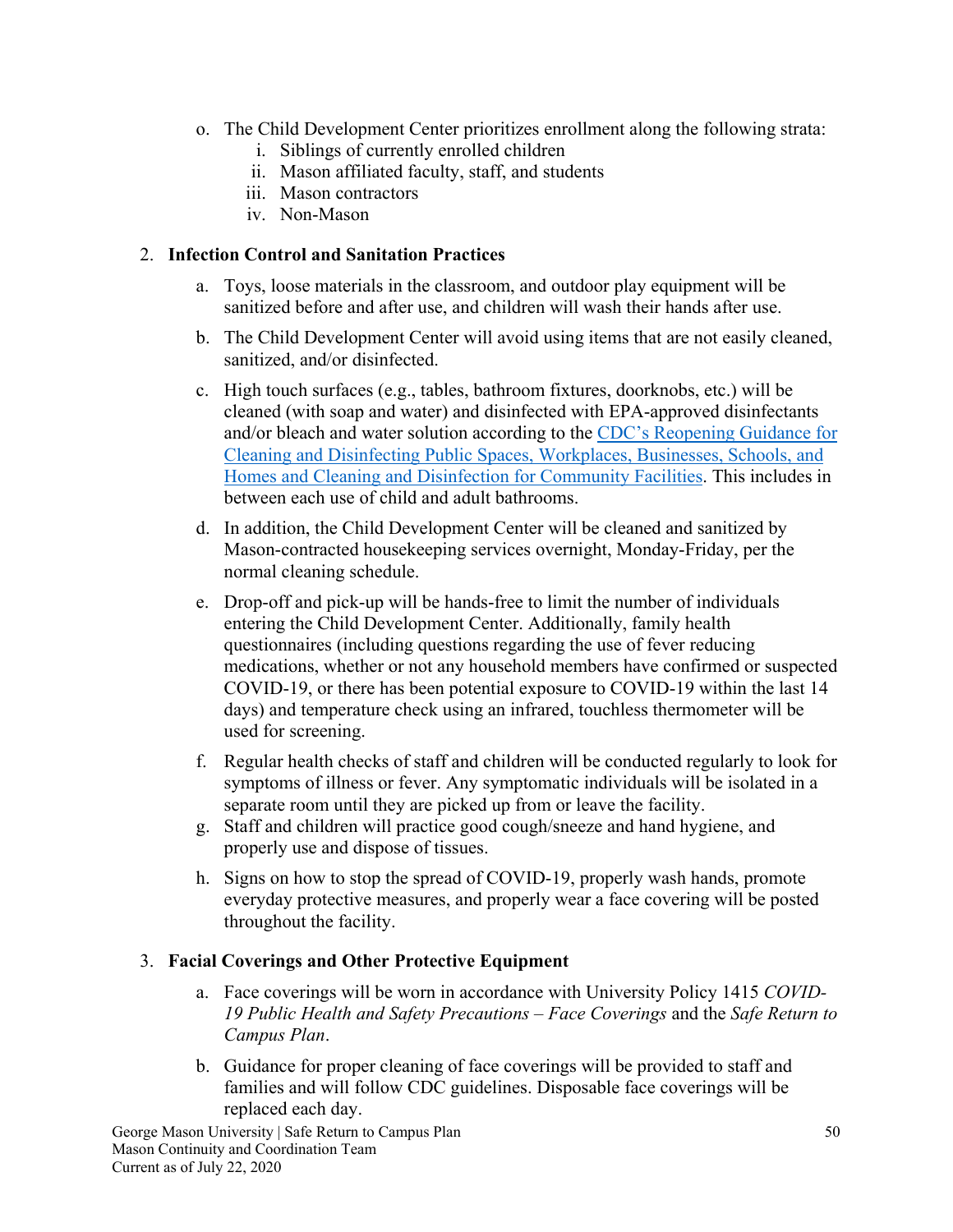c. Staff will use disposable gloves when within six feet of children when screening for illness.

#### 4. **Physical Distancing**

- a. Achieving "physical distancing" with young children is challenging, yet Child Development Center will implement measures to maintain distance between individuals as much as possible.
- b. Children will be put into groups and those groups will be maintained from day to day with consistent staff (with the exception of staff absences), and groups will not be mixed so that if there is an exposure, a limited group of children and staff is impacted.
- c. Small group or individual activities will be coordinated and emphasized to reduce risk.
- d. Individual play will be promoted through rearrangement of classrooms and materials/toys offered.
- e. Toys/materials will be divided into small collections or separate containers to facilitate individual or small group activities. Toys should not be shared, but if items are shared, children should not touch their faces and will wash their hands after using these items
- f. Children will eat in their individual classes or outdoors.
- g. Outdoor activities will be emphasized as much as possible. Development of revised schedules representing increased outside time to allow ample time for fresh air and removal of face coverings.
- h. Groups of children will not mix outdoors.
- i. Each child's belongings will be separated and stored in individually labeled zip lock bags and/or cubbies, or belongings taken home each day and cleaned.
- j. Adequate supplies will be maintained to minimize sharing of high touch materials such as art supplies, or use of supplies will be limited to one group of children at a time and then clean and disinfect between uses.
- k. Electronic devices, including computers, books, games, and other items not easily disinfected frequently will not be shared.
- l. Immediate contact, such as shaking or holding hands, hugging, or kissing will be avoided to prevent further risk of transmitting COVID-19.
- m. Child Development Center administrative staff will work alternating schedules or in separate spaces.
- n. Staff breaks will be permitted only where six feet physical distancing maintained.

#### 5. **COVID-19 Testing and Symptomatic Individuals**

a. Symptomatic individuals will be isolated until departure from center.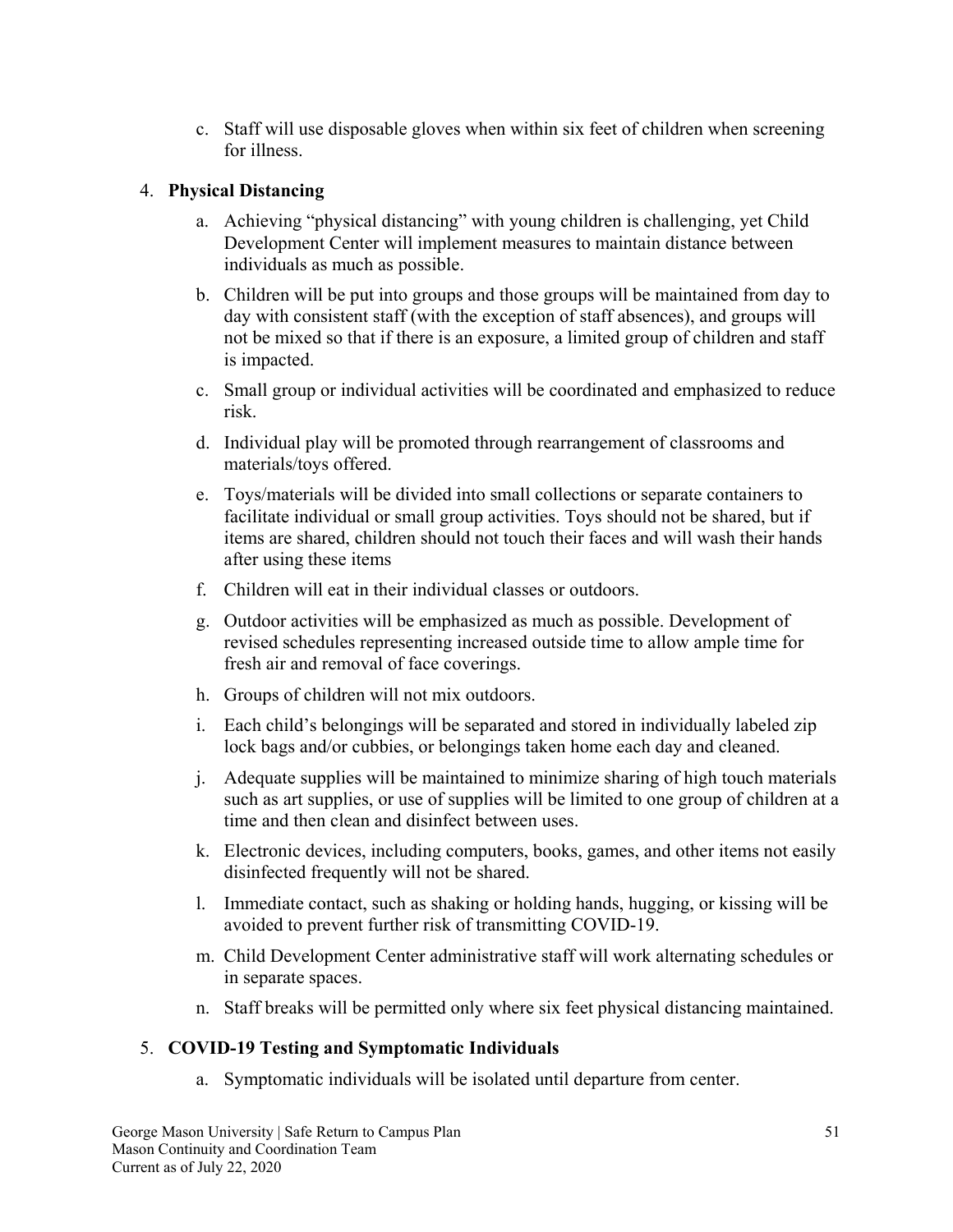- b. Parents will be notified when a child or staff member is sent home for symptoms of illness; the individual's identity will be kept confidential.
- c. Individuals sent home for symptoms of illness will require doctor's clearance in writing to return.
	- i. COVID-19 testing is encouraged for any individual excluded from program for symptoms of illness.
- d. Notify VDH, VDSS, and EHS, while following all recommendations as well as University and CDC guidelines if there is confirmation of a positive case of COVID-19. Based on recommendations, temporary closure is possible to allow for cleaning and contact tracing.
- e. A list of all individuals who may have been in contact with children or staff while in attendance will be maintained in the event notifications are needed.
- f. If children, staff, or parents develop COVID-19 symptoms, VDSS recommends that childcare programs follow the guidance of the CDC, VDOH, and federal and state officials.

For more information on Virginia's response to COVID-19 and relevant updates and guidance, see [VDSS COVID-19 Response,](https://www.dss.virginia.gov/geninfo/covid.cgi) [VDSS COVID-19 \(Coronavirus\) Update and Resources for](https://www.dss.virginia.gov/cc/covid-19.html)  [CHILDCAREVA,](https://www.dss.virginia.gov/cc/covid-19.html) and the [VDH](https://www.vdh.virginia.gov/) website.

All precautions, policies, and procedures will be implemented prior to opening on August 3, 2020 to support a Safe Return to Campus and the Child Development Center. Operations are contingent upon the Commonwealth remaining in Phase 2 or better and the procurement of adequate supplies for health and safety practices, as well as daily routines.

Child Development Center operations are contingent upon the status of the health crisis, Fairfax County Public Schools plan, adequate staffing and supplies. Closure will be determined in consultation with relevant agencies such as Mason, FCHD, VDSS, and VDH and communicated to parents through the Child Development Center Alert System. Key indicators include:

- 1. A positive case of COVID-19 in the Child Development Center
- 2. Closure of Fairfax County Public Schools due to COVID-19
- 3. Inadequate staffing or supplies to maintain compliance with licensing

All guidelines above will be shared with currently enrolled and wait list families of the Mason Child Development Center and posted to our website [https://cdc.gmu.edu/.](https://cdc.gmu.edu/)

# **Classrooms and Instructional Spaces**

George Mason University established a Space Assessment and Optimization team to provide a comprehensive analysis of potential classroom space available under new health and safety guidelines. The analysis includes the inventory and examination of existing classroom space, oncampus conversion space and off-campus space that may be available should the need arise. The team also was asked to provide planning and execution strategy recommendations to support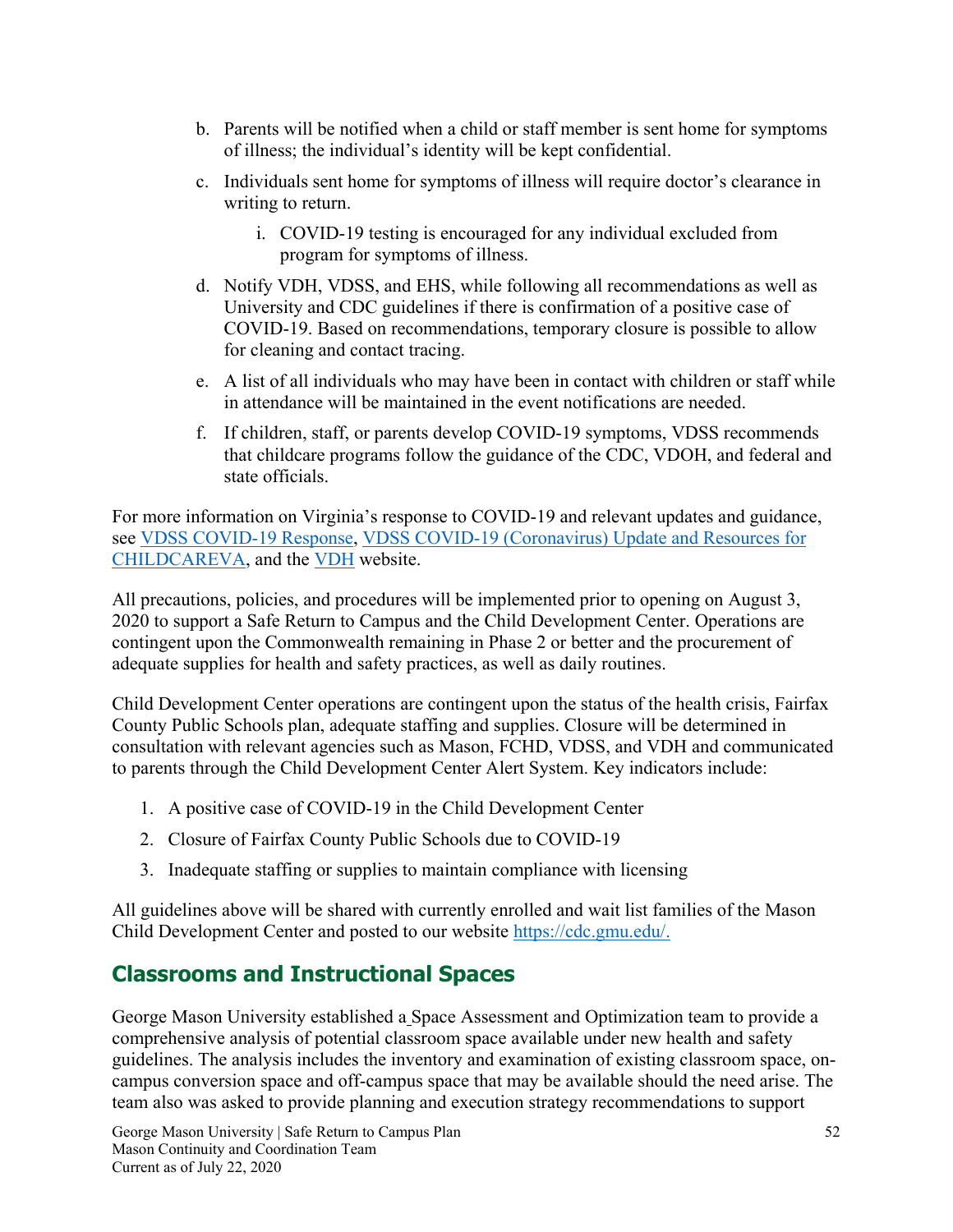maximum capacities, taking into consideration public health & safety requirements, as well as teaching and learning effectiveness.

Assessment of all spaces was conducted in considerations of the following CDC guidelines—6x6 physical distancing per station; 10x10 distancing for faculty (where possible), room schedule analysis to include cleaning 2x/day and once overnight and modified scheduling to include Saturday classes.

#### **Policies and Procedures:**

- 1. All instructional spaces were analyzed based on the CDC guidelines—6x6 physical distancing per station; 10x10 distancing for faculty (where possible), room schedule analysis to include cleaning 2x/day and overnight and modified scheduling to include Saturday classes.
- 2. Spaces were reviewed with a focus on teaching and learning needs, and the required technology to determine final capacity.
- 3. Space Information was be entered into 25Live, Mason's room scheduling system.
- 4. Working with the Registrar, guidelines will be prepared for units to consider modifying schedules to address room capacity.
	- Priority scheduling is given to labs, performance-based, and other experiential courses.
	- Classes over 30 are encouraged to go online or into a hybrid learning model.
	- Cleaning time is built into the schedule, twice daily and once overnight.
- 5. Schedules will be adjusted and additional spaces may be added to the scheduling inventory after units have submitted their scheduling needs and to the Registrar's Office.
- 6. Classroom information will be provided to the Building and Academic Space Modifications Working Group for the next phase of preparation.
- 7. Where additional spaces are required, Mason will consider using assembly spaces and leased spaces, not to exceed expected occupancy given the appropriate physical distancing and cleaning plan.
- 8. Students will be informed of any schedule changes.
- 9. The university community will be informed of fall plans.

Units are currently reviewing schedules and will return modifications to the Registrar's Office. The Registrar's Office completed the revised schedule in July.

The safe use of classrooms is a shared responsibility among students, faculty and staff. Contingencies to consider include:

> 1) the ability to abide by safety guidelines such as mask-wearing and physical distancing at all times;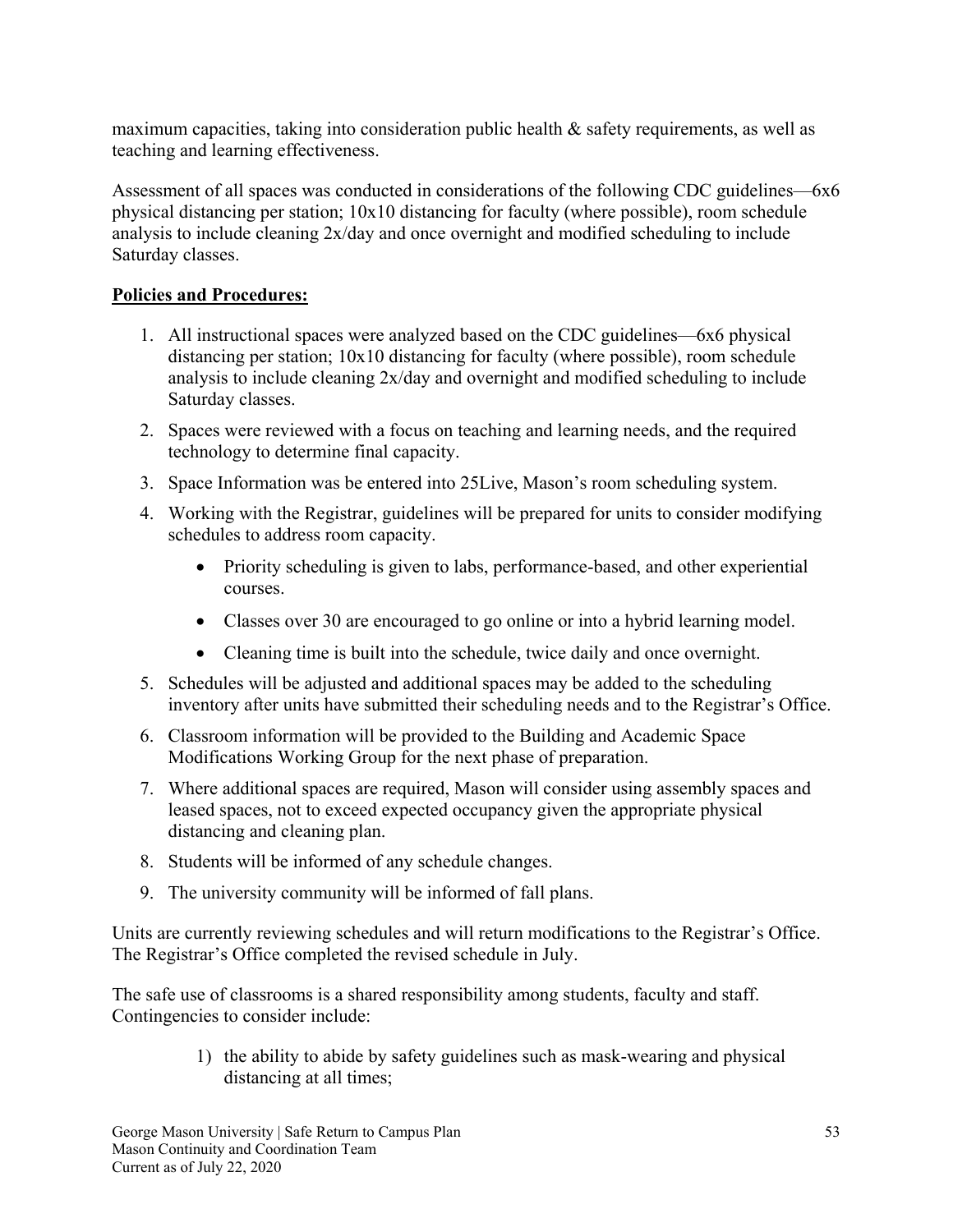- 2) the ability of the university to secure adequate instructional space mapped to the appropriate number of stations; and
- 3) the potential to adjust meeting spaces and acquire leased space as needed.

The university community will receive clear and timely communication regarding classroom modifications and adjustments. Unit guidelines for schedule modifications will include specific instructions for how to modify schedules based on new room capacities. Faculty will receive information regarding public health and safety precautions for instructional space. Students will receive advance notice of schedule adjustments and the Mason community will receive a final communication that provides an overall view of instruction for the fall.

# **Dining**

Dining operations (residential and retail) are being modified to mitigate potential exposures in dining areas. Dining operations are expected to resume in August when the majority of students, faculty, and staff are expected to return to campus in accordance with the university's multistage plan. Sodexo, the university's third-party food service provider is following university precautions, industry best practices, and guidelines as laid out by the Governor of Virginia and complies with the regulations of our local health department and corporate recommendations.

While the institution continues to reinforce new and existing rules for personal hygiene, food safety and infection control, Sodexo is also working to prevent and mitigate the spread of the virus from cleaning and disinfecting high-touch surfaces, to instructing teams how to deal with suspected or confirmed cases.

Residential dining facilities include: Southside Dining Hall (Fairfax Campus), Ike's Dining Hall (Science & Technology Campus), and MSC Dining Commons (Smithsonian Mason School of Conservation campus). Pickup of pre-prepared and pre-packaged meals will be made available at Gold Rush in the university's main dining hall, in a former retail location in the university's largest student center (the Johnson Center), and the Pilot House.

Retail dining is expected to include: Einstein's, Starbucks (two locations), Dunkin Donuts, Subway, 2<sup>nd</sup> Stop, One Stop, Chick-fil-a, Blaze Pizza, Garbanzo, Akeno Sushi, and the Express on the Fairfax campus as well as Au Bon Pain at the Arlington Campus and Randall's Café at the Science and Technology campus.

The following precautions are being implemented in all dining areas:

- a. Occupancy will be restricted to promote physical distancing. New occupancies will be based on health requirements, space assessments, and existing certificates of occupancy.
- b. To promote proper seating of tables and to eliminate people congregating in waiting areas, reservations for seating will be required.
	- Entry to the dining hall is not permitted without a Yelp reservation.
	- Reservations can be made online only via Yelp reservation website or applications.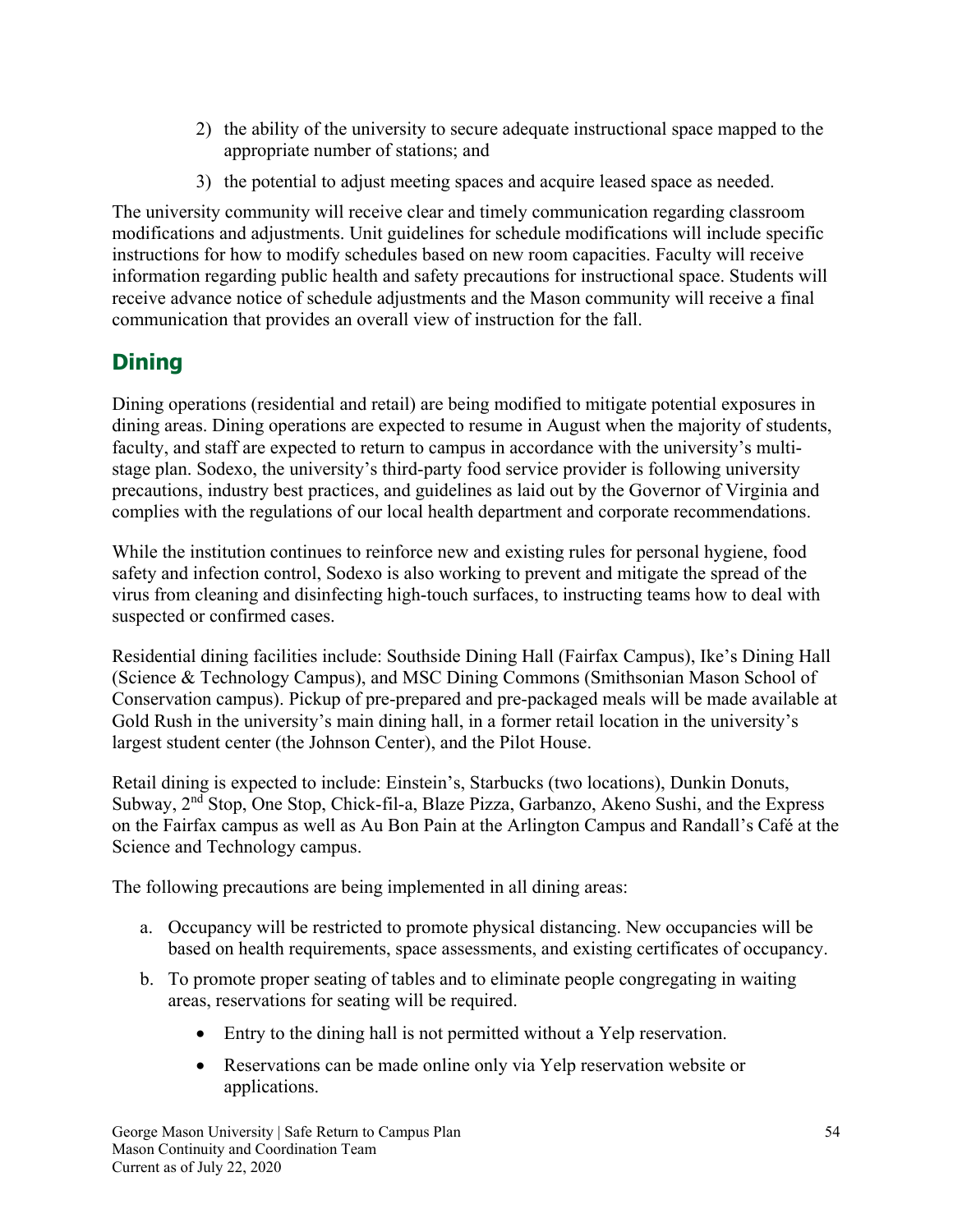- Reservations can be made for up to four people.
- Upon full capacity, a virtual waitlist will be an option for all diners.
- Reservations are not required for grab-and-go or retail dining.
- c. All dining tables will be six feet apart. Additional or unused tables have or will be removed from the location to enforce physical distancing
- d. The maximum number of seats in Southside will be 199 (meets capacity and six foot table distance).
- e. The maximum seats in Ike's will be 155 (meets capacity and six foot table distance).
- f. There will be no bar seating at bars that share food service areas.
- g. Table bussers have been added as staff positions to disinfect tables and chairs after each seating and before another reservation is seated.
- h. All self-serve stations (except some beverage areas) have been eliminated and have been replaced with an attendant that will serve all food to guests.
- i. Condiment dispensers have been removed and single use condiments will be provided to guests upon request.
- j. Attendants have been assigned to the self-serve beverage stations to perform frequent disinfecting (every 30 minutes) and to prevent use of personal containers or reuse of dining cups. A new cup must be used at beverage stations.
- k. Take out of any kind is not permitted from the seated portion of dining halls. Take out service will be provided at the "Grab and Go" locations.
- l. Separate Entrance and Exit doors will be marked whenever possible.
- m. Dining hall plates and cups will be used in the dining hall and handed to guest by attendants. Single use forks, knives and spoons will be used and dispensed by a touchless dispenser.
- n. Napkins will be dispensed by a touchless dispenser.
- o. Hand sanitizer stations will be added throughout dining halls and filled with ECOLAB gentle hand sanitizer gel which is formulated with 70% ethyl alcohol.
- p. Microwaves and toasters will be removed from locations.
- q. To the extent where possible, technology will be used to reduce person-to-person interaction including ordering and contact payment options
- r. Plexiglass barriers will be used between point of sale registers and payment terminals

In retail dining areas, the following precautions will be taken in addition to those above:

- a. In non-food court areas, stores will be limited to 50% of the lowest number on their occupancy certificate.
- b. If seating is available, chairs will be placed at least six feet apart. Fixed seating will be adjusted or portions marked out of service to promote physical distancing.

George Mason University | Safe Return to Campus Plan Mason Continuity and Coordination Team Current as of July 22, 2020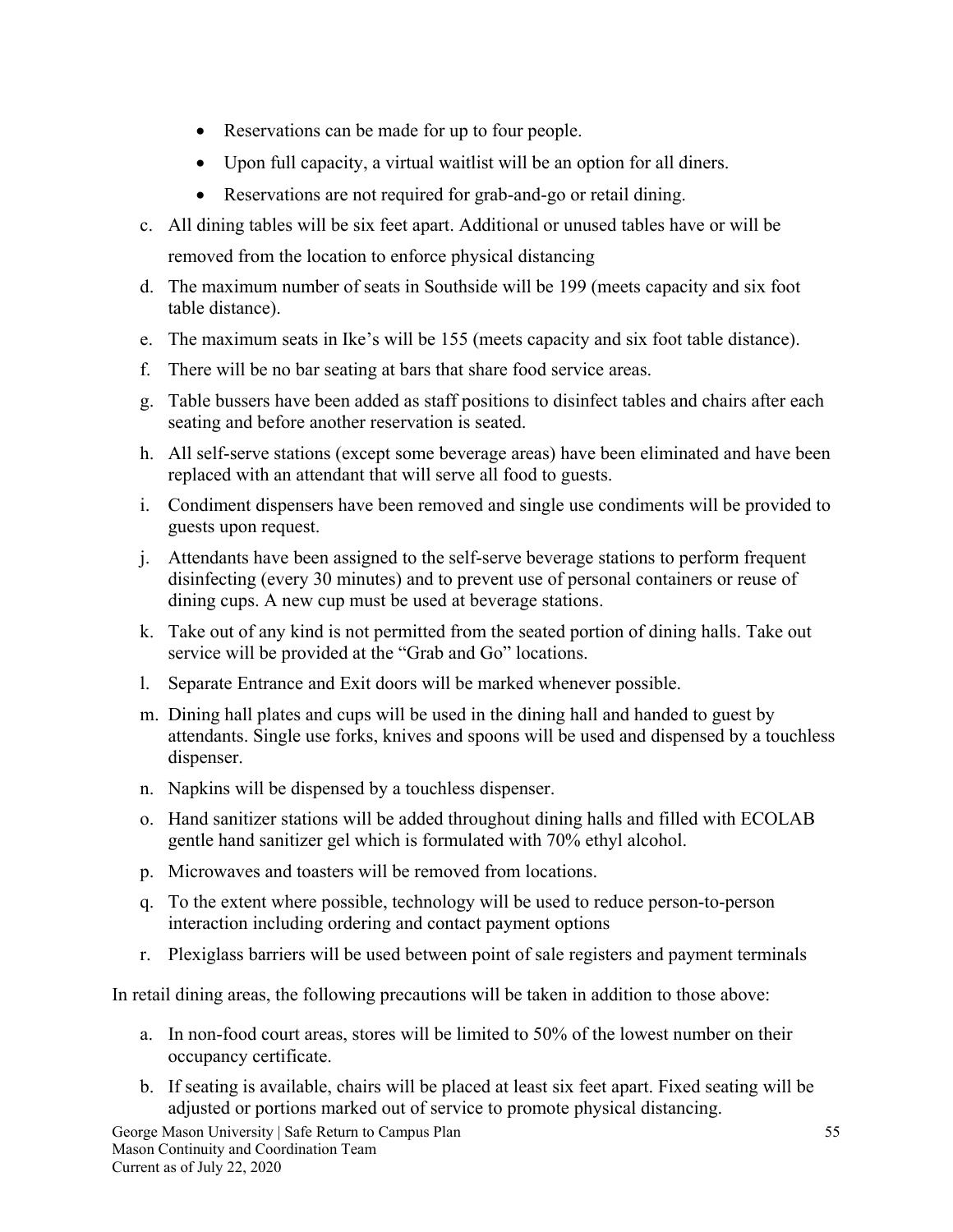- c. Samples of food and drinks will not be offered.
- d. Stanchions will be used as needed to block off areas and direct traffic flow.
- e. Most locations will offer delivery and pick-up services utilizing Starship and Grub Hub.
- f. Customer movement will be managed utilizing one-way isles, floor decals, plexiglass barriers, and stanchions.

For all dining locations on the Fairfax Campus, Mason's Starship robot delivery service will be utilized to reduce traffic in dining establishments and promote physical distancing. Robots will be sanitized prior to each order and disinfected overnight.

Sodexo will practice routine cleaning and disinfecting of dining areas and high contact areas and hard surfaces, including check out stations and payment pads, entrances, doorknobs/handles, tables/chairs, light switches, handrails, restrooms, floors and equipment in accordance with the cleaning protocols outline in this plan.

Employees are instructed on handwashing practices and frequent handwashing is required for all food service employees. Proper hand washing requires 20 seconds of vigorous washing using soap and water. Frequent handwashing means washing hands every 30 minutes. In addition to washing hands, employees must also wear disposable gloves when interacting with patrons or working with/handling food. In addition, employees must wash hands after blowing one's nose, cough, or sneezing, after using the restroom, before eating or preparing food, after contact with animals or pets and before and after providing care for another person who needs assistance.

To assist employees and patrons in following these new precautions, certain employees will be assigned to serve as customer liaison and to monitor and clean high touch areas while in operation. To reinforce employee safety precautions:

- a. All staff will undergo training in the following areas before returning to work:
	- Proper personal hygiene;
	- Appropriate use and limitations of PPE;
	- Cleaning and disinfecting procedures;
	- Accepting deliveries;
	- Food storage; and
	- Food production.
- b. Face coverings will be required by all employees working in customer dining and service areas in accordance with University Policy 1415 *Public Health and Safety Precautions – Face Coverings* and the *Safe Return to Campus Plan.*
- c. Prior to each shift, all staff will be required to complete screening for COVID-19 symptoms thru a self-screen check administered by Sodexo.
- d. Employees must wash uniforms and reusable face coverings after their shift ends and before the next shift begins.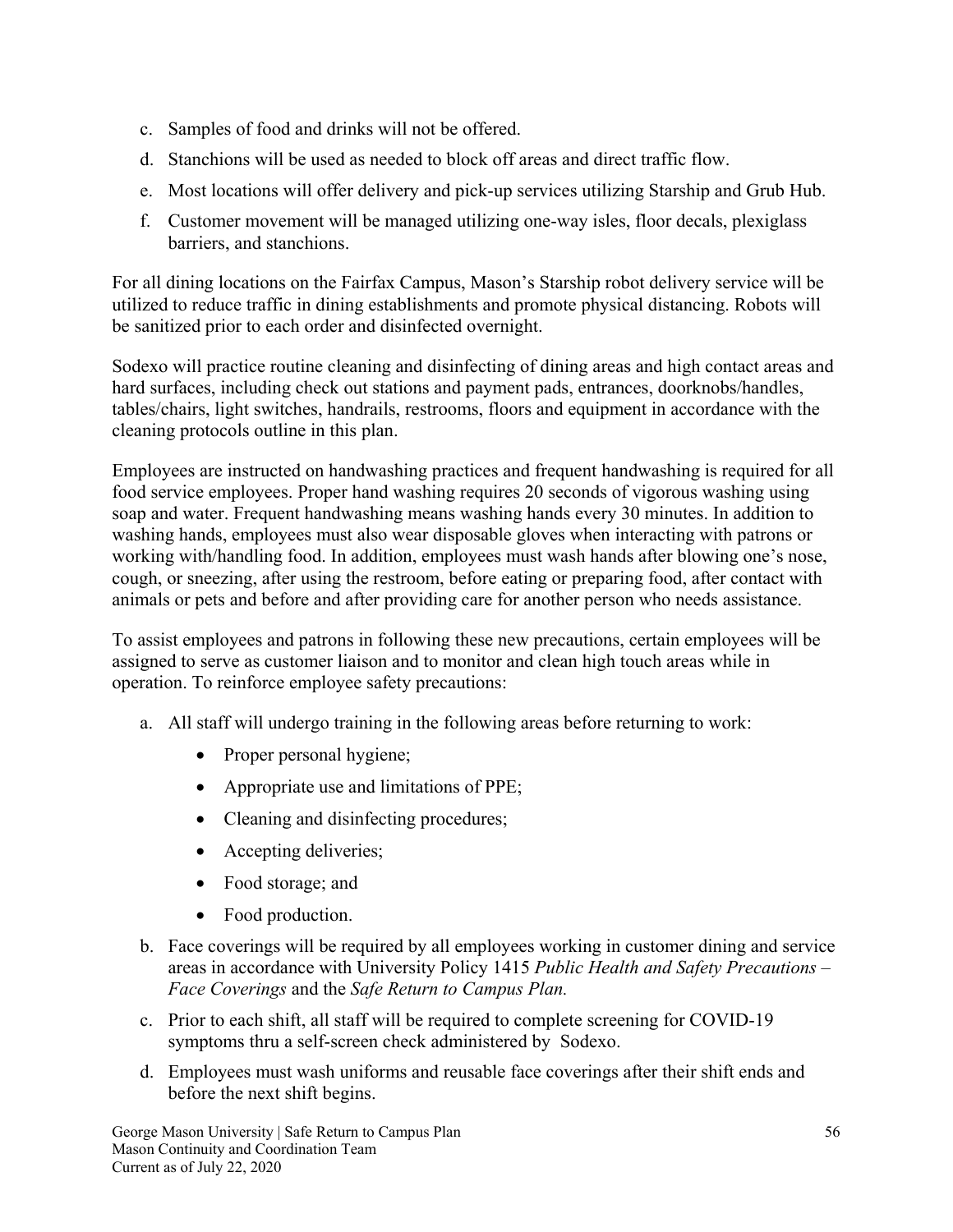- e. Employees must complete a one-time acknowledgement of the Sodexo Employee COVID-19 Safety Measures policy.
- f. Employees are encouraged to monitor their health daily prior to coming to work to promote a safe and healthy workplace and comply with any additional screening or safety requirement at the workplace.

To communicate changes in dining operations to patrons, Sodexo in coordination with the university is:

- a. Creating and posting clear communication and signage for physical distancing in all areas where individuals may congregate, especially entrances, seating areas and check-out lines.
- b. Posting signage (in English and Spanish) in all location entrances that states that no one with symptoms of COVID-19, or known exposure to a COVID-19 case in the prior 14 days, is permitted in the establishment.
- c. Making information about changes to dining operations and necessary precautions available on:
	- i. Dining Website<https://masondining.sodexomyway.com/>
	- ii. Dining Social Media Accounts
		- Twitter  $@$  mason dining
		- Instagram  $\omega$  mason dining
		- Facebook /masondining
	- iii. In-Unit Marketing
		- Flyers/Posters;
		- A-frames and banners featured in conspicuous locations throughout dining facilities;
		- Public televisions located in dining locations; and,
		- Other locations as deemed necessary
	- iv. Dining will also provide HRL with materials highlighting dining updates to place in student's dorms so all students living on campus receive the information upon move in.

Additionally, the precautions that are being implemented and must be observed for dining operations will be shared through the following university-based information channels for maximum exposure, as appropriate: [Safe-Return-Campus](https://www2.gmu.edu/Safe-Return-Campus) website, Mason Card Office website, university social media channels, and email sent via the Dining Listserv.

Given the uncertainty of duration and potential multiple waves of COVID-19 outbreaks, Sodexo operations will review the essential functions necessary to develop plans that mitigate the effects of COVID-19 and allow for the continuation of operations to support those essential functions**.**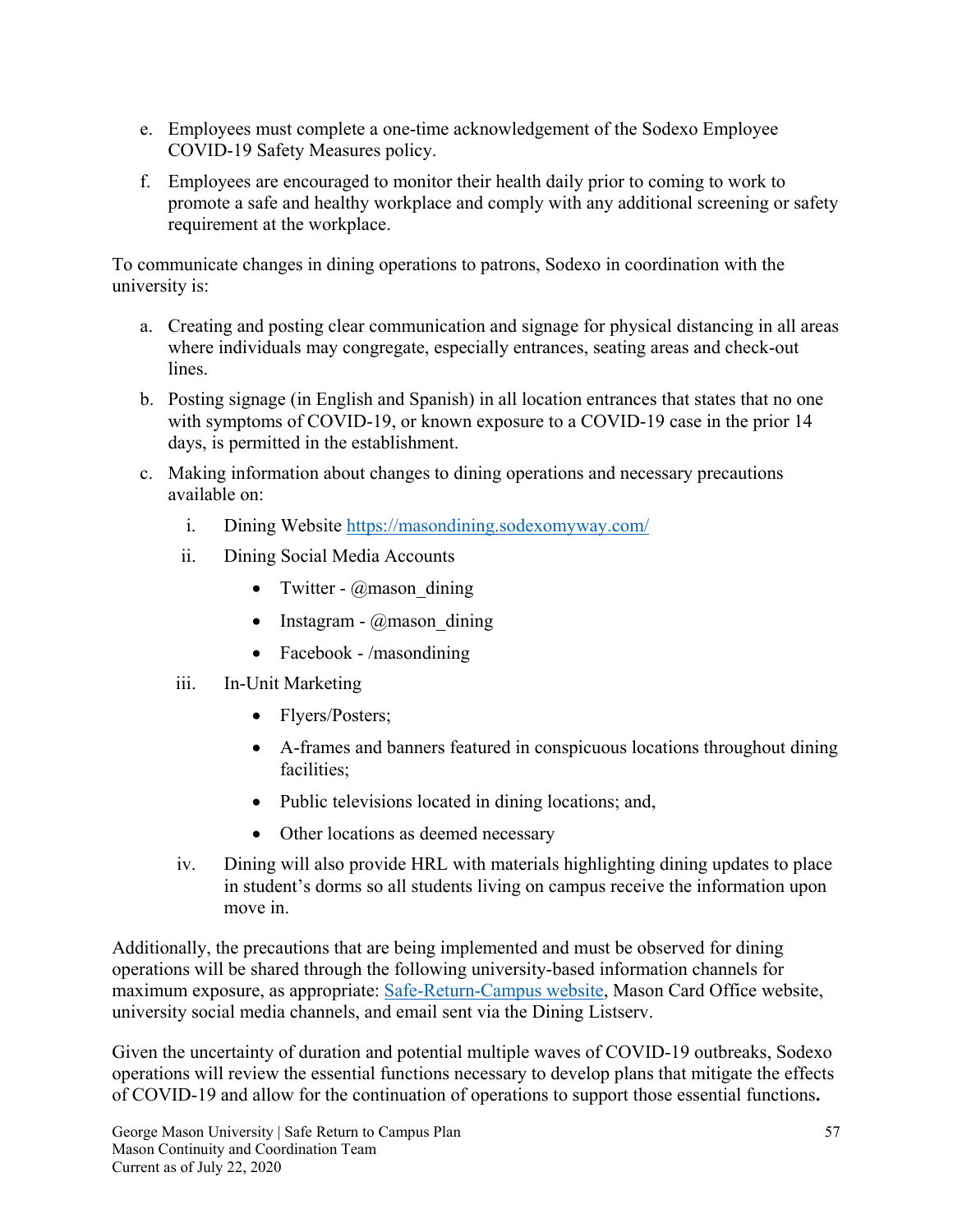Action levels can be based broadly on the extent of the spread in proximity to Sodexo sites that consider confirmed or suspected cases, local department of health guidance, number of affected employees, demand and dining halls and retail operations, and university guidance. To prepare for potential disruptions or changes to dining operations, Sodexo Site Managers will:

- a. Call Sodexo's hotline to trigger additional resources if necessary. This will also alert Sodexo and allow us to notify other accounts in the region that may require similar precautions.
- b. Work closely with the university to determine the level and method of food service and facility management services necessary for individuals who must remain on site. Methods of delivery of services should maximize social distancing.
- c. If directed by the university, post signs at the dining facilities warning of potential closures and providing information about anticipated plans.
- d. Establish potential alternate food prep and delivery areas and prepare for the possible closure of some dining facilities and kitchens and movement toward meal delivery.
- e. Work with the university to determine augmented procedures for safe food handling and preparation, and to what extent Sodexo will intensify cleaning procedures.

In the event of a suspected or confirmed COVID-19 exposure in a dining operation, Sodexo Site Managers must:

- a. Ensure that employees notify the appropriate health department of their suspected or confirmed exposure or illness
- b. Educate and alert all staff about the current situation as necessary.
- c. Determine essential staff who should continue to provide contracted services.
- d. Consider suspending dine-in services; limiting services to carry-out or delivery meals based on university or public health direction.
- e. Secure food supplies from vendors and maintain strict food handling protocol.
- f. Work with the university to determine if modifications to dining operations are required or if dining facilities need to be temporarily closed.
- g. Thoroughly clean dining areas as needed.
- h. Work with the university to distribute timely and accurate information as needed and appropriate. Local health officials will be the primary source of direction and will issue guidance specific to their communities.

Recovery is the process whereby Sodexo has regained the capability and physical resources necessary to return to normal operations. The objective during recovery is to effectively manage, control and safely expedite the return to normal operations. Sodexo will implement recovery plans and procedures, in conjunction with local public health authorities, to ensure facilities/buildings are safe to return to occupancy. The recovery phase is about getting services back on track. Therefore, what is required in the recovery phase will depend on the impact of the outbreak and on how far our operations have deviated from normal operations.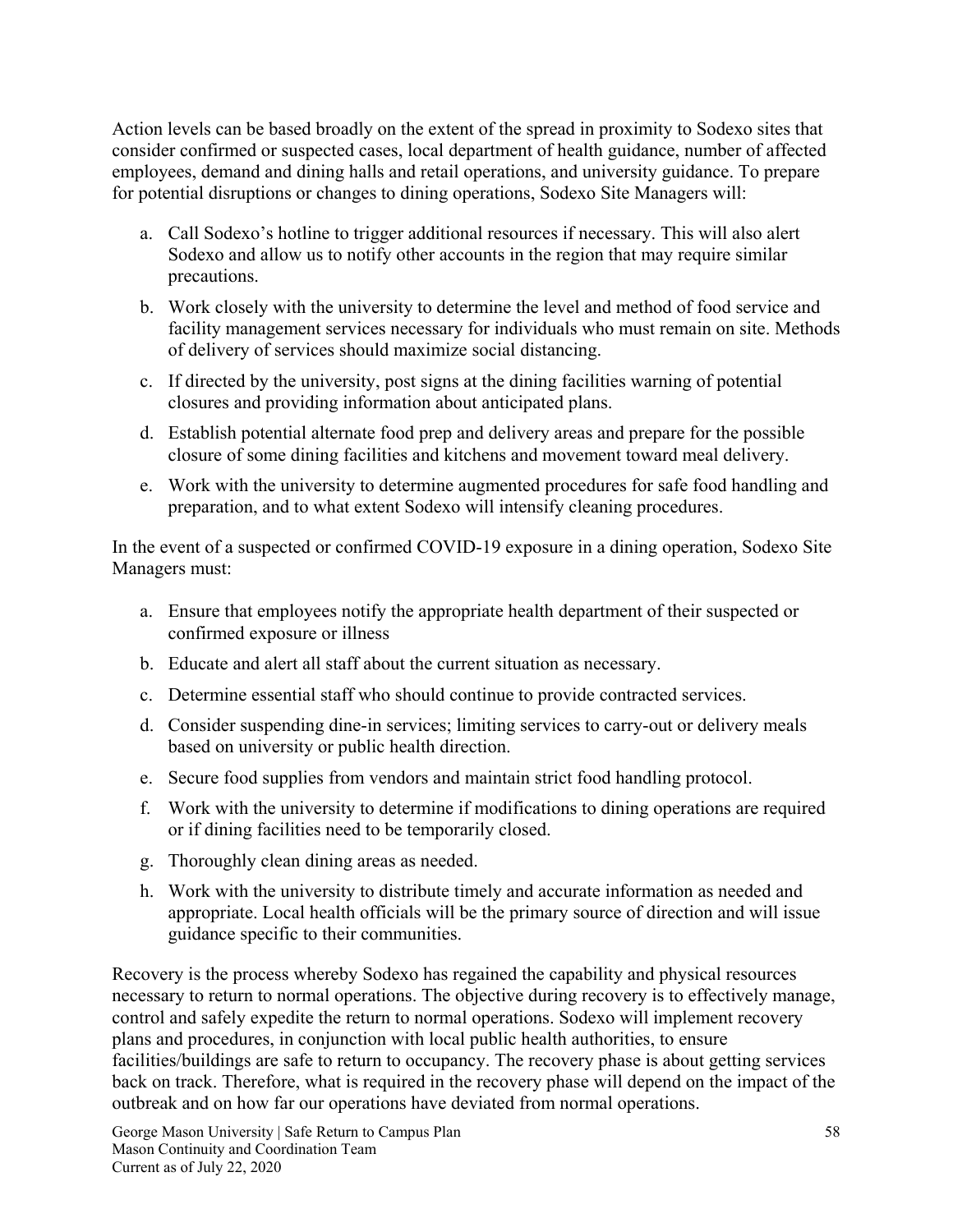# <span id="page-63-0"></span>**Libraries**

The Libraries work with the university's students, faculty, and staff throughout the teaching, learning, and research processes; offers crucial instruction and research support; and provides access to numerous resources and research materials. Libraries also serve as study areas, social areas, and host student, faculty, and staff events. Libraries are implementing specific precautions consistent with university health and safety guidance.

The Libraries continued instruction and research support services since spring 2020 using virtual workshops, instruction sessions, research consultations, electronic resources, and expanding hours for a "virtual reference desk." Public facing onsite services, such as study spaces, events, and circulation of print materials, are suspended until current public health conditions and guidelines allow the resumption of in person services. Wherever possible and in consideration of the safety of the Mason community, the Libraries will continue to conduct expanded virtual services in support of students and faculty throughout the fall to promote physical distancing and to accommodate lower occupancy limits in Library spaces.

The Libraries will implement a staged resumption of services such as circulation, scanning, receipt, and cataloging of print materials after necessary precautions, procedures, and training are completed. Physical materials will be picked up via controlled access for students, faculty, and staff. External return/drop-off sites on Arlington, Fairfax, and Science & Technology campuses will be explored to reduce traffic in Libraries and best practices for "quarantining" returned print and other physical materials. Libraries will assess spaces and work activities in accordance with the university's *Unit/Department Safety Plan*.

**Policies and Procedures:** The opening of physical spaces in the Libraries will be staged so that activities occurring in Library spaces can be appropriately monitored and controlled following social distancing and public health and safety guidelines as outlined by the university.

# *Mason Stage 3 (July 1-31, 2020)*

- All library spaces will be closed to users and the public, with services continuing to be provided virtually.
- All Library staff will be required to attend Safe Return to Campus Training.
- A limited number of staff (approximately 10-20%) will resume limited scanning operations in interlibrary loan, document delivery, and course reserves, prioritizing
	- Mason patrons and Washington Research Library Consortium,
	- Virtual Library of Virginia; and,
	- Association of Southeastern Research Libraries partners.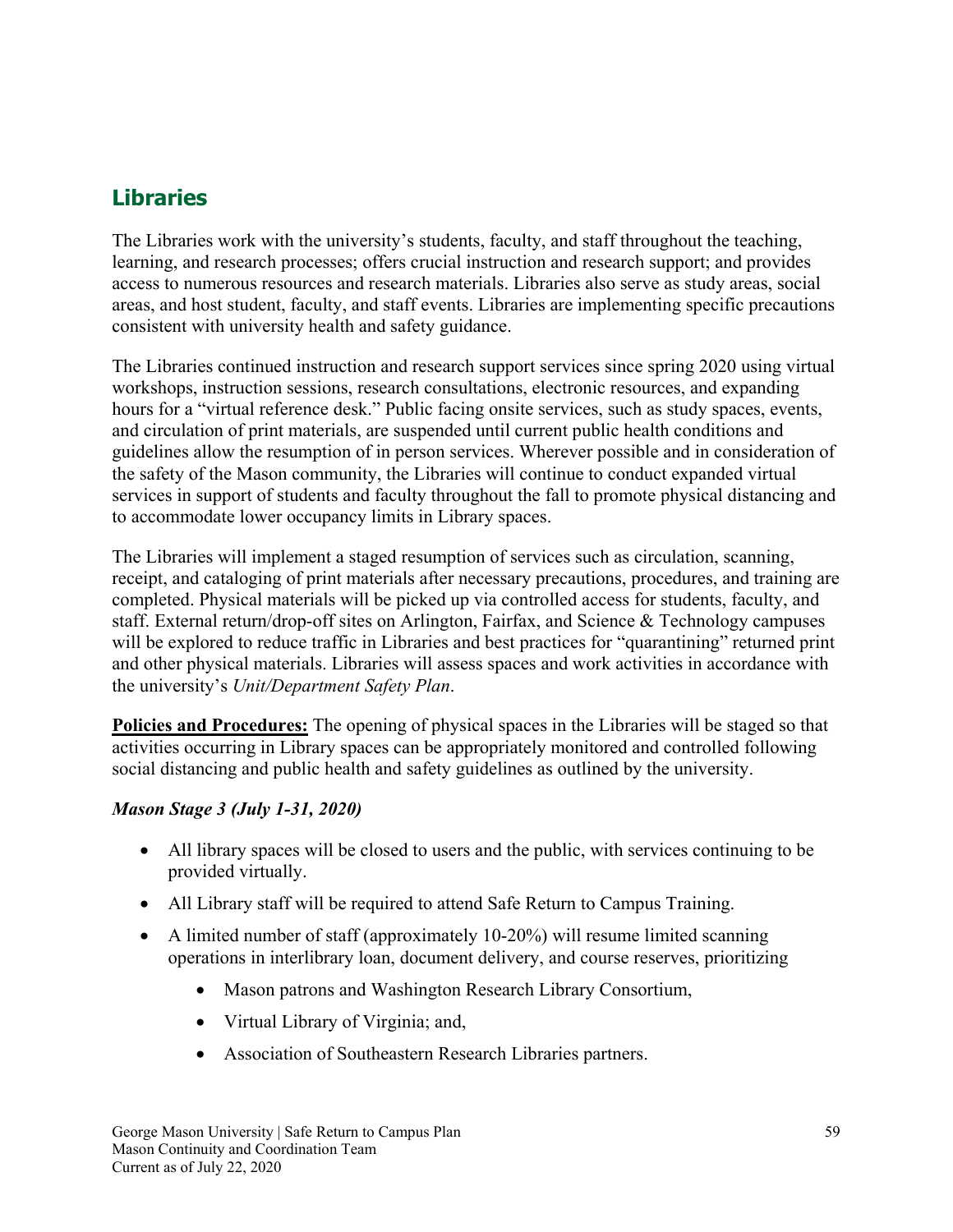- Library staff will resume processing returned materials, following best practices on handling physical materials as recommended by national library professional associations (implementing quarantine times for returned items, etc.).
- Libraries will begin accepting returns from interlibrary loan partners.
- Develop contactless, curbside pickup to begin at the central library of the university only.
- All workspaces, study areas, resource areas, and customer service locations will be assessed to determine required physical distancing. Where necessary and appropriate, desks, workstations, and chairs will be removed or marked out of use to promote physical distancing.

# *Mason Stage 4 (August 1-23, 2020)*

- Libraries anticipate 20-30% of all library staff working on-site with staggered schedules.
- Limit staff in shared office and open spaces as well as limit general occupancy within Libraries.
- All staff who can telework full-time will continue working remotely unless a compelling reason requires them to return to campus.
- Student workers will be reintegrated into onsite work as appropriate and feasible.
- Faculty and staff will be able to request materials to be put on hold via the library online catalog. Libraries staff will retrieve the items and make them available for pick-up by faculty and staff in limited areas of each library, utilizing contactless pickup procedures.
- The lobby area of the central library will be open to university students, faculty, and staff only. The library will remain closed to the public.
- Requests for access to library collections and appointments for in-person services to be determined on a case-by-case basis.
- All services provided during this stage will continue and expand in a gradual and phased manner.
- Where necessary, Libraries will continue to assess and modify university spaces, implement additional precautions, erect protective barriers for customer service locations if needed, and modify work schedules to promote physical distancing.

# *Mason Stage 5 (August 24-December 19, 2020)*

- Anticipated 25-45% of all library staff will return to campus with staggered schedules and reduced occupancies in some workspaces to promote physical distancing.
- Staff who do not or are unable to return to campus will continue to telework.
- Access to physical collections and in-person services will limited, by appointment only, virtual, or open based on demand and assessed on a case-by-case basis.
- Hours of operation for Libraries will be limited and adjusted as necessary to facilitate classes held in Library spaces.

George Mason University | Safe Return to Campus Plan Mason Continuity and Coordination Team Current as of July 22, 2020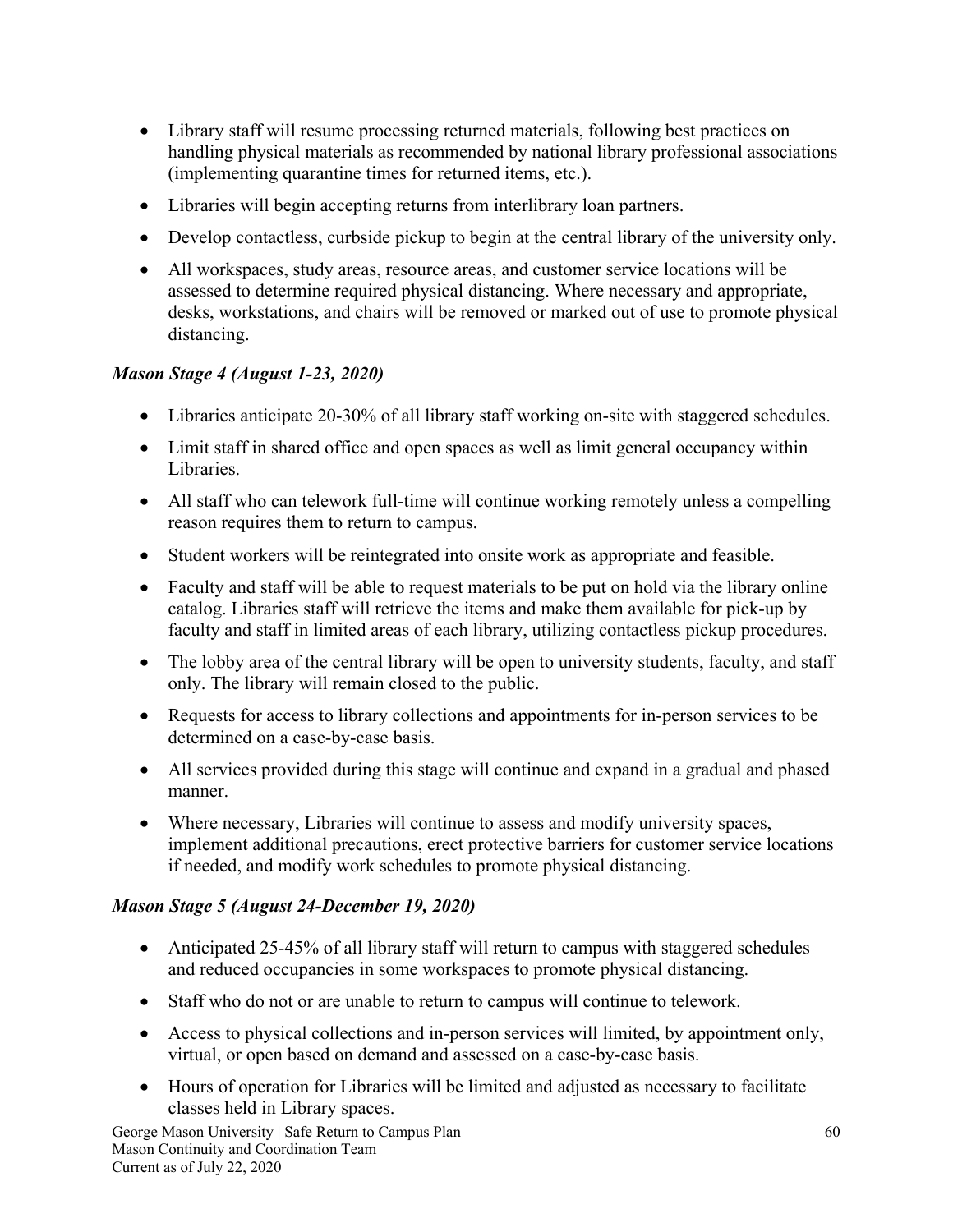The Libraries' reopening timeline will take into consideration the guidelines outlined in the [Forward Virginia Guidelines](https://www.virginia.gov/coronavirus/forwardvirginia/) as well as the university's stages recommendations. The Libraries' timeline will endeavor to follow the time periods specified for each Mason Stage:

- Plan Through June 30
- Prepare July 1-31
- Return August 1-23
- Resume August 24-December 19

In consideration of the Mason community, the Libraries will adjust the stages as necessary due to public health considerations and guidance from the university and the state.

Libraries will monitor conditions throughout library buildings/locations to encourage all visitors in library buildings to follow university guidelines of mask wearing and social distancing. Much of the Libraries' resources and services can be delivered virtually and, if circumstances warrant, the Libraries may limit in-person services, reduce staffing, and/or close libraries or portions of libraries. All Library employee groups will complete *Safe Return to Campus Training* prior to returning to their workplace. Library-specific information will continue to be posted and updated on the library website as needed and shared with staff by their supervisor.

# <span id="page-65-0"></span>**Events**

The Events Exception Committee will perform risk assessments, as requested by the Event Coordinator, on specific events/gatherings through the fall semester.

Event considerations will be based on location (indoor or outdoor), size and scope of the events, space requested which must allow for physical distancing, cleaning and sanitation of the space and number of expected attendees with special consideration of mission critical events. Event capacity may be further limited by reclassifying event space for classrooms if necessary.

#### **Policies and Procedures:**

- 1. Events must comply with [University Policy](https://universitypolicy.gmu.edu/policies/space-utilization-and-scheduling/) 1103 Space Utilization and Scheduling.
- 2. Events must be approved by the Events Exception Committee following a risk assessment. An overview of the review process is provided below.
- 3. Events will not exceed current phase [guidelines](https://www.virginia.gov/coronavirus/) for Commonwealth of Virginia businesses.
- 4. Events must comply with Event Exception Committee guidelines. Under these guidelines:
	- a. Events are limited to 50% occupancy of the event space;
	- b. Events cannot exceed 150 participants to include organizers;
	- c. Space must be configured to ensure six feed of physical distance;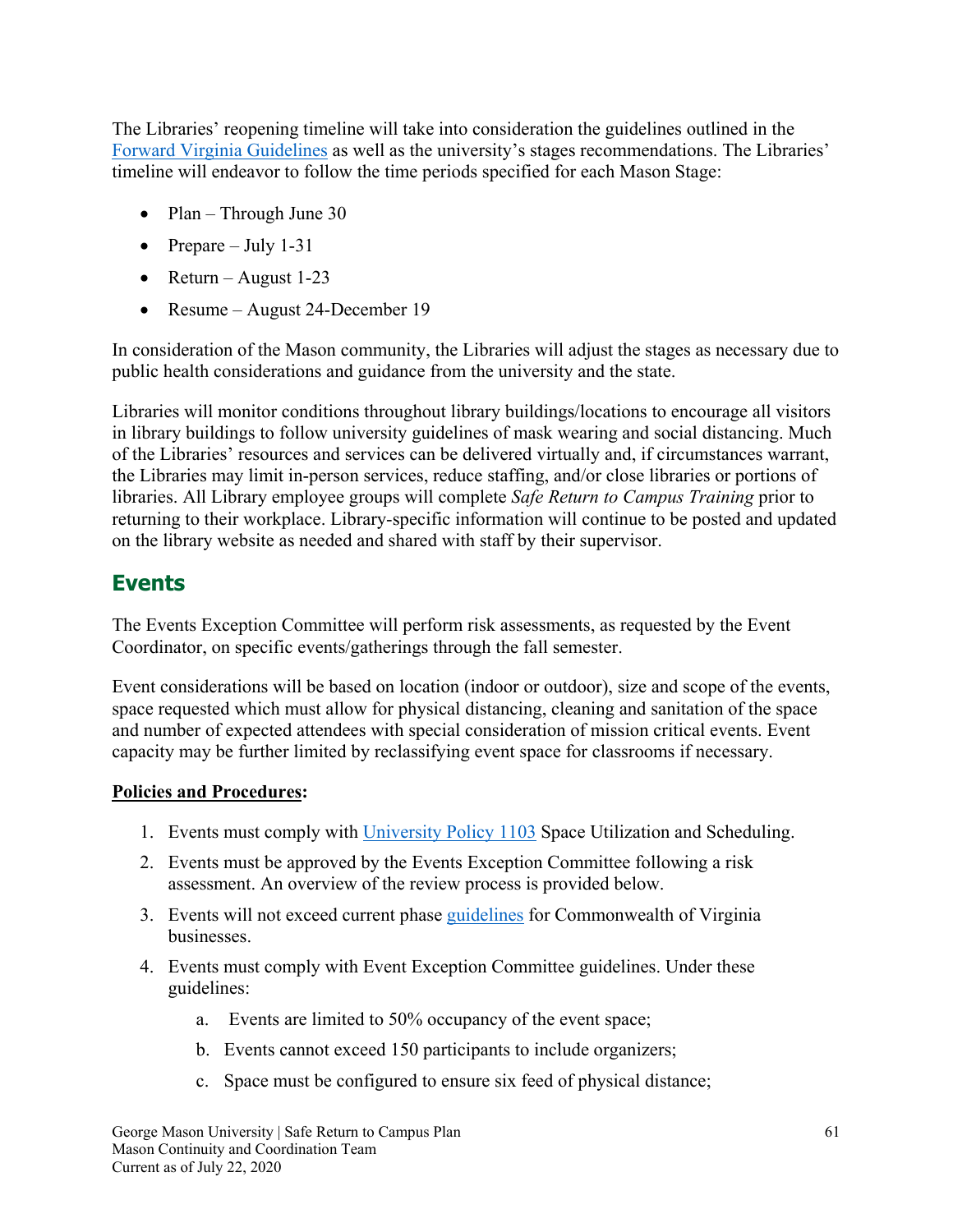- d. Events must be seated to provide appropriate physical distancing;
- e. Face coverings must be worn while participating in the event in accordance with University Policy 1415 *Public Health and Safety Precautions – Face Coverings* and the *Safe Return to Campus Plan*;
- f. Exists must be configured to reduce the occurrence of bottlenecks at the conclusion of the event; and
- g. Events/gatherings cannot be open to the general public.
- 5. Organizers, event staff, and attendees must comply with the public health and safety requirements outlined in the *Safe Return to Campus Plan.*
- 6. An addendum was created with COVID-19 precautions from the *Safe Return to Campus Plan* to communicate to external event organizers the additional requirements to use Mason facilities.
- 7. Events Exception Committee processes risk assessments for external and internal events. This does not include internal office meetings or interdepartmental meetings.
- 8. The arrival of supplies and general signage and visual cues, space occupancy planning, and the availability of housekeeping will impact the use of event/meeting spaces.
- 9. Noncompliance at events should be immediately addressed and if issues cannot be rectified, the event will be cancelled.

Internal meetings will not be reviewed by committee and should follow the guidance provided in this plan. Summer Camps have been cancelled through the summer and will not be considered for exceptions. This policy position is communicated through the [Safe Return to Campus](https://www2.gmu.edu/Safe-Return-Campus)  [website,](https://www2.gmu.edu/Safe-Return-Campus) university messages, and Events Management staff.

# **Recreation Centers, Training Areas, Athletic and Exercise Spaces**

The university's recreation and athletic facilities have developed individual plans necessary to operate recreation centers, training areas, athletic and exercise spaces and facilities and outlines the precautions that are or will be implemented for the safety of students, employees, and the public using university recreational facilities. These plans are developed in accordance with Office of the Governor Executive Orders, best practices, and recommendations/requirements of the NCAA.

All recreation and athletic facilities will conform to similar standards. To operate exercise, training, and recreational facilities provisions have been made to provide adequate supplies for increased cleaning and disinfecting routines. Additional precautions are documented for facility usage, group sessions, medical examinations, student athlete academic support, individual and team practices, and competitions. The Freedom Aquatic and Fitness Center (FAFC) resumed operations on June 15. Intercollegiate Athletics (ICA) will welcome back student athletes in August. Skyline, RAC, and Aquatic and Fitness Center will resume operations in July and August.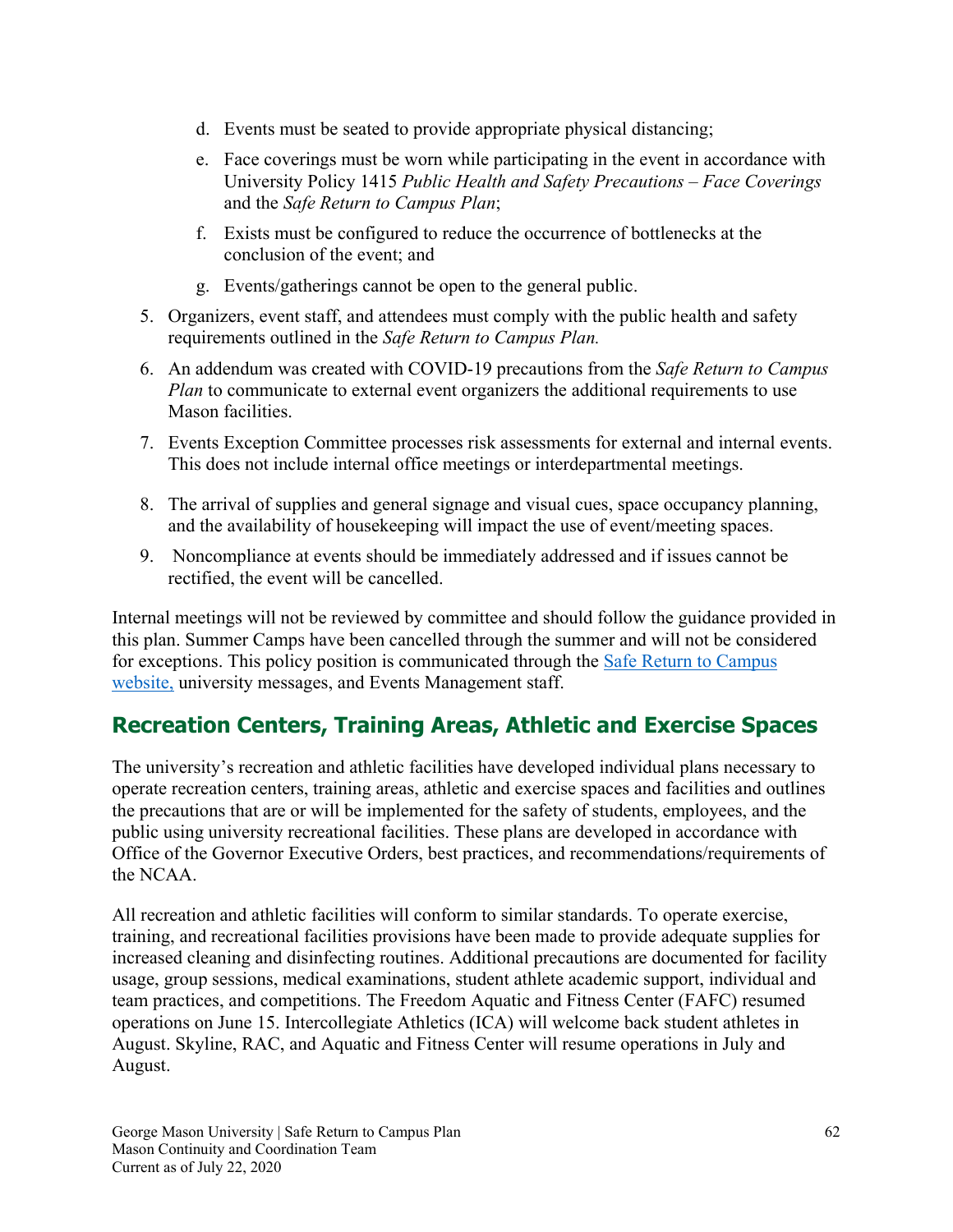**Policies and Procedures:** Health and safety precautions are being implemented in recreation, training, athletic, and exercise spaces in accordance with the Governor of Virginia's Executive Orders, best practices, and NCAA requirements/recommendations. All university athletic and recreational facilities are required to complete a *Unit/Department Safety Plan* and submit detailed plans for review to the Departmental Safety Plans Review Working Group before resuming operations on campus and submit a detailed plan. Individual plans have been created for ICA, Campus Recreation, and the FAFC.

The following precautions will be implemented in all exercise, training, and recreational facilities; however, precautions may change over time as guidance changes:

- At least ten feet physical distancing will be maintained between persons during all activities during individual practices, group exercise sessions, using exercise equipment, at check in, and in locker rooms. Exceptions may be granted for some team sports in accordance with NCAA recommendations.
- Equipment will be relocated or marked out of service if physical distancing cannot be accomplished.
- The total number of participants in group exercise and fitness classes will not exceed 30% of the max occupancy or more than 50 persons, whichever is the most stringent applies.
- Hot tubs, spas, splash pads, spray pools, and interactive play will remain closed until further notice in accordance with Executive Orders.
- The university's indoor pools will open for lap swim, instruction, and diving only when deemed appropriate by the facility manager and so long as 10 feet separation can be maintained between swimmers within one lane and no lane exceeds three swimmers.
- Face coverings must be worn in accordance with University Policy 1415 *Public Health and Safety Precautions – Face Coverings* and the *Safe Return to Campus Plan*.
- University recreational and athletic facility staff monitor cleaning and disinfection of shared equipment after each use.
- Equipment that cannot be thoroughly disinfected between uses (e.g., climbing rope, exercise bands, etc.) will be taken out of service.
- Hand sanitizer stations will be provided in exercise facilities.

Screening must be conducted before students, student athletes, faculty, and staff can enter recreational facilities. The process for conducting visitor screening will mirror that of faculty, staff and students described in the Symptom and Exposure [Screening section;](#page-24-0) however, data will be collected and assessed locally by the department required to conduct screening.

The Freedom Aquatic and Fitness Center (FAFC) has developed independent plans that conform to Executive Orders to welcome back members of the public and university beginning June 15, 2020. Specific topics addressed by the FAFC plans include:

1. Screening and acknowledgement of good health before entering the facility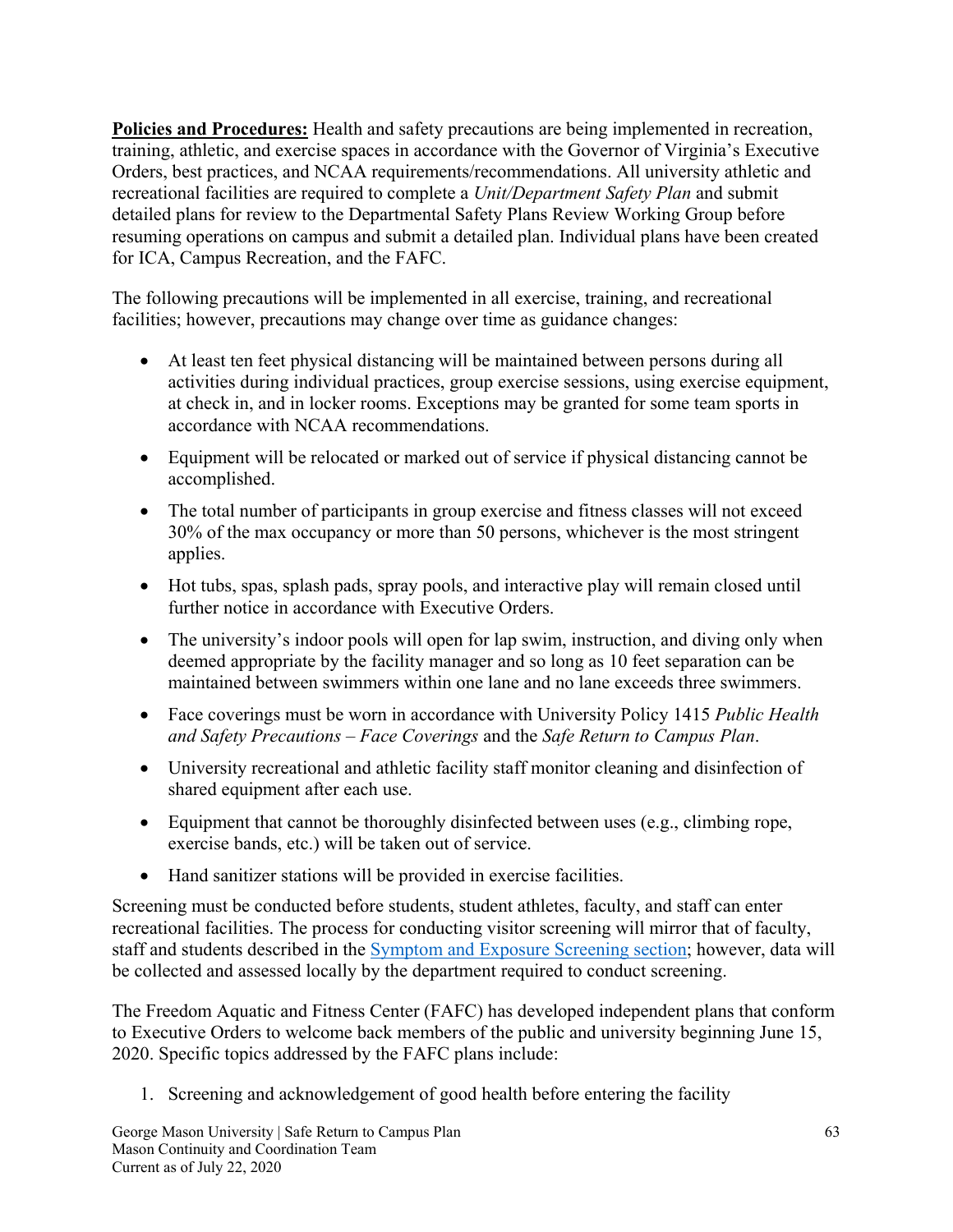- 2. Limited capacity throughout the facility
- 3. Conversion of basketball courts to group training session with sufficient physical distancing (with limited or no offerings as deemed safe by FAFC staff)
- 4. Closure of locker rooms, splash pads, children pool areas, and hot tubs in accordance with Executive Orders
- 5. Distribution of supplies to encourage good personal hygiene and disinfection of equipment between use
- 6. Posting of precaution signage to encourage physical distancing
- 7. Monitoring for issues, concerns, and compliance throughout the facility

ICA is implementing additional precautions and requirements for student athletes, teams, training facilities, team travel, and competitions as deemed necessary and appropriate in accordance with university guidelines, best practices, and NCAA requirements or recommendations. ICA has developed detailed plans for the return of student athletes beginning August 2020. ICA plans contain specific precautions for the following activities:

- 1. Staged resumption of departmental activities
- 2. Facility Operations
	- a. Screening
	- b. Administrative operations
	- c. Traffic flow
	- d. Placement and use of exercise equipment
	- e. Team management and precautions
- 3. Ramp Down and/or Closure Conditions
- 4. Student Athlete support
- 5. Individual and group practices
- 6. Competitions
- 7. Engaging with visiting teams and athletes
- 8. Sports specific precautions for student athletes, coaches, and activities

Mason Recreation has developed independent plans that conform to Executive Orders to welcome back members of the public and university beginning August 10, 2020. Specific topics addressed by the Mason Recreation plans include:

- 1. Screening and acknowledgement of good health before entering the facility.
- 2. Limited capacity throughout the facility, traffic flow, detailed procedures and processes.
- 3. Staged resumption of operational hours, programming, and services.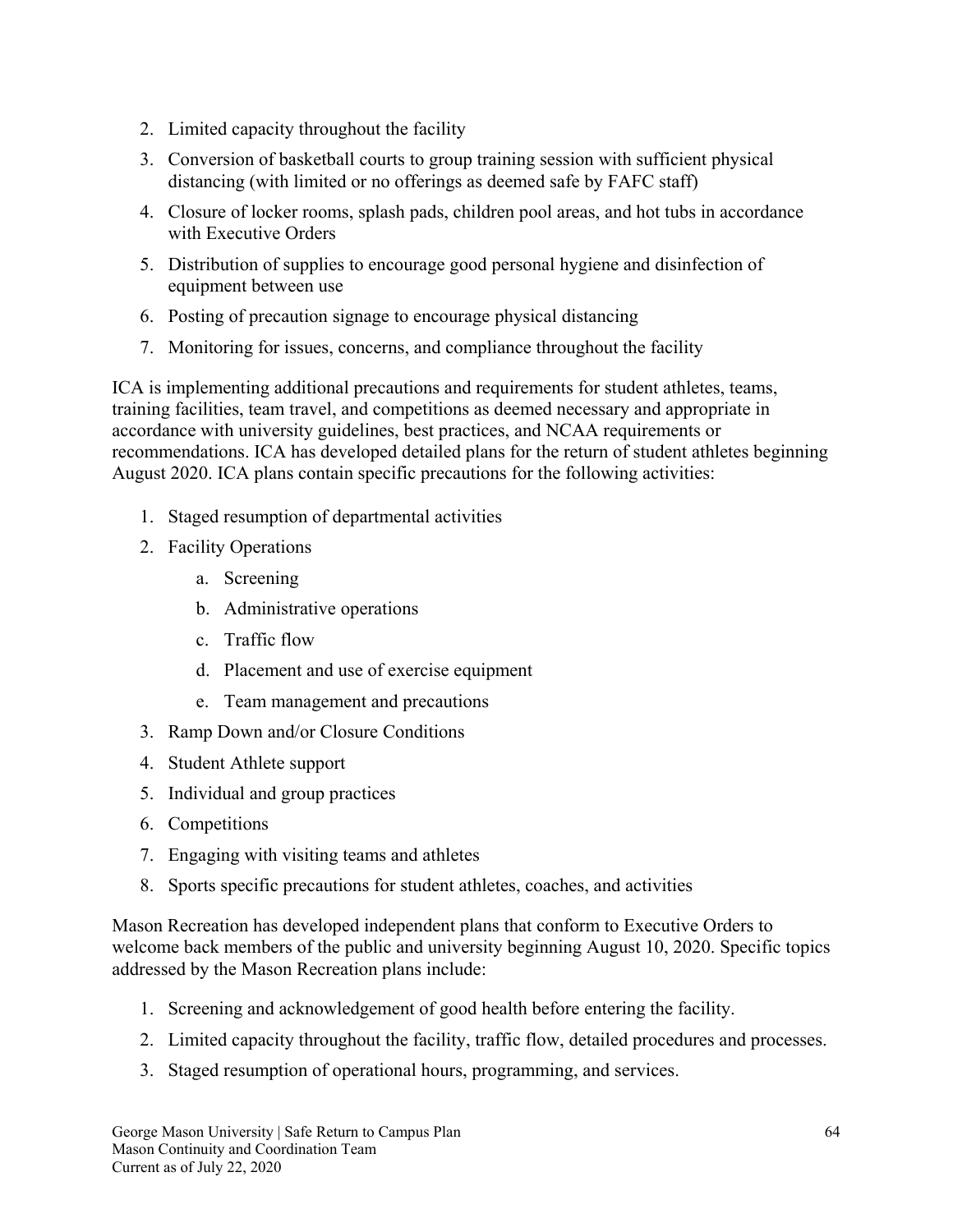- 4. Conversion of multi-purpose gymnasium courts to group training session with sufficient physical distancing (with limited or no offerings as deemed safe by Recreation staff). No free play team or individual sports (basketball, volleyball, badminton, etc.) until appropriate guidance allows such activities.
- 5. Closure of locker rooms, play areas, sauna and whirlpool in accordance with Executive Orders.
- 6. Potential "ramp down" strategies would include condensing operations to one building, reducing hours, reducing occupancy, implementing additional cleaning, and closing indoor in-person facility use and programming depending upon the nature and severity of public health concerns.
- 7. Distribution of supplies to encourage good personal hygiene and disinfection of equipment between use.
- 8. Posting of precaution signage to encourage physical distancing.
- 9. Monitoring for issues, concerns, and compliance throughout the facility.

Students and student athletes that participate in recreational competitions, visit recreation centers, participate in university competitions, and exercise on university campuses are instructed to contact SHS if they suspect COVID-19 exposures or illnesses. Athletic trainers who suspect or discover that student athletes may or have been exposed to COVID-19 or are ill will act in accordance to the *Return to Athletics* plan.

Precautions for patrons of athletic facilities will be notified of changes via signage posted at the entrance to each facility. Students will receive an overview of the major changes to athletic facility operations and additional precautions implemented at these facilities in the university's *Safe Return to Campus Training* for students. Additional training for FAFC, ICA, and Campus Recreation staff and student athletes will be conducted by unit/department leadership as necessary.

# **Residence Halls**

# **Student Health and Safety**

# **Occupancy**

To minimize chances of an outbreak, maximum capacity of the residence halls has been reduced by 25% with no more than 2 people in a room. Students will be placed in single occupancy spaces, unless the student requests or approves having a roommate for the fall semester. At this time, HRL anticipates up to 4,500 students will reside on the Fairfax campus for the fall semester.

# **Training/Education**

• **Professional Staff:** All Mason faculty and staff will complete *Safe Return to Campus Training* in MasonLEAPS prior to returning to campus.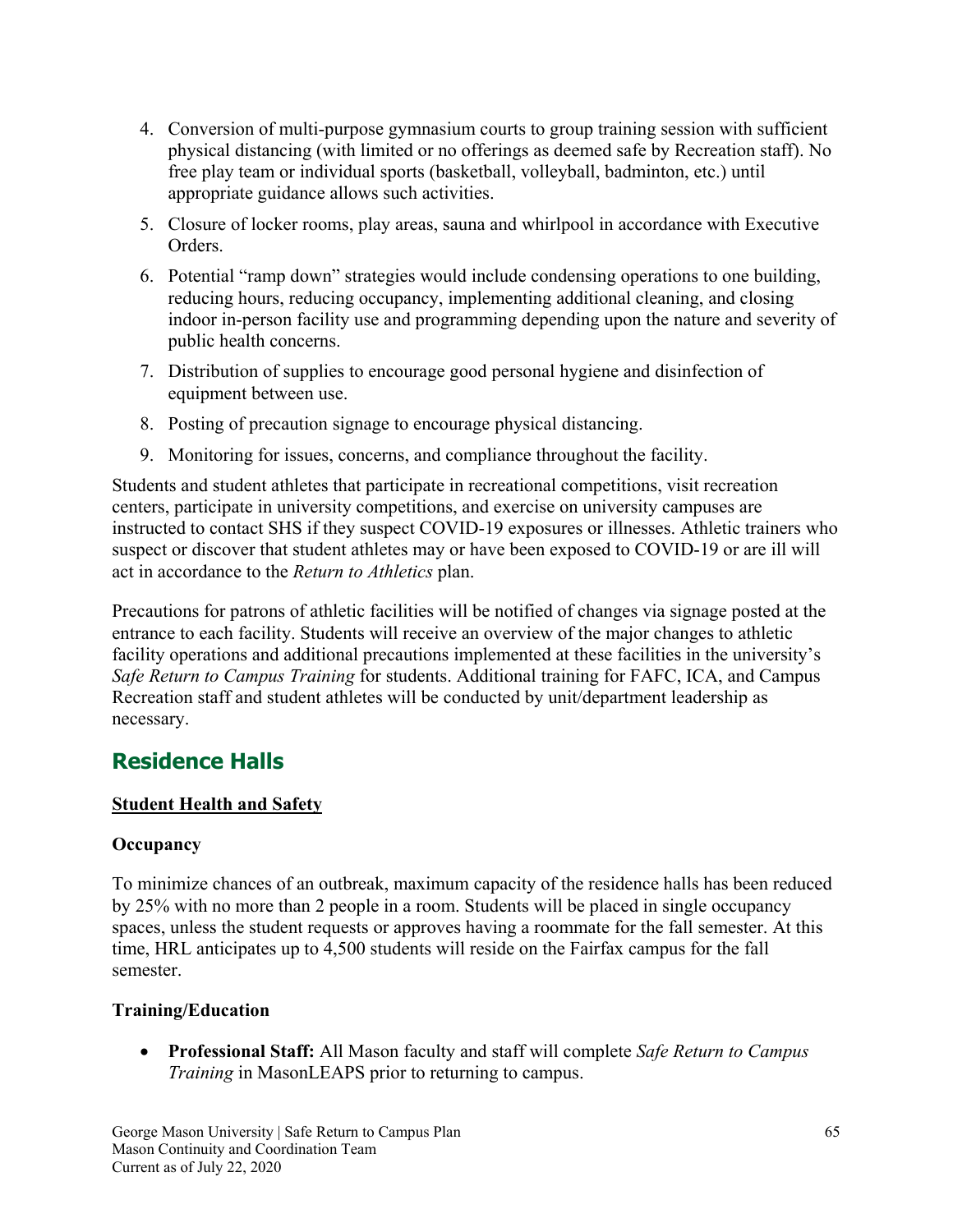- **Student Staff:** All student staff will attend virtual training in August. Modules will address new safety policies and procedures, in addition to other routine topics necessary for performing job duties.
- **Residential Students:** All residential students will complete training in August. This training will cover daily health screening, what to do if feeling ill, physical distancing, face coverings, and hygiene practices.

#### **Face coverings and Masks**

When outside of their assigned space, students will be required to wear a face covering in accordance with University Policy 1415 *Public Health and Safety Precautions – Face Coverings* and the *Safe Return to Campus Plan*.

# **Changes to Policy**

The following health and safety-related changes have been made to HRL residential student policies:

- To retain their on-campus status, residents will be required to regularly complete and submit the SHS COVID-19 health questionnaire and complete the health and exposure screening daily.
- Residents will not be allowed guests within their spaces. Both non-Mason and Mason affiliated guests are prohibited from entering residential spaces.
- Residents will not be able to use cell phones in hallways and common bathroom areas.
- Residents must observe proper physical distancing measures at all times both in their room and in common spaces.

#### **Changes to Access and Egress**

Traffic flows within the residence halls will be adjusted to maximize access and egress to and from the building, while adhering to physical distancing measures:

- Residence halls will have doors designated as entrance or exit-only to encourage one-way traffic.
- Elevator use will be limited and overall discouraged; when elevators are used, only two people per car are allowed, unless otherwise posted.
- HRL will continue the practice of only allowing residential students to have access on their ID card. Temporary cards will not be issued to guests and non-students, other than aides that are approved by Office of Disability Services.

#### **Health Questionnaire and Health and Exposure Screening**

Through a collaborative endeavor, HRL and Student Health Services, have designed a residential student health questionnaire in an effort to provide individualized student support as well as promote the safety of the larger residential community. Additionally, residents are expected to use the *Mason COVID Health* √ <sup>™</sup> daily. The responses to these tools will determine and prioritize the care and outreach provided by Student Health Services.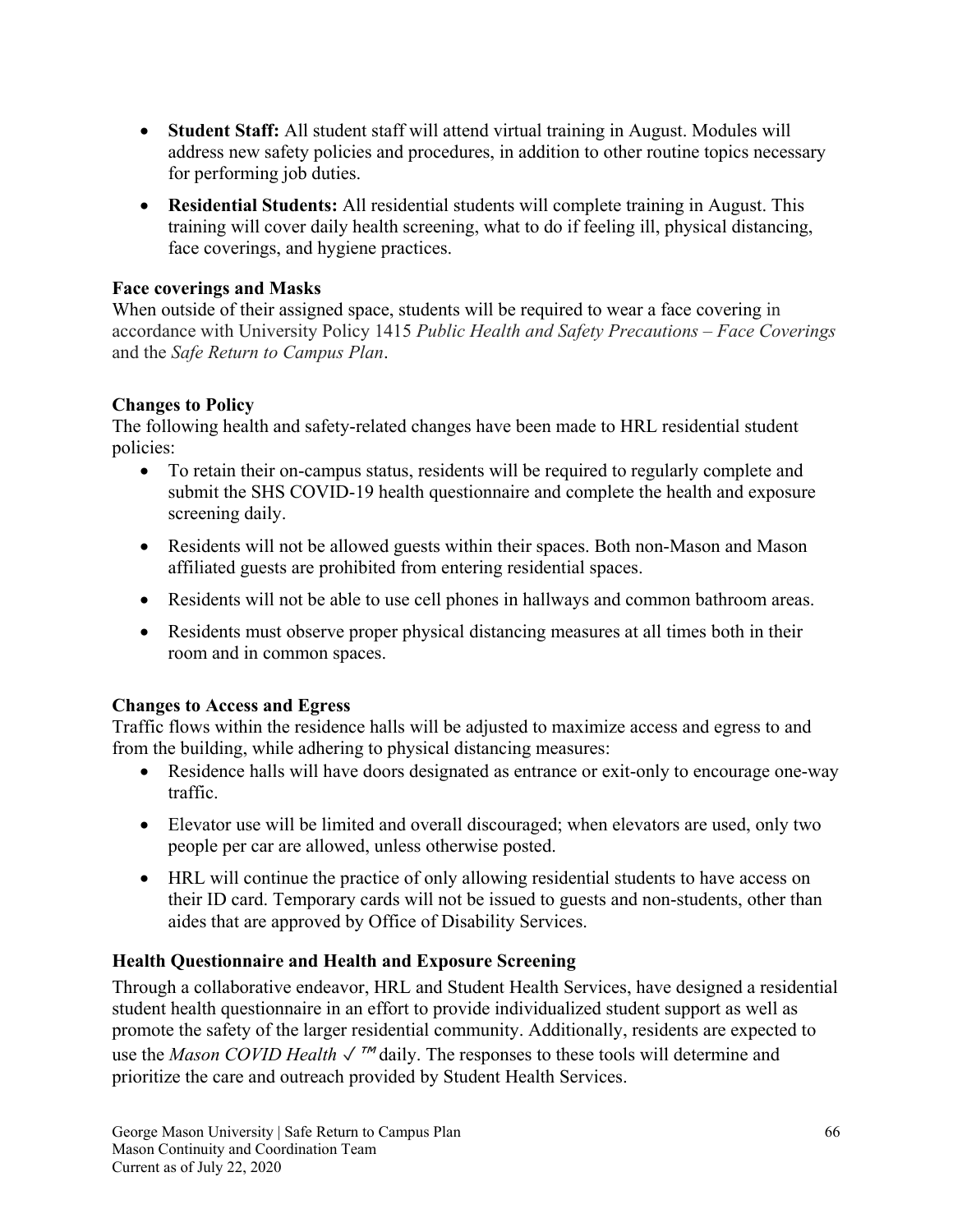# **Common Space Access/Use**

Common spaces such as kitchens and lounges may be taken offline until deemed safe for common use by HRL, EHS, and/or the university. In the event kitchens are available for common use, employees should wipe down any door handles, touch pads, sinks, or other objects that are frequently touched. Employees should make sure they are properly spaced in the lounges and not crowd tables. Coffee and ice machines will be removed from all break/lounge spaces. Employees who require a scheduled lunch break will be spread out to encourage social distancing measures.

# **Housing & Residence Life Employee Considerations**

Modifications to Desk Operations (COVID-19 Response)

- Due to the limited number of residents living on-campus and the residence halls used for occupancy, HRL will only operate two (2) 24/7 desk for the fall 2020 semester—at Piedmont/Tidewater and Eisenhower.
- To facilitate physical distancing, moveable stanchions that provide a six-foot distance between visitors and staff will be used. In some cases, plexiglass barriers may be erected.
- While working at the HRL Desks, staff will be required to wear face coverings in accordance with University Policy 1415 *Public Health and Safety Precautions – Face Coverings* and the *Safe Return to Campus Plan*.
- The HRL Desks will suspend the practice of renting out board games, athletic equipment, HDMI cords, and other items that may result in the spread of the virus. Essential items such as loaner cards and keys will be frequently wiped down with provided cleaning supplies.

# **Duty Safety**

Residents will be encouraged to utilize methods of communication that do not require a face-toface response or interaction. During training, student staff members as well as professional staff members will receive guidance on the necessary public health and safety precautions they will need to take. When a physical response is necessary, HRL staff will be trained to take the following steps:

- Always wear a cloth face covering.
- Maintain at least six feet of distance from others and provide residents with appropriate directives regarding social distancing when needed.
- If applicable, the staff member will address any potential violations of the Residential Student Handbook and residential behavior agreement through immediate action (dispersing a social gathering, directing non-resident guests to vacate the building, etc.) and submitting the proper documentation into the PAVE system. In some situations, an immediate call to a supervisor on-duty may also be necessary if interim action is appropriate. Escalated response will be considered when the violation jeopardizes the safety or well-being of the community or disrupts HRL staff from continuing normal operations.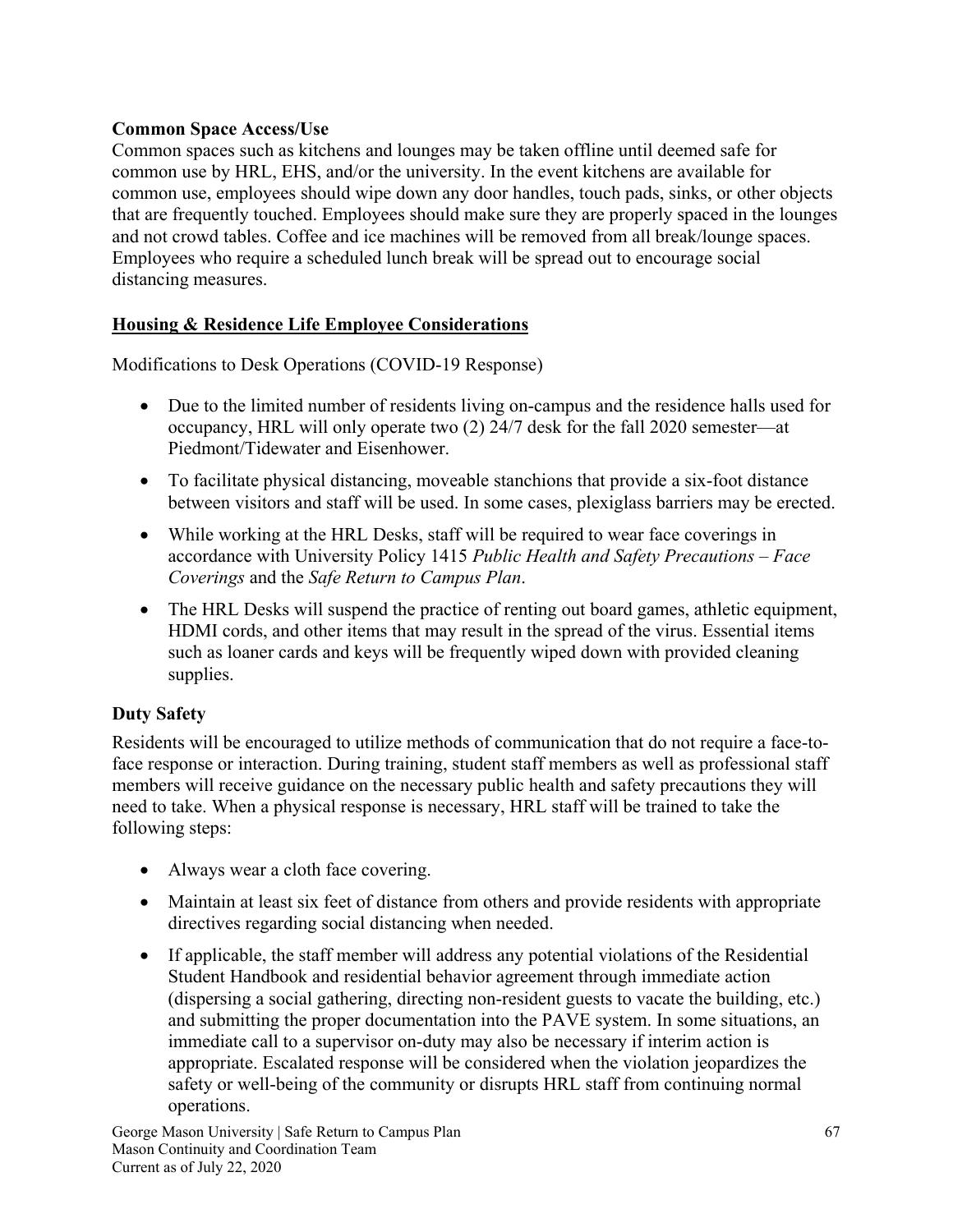- Residents who do not follow health and safety precautions will be documented.
- If the responding HRL staff member(s) are made aware of any potential health concerns of residential students, they will advise the student to immediately follow the SHSapproved protocol and notify the supervisor on-duty.
- After returning from the in-person response, the HRL staff member will thoroughly wash their hands and safely dispose of any one-time use PPE such as gloves. In the event that any immediate cleanings need exist based on the situation, the Community Director onduty will immediately contact Housekeeping On-Call.

# **Student Engagement within Residence Halls**

# **Virtual Engagement Plan**

Housing & Residence Life remains committed to providing students with a supportive and safe environment as they transition to and through college. While the experience may look and feel different, these priorities remain the same and through a virtual engagement framework, we plan to build community in new ways and:

- Support our residents by building relationships and connecting to resources
- Educate our residents through collaborations and engagement tools
- Provide a safe living environment to foster student success and sense of belonging
- Utilize virtual check-ins as a time to talk with residents about their health and well-being
- Residential Student Education & Engagement commits to building a virtual engagement framework in coordination with campus partners for fall 2020 that aligns with best practices and capitalizes on successes from virtual engagement efforts in spring 2020.

# **Safety Precautions in Engagement**

All HRL-led engagement efforts in fall 2020 will happen through virtual engagement strategies.

- The Ridge will be closed for fall 2020. Lounge furniture will be removed to maintain proper distancing guidelines are followed. Dependent upon housing location, lounges will be closed off and/or furniture removed to discourage student use.
- Social Distancing & Resident Education will discourage physical gatherings in communal spaces, provide passive information throughout the halls, and encourage virtual "hangouts".
- Education Module Prior to Move In for student staff will be required and consist of a virtual meeting/module explaining the expectations to advance education on what to expect when students return to the residence halls.

# **Residential Roadmap (Resident Education)**

Virtual engagement can occur with all the Residential Roadmap student learning outcomes. All of the learning outcomes can be fully accomplished through passive and virtual opportunities. This will include (at minimum) engagement through Mason360, WebEx or Zoom, HBOGo, and possibly bulletin boards.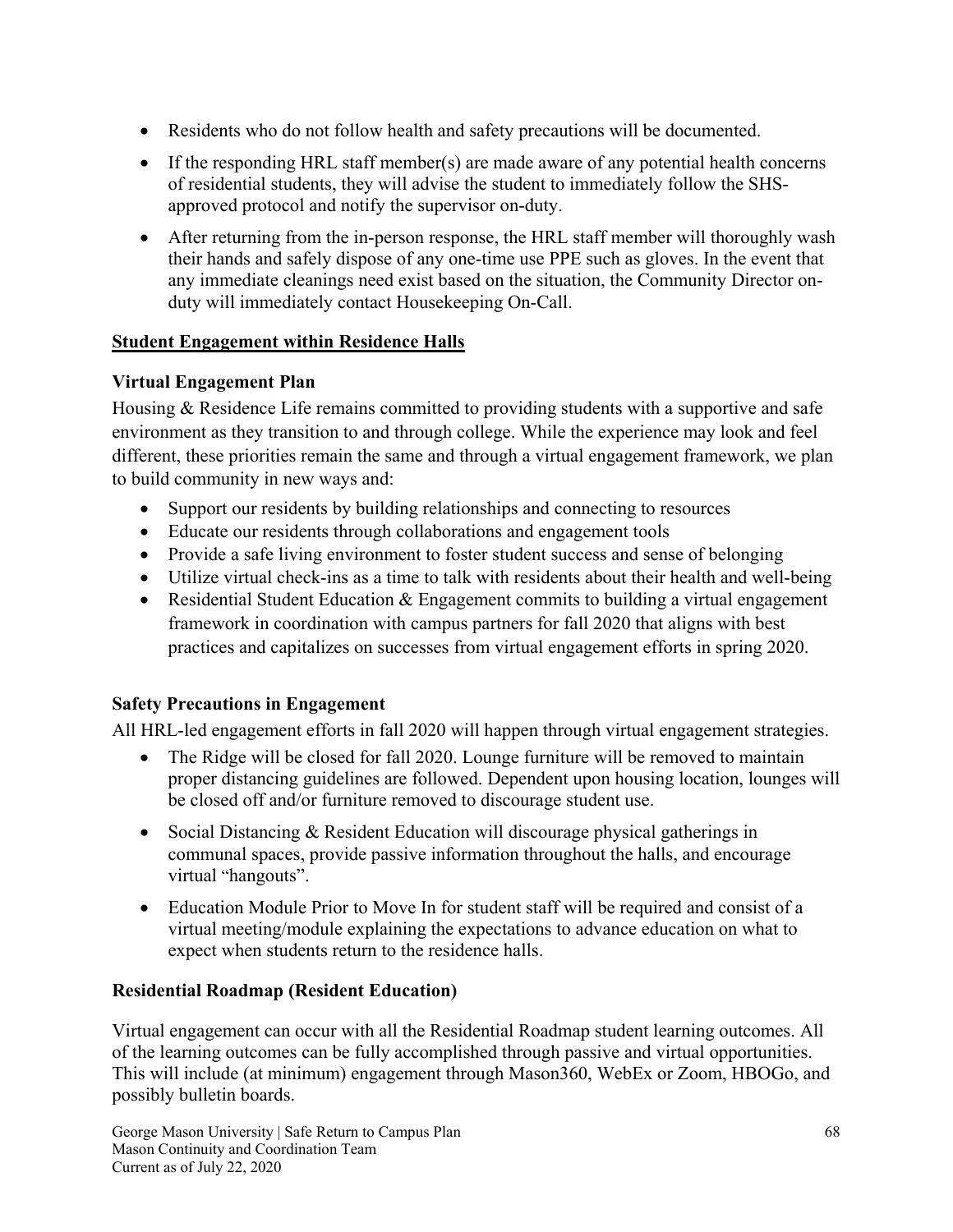# **Living Learning Communities/Virtual Living Communities**

Housing & Residence Life will create Virtual (only) Learning Communities (VLC) for the full academic year. Residential Academic Engagement will provide a framework and expectations around the VLC and will work to draft and sign new memorandums of understanding (MOU) with that guidance.

• Create a virtual engagement framework for VLC that continues to balance community building, relationships, academic support, and specific topic engagement. Give recommendation to HRL's VLC partners to continue to offer the required VLC classes in a virtual setting or work to replace that requirement with a robust co-curricular experience.

# **Student Health Services**

Mason SHS provides high quality healthcare to the university's students. This includes:

- Safely and efficiently manage patients by following guidelines from CDC, VDH and the [American College Health Association.](https://www.acha.org/documents/resources/guidelines/ACHA_Considerations_for_Reopening_IHEs_in_the_COVID-19_Era_May2020.pdf)
- Continue to work closely with HRL, EHS, ICA and other university partners to support efforts to mitigate COVID-19 on campus and in the community.
- Contain COVID-19 through rapid identification and testing of symptomatic and defined groups of asymptomatic students, followed by immediate isolation, case investigation, contact tracing in coordination with the health department, and quarantine.
- Continue to provide a wide range of healthcare services for students to protect their health and well-being so they can be successful while attending classes at Mason.
- Provide telehealth or triage services to all students whose medical needs can be managed appropriately remotely in order to prevent or reduce the risk of infection for SHS employees and patients.
- Maintain [infection control](https://www.cdc.gov/coronavirus/2019-ncov/hcp/infection-control-recommendations.html) by implementing practices such as limiting unnecessary access to clinic space, screening all patients and staff for COVID-19 symptoms, performing temperature checks prior to patients and staff entering the clinic, and use of appropriate personal protective equipment and cleaning/disinfecting supplies.
- Prevent or reduce risk of infection for SHS employees and patients by adjusting the schedules of in-clinic staff to maximize physical distancing between staff in the clinic and allowing those at high-risk to continue to work remotely.

The following may affect SHS's ability to meet its mission and objectives:

# 1. **Facility issues**

a. The Fairfax campus clinic waiting area can accommodate only 5 students when maintaining physical distancing requirements.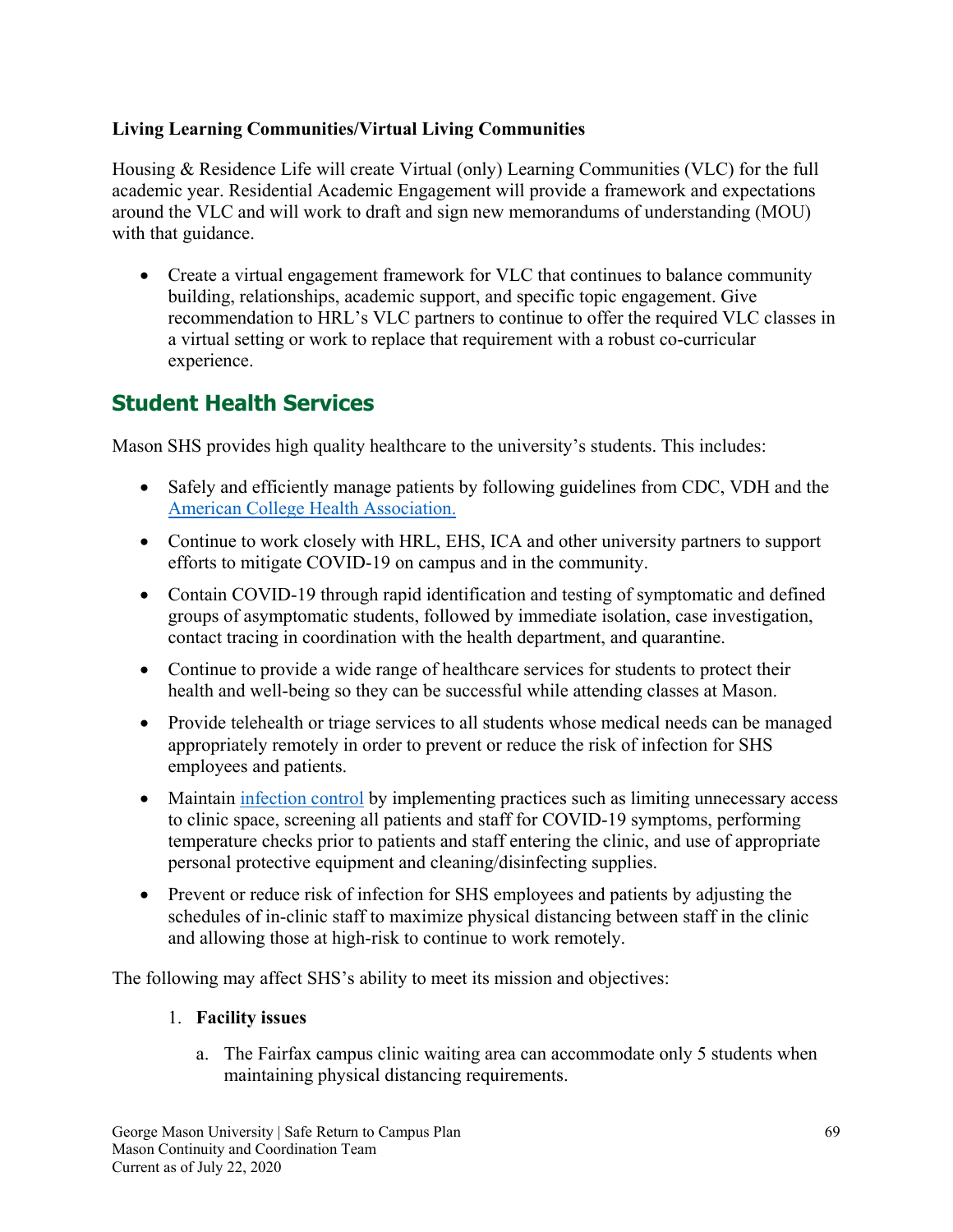- b. There is no negative pressure room (suggested for potential airborne infections or aerosolizing procedures) within the clinic. Following CDC guidance for healthcare facilities and air exchange ratios for the clinic space, exam rooms will be closed for two (2) hours for disinfection following examination of a suspected COVID-19 patient. Depending on the volume of patients with influenza-like or COVID-19 symptoms, this may limit the number of patients who can be evaluated in-person per day.
- c. The small size of regional campus clinics largely prohibits physical distancing between patients in the waiting room, and there is no additional space adjacent to the regional campus clinics that can be utilized. In addition, each clinic has only two exam rooms, one of which would be offline for two (2) hours after examination of a suspected COVID-19 patient. There is no dedicated housekeeping staff at the regional campus clinics.
- d. Telehealth will be encouraged to continue to offer access to care for regional campus students.
- e. Walk-in appointments will be eliminated to reduce the number of students in the clinic at a given time. Instead, same day appointments, scheduled ahead of time, will be offered.
- f. Mobile or telephone check in will be used in the place of a shared check in kiosk.
- 2. **PPE Supply:** A sufficient supply of PPE will be maintained. The number of inperson visits will be reduced to conserve PPE and PPE will be consolidated to one clinic location where the anticipated patient volume is greatest.
- 3. **COVID-19 Testing:** An adequate supply of COVID-19 tests will need to be procured and maintained. Test results will need to be communicated to the patient and local public health department in a timely manner. Mason will continue to work with a commercial lab (LabCorp) and FCHD to provide diagnostic (PCR) testing to students with symptoms suggestive of COVID-19 or who have had known contact with someone who tested positive for COVID-19. SHS will remain in frequent communication with LabCorp and the local public health department regarding testing capacity and turnaround time for results.
- 4. **Staffing:** SHS will work to reduce the risk of staff being exposed to or becoming infected with COVID-19 to avoid long staff absences required for isolation and quarantine, and to prevent a decrease in available clinical services to students. Specific actions include limiting the number of staff at the clinic each day and encouraging telework when possible. Further, all in person care will be consolidated at the Fairfax campus to allow for more efficient use of staff, and weekly staff meetings will be held to facilitate communication regarding new procedures.
- 5. **Patient Care:** Telehealth visits will be standardized and utilized as much as possible for routine (non-COVID-19) procedures. Students will be required to upload immunization records via the electronic medical record (EMR) portal rather than dropping them off in person. Additionally, screening protocols will be standardized to minimize the number of students coming into the clinic with unknown COVID-19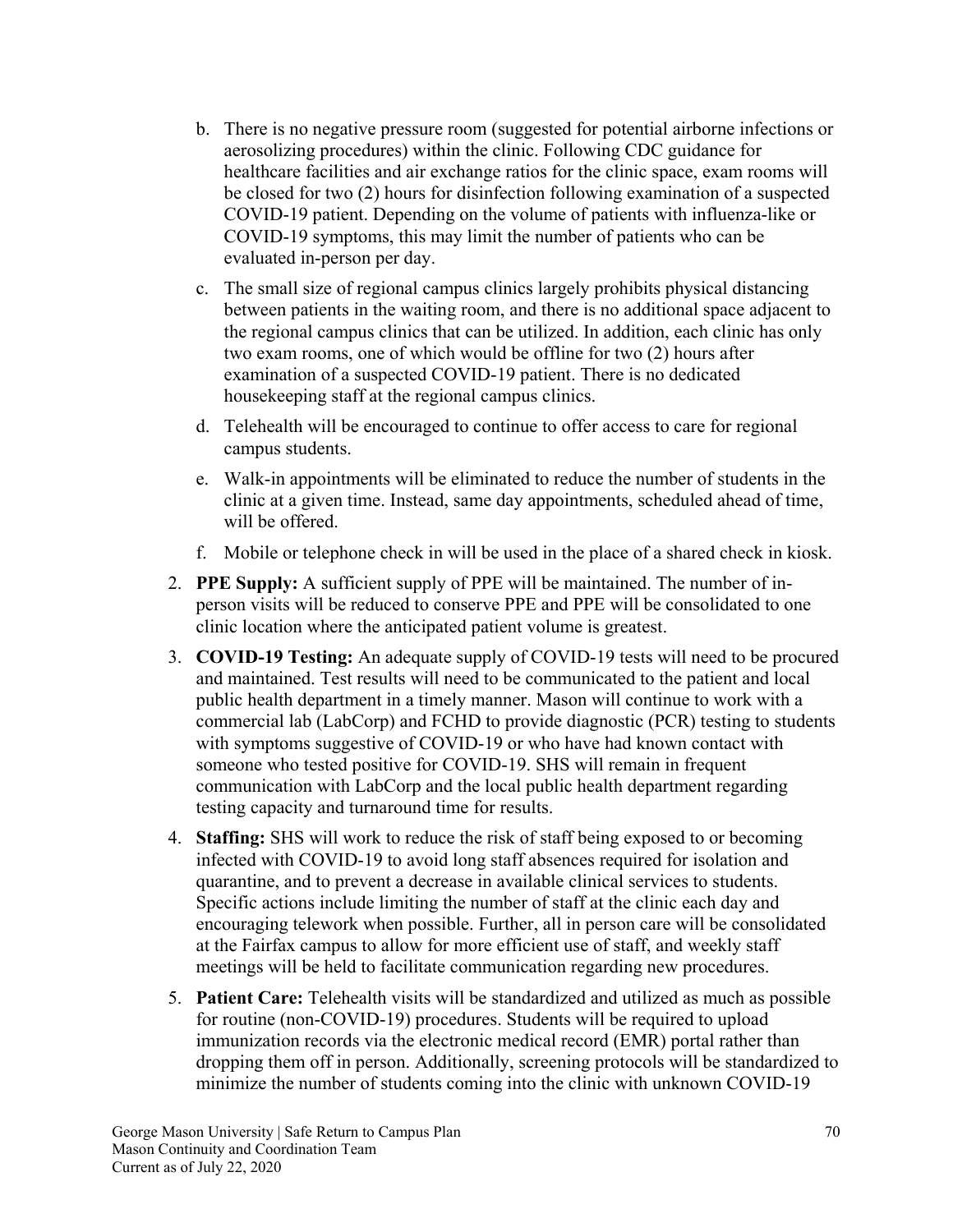symptoms and students with COVID-19 symptoms will be undergo a telehealth evaluation prior to testing.

6. **Mental Health:** Telehealth visits will be used as much as possible and new procedures with Counseling and Psychological Services will be implemented to provide safe, prompt referrals without unnecessary physical movement of the patient or staff from one clinic to another.

#### **Policies and Procedures:**

#### **1. SHS Employee Actions**

- a. All personnel who can complete their work requirements remotely will continue to telework and attend meetings and training using university approved online tools.
- b. Essential personnel working on-site will be required to complete a daily health assessment with twice daily temperature monitoring.
- c. Employees who report symptoms on the assessment will self-isolate at home and contact their primary care provider for medical advice.
- d. Employees are required to report symptoms of potential infectious disease to their supervisor.
- e. Employees working in the clinic will wear at a minimum a surgical mask while in the clinic spaces and will maintain social distancing requirements to the extent possible. When evaluating a patient with COVID-19 or other communicable diseases, healthcare personnel will follow appropriate additional PPE precautions.
- f. Employees are to avoid office gatherings, convening in breakrooms and unnecessary visitors in the workplace.
- g. Employees who test positive for COVID-19 will be required to isolate at home and follow CDC/VDH guidelines regarding Return to Work.
- h. Clinical staff will perform enhanced cleaning and disinfection of an exam room or space after every patient.
- i. SHS staff are strongly encouraged to get a flu vaccine in order to reduce the chance they might sick from influenza or that they might be incorrectly diagnosed with COVID-19.

#### **2. Student Actions**

- a. Students may access SHS by appointment only.
- b. Students must call SHS for instructions prior to arrival and must call SHS upon arrival for admittance.
- c. Students must wear face coverings in accordance with University Policy 1415 *COVID-19 Public Health and Safety Precautions – Face Coverings* and the *Safe Return to Campus Plan* while at SHS.
- d. Students must answer screening questions completely.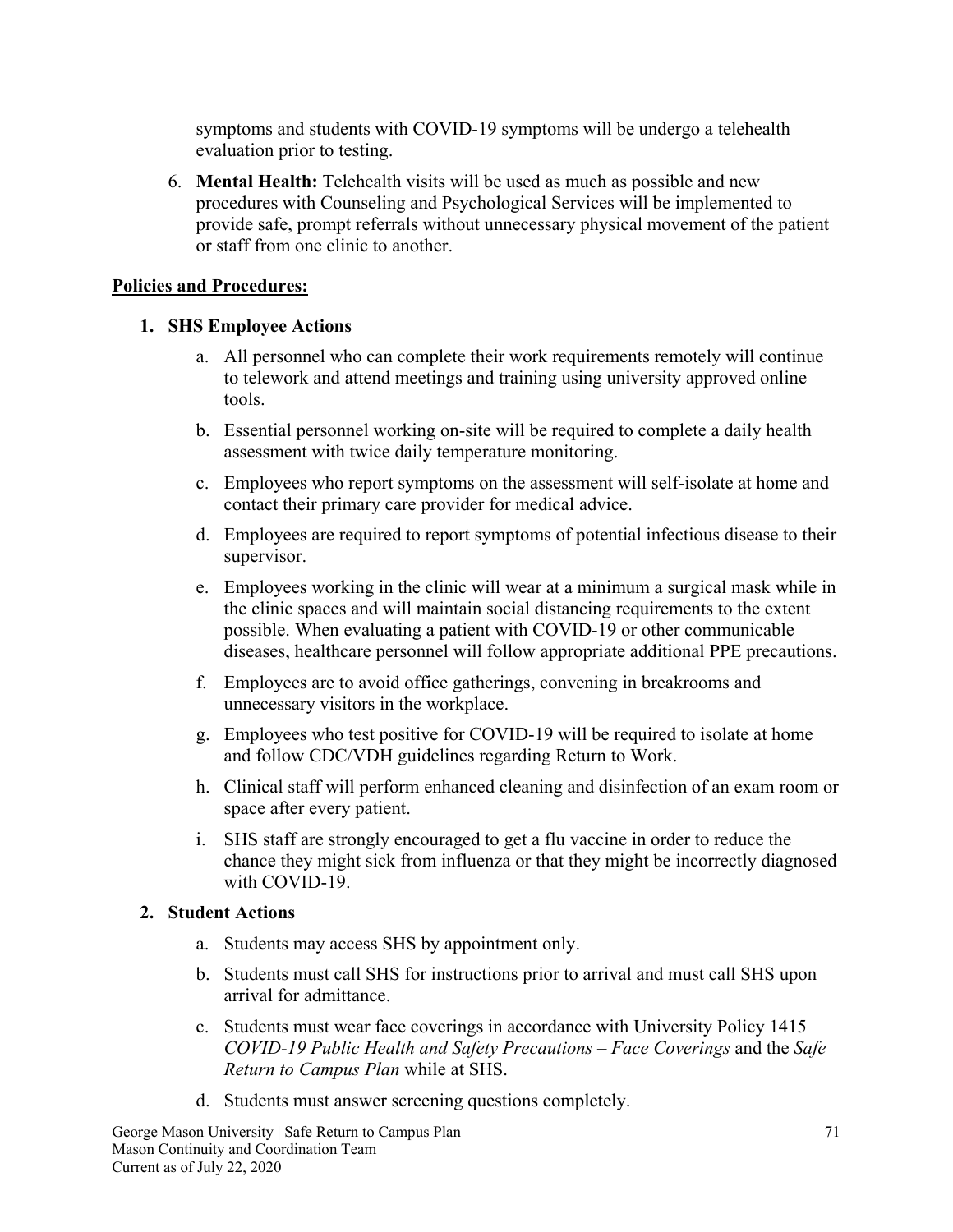- e. All required forms must be uploaded on the SHS portal prior to arrival.
- f. Guests and visitors may not accompany students to appointments unless deemed medically or emotionally necessary.
- g. All SHS fees must be paid online.
- h. Students will submit immunization records for compliance by uploading their records to the SHS EMR portal

# **3. Management of Students with COVID-19**

- a. Students evaluated at SHS and suspected of having COVID-19 will be instructed to self-isolate.
- b. SHS will notify FCHD of positive cases.
- c. If a residential student tests positive for COVID-19, SHS will notify Mason's HRL to provide isolation and support to the student.
- 4. The university has implemented a daily screening tool, *Mason COVID Health*✓*™* for students. The screening tool instructs any student with a positive response to contact their primary care provider or SHS for evaluation and possible testing.
- 5. SHS will be notified of any residential students who have positive responses on this survey. SHS will promptly evaluate these residential students and if warranted, the student will be placed in isolation. FCHD has informed the university that it will perform contact tracing. SHS will assist FCHD in additional information gathering necessary for contact tracing, including identification of close contacts.

SHS has implemented four operational phases for patient management for fall of 2020:

- Phase A Manage sick in-person and telehealth patients only. (Current Phase)
- Phase B Phase A and prioritized routine and immunization appointments. (Plan to initiate July 6, 2020).
- Phase  $C$  Phase A, B and physicals and all other routine appointments that cannot be managed via telehealth. (Plan to initiate August 24, 2020)
- Phase D Phase A, B, C and return to new normal operations, including reopening of regional campus clinics. (Estimated Spring 2021).

If there is a spike in cases of COVID-19 (or another communicable disease), the SHS communicable disease plan calls for a reverse phase order.

# **Contingencies**:

1. **Patient and Staff Safety**: Patient and staff safety are the highest priority and will be monitored by reviewing student screening data to determine if there is a correlation between students reporting symptoms after being seen at SHS and by reviewing cases of staff reporting symptoms to identify causation patterns.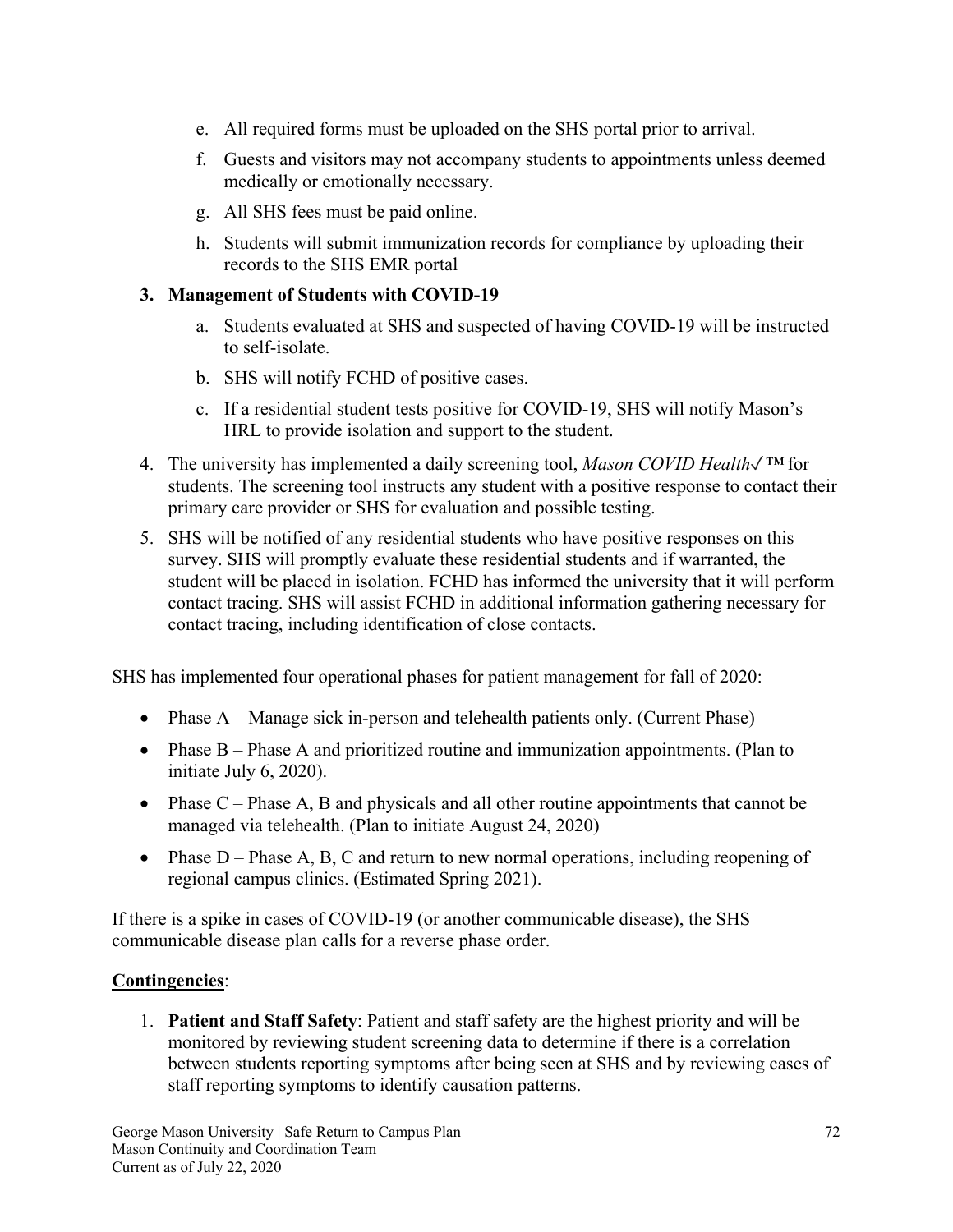- 2. **Patient Care**: SHS will monitor the quantity of visits to identify and address any barriers to non-COVID-19 related care. The quality of care will be monitored via patient satisfaction surveys and targeted quality improvement studies. If data indicates decreased quality of care, the underlying causes will be identified and addressed, unless addressing such causes would decrease safety. For example, patients may have to accept telehealth visits, even if they would prefer in-person visits, if telehealth can meet their medical needs.
- 3. **Facility and Infrastructure Issues**: Closure of regional campus clinics for infection control and financial efficiency reasons requires university approval. Staffing to meet increased clinical demand, PPE to safely evaluate patients, and environmental controls such as the installation of plexiglass barriers requires university support.
- 4. **Public Health Guidance:** SHS will closely monitor CDC, VDH, and FCHD for any new guidelines or resources regarding testing, isolation, quarantine, case investigation and contact tracing. Further, SHS will adapt to any new guidance.
- 6. **Student Athletes/Athletics:** Athletics has implemented a daily screening tool, *Mason COVID Health*✓*™*, for student-athletes. SHS will work with Athletics to facilitate expeditious evaluation and testing of symptomatic athletes.
- 5. **COVID-19 Database**: SHS will collaborate with the university to maintain a confidential database of students with COVID-19. De-identified data will be shared with Administration to assist in monitoring the re-opening process, both overall but also to identify possible "hot-spots," such as specific classes, residence halls, or athletic teams.

**Communication and Education:** SHS will provide information on the following:

- The purpose and appropriateness of telehealth and telephone triage services.
- Instructions for physical distancing, wearing face coverings, good hand hygiene, etc.
- New procedures for accessing care.
- Immunization requirements and processes.

# **Transportation**

The university provides transportation to support Mason business and instruction. Modifications to transportation procedures will be implemented to minimize the potential for exposure to COVID-19 during travel in state vehicles, on Mason Shuttles and use of third-party scooters on campus.

As less than half of Mason's students and less than 1/3 of residential students have vehicles, Mason Shuttles are an essential transportation option, especially providing connections between Mason's three domestic campuses and multiple locations. E-scooters are an important transportation option for short-distance trips around campus as well as connecting the Fairfax Campus and the City of Fairfax.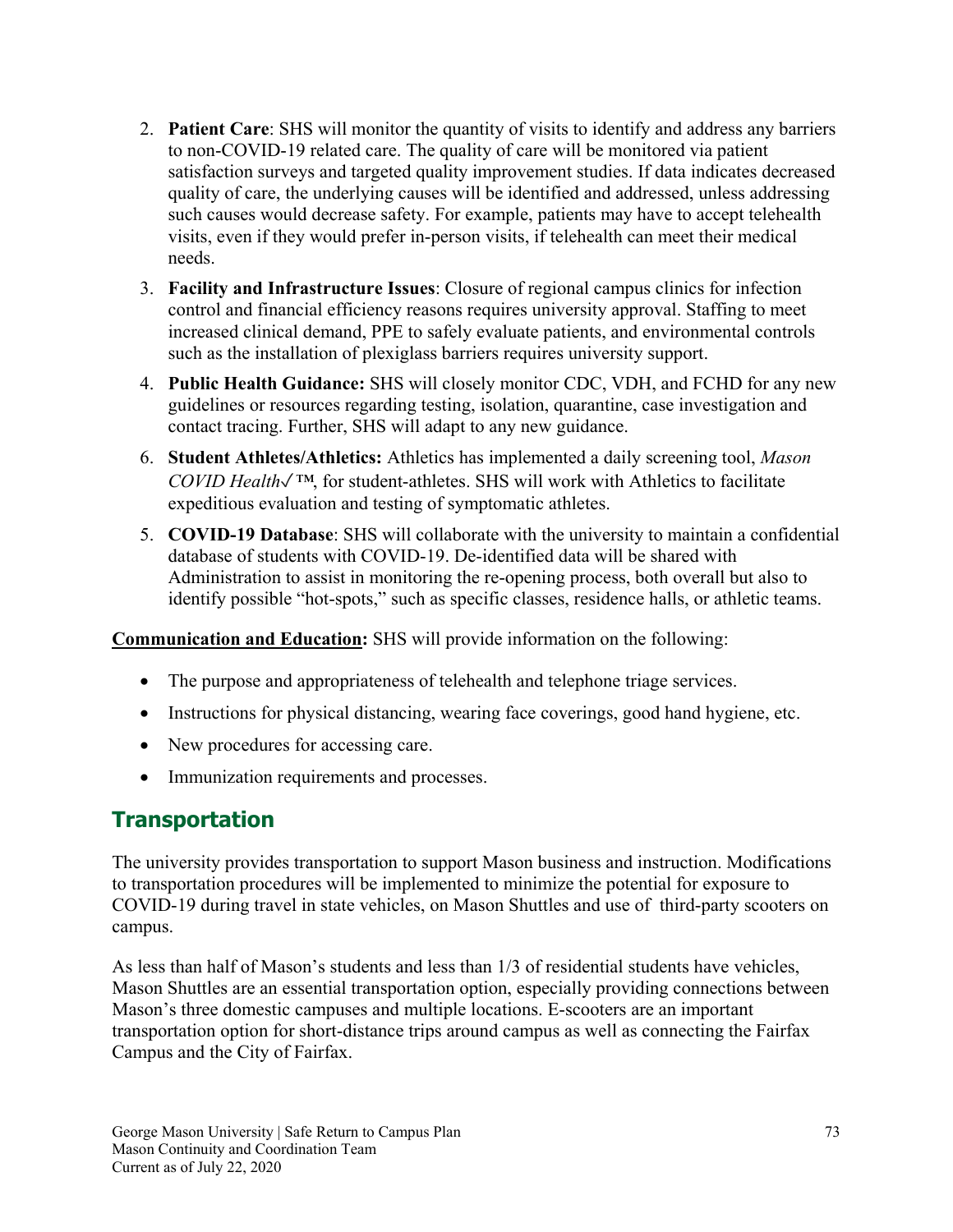The university uses state vehicles and motorized utility vehicles (golf cart) to conduct university official business. All drivers must follow University Policy 1411 to operate a vehicle licensed for road use and University Policy 1131 to operate motorized utility vehicles.

### **Policies and Procedures:**

### **1. Mason Shuttle Service-contracted to Reston Limousine.**

- a. Mason Shuttle service had been reduced to one route (between Fairfax and Science and Technology campuses) with a greatly reduced schedule as of April 2020. This schedule will persist until fall semester begins when it is expected that four routes with frequent service will resume. Additionally, three new routes to off-site class locations may be started and, based upon utilization over the fall semester, these routes may be adjusted in order to support students and faculty.
- b. Mason encourages the use of transportation modes that limit contact with others (outside of household members). These modes include walking, biking (when distance permits), scooters and ride share with a regular group of individuals. The [Parking and Transportation](https://transportation.gmu.edu/) website provides additional information about these and other options such as limited seating on shuttles, parking and links to information from the CDC on how to [Protect Yourself When Using](https://www.cdc.gov/coronavirus/2019-ncov/daily-life-coping/using-transportation.html)  [Transportation.](https://www.cdc.gov/coronavirus/2019-ncov/daily-life-coping/using-transportation.html)
- c. Postings: University signage regarding physical distancing and other COVID-19 related information will be posted at shuttle stop locations and on shuttles.
- d. Individuals must wear face coverings in accordance with University Policy 1415 *COVID-19 Public Health and Safety Precautions – Face Coverings* and the *Safe Return to Campus Plan* and maintain physical distancing of at least six feet at shuttle stops.
- e. Face coverings must be worn on the shuttle in accordance with University Policy 1415 *Public Health and Safety Precautions – Face Coverings* and the *Safe Return to Campus Plan*.
- f. Seating may be reduced by up to 25% of maximum capacity with one rider per row, alternating sides of the shuttle and maintaining six-foot separation between riders.
- g. The shuttle driver will disinfect high touch points several times per shift using an EPA-approved disinfectant.
- h. Individuals should wash their hands with soap and water after exiting the shuttle or use hand sanitizer comprised of 60% alcohol if a hand-washing sink is not available.
- i. If it becomes known that a person who has been on a Mason Shuttle tests positive for COVID-19, [contact tracing](#page-28-0) will be conducted and the shuttle will be pulled out of service for a deep cleaning before being put back into use.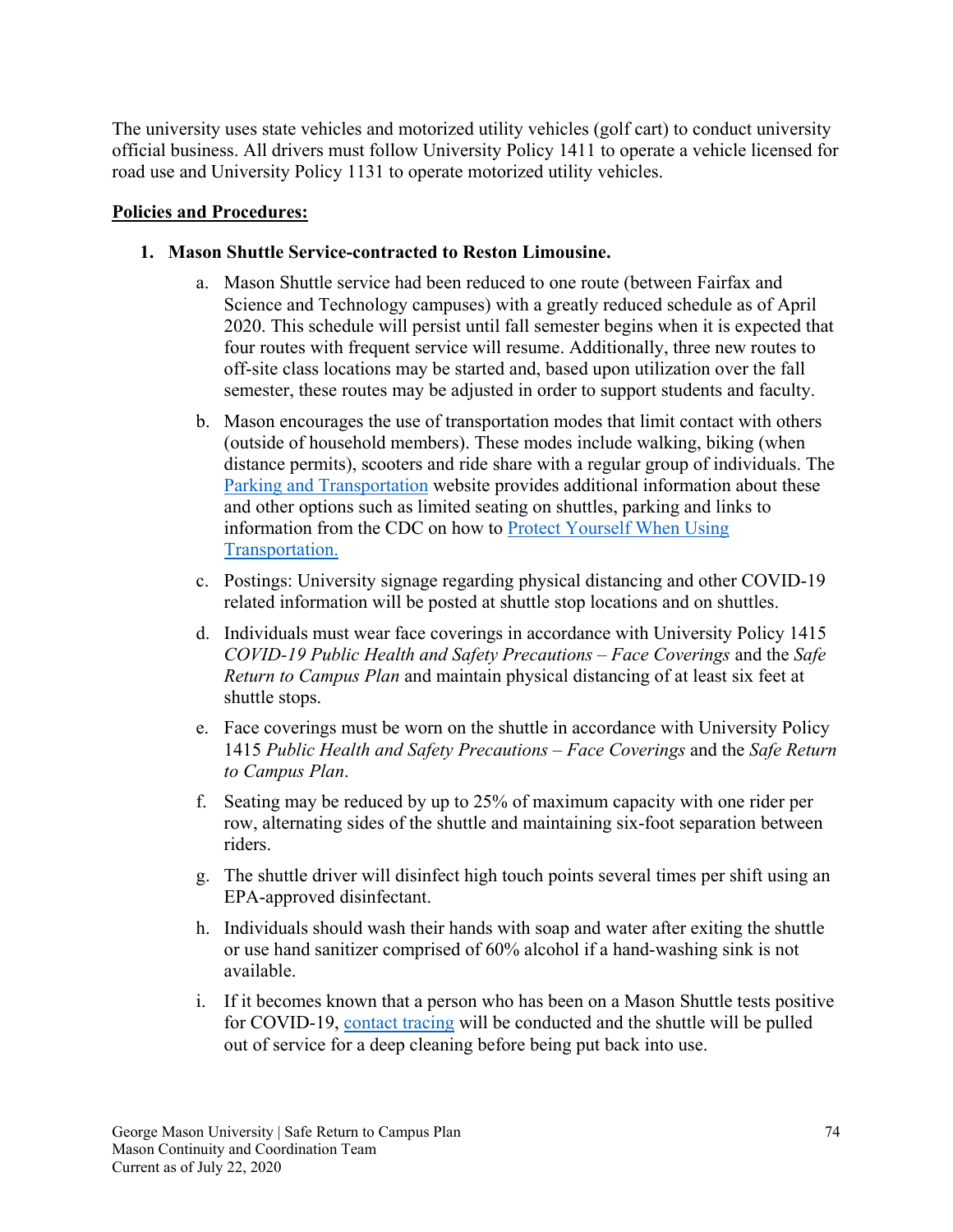- j. Many parking options including daily permits have been made available for those as an alternative to using transit without having to commit to long-term parking permits*.*
- **2. Scooters:** E-scooters are currently not in use, but plan to return to the Fairfax Campus in mid-August. Each vendor has a set of cleaning procedures and instructions for safe use, cleaning and disinfection will be posted by vendors.
- **3. Parking Services:** Most permits are sold online, the customer either is mailed the permit directly from the permit manufacturer or can print a permit themselves. Additional mobile payment options will be added to minimize the need to use parking pay stations, but pay stations will be cleaned regularly by the University's operator, SP+.

# **4. State Vehicle and Golf Cart Restrictions**

- a. For vehicles with one row of seating and a drive that will take less than 10 minutes two passengers (the driver and one additional passenger) may occupy the vehicle. The windows of the vehicle must remain open for the entirety of the drive. Each passenger must wear a face covering in accordance with University Policy 1415 *Public Health and Safety Precautions – Face Coverings* and the *Safe Return to Campus Plan*.
- b. For vehicles with one row of seating and a drive that will take longer than 10 minutes, only one passenger (the driver) is allowed in the vehicle.
- c. A vehicle with multiple rows of seating can have one passenger per row on alternate sides of the vehicle. The windows of the vehicle must remain open for the entirety of the drive. Each passenger must wear a face covering, in accordance with University Policy 1415 *Public Health and Safety Precautions – Face Coverings* and the *Safe Return to Campus Plan*.
- d. Postings: Reminders for physical distancing, face coverings and disinfection requirements will be placed in each vehicle.
- e. Cleaning and Disinfection: Disinfection of high touch surfaces (steering wheel, gearshift, door frames/handles, windows, radio/temperature dials, and seatbelt buckles) will be performed pre-and post-trip. Keys will be wiped down when they are turned in.
- f. Drivers of state vehicles and golf carts found in noncompliance will be prohibited from using vehicles.
- g. In the event that a person sick with COVID-19 had been identified as the operator of a state vehicle or golf cart, it will be taken out of service and disinfected per CDC guidelines.

# **5. Vehicular travel for research is limited to the driver only.**

A COVID-19 website for Transportation is under development and will be launched prior to students returning to campus. [Driver Safety Awareness training](https://risk.gmu.edu/training/driver-training/) has been modified to include information regarding reduced ridership, cleaning and disinfecting per university precautions and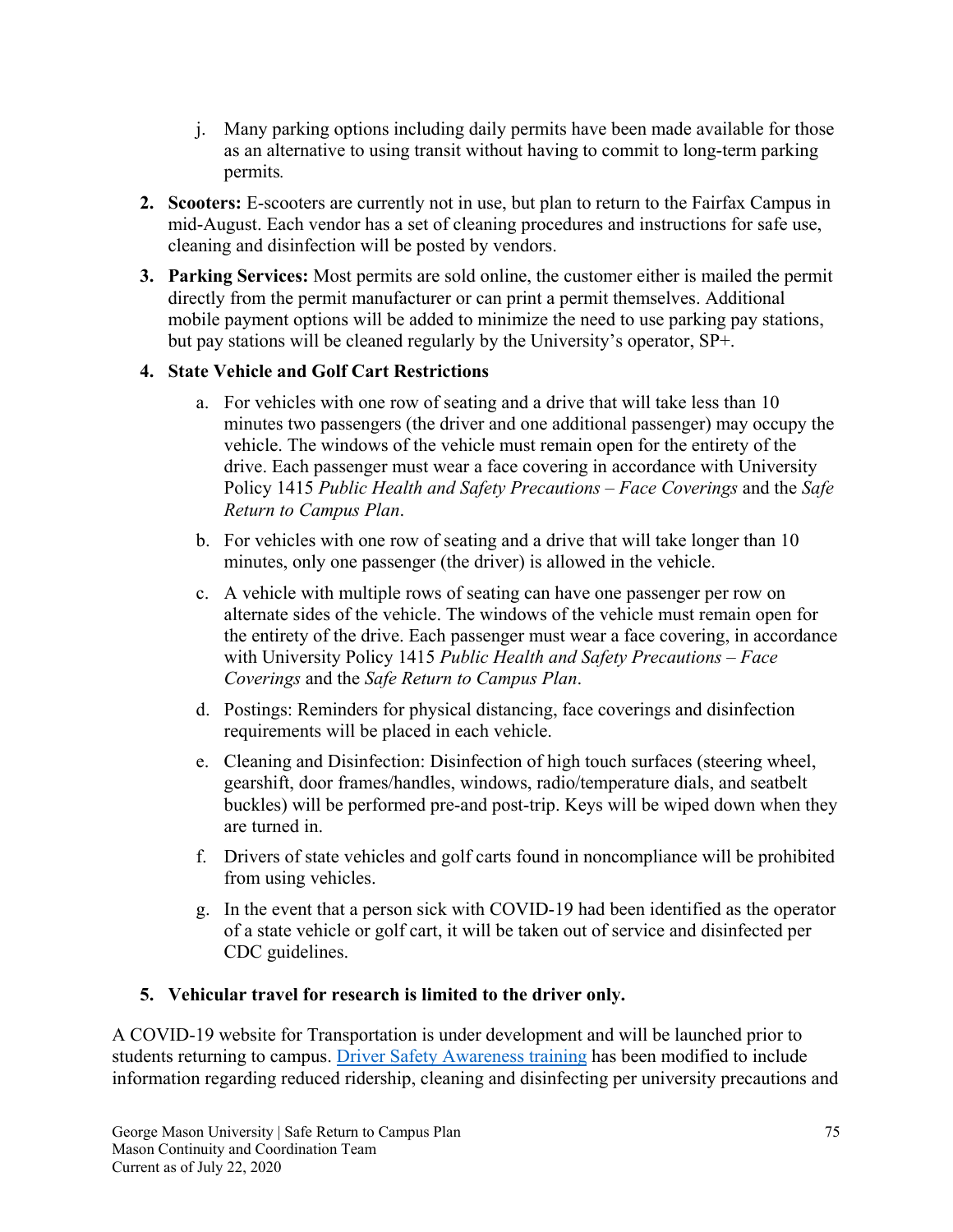CDC guidelines. Notifications will be provided to all university-authorized drivers about reduced ridership for all trips and vehicle disinfecting pre and post trip.

# **Travel**

The University Travel Advisory Committee (UTAC) assesses risks for all university-sponsored or university-related domestic and international travel for faculty, staff, and students in accordance with University Policy 1134 and Commonwealth of Virginia Executive Orders. At this time, travel between the District of Columbia, Maryland, and Virginia is excluded from UTAC review.

The ability to travel is directly affected by the operating status of common carriers (e.g., air, rail, bus) as well as country-specific quarantine requirements and border closures. Domestic travel to a location experiencing an increased number of COVID-19 cases may increase the transmission risk for travelers.

**Policies and Procedures:** The following policies, procedures and agencies assessments will be used to continue to provide proactive guidance to faculty, staff, and students. University Policy 1134 establishes authority, guidelines and procedures. In addition, exception guidance for business essential travel and student independent study abroad will be reviewed case by case to access safety and health precautions for the specific travel area.

- 1. U.S. Department of State Travel global advisory not to travel.
- 2. CDC global warning not to travel and [CDC Coronavirus Case Data by State/County.](https://www.cdc.gov/coronavirus/2019-ncov/cases-updates/county-map.html)..

# **International Student Travel Policies and Procedures:**

- 1. The Office of International Programs and Services will continue to support international students, both virtually and in-person. Additionally, housing will be available on-campus for students who have applied by the deadline. Per the CDC recommendations, students who are arriving to Mason for the fall semester from abroad may need to quarantine in accordance with current public health and safety recommendations.
- 2. Some potential challenges include federal regulations regarding the number of online credits allowed for international students. Additionally, new students who are outside of the US may experience difficulty arriving by August, due to the number of US consular posts that are closed world-wide, the limited number of international flights, and other COVID-19 travel restrictions. The Office of International Programs and Services and the Office of Admissions are monitoring these issues carefully.

The University Travel Advisory Committee (UTAC) will need to continue monitoring changes to Commonwealth of Virginia Executive Orders, CDC Warnings, and U.S. State Department Travel Advisories for updated guidance on travel to address the needs of the university. The committee will also monitor country-specific entry restrictions and quarantine requirements and flight limitations.